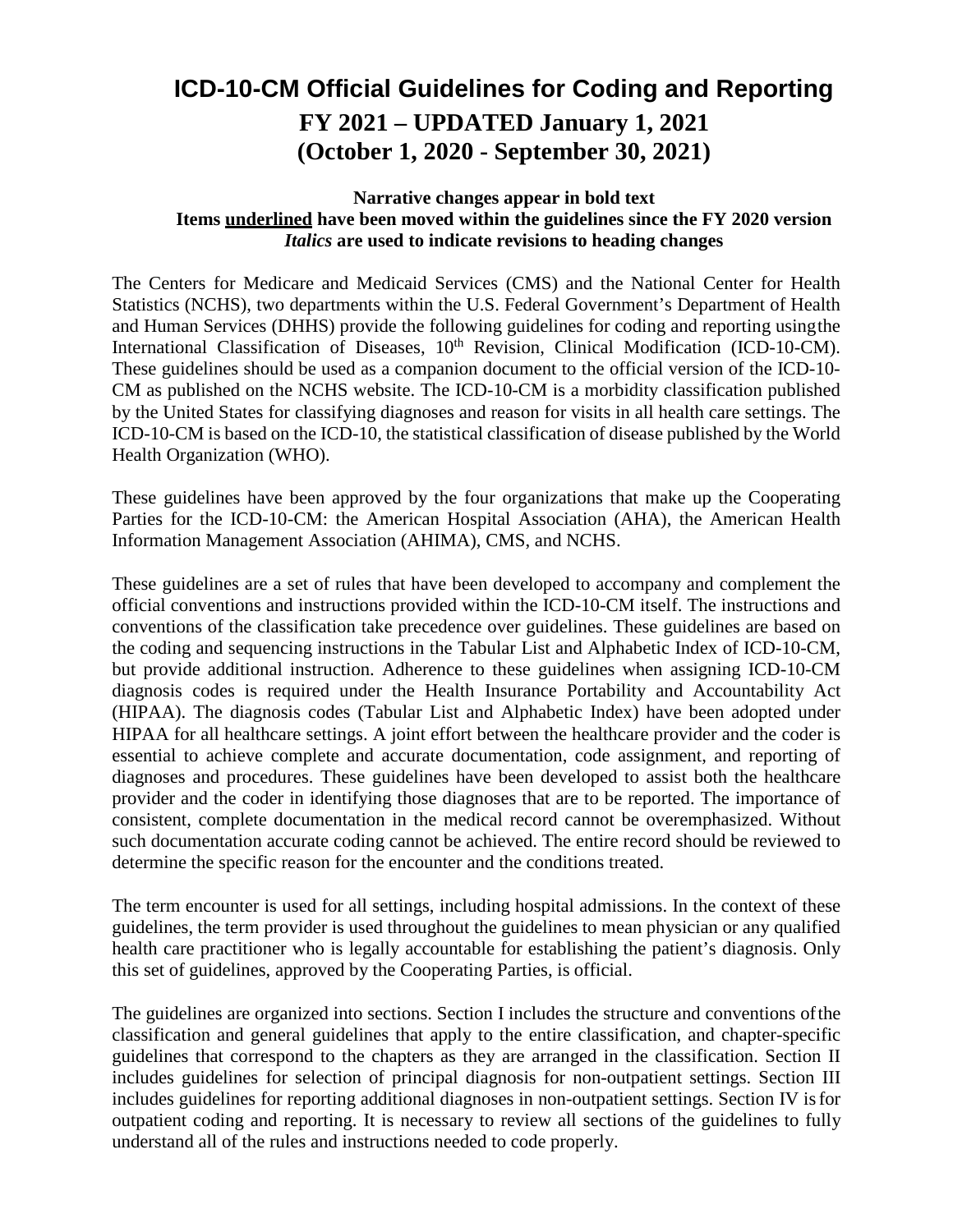| Section I. |                                                                                         |  |
|------------|-----------------------------------------------------------------------------------------|--|
|            |                                                                                         |  |
| 1.         |                                                                                         |  |
| 2.         |                                                                                         |  |
| 3.         |                                                                                         |  |
| 4.         |                                                                                         |  |
| 5.         |                                                                                         |  |
| 6.         |                                                                                         |  |
| a.         |                                                                                         |  |
| b.         |                                                                                         |  |
| 7.         |                                                                                         |  |
| 8.         |                                                                                         |  |
| 9.         |                                                                                         |  |
| a.         |                                                                                         |  |
| b.         |                                                                                         |  |
| 10.        |                                                                                         |  |
| 11.        |                                                                                         |  |
| 12.        |                                                                                         |  |
| a.         |                                                                                         |  |
| b.         |                                                                                         |  |
| 13.        | Etiology/manifestation convention ("code first", "use additional code" and "in diseases |  |
|            |                                                                                         |  |
| 14.        |                                                                                         |  |
| 15.        |                                                                                         |  |
| 16.        |                                                                                         |  |
| 17.        |                                                                                         |  |
| 18.        |                                                                                         |  |
| 19.        |                                                                                         |  |
|            |                                                                                         |  |
| 1.         |                                                                                         |  |
| 2.         |                                                                                         |  |
| 3.         |                                                                                         |  |
| 4.         |                                                                                         |  |
| 5.         |                                                                                         |  |
| 6.         |                                                                                         |  |
|            |                                                                                         |  |
| 7.         |                                                                                         |  |
| 8.         |                                                                                         |  |
| 9.         |                                                                                         |  |
| 10.        |                                                                                         |  |
| 11.        |                                                                                         |  |
| 12.        |                                                                                         |  |
| 13.        |                                                                                         |  |
| 14.        |                                                                                         |  |
| 15.        |                                                                                         |  |
| 16.        |                                                                                         |  |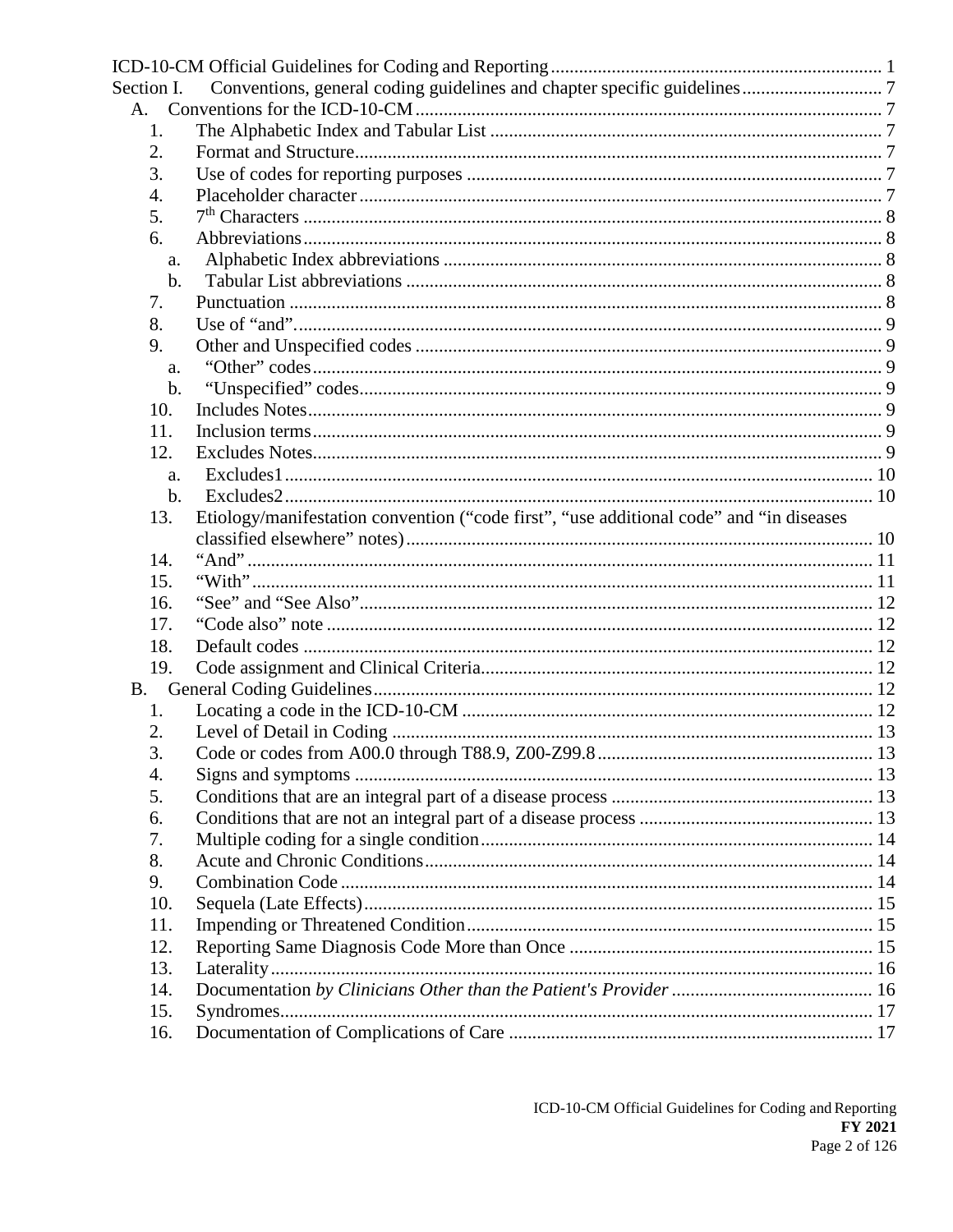| 17.            |                                                                                              |  |
|----------------|----------------------------------------------------------------------------------------------|--|
| 18.            |                                                                                              |  |
| 19.            |                                                                                              |  |
| a.             |                                                                                              |  |
| b.             |                                                                                              |  |
| $\mathbf{c}$ . |                                                                                              |  |
| d.             |                                                                                              |  |
| $C_{\cdot}$    |                                                                                              |  |
| 1.             |                                                                                              |  |
| a.             |                                                                                              |  |
| b.             |                                                                                              |  |
| c.             |                                                                                              |  |
| d.             |                                                                                              |  |
| e.             |                                                                                              |  |
| f.             |                                                                                              |  |
| g.             |                                                                                              |  |
| 2.             |                                                                                              |  |
| a.             |                                                                                              |  |
| b.             |                                                                                              |  |
| c.             |                                                                                              |  |
| d.             |                                                                                              |  |
| e.             | Admissions/Encounters involving chemotherapy, immunotherapy and radiation therapy  35        |  |
| f.             |                                                                                              |  |
| g.             | Symptoms, signs, and abnormal findings listed in Chapter 18 associated with neoplasms .36    |  |
| h.             |                                                                                              |  |
| i.             |                                                                                              |  |
| j.             |                                                                                              |  |
| k.             |                                                                                              |  |
| $\mathbf{1}$ . |                                                                                              |  |
| m.             |                                                                                              |  |
| n.             | Leukemia, Multiple Myeloma, and Malignant Plasma Cell Neoplasms in remission versus          |  |
|                |                                                                                              |  |
| О.             |                                                                                              |  |
| p.             |                                                                                              |  |
| q.             |                                                                                              |  |
| r.             |                                                                                              |  |
| 3.             | Chapter 3: Disease of the blood and blood-forming organs and certain disorders involving the |  |
|                |                                                                                              |  |
| 4.             | Chapter 4: Endocrine, Nutritional, and Metabolic Diseases (E00-E89)  40                      |  |
| a.             |                                                                                              |  |
| 5.             | Chapter 5: Mental, Behavioral and Neurodevelopmental disorders (F01 - F99) 42                |  |
| a.             |                                                                                              |  |
| b.             |                                                                                              |  |
| c.             |                                                                                              |  |
| 6.             |                                                                                              |  |
| a.             |                                                                                              |  |
| b.             |                                                                                              |  |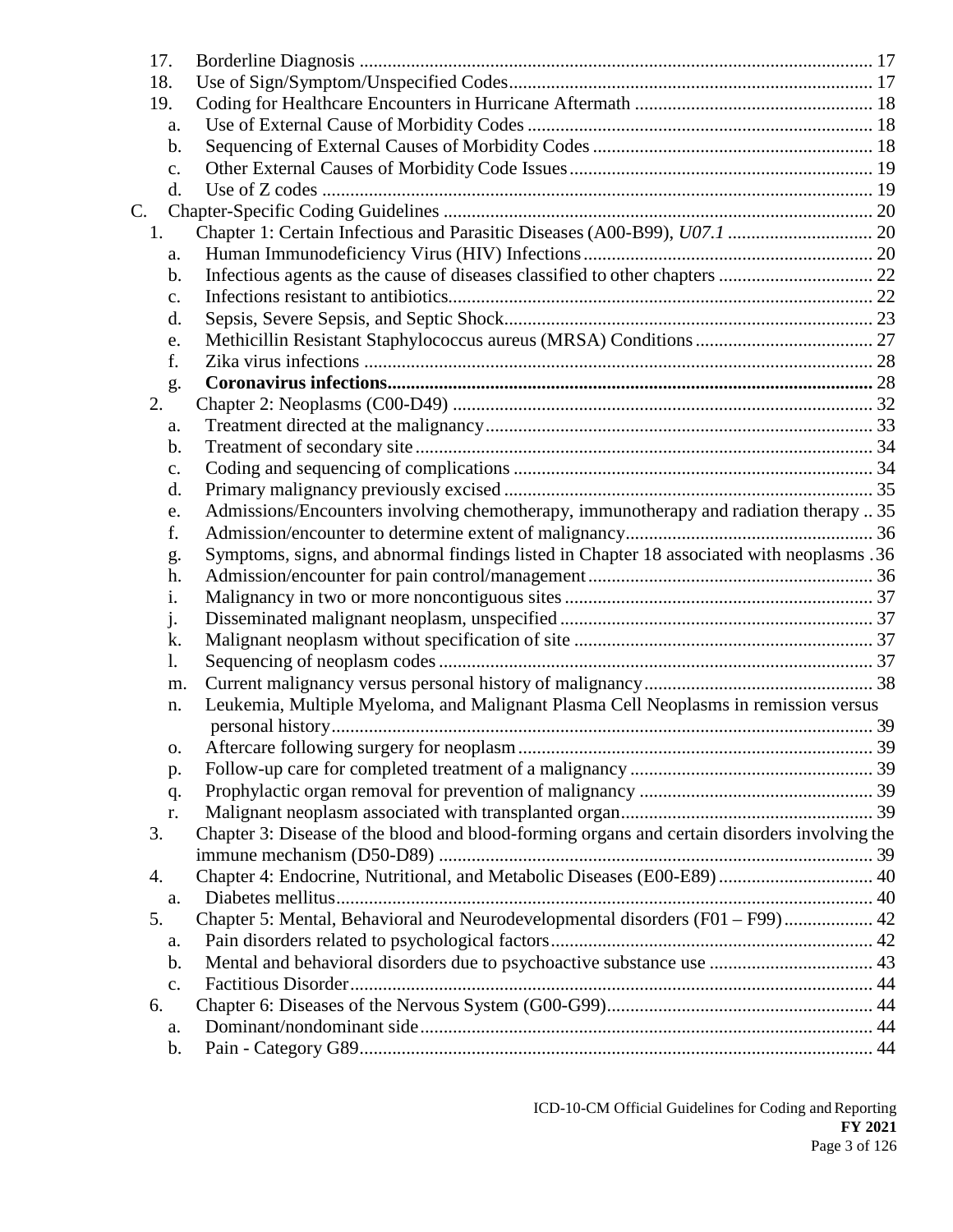| 7.             |                                                                                            |  |
|----------------|--------------------------------------------------------------------------------------------|--|
| a.             |                                                                                            |  |
| b.             |                                                                                            |  |
| 8.             |                                                                                            |  |
| 9.             |                                                                                            |  |
| a.             |                                                                                            |  |
| b.             |                                                                                            |  |
| $C_{\bullet}$  |                                                                                            |  |
| d.             |                                                                                            |  |
| e.             |                                                                                            |  |
| 10.            |                                                                                            |  |
| a.             |                                                                                            |  |
| b.             |                                                                                            |  |
| $C_{\bullet}$  |                                                                                            |  |
| $\mathbf{d}$ . |                                                                                            |  |
| e.             |                                                                                            |  |
| 11.            |                                                                                            |  |
| 12.            |                                                                                            |  |
| a.             |                                                                                            |  |
| b.             |                                                                                            |  |
| 13.            | Chapter 13: Diseases of the Musculoskeletal System and Connective Tissue (M00-M99) 61      |  |
| a.             |                                                                                            |  |
| b.             |                                                                                            |  |
| c.             |                                                                                            |  |
| d.             |                                                                                            |  |
| 14.            |                                                                                            |  |
| a.             |                                                                                            |  |
| 15.            |                                                                                            |  |
| a.             |                                                                                            |  |
| b.             |                                                                                            |  |
| c.             |                                                                                            |  |
| d.             |                                                                                            |  |
| e.             |                                                                                            |  |
| f.             |                                                                                            |  |
| g.             |                                                                                            |  |
| h.             |                                                                                            |  |
| i.             |                                                                                            |  |
| j.             | Sepsis and septic shock complicating abortion, pregnancy, childbirth and the puerperium 69 |  |
| k.             |                                                                                            |  |
| 1.             | Alcohol, tobacco and drug use during pregnancy, childbirth and the puerperium  69          |  |
| m.             | Poisoning, toxic effects, adverse effects and underdosing in a pregnant patient 70         |  |
| n.             |                                                                                            |  |
| 0.             |                                                                                            |  |
| p.             | Code O94, Sequelae of complication of pregnancy, childbirth, and the puerperium  72        |  |
| q.             |                                                                                            |  |
| r.             |                                                                                            |  |
| $S_{\bullet}$  |                                                                                            |  |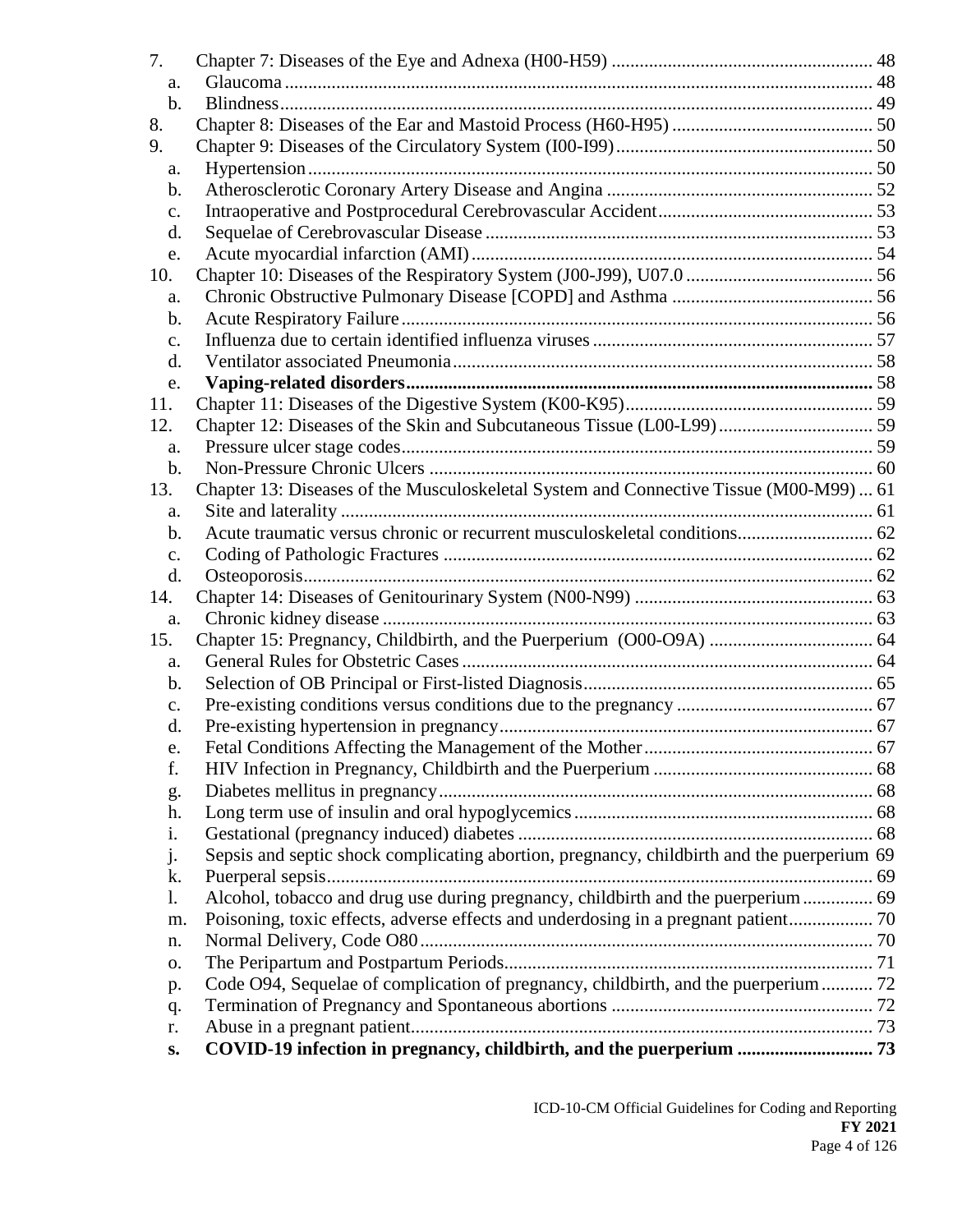| 16.            | Chapter 16: Certain Conditions Originating in the Perinatal Period (P00-P96)                 |  |
|----------------|----------------------------------------------------------------------------------------------|--|
| a.             |                                                                                              |  |
| b.             | Observation and Evaluation of Newborns for Suspected Conditions not Found 75                 |  |
| c.             |                                                                                              |  |
| d.             |                                                                                              |  |
| e.             |                                                                                              |  |
| f.             |                                                                                              |  |
| g.             |                                                                                              |  |
| h.             |                                                                                              |  |
| 17.            | Chapter 17: Congenital malformations, deformations, and chromosomal abnormalities (Q00-      |  |
|                |                                                                                              |  |
| 18.            | Chapter 18: Symptoms, signs, and abnormal clinical and laboratory findings, not elsewhere    |  |
|                |                                                                                              |  |
| a.             |                                                                                              |  |
| b.             |                                                                                              |  |
| $\mathbf{C}$ . |                                                                                              |  |
| d.             |                                                                                              |  |
| e.             |                                                                                              |  |
| f.             |                                                                                              |  |
| g.             |                                                                                              |  |
| h.             |                                                                                              |  |
| i.             |                                                                                              |  |
| 19.            | Chapter 19: Injury, poisoning, and certain other consequences of external causes (S00-T88)   |  |
|                | 80                                                                                           |  |
| a.             |                                                                                              |  |
| $\mathbf b$ .  |                                                                                              |  |
| $\mathbf{c}$ . |                                                                                              |  |
| d.             |                                                                                              |  |
| e.             |                                                                                              |  |
| f.             |                                                                                              |  |
| g.             |                                                                                              |  |
| 20.            |                                                                                              |  |
| a.             |                                                                                              |  |
| b.             |                                                                                              |  |
| c.             |                                                                                              |  |
| d.             | Place of Occurrence, Activity, and Status Codes Used with other External Cause Code  93      |  |
| e.             |                                                                                              |  |
| f.             |                                                                                              |  |
| g.             |                                                                                              |  |
| h.             |                                                                                              |  |
| i.             |                                                                                              |  |
| j.             |                                                                                              |  |
| k.             |                                                                                              |  |
| 21.            | Chapter 21: Factors influencing health status and contact with health services (Z00-Z99)  97 |  |
| a.             |                                                                                              |  |
| b.             |                                                                                              |  |
| $C_{\bullet}$  |                                                                                              |  |
|                |                                                                                              |  |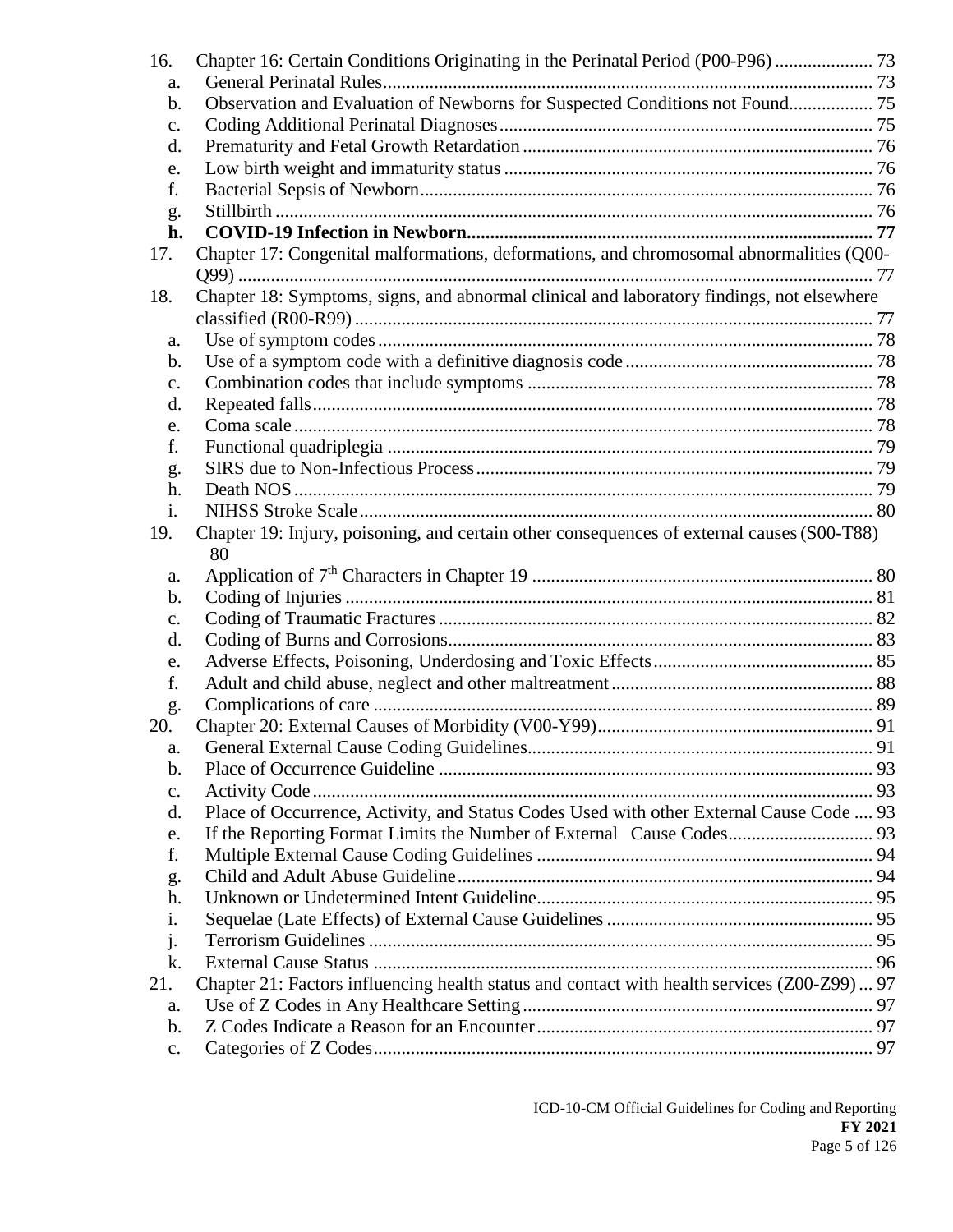|             | 22.                                                                                           |  |
|-------------|-----------------------------------------------------------------------------------------------|--|
| Section II. |                                                                                               |  |
| A.          |                                                                                               |  |
| <b>B.</b>   | Two or more interrelated conditions, each potentially meeting the definition for principal    |  |
|             |                                                                                               |  |
| C.          | Two or more diagnoses that equally meet the definition for principal diagnosis  113           |  |
| D.          |                                                                                               |  |
| Е.          |                                                                                               |  |
| F.          |                                                                                               |  |
| G.          |                                                                                               |  |
| H.          |                                                                                               |  |
| I.          |                                                                                               |  |
| 1.          |                                                                                               |  |
| 2.          |                                                                                               |  |
| J.          |                                                                                               |  |
| Κ.          |                                                                                               |  |
|             |                                                                                               |  |
| A.          |                                                                                               |  |
| Β.          |                                                                                               |  |
| C.          |                                                                                               |  |
|             | Section IV. Diagnostic Coding and Reporting Guidelines for Outpatient Services  117           |  |
| A.          |                                                                                               |  |
| 1.          |                                                                                               |  |
| 2.          |                                                                                               |  |
| В.          |                                                                                               |  |
| C.          |                                                                                               |  |
| D.          |                                                                                               |  |
| Е.          |                                                                                               |  |
| F.          |                                                                                               |  |
| 1.          |                                                                                               |  |
| 2.          |                                                                                               |  |
| G.          | ICD-10-CM code for the diagnosis, condition, problem, or other reason for encounter/visit 119 |  |
| Η.          |                                                                                               |  |
| I.          |                                                                                               |  |
| J.          |                                                                                               |  |
| K.          |                                                                                               |  |
| L.          |                                                                                               |  |
| M.          |                                                                                               |  |
| N.          |                                                                                               |  |
| 0.          |                                                                                               |  |
| P.          |                                                                                               |  |
| Q.          |                                                                                               |  |
|             | Appendix I 122                                                                                |  |
|             |                                                                                               |  |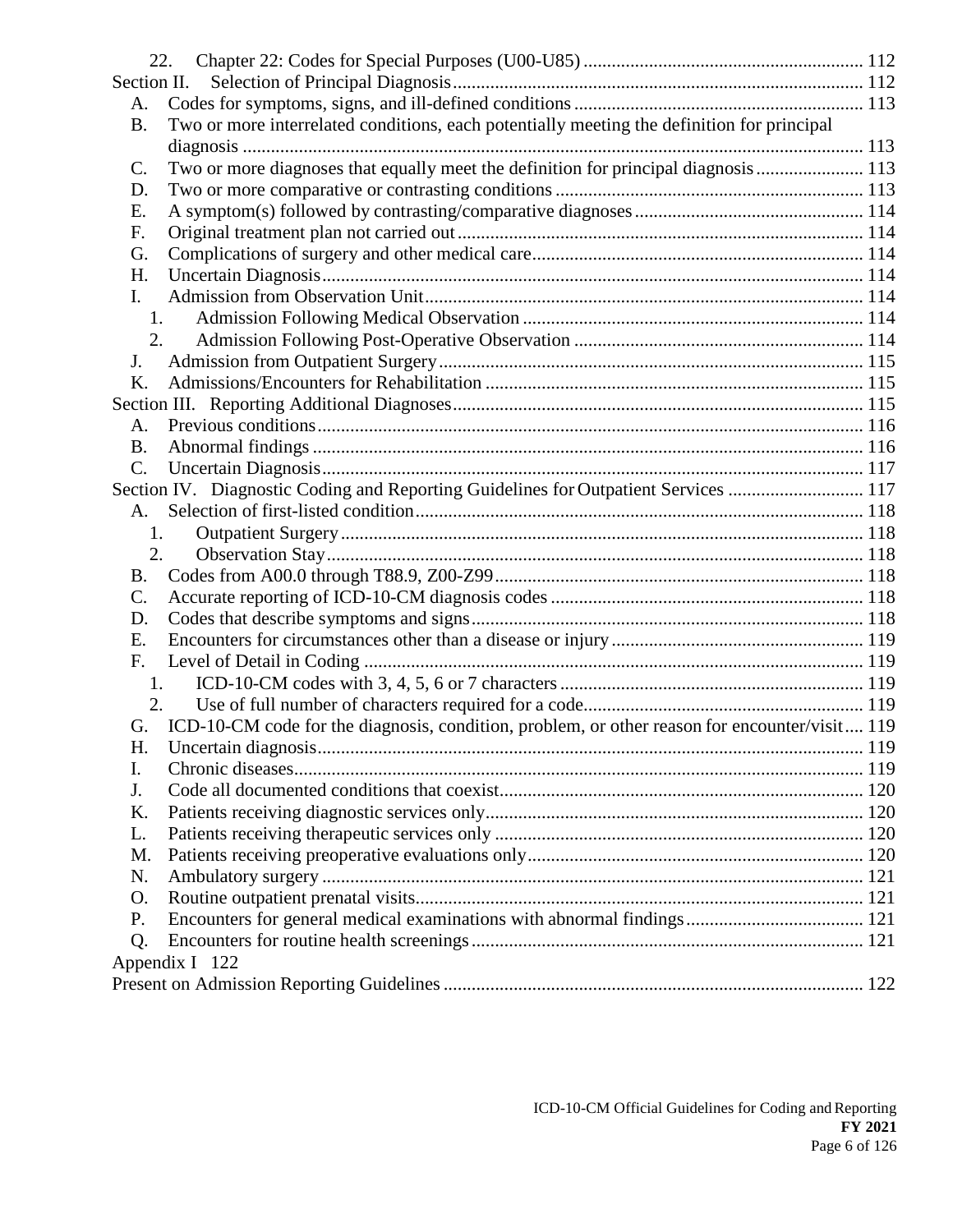# <span id="page-6-0"></span>**Section I. Conventions, general coding guidelines and chapter specific guidelines**

The conventions, general guidelines and chapter-specific guidelines are applicable to all health care settings unless otherwise indicated. The conventions and instructions of the classification take precedence over guidelines.

# <span id="page-6-1"></span>**A. Conventions for the ICD-10-CM**

The conventions for the ICD-10-CM are the general rules for use of the classification independent of the guidelines. These conventions are incorporated within the Alphabetic Index and Tabular List of the ICD-10-CM as instructional notes.

# **1. The Alphabetic Index and Tabular List**

<span id="page-6-2"></span>The ICD-10-CM is divided into the Alphabetic Index, an alphabetical list of terms and their corresponding code, and the Tabular List, a structured list of codes divided into chapters based on body system or condition. The Alphabetic Index consists of the following parts: the Index of Diseases and Injury, the Index of External Causes of Injury, the Table of Neoplasms and the Table of Drugs and Chemicals.

*See Section I.C2. General guidelines See Section I.C.19. Adverse effects, poisoning, underdosing and toxic effects* 

# <span id="page-6-3"></span>**2. Format and Structure:**

The ICD-10-CM Tabular List contains categories, subcategories and codes. Characters for categories, subcategories and codes may be either a letter or a number. All categories are 3 characters. A three-character category that has no further subdivision is equivalent to a code. Subcategories are either 4 or 5 characters. Codes may be 3, 4, 5, 6 or 7 characters. That is, each level of subdivision after a category is a subcategory. The final level of subdivision is a code. Codes that have applicable  $7<sup>th</sup>$  characters are still referred to as codes, not subcategories. A code that has an applicable  $7<sup>th</sup>$  character is considered invalid without the  $7<sup>th</sup>$  character.

The ICD-10-CM uses an indented format for ease in reference.

### <span id="page-6-4"></span>**3. Use of codes for reporting purposes**

For reporting purposes only codes are permissible, not categories or subcategories, and any applicable  $7<sup>th</sup>$  character is required.

### <span id="page-6-5"></span>**4. Placeholder character**

The ICD-10-CM utilizes a placeholder character "X". The "X" is used as a placeholder at certain codes to allow for future expansion. An example of this is at the poisoning, adverse effect and underdosing codes, categories T36-T50.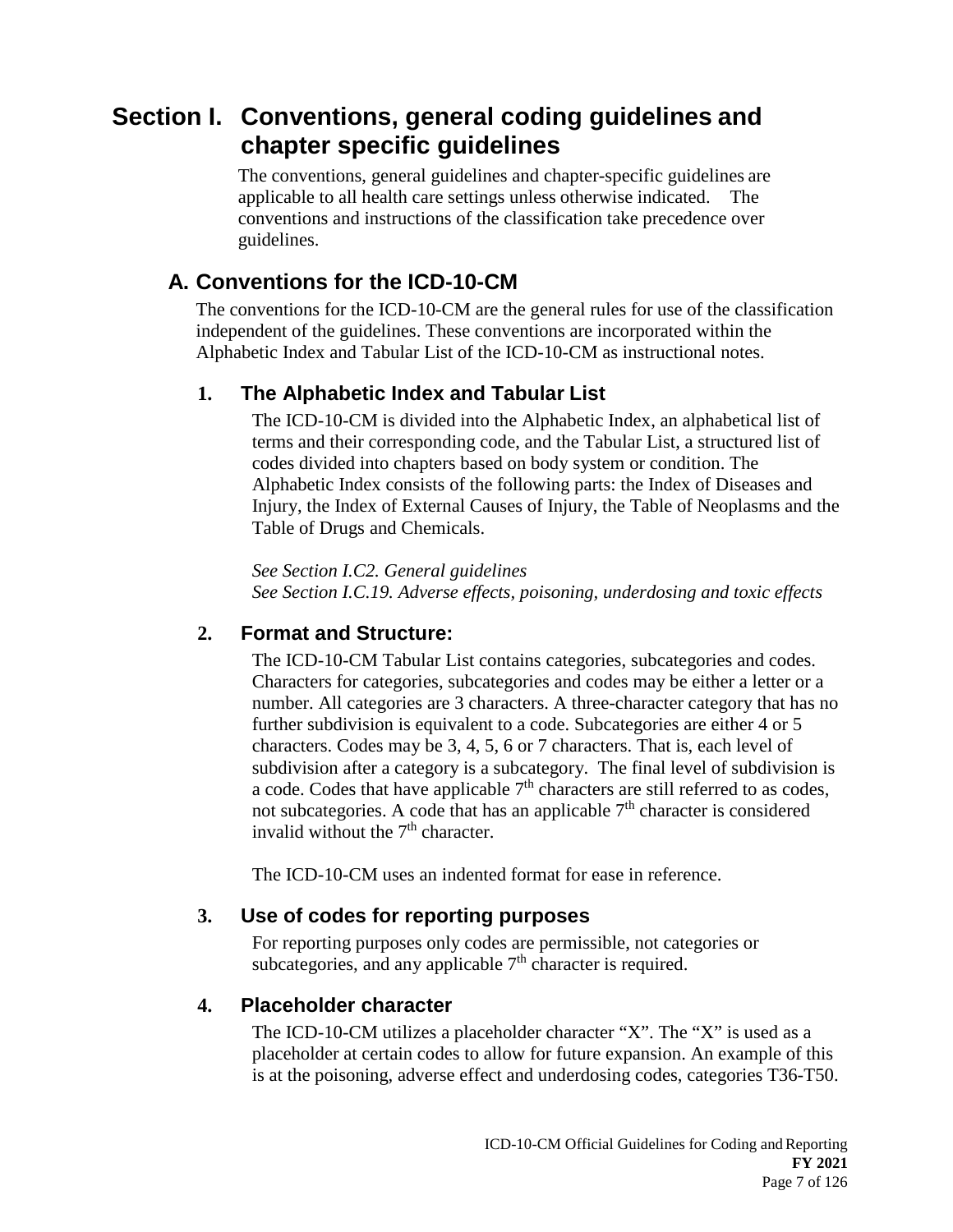Where a placeholder exists, the X must be used in order for the code to be considered a valid code.

## <span id="page-7-0"></span>**5. 7th Characters**

Certain ICD-10-CM categories have applicable  $7<sup>th</sup>$  characters. The applicable  $7<sup>th</sup>$  character is required for all codes within the category, or as the notes in the Tabular List instruct. The  $7<sup>th</sup>$  character must always be the  $7<sup>th</sup>$  character in the data field. If a code that requires a  $7<sup>th</sup>$  character is not 6 characters, a placeholder X must be used to fill in the empty characters.

# <span id="page-7-2"></span><span id="page-7-1"></span>**6. Abbreviations**

# **a. Alphabetic Index abbreviations**

NEC "Not elsewhere classifiable"

This abbreviation in the Alphabetic Index represents "other specified." When a specific code is not available for a condition, the Alphabetic Index directs the coder to the "other specified" code in the Tabular List.

NOS "Not otherwise specified" This abbreviation is the equivalent of unspecified.

# <span id="page-7-3"></span>**b. Tabular List abbreviations**

- NEC "Not elsewhere classifiable" This abbreviation in the Tabular List represents "other specified". When a specific code is not available for a condition, the Tabular List includes an NEC entry under a code to identify the code as the "other specified" code.
- NOS "Not otherwise specified" This abbreviation is the equivalent of unspecified.

# <span id="page-7-4"></span>**7. Punctuation**

- **[ ]** Brackets are used in the Tabular List to enclose synonyms, alternative wording or explanatory phrases. Brackets are used in the Alphabetic Index to identify manifestation codes.
- **( )** Parentheses are used in both the Alphabetic Index and Tabular List to enclose supplementary words that may be present or absent in the statement of a disease or procedure without affecting the code number to which it is assigned. The terms within the parentheses are referred to as nonessential modifiers. The nonessential modifiers in the Alphabetic Index to Diseases apply to subterms following a main term except when a nonessential modifier and a subentry are mutually exclusive, the subentry takes precedence. For example, in the ICD-10-CM Alphabetic Index under the main term Enteritis, "acute" is a nonessential modifier and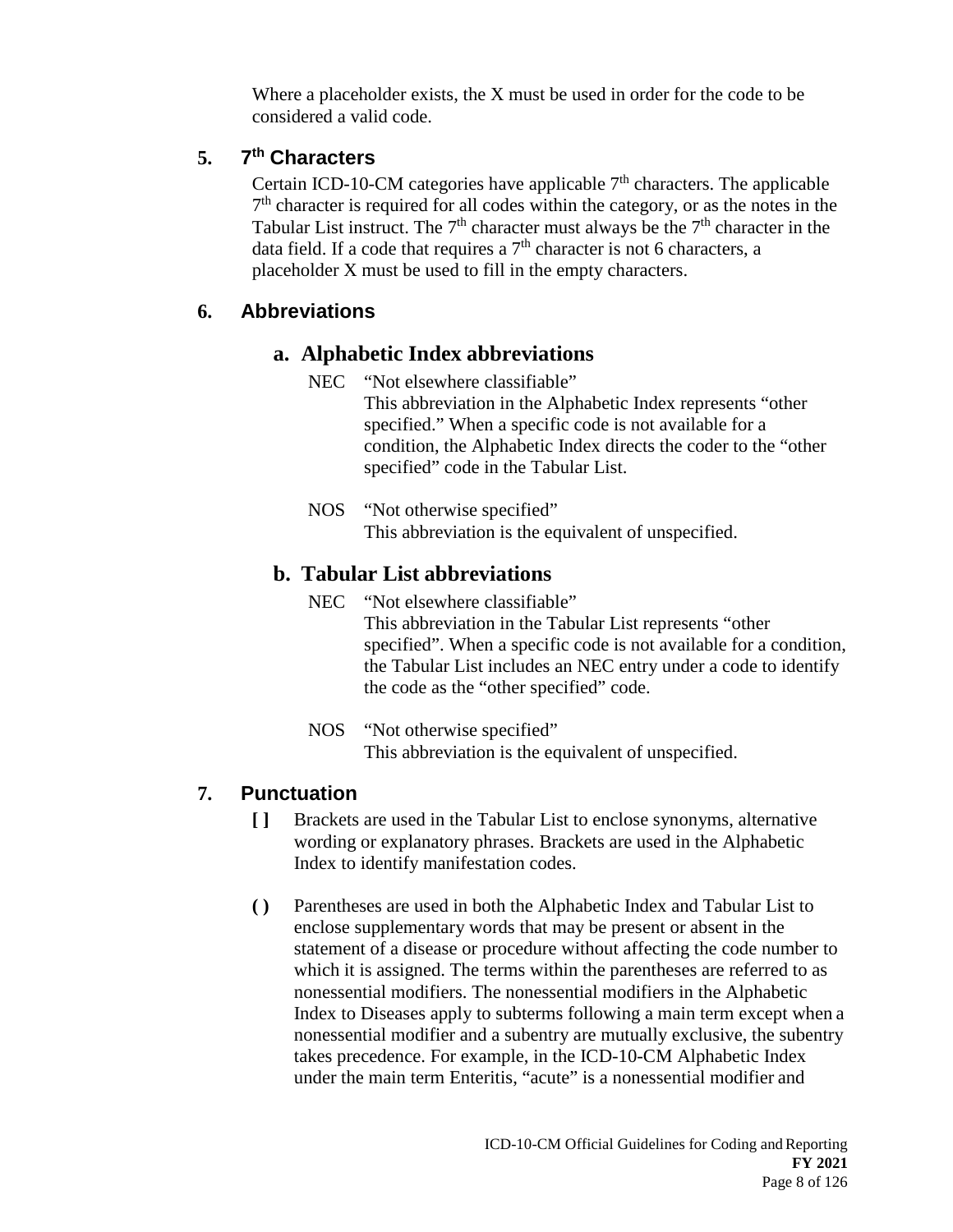"chronic" is a subentry. In this case, the nonessential modifier "acute" does not apply to the subentry "chronic".

**:** Colons are used in the Tabular List after an incomplete term which needs one or more of the modifiers following the colon to make it assignable to a given category.

### <span id="page-8-0"></span>**8. Use of "and".**

*See Section I.A.14. Use of the term "And"* 

### <span id="page-8-2"></span><span id="page-8-1"></span>**9. Other and Unspecified codes**

#### **a. "Other" codes**

<span id="page-8-3"></span>Codes titled "other" or "other specified" are for use when the information in the medical record provides detail for which a specific code does not exist. Alphabetic Index entries with NEC in the line designate "other" codes in the Tabular List. These Alphabetic Index entries represent specific disease entities for which no specific code exists, so the term is included within an "other" code.

# **b. "Unspecified" codes**

Codes titled "unspecified" are for use when the information in the medical record is insufficient to assign a more specific code. For those categories for which an unspecified code is not provided, the "other specified" code may represent both other and unspecified.

*See Section I.B.18 Use of Signs/Symptom/Unspecified Codes* 

#### <span id="page-8-4"></span>**10. Includes Notes**

This note appears immediately under a three-character code title to further define, or give examples of, the content of the category.

#### <span id="page-8-5"></span>**11. Inclusion terms**

List of terms is included under some codes. These terms are the conditions for which that code is to be used. The terms may be synonyms of the code title, or, in the case of "other specified" codes, the terms are a list of the various conditions assigned to that code. The inclusion terms are not necessarily exhaustive. Additional terms found only in the Alphabetic Index may also be assigned to a code.

### <span id="page-8-6"></span>**12. Excludes Notes**

The ICD-10-CM has two types of excludes notes. Each type of note has a different definition for use but they are all similar in that they indicate that codes excluded from each other are independent of each other.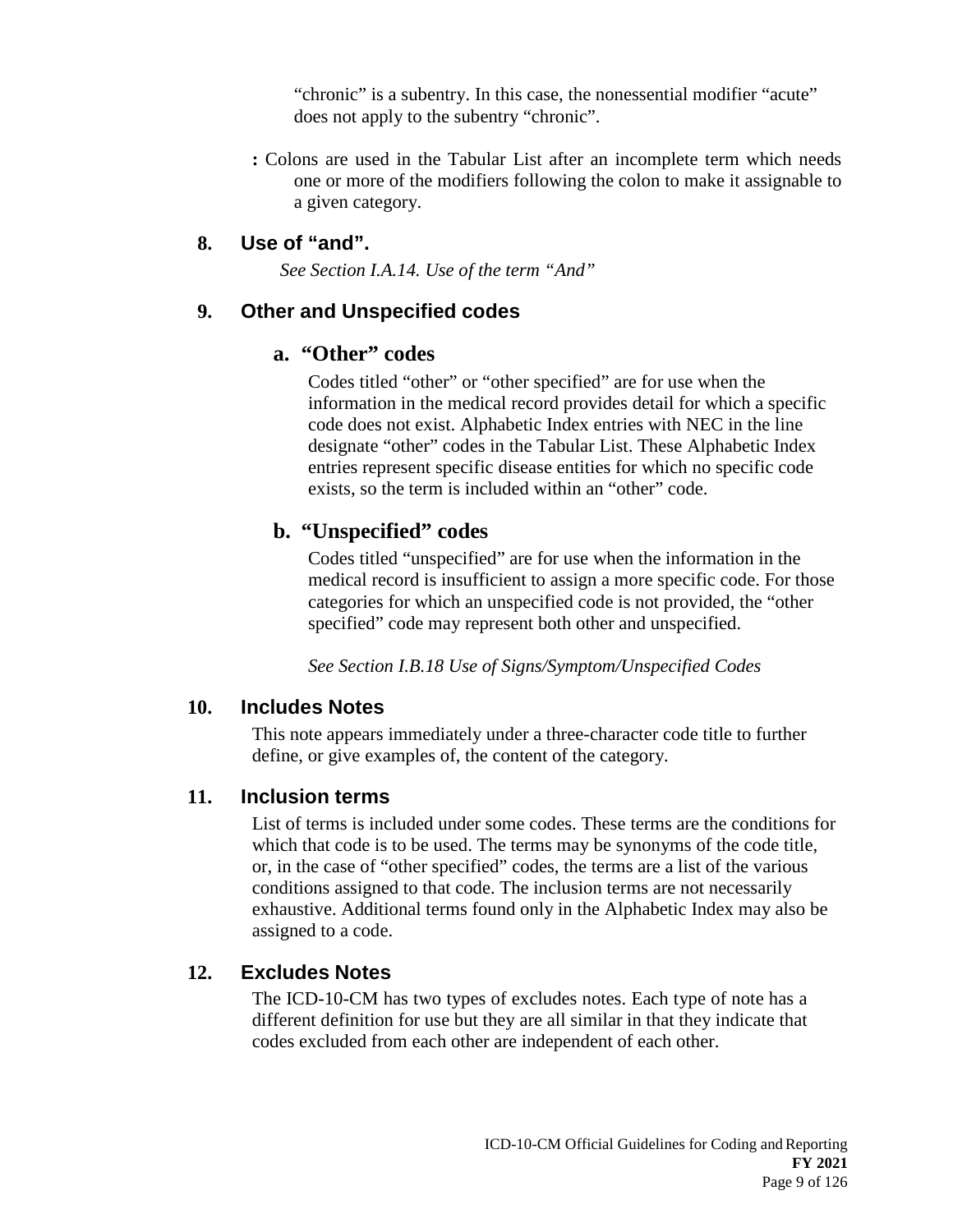## <span id="page-9-0"></span>**a. Excludes1**

A type 1 Excludes note is a pure excludes note. It means "NOT CODED HERE!" An Excludes1 note indicates that the code excluded should never be used at the same time as the code above the Excludes1 note. An Excludes1 is used when two conditions cannot occur together, such as a congenital form versus an acquired form of the same condition.

An exception to the Excludes1 definition is the circumstance when the two conditions are unrelated to each other. If it is not clear whether the two conditions involving an Excludes1 note are related or not, query the provider. For example, code F45.8, Other somatoform disorders, has an Excludes1 note for "sleep related teeth grinding (G47.63)," because "teeth grinding" is an inclusion term under F45.8. Only one of these two codes should be assigned for teeth grinding. However psychogenic dysmenorrhea is also an inclusion term under F45.8, and a patient could have both this condition and sleep related teeth grinding. In this case, the two conditions are clearly unrelated to each other, and so it would be appropriate to report F45.8 and G47.63 together.

## **b. Excludes2**

<span id="page-9-2"></span><span id="page-9-1"></span>A type 2 Excludes note represents "Not included here." An excludes2 note indicates that the condition excluded is not part of the condition represented by the code, but a patient may have both conditions at the same time. When an Excludes2 note appears under a code, it is acceptable to use both the code and the excluded code together, when appropriate.

## **13. Etiology/manifestation convention ("code first", "use additional code" and "in diseases classified elsewhere" notes)**

Certain conditions have both an underlying etiology and multiple body system manifestations due to the underlying etiology. For such conditions, the ICD-10-CM has a coding convention that requires the underlying condition be sequenced first, if applicable, followed by the manifestation. Wherever such a combination exists, there is a "use additional code" note at the etiology code, and a "code first" note at the manifestation code. These instructional notes indicate the proper sequencing order of the codes, etiology followed by manifestation.

In most cases the manifestation codes will have in the code title, "in diseases classified elsewhere." Codes with this title are a component of the etiology/ manifestation convention. The code title indicates that it is a manifestation code. "In diseases classified elsewhere" codes are never permitted to be used as first listed or principal diagnosis codes. They must be used in conjunction with an underlying condition code and they must be listed following the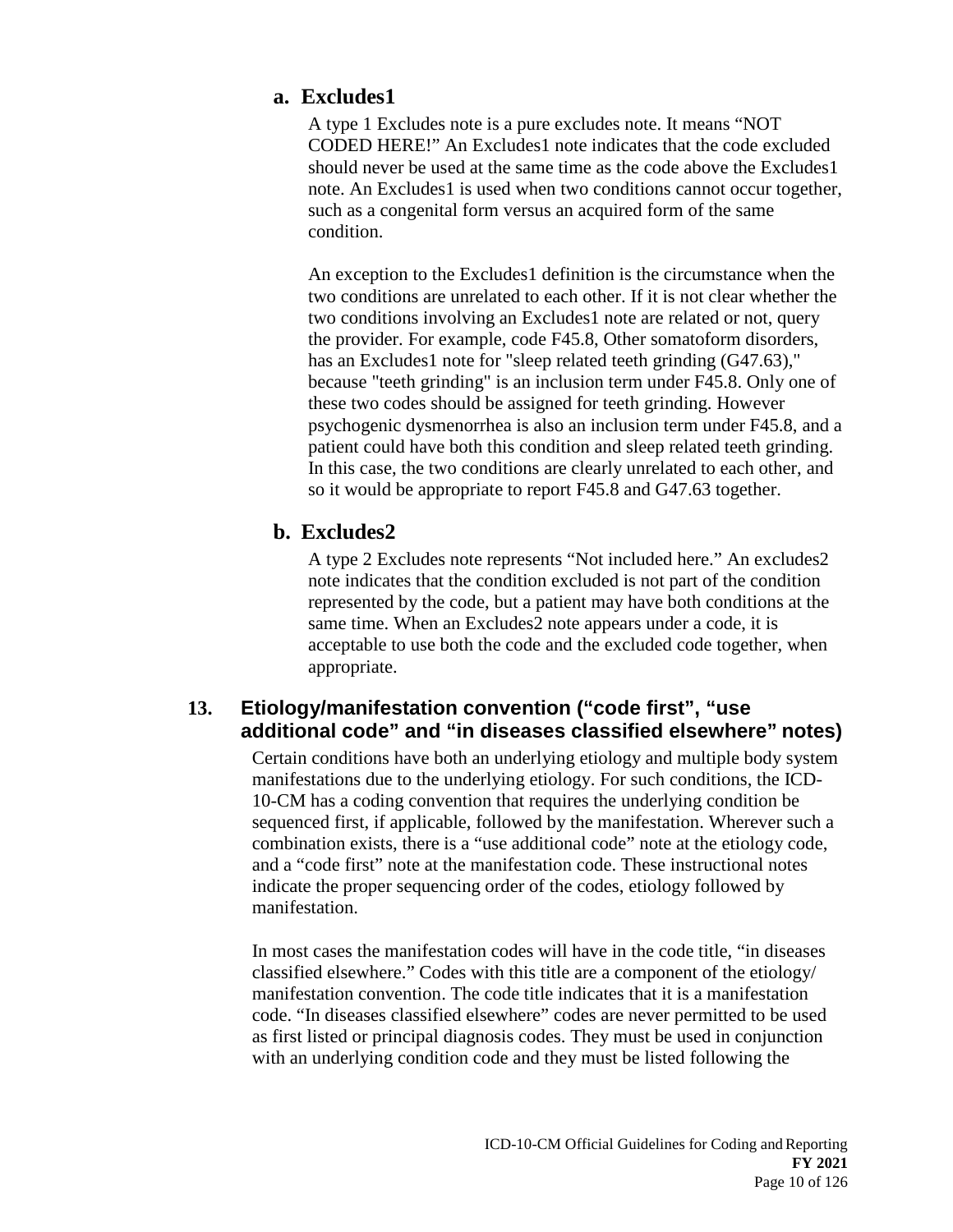underlying condition. See category F02, Dementia in other diseases classified elsewhere, for an example of this convention.

There are manifestation codes that do not have "in diseases classified elsewhere" in the title. For such codes, there is a "use additional code" note at the etiology code and a "code first" note at the manifestation code, and the rules for sequencing apply.

In addition to the notes in the Tabular List, these conditions also have a specific Alphabetic Index entry structure. In the Alphabetic Index both conditions are listed together with the etiology code first followed by the manifestation codes in brackets. The code in brackets is always to be sequenced second.

An example of the etiology/manifestation convention is dementia in Parkinson's disease. In the Alphabetic Index, code G20 is listed first, followed by code F02.80 or F02.81 in brackets. Code G20 represents the underlying etiology, Parkinson's disease, and must be sequenced first, whereas code F02.80 and F02.81 represent the manifestation of dementia in diseases classified elsewhere, with or without behavioral disturbance.

"Code first" and "Use additional code" notes are also used as sequencing rules in the classification for certain codes that are not part of an etiology/ manifestation combination.

*See Section I.B.7. Multiple coding for a single condition.*

#### <span id="page-10-0"></span>**14. "And"**

The word "and" should be interpreted to mean either "and" or "or" when it appears in a title.

For example, cases of "tuberculosis of bones", "tuberculosis of joints" and "tuberculosis of bones and joints" are classified to subcategory A18.0, Tuberculosis of bones and joints.

#### <span id="page-10-1"></span>**15. "With"**

The word "with" or "in" should be interpreted to mean "associated with" or "due to" when it appears in a code title, the Alphabetic Index (either under a main term or subterm), or an instructional note in the Tabular List. The classification presumes a causal relationship between the two conditions linked by these terms in the Alphabetic Index or Tabular List. These conditions should be coded as related even in the absence of provider documentation explicitly linking them, unless the documentation clearly states the conditions are unrelated or when another guideline exists that specifically requires a documented linkage between two conditions (e.g., sepsis guideline for "acute organ dysfunction that is not clearly associated with the sepsis").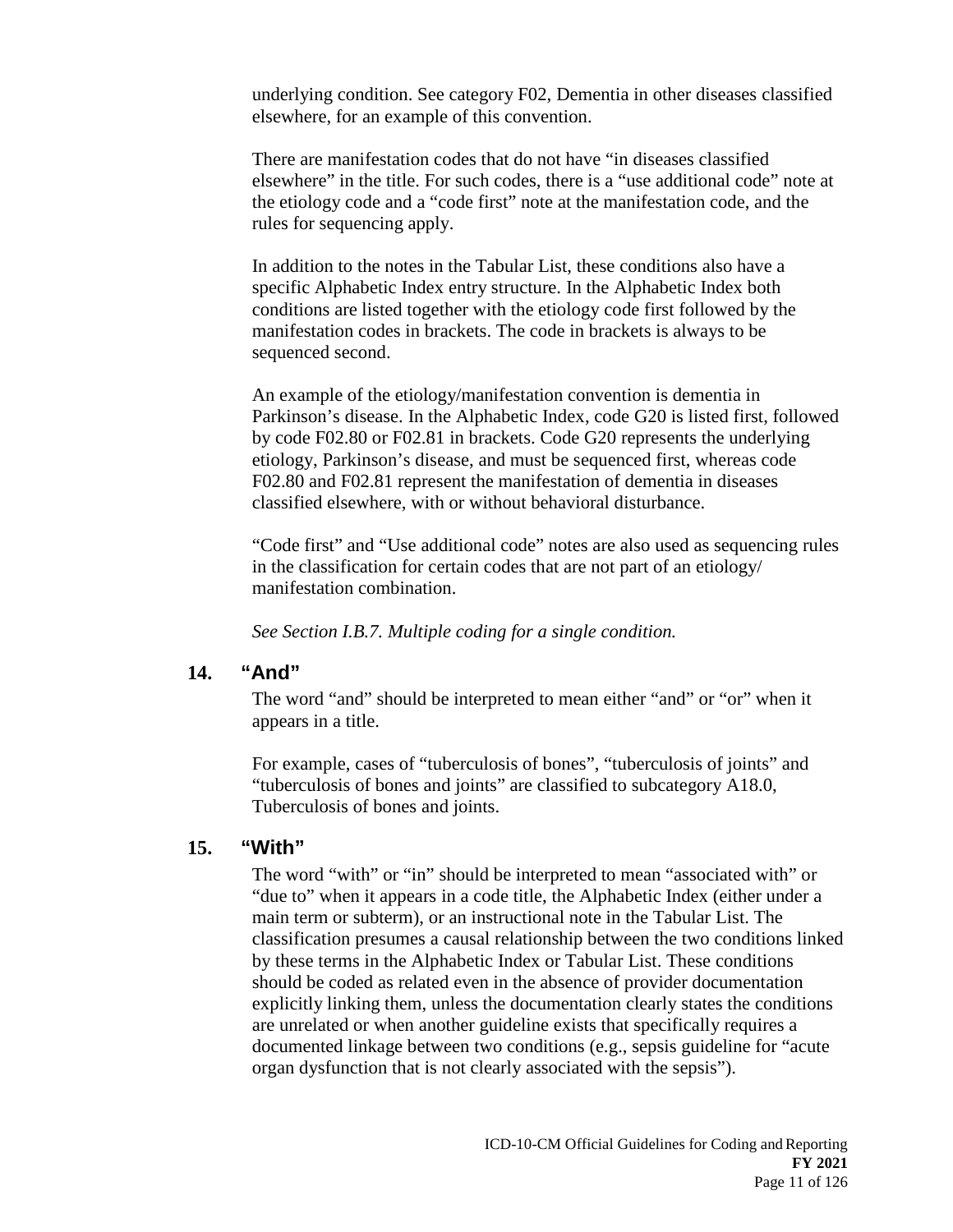For conditions not specifically linked by these relational terms in the classification or when a guideline requires that a linkage between two conditions be explicitly documented, provider documentation must link the conditions in order to code them as related.

The word "with" in the Alphabetic Index is sequenced immediately following the main term or subterm, not in alphabetical order.

#### <span id="page-11-0"></span>**16. "See" and "See Also"**

The "see" instruction following a main term in the Alphabetic Index indicates that another term should be referenced. It is necessary to go to the main term referenced with the "see" note to locate the correct code.

A "see also" instruction following a main term in the Alphabetic Index instructs that there is another main term that may also be referenced that may provide additional Alphabetic Index entries that may be useful. It is not necessary to follow the "see also" note when the original main term provides the necessary code.

#### <span id="page-11-1"></span>**17. "Code also" note**

<span id="page-11-2"></span>A "code also" note instructs that two codes may be required to fully describe a condition, but this note does not provide sequencing direction. The sequencing depends on the circumstances of the encounter.

#### **18. Default codes**

A code listed next to a main term in the ICD-10-CM Alphabetic Index is referred to as a default code. The default code represents that condition that is most commonly associated with the main term or is the unspecified code for the condition. If a condition is documented in a medical record (for example, appendicitis) without any additional information, such as acute or chronic, the default code should be assigned.

### <span id="page-11-3"></span>**19. Code assignment and Clinical Criteria**

The assignment of a diagnosis code is based on the provider's diagnostic statement that the condition exists. The provider's statement that the patient has a particular condition is sufficient. Code assignment is not based on clinical criteria used by the provider to establish the diagnosis.

# <span id="page-11-5"></span><span id="page-11-4"></span>**B. General Coding Guidelines**

### **1. Locating a code in the ICD-10-CM**

To select a code in the classification that corresponds to a diagnosis or reason for visit documented in a medical record, first locate the term in the Alphabetic Index, and then verify the code in the Tabular List. Read and be guided by instructional notations that appear in both the Alphabetic Index and the Tabular List.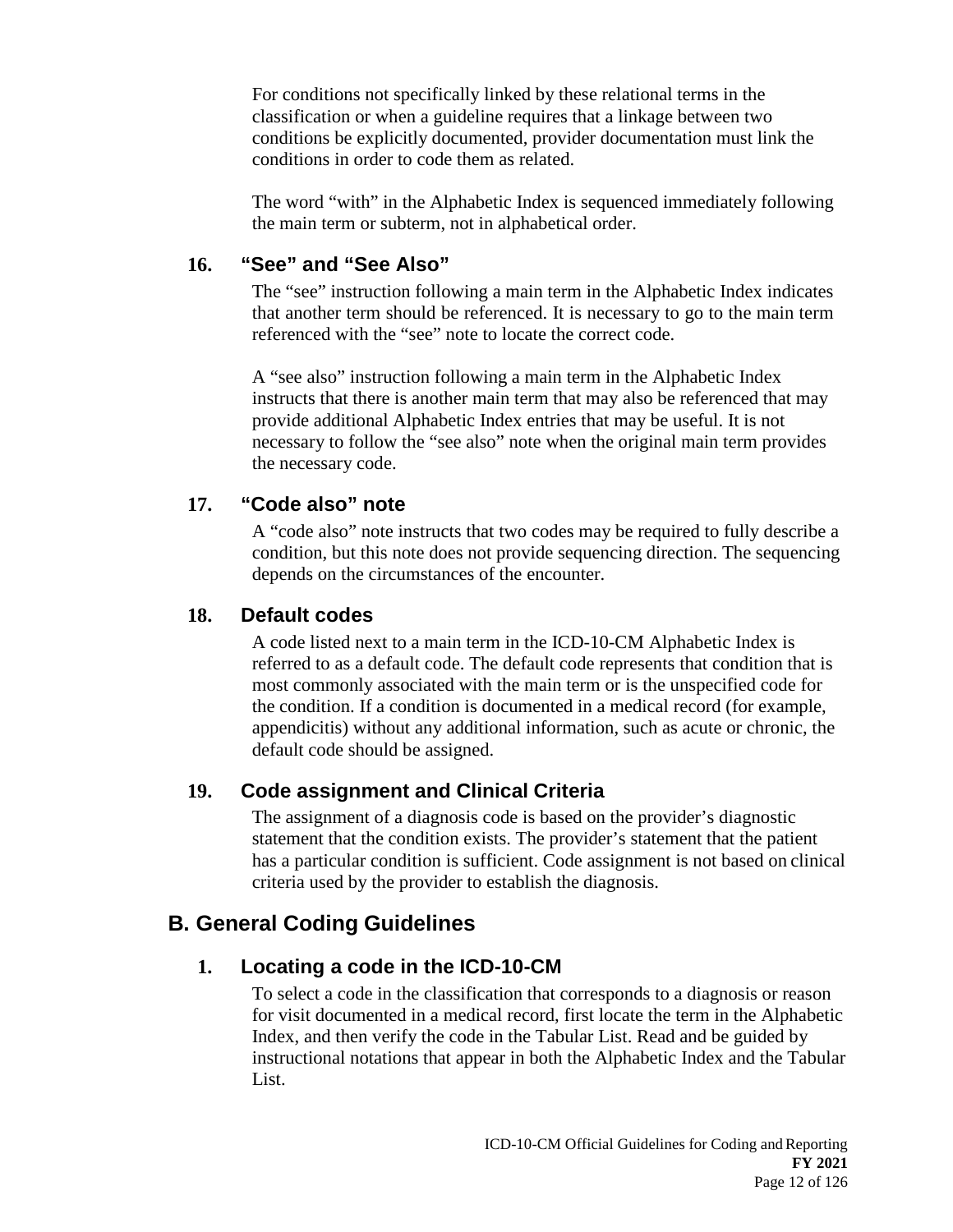It is essential to use both the Alphabetic Index and Tabular List when locating and assigning a code. The Alphabetic Index does not always provide the full code. Selection of the full code, including laterality and any applicable  $7<sup>th</sup>$ character can only be done in the Tabular List. A dash (-) at the end of an Alphabetic Index entry indicates that additional characters are required. Even if a dash is not included at the Alphabetic Index entry, it is necessary to refer to the Tabular List to verify that no  $7<sup>th</sup>$  character is required.

### **2. Level of Detail in Coding**

<span id="page-12-0"></span>Diagnosis codes are to be used and reported at their highest number of characters available.

ICD-10-CM diagnosis codes are composed of codes with 3, 4, 5, 6 or 7 characters. Codes with three characters are included in ICD-10-CM as the heading of a category of codes that may be further subdivided by the use of fourth and/or fifth characters and/or sixth characters, which provide greater detail.

A three-character code is to be used only if it is not further subdivided. A code is invalid if it has not been coded to the full number of characters required for that code, including the  $7<sup>th</sup>$  character, if applicable.

## <span id="page-12-1"></span>**3. Code or codes from A00.0 through T88.9, Z00-Z99.8**

<span id="page-12-2"></span>The appropriate code or codes from A00.0 through T88.9, Z00-Z99.8 must be used to identify diagnoses, symptoms, conditions, problems, complaints or other reason(s) for the encounter/visit.

### **4. Signs and symptoms**

Codes that describe symptoms and signs, as opposed to diagnoses, are acceptable for reporting purposes when a related definitive diagnosis has not been established (confirmed) by the provider. Chapter 18 of ICD-10-CM, Symptoms, Signs, and Abnormal Clinical and Laboratory Findings, Not Elsewhere Classified (codes R00.0 - R99) contains many, but not all, codes for symptoms.

*See Section I.B.18 Use of Signs/Symptom/Unspecified Codes*

### <span id="page-12-3"></span>**5. Conditions that are an integral part of a disease process**

Signs and symptoms that are associated routinely with a disease process should not be assigned as additional codes, unless otherwise instructed by the classification.

<span id="page-12-4"></span>**6. Conditions that are not an integral part of a disease process**  Additional signs and symptoms that may not be associated routinely with a disease process should be coded when present.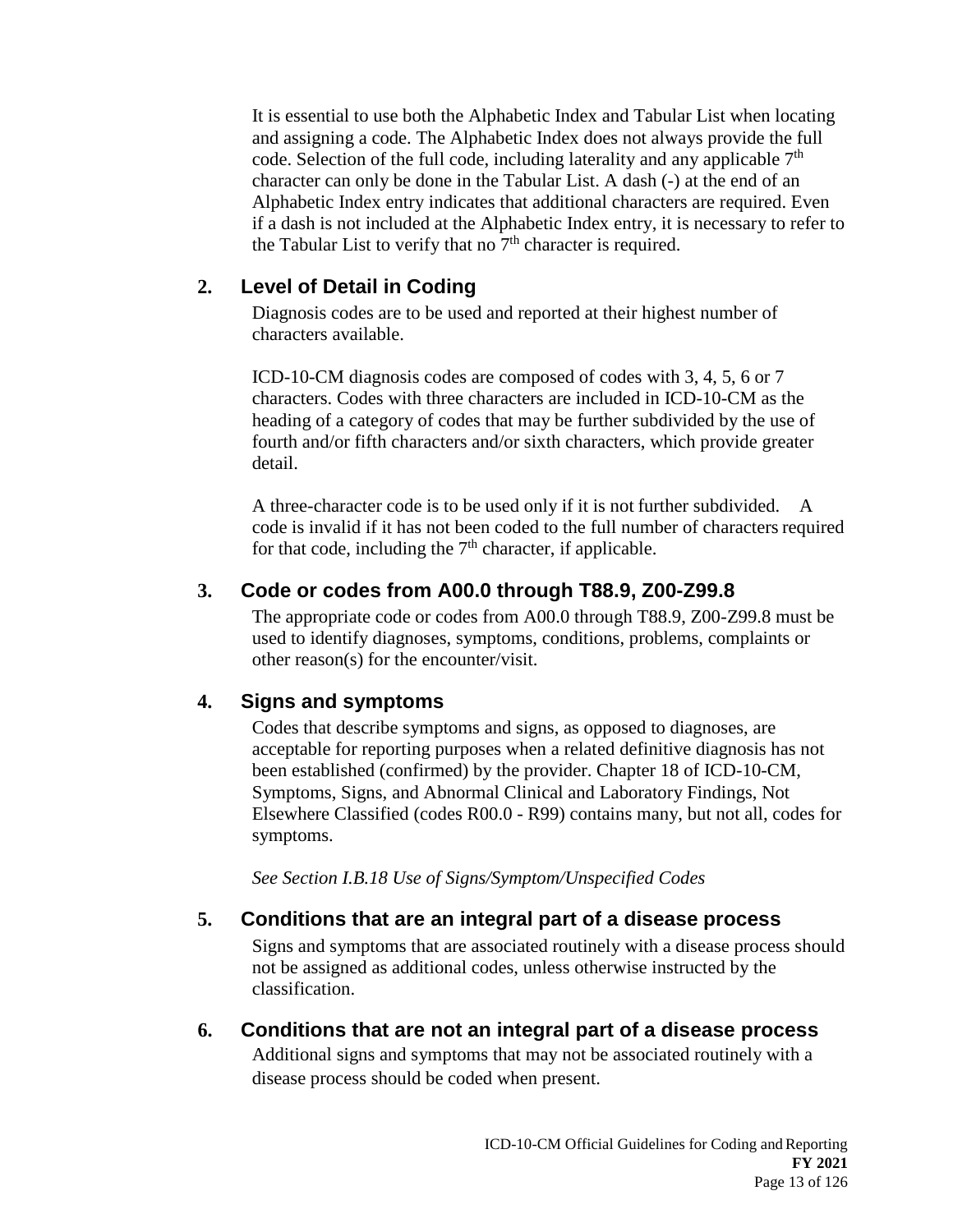# <span id="page-13-0"></span>**7. Multiple coding for a single condition**

In addition to the etiology/manifestation convention that requires two codes to fully describe a single condition that affects multiple body systems, there are other single conditions that also require more than one code. "Use additional code" notes are found in the Tabular List at codes that are not part of an etiology/manifestation pair where a secondary code is useful to fully describe a condition. The sequencing rule is the same as the etiology/manifestation pair, "use additional code" indicates that a secondary code should be added**,** if known.

For example, for bacterial infections that are not included in chapter 1, a secondary code from category B95, Streptococcus, Staphylococcus, and Enterococcus, as the cause of diseases classified elsewhere, or B96, Other bacterial agents as the cause of diseases classified elsewhere, may be required to identify the bacterial organism causing the infection. A "use additional code" note will normally be found at the infectious disease code, indicating a need for the organism code to be added as a secondary code.

"Code first" notes are also under certain codes that are not specifically manifestation codes but may be due to an underlying cause. When there is a "code first" note and an underlying condition is present, the underlying condition should be sequenced first, if known.

"Code, if applicable, any causal condition first" notes indicate that this code may be assigned as a principal diagnosis when the causal condition is unknown or not applicable. If a causal condition is known, then the code for that condition should be sequenced as the principal or first-listed diagnosis.

Multiple codes may be needed for sequela, complication codes and obstetric codes to more fully describe a condition. See the specific guidelines for these conditions for further instruction.

### <span id="page-13-1"></span>**8. Acute and Chronic Conditions**

<span id="page-13-2"></span>If the same condition is described as both acute (subacute) and chronic, and separate subentries exist in the Alphabetic Index at the same indentation level, code both and sequence the acute (subacute) code first.

# **9. Combination Code**

A combination code is a single code used to classify: Two diagnoses, or A diagnosis with an associated secondary process (manifestation) A diagnosis with an associated complication

Combination codes are identified by referring to subterm entries in the Alphabetic Index and by reading the inclusion and exclusion notes in the Tabular List.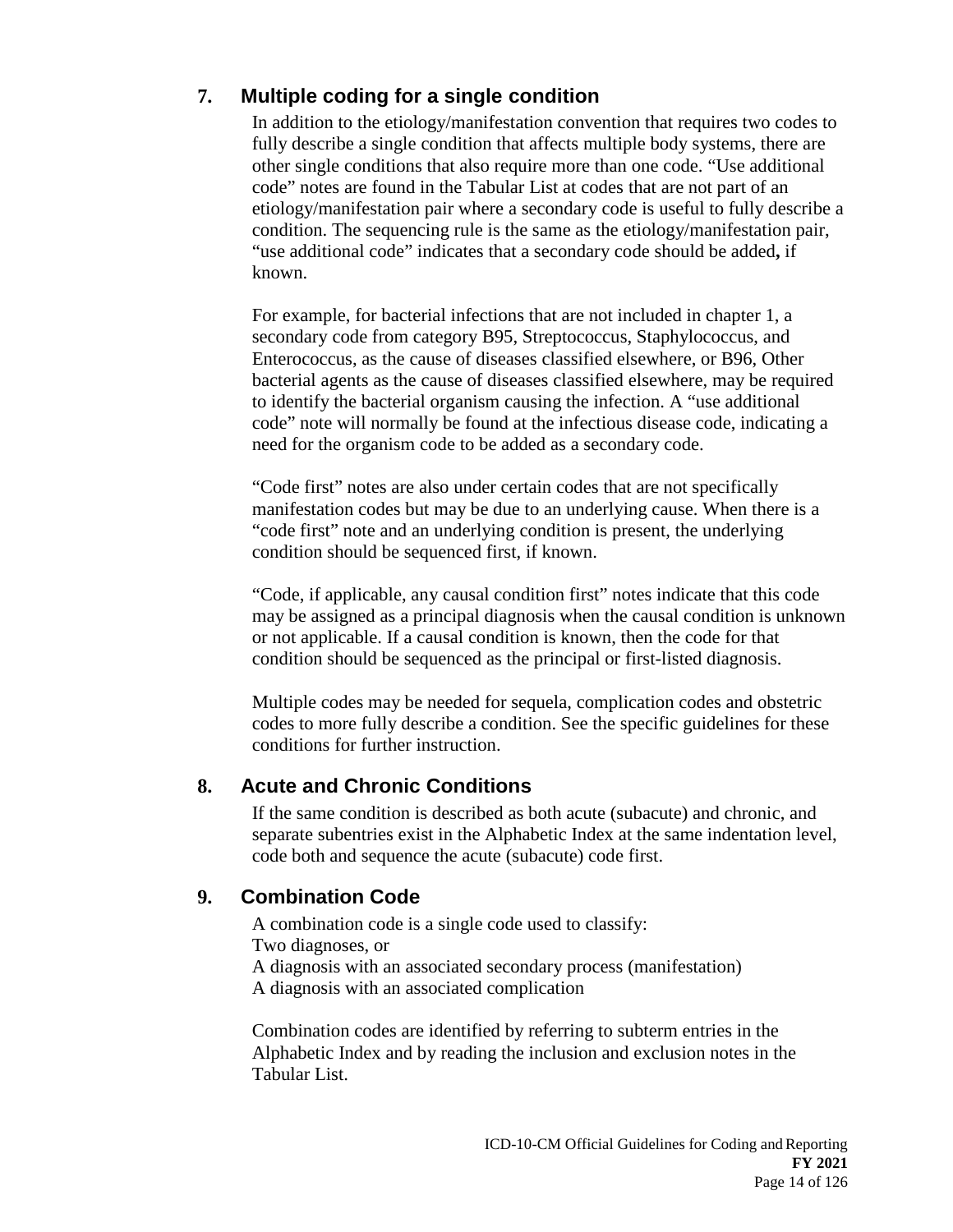Assign only the combination code when that code fully identifies the diagnostic conditions involved or when the Alphabetic Index so directs. Multiple coding should not be used when the classification provides a combination code that clearly identifies all of the elements documented in the diagnosis. When the combination code lacks necessary specificity in describing the manifestation or complication, an additional code should be used as a secondary code.

#### **10. Sequela (Late Effects)**

<span id="page-14-0"></span>A sequela is the residual effect (condition produced) after the acute phase of an illness or injury has terminated. There is no time limit on when a sequela code can be used. The residual may be apparent early, such as in cerebral infarction, or it may occur months or years later, such as that due to a previous injury. Examples of sequela include: scar formation resulting from a burn, deviated septum due to a nasal fracture, and infertility due to tubal occlusion from old tuberculosis. Coding of sequela generally requires two codes sequenced in the following order: the condition or nature of the sequela is sequenced first. The sequela code is sequenced second.

An exception to the above guidelines are those instances where the code for the sequela is followed by a manifestation code identified in the Tabular List and title, or the sequela code has been expanded (at the fourth, fifth or sixth character levels) to include the manifestation(s). The code for the acute phase of an illness or injury that led to the sequela is never used with a code for the late effect.

*See Section I.C.9. Sequelae of cerebrovascular disease See Section I.C.15. Sequelae of complication of pregnancy, childbirth and the puerperium See Section I.C.19. Application of 7th characters for Chapter 19*

#### <span id="page-14-1"></span>**11. Impending or Threatened Condition**

Code any condition described at the time of discharge as "impending" or "threatened" as follows:

If it did occur, code as confirmed diagnosis.

If it did not occur, reference the Alphabetic Index to determine if the condition has a subentry term for "impending" or "threatened" and also reference main term entries for "Impending" and for "Threatened." If the subterms are listed, assign the given code.

<span id="page-14-2"></span>If the subterms are not listed, code the existing underlying condition(s) and not the condition described as impending or threatened.

#### **12. Reporting Same Diagnosis Code More than Once**

Each unique ICD-10-CM diagnosis code may be reported only once for an encounter. This applies to bilateral conditions when there are no distinct codes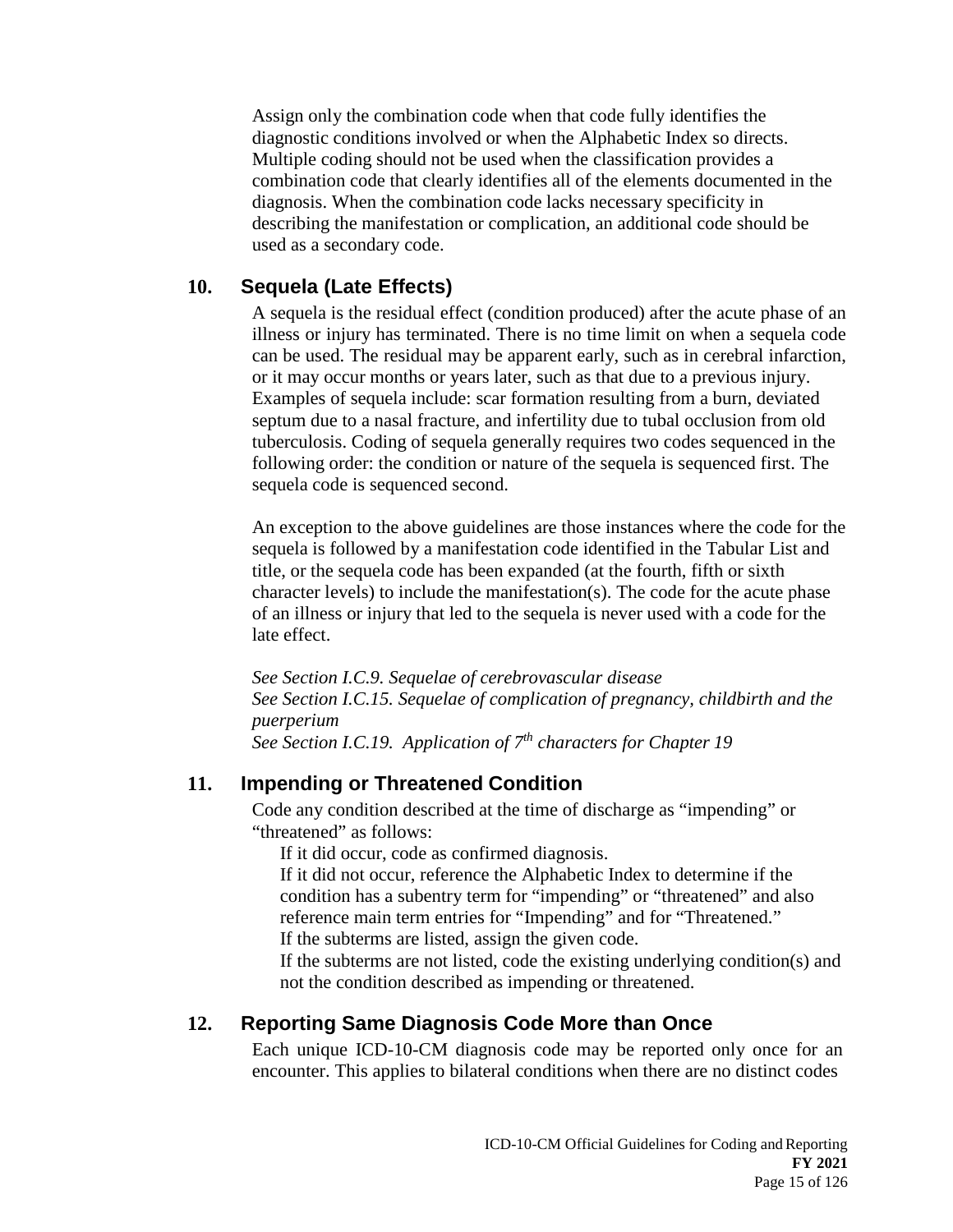identifying laterality or two different conditions classified to the same ICD-10- CM diagnosis code.

### <span id="page-15-0"></span>**13. Laterality**

Some ICD-10-CM codes indicate laterality, specifying whether the condition occurs on the left, right or is bilateral. If no bilateral code is provided and the condition is bilateral, assign separate codes for both the left and right side. If the side is not identified in the medical record, assign the code for the unspecified side.

When a patient has a bilateral condition and each side is treated during separate encounters, assign the "bilateral" code (as the condition still exists on both sides), including for the encounter to treat the first side. For the second encounter for treatment after one side has previously been treated and the condition no longer exists on that side, assign the appropriate unilateral code for the side where the condition still exists (e.g., cataract surgery performed on each eye in separate encounters). The bilateral code would not be assigned for the subsequent encounter, as the patient no longer has the condition in the previously-treated site. If the treatment on the first side did not completely resolve the condition, then the bilateral code would still be appropriate.

## **14. Documentation** *by Clinicians Other than the Patient's Provider*

<span id="page-15-1"></span>Code assignment is based on the documentation by patient's provider (i.e., physician or other qualified healthcare practitioner legally accountable for establishing the patient's diagnosis). There are a few exceptions, such as codes for the Body Mass Index (BMI**),** depth of non-pressure chronic ulcers, pressure ulcer stage, coma scale, and NIH stroke scale (NIHSS) codes, code assignment may be based on medical record documentation from clinicians who are not the patient's provider (i.e., physician or other qualified healthcare practitioner legally accountable for establishing the patient's diagnosis), since this information is typically documented by other clinicians involved in the care of the patient (e.g., a dietitian often documents the BMI, a nurse often documents the pressure ulcer stages, and an emergency medical technician often documents the coma scale). However, the associated diagnosis (such as overweight, obesity, acute stroke, or pressure ulcer) must be documented by the patient's provider. If there is conflicting medical record documentation, either from the same clinician or different clinicians, the patient's attending provider should be queried for clarification.

For social determinants of health, such as information found in categories Z55- Z65, Persons with potential health hazards related to socioeconomic and psychosocial circumstances, code assignment may be based on medical record documentation from clinicians involved in the care of the patient who are not the patient's provider since this information represents social information, rather than medical diagnoses. **Patient self-reported documentation may also be used to assign codes for social determinants of health, as long as the**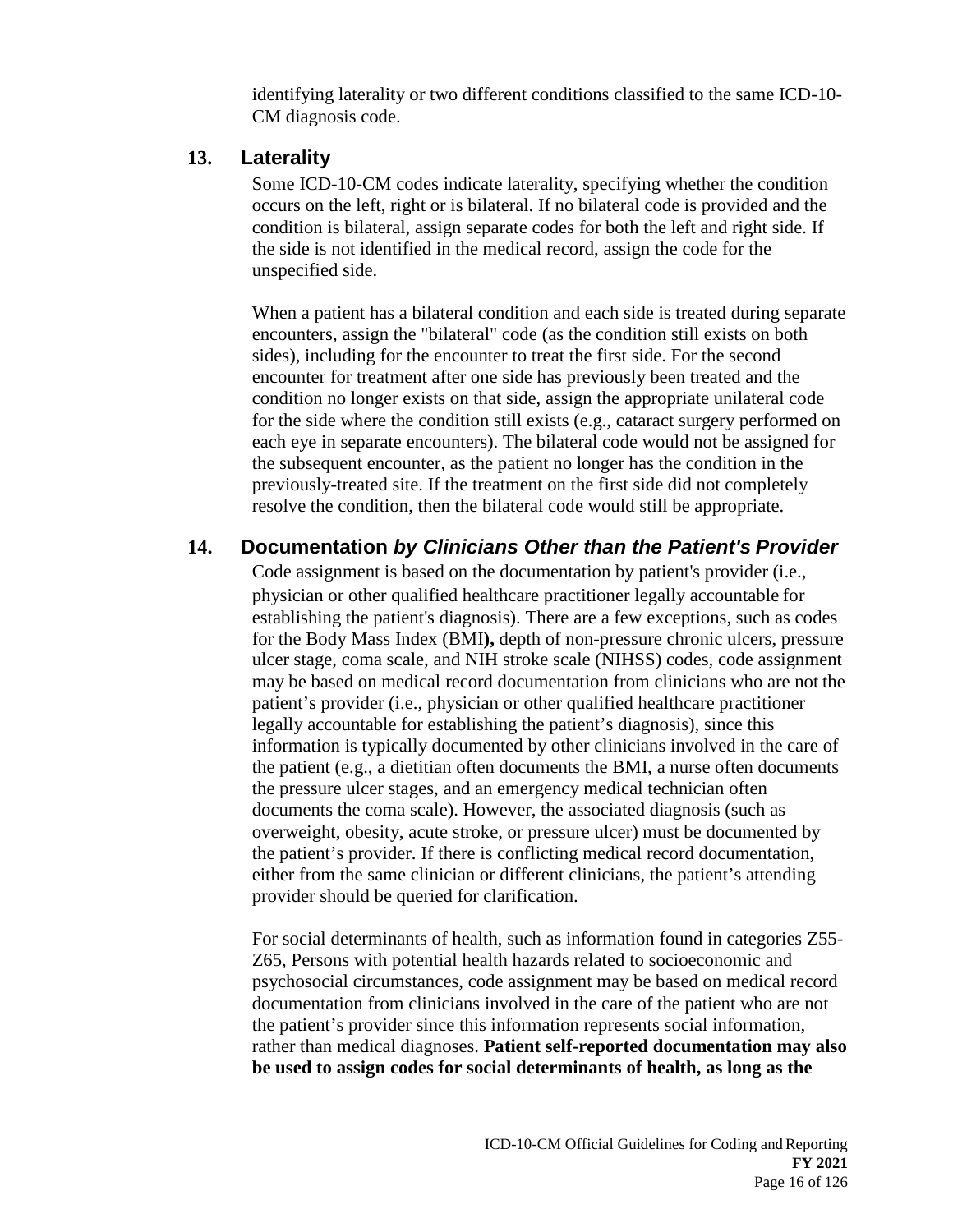#### **patient self-reported information is signed-off by and incorporated into the health record by either a clinician or provider.**

The BMI, coma scale, NIHSS codes and categories Z55-Z65 should only be reported as secondary diagnoses.

## <span id="page-16-0"></span>**15. Syndromes**

Follow the Alphabetic Index guidance when coding syndromes. In the absence of Alphabetic Index guidance, assign codes for the documented manifestations of the syndrome. Additional codes for manifestations that are not an integral part of the disease process may also be assigned when the condition does not have a unique code.

# <span id="page-16-1"></span>**16. Documentation of Complications of Care**

Code assignment is based on the provider's documentation of the relationship between the condition and the care or procedure**,** unless otherwise instructed by the classification. The guideline extends to any complications of care, regardless of the chapter the code is located in. It is important to note that not all conditions that occur during or following medical care or surgery are classified as complications. There must be a cause-and-effect relationship between the care provided and the condition, and an indication in the documentation that it is a complication. Query the provider for clarification, if the complication is not clearly documented.

# **17. Borderline Diagnosis**

<span id="page-16-2"></span>If the provider documents a "borderline" diagnosis at the time of discharge, the diagnosis is coded as confirmed, unless the classification provides a specific entry (e.g., borderline diabetes). If a borderline condition has a specific index entry in ICD-10-CM, it should be coded as such. Since borderline conditions are not uncertain diagnoses, no distinction is made between the care setting (inpatient versus outpatient). Whenever the documentation is unclear regarding a borderline condition, coders are encouraged to query for clarification.

# **18. Use of Sign/Symptom/Unspecified Codes**

<span id="page-16-3"></span>Sign/symptom and "unspecified" codes have acceptable, even necessary, uses. While specific diagnosis codes should be reported when they are supported by the available medical record documentation and clinical knowledge of the patient's health condition, there are instances when signs/symptoms or unspecified codes are the best choices for accurately reflecting the healthcare encounter. Each healthcare encounter should be coded to the level of certainty known for that encounter.

If a definitive diagnosis has not been established by the end of the encounter, it is appropriate to report codes for sign(s) and/or symptom(s) in lieu of a definitive diagnosis. When sufficient clinical information isn't known or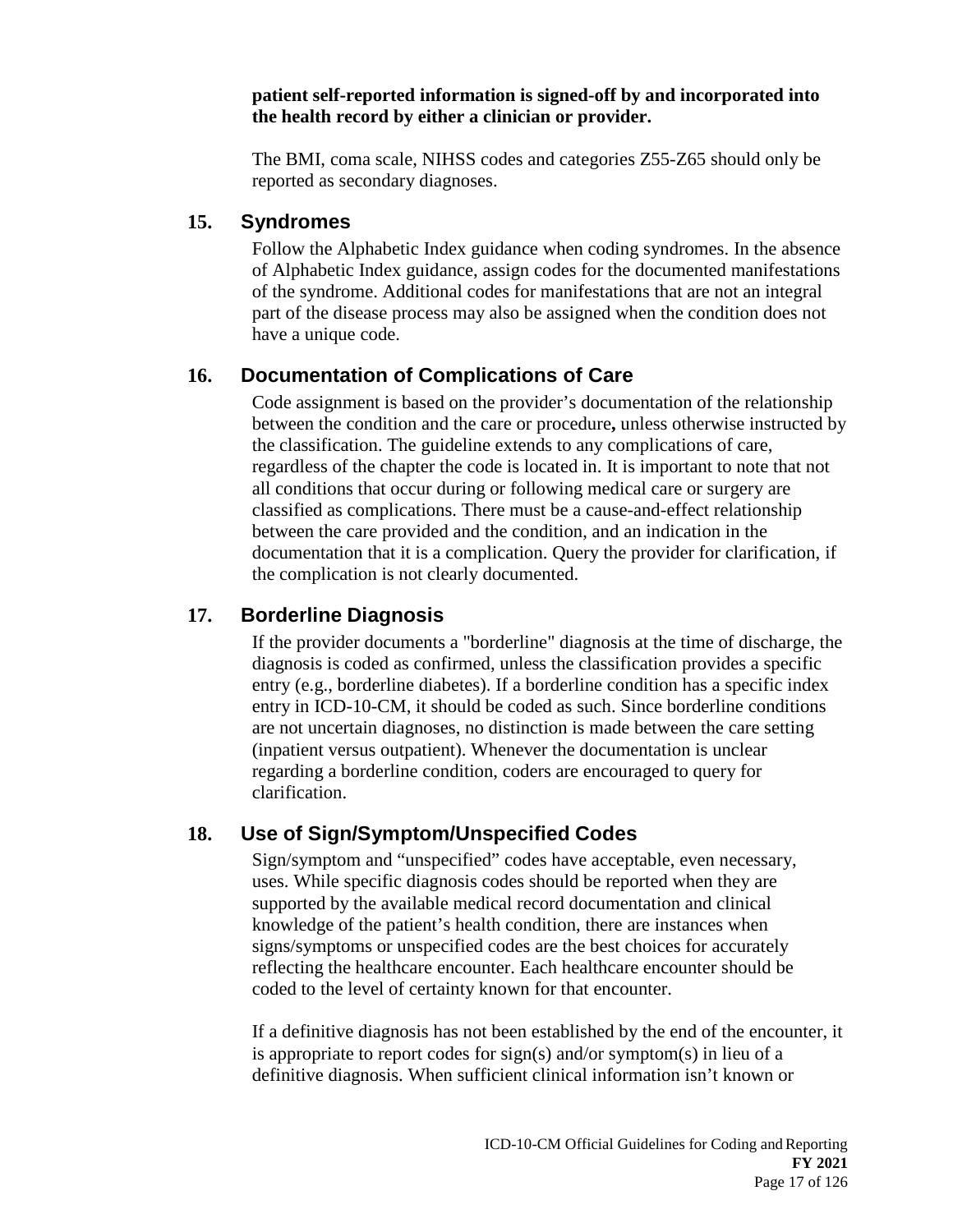available about a particular health condition to assign a more specific code, it is acceptable to report the appropriate "unspecified" code (e.g., a diagnosis of pneumonia has been determined, but not the specific type). Unspecified codes should be reported when they are the codes that most accurately reflect what is known about the patient's condition at the time of that particular encounter. It would be inappropriate to select a specific code that is not supported by the medical record documentation or conduct medically unnecessary diagnostic testing in order to determine a more specific code.

### <span id="page-17-1"></span><span id="page-17-0"></span>**19. Coding for Healthcare Encounters in Hurricane Aftermath**

#### **a. Use of External Cause of Morbidity Codes**

An external cause of morbidity code should be assigned to identify the cause of the injury(ies) incurred as a result of the hurricane. The use of external cause of morbidity codes is supplemental to the application of ICD-10-CM codes. External cause of morbidity codes are never to be recorded as a principal diagnosis (first-listed in non-inpatient settings). The appropriate injury code should be sequenced before any external cause codes. The external cause of morbidity codes capture how the injury or health condition happened (cause), the intent (unintentional or accidental; or intentional, such as suicide or assault), the place where the event occurred, the activity of the patient at the time of the event, and the person's status (e.g., civilian, military). They should not be assigned for encounters to treat hurricane victims' medical conditions when no injury, adverse effect or poisoning is involved. External cause of morbidity codes should be assigned for each encounter for care and treatment of the injury. External cause of morbidity codes may be assigned in all health care settings. For the purpose of capturing complete and accurate ICD-10-CM data in the aftermath of the hurricane, a healthcare setting should be considered as any location where medical care is provided by licensed healthcare professionals.

### <span id="page-17-2"></span>**b. Sequencing of External Causes of Morbidity Codes**

Codes for cataclysmic events, such as a hurricane, take priority over all other external cause codes except child and adult abuse and terrorism and should be sequenced before other external cause of injury codes. Assign as many external cause of morbidity codes as necessary to fully explain each cause. For example, if an injury occurs as a result of a building collapse during the hurricane, external cause codes for both the hurricane and the building collapse should be assigned, with the external causes code for hurricane being sequenced as the first external cause code. For injuries incurred as a direct result of the hurricane, assign the appropriate code(s) for the injuries, followed by the code X37.0-, Hurricane (with the appropriate 7th character), and any other applicable external cause of injury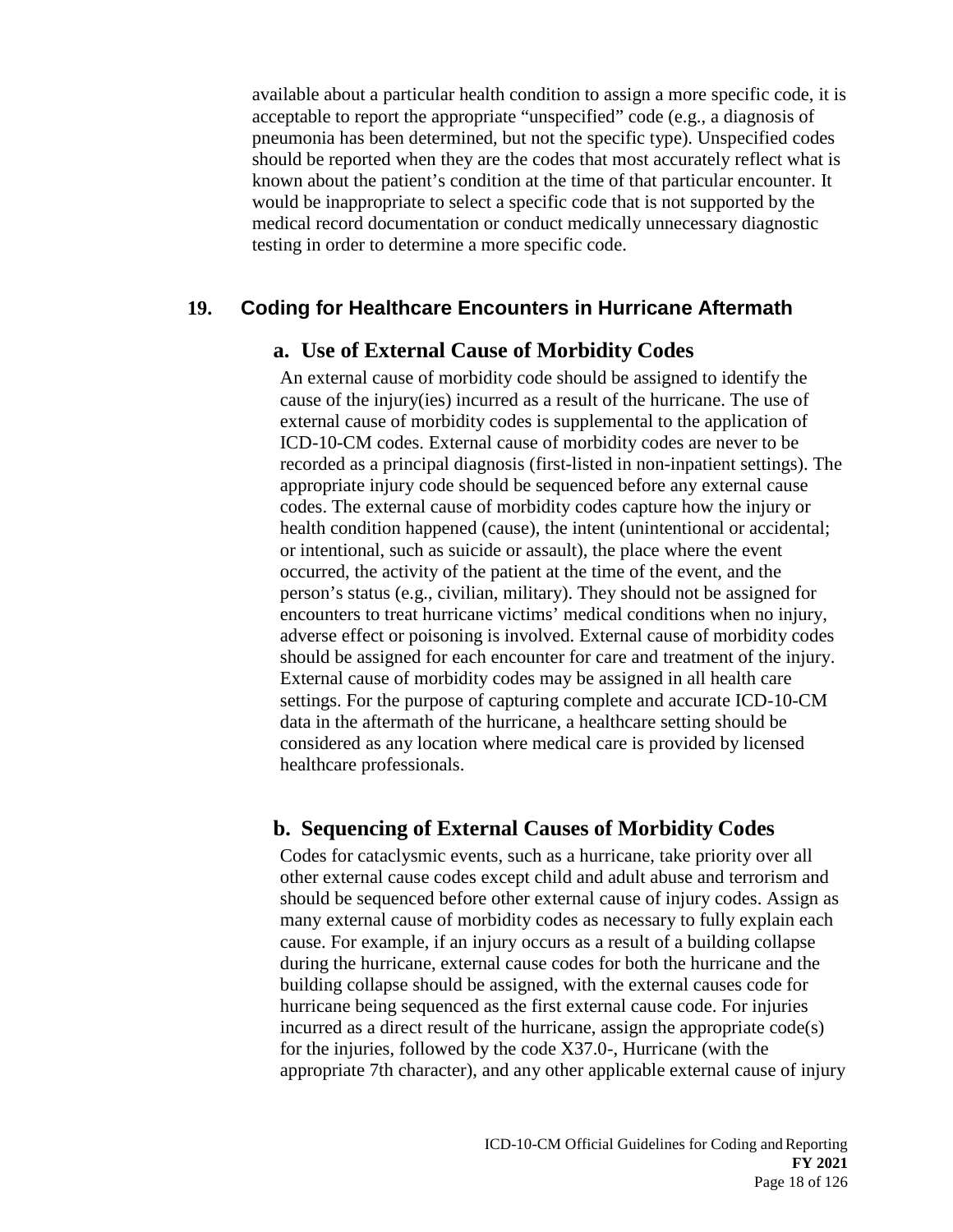codes. Code X37.0- also should be assigned when an injury is incurred as a result of flooding caused by a levee breaking related to the hurricane. Code X38.-, Flood (with the appropriate 7th character), should be assigned when an injury is from flooding resulting directly from the storm. Code X36.0.-, Collapse of dam or man-made structure, should not be assigned when the cause of the collapse is due to the hurricane. Use of code X36.0- is limited to collapses of man-made structures due to earth surface movements, not due to storm surges directly from a hurricane.

#### <span id="page-18-0"></span>**c. Other External Causes of Morbidity Code Issues**

For injuries that are not a direct result of the hurricane, such as an evacuee that has incurred an injury as a result of a motor vehicle accident, assign the appropriate external cause of morbidity code(s) to describe the cause of the injury, but do not assign code X37.0-, Hurricane. If it is not clear whether the injury was a direct result of the hurricane, assume the injury is due to the hurricane and assign code X37.0-, Hurricane, as well as any other applicable external cause of morbidity codes. In addition to code X37.0-, Hurricane, other possible applicable external cause of morbidity codes include:

W54.0-, Bitten by dog X30-, Exposure to excessive natural heat X31-, Exposure to excessive natural cold X38-, Flood

### <span id="page-18-1"></span>**d. Use of Z codes**

Z codes (other reasons for healthcare encounters) may be assigned as appropriate to further explain the reasons for presenting for healthcare services, including transfers between healthcare facilities. The ICD-10-CM Official Guidelines for Coding and Reporting identify which codes maybe assigned as principal or first-listed diagnosis only, secondary diagnosis only, or principal/first-listed or secondary (depending on the circumstances). Possible applicable Z codes include:

- Z59.0, Homelessness
- Z59.1, Inadequate housing
- Z59.5, Extreme poverty
- Z75.1, Person awaiting admission to adequate facility elsewhere
- Z75.3, Unavailability and inaccessibility of health-care facilities Z75.4, Unavailability and inaccessibility of other helping agencies

Z76.2, Encounter for health supervision and care of other healthy infant and child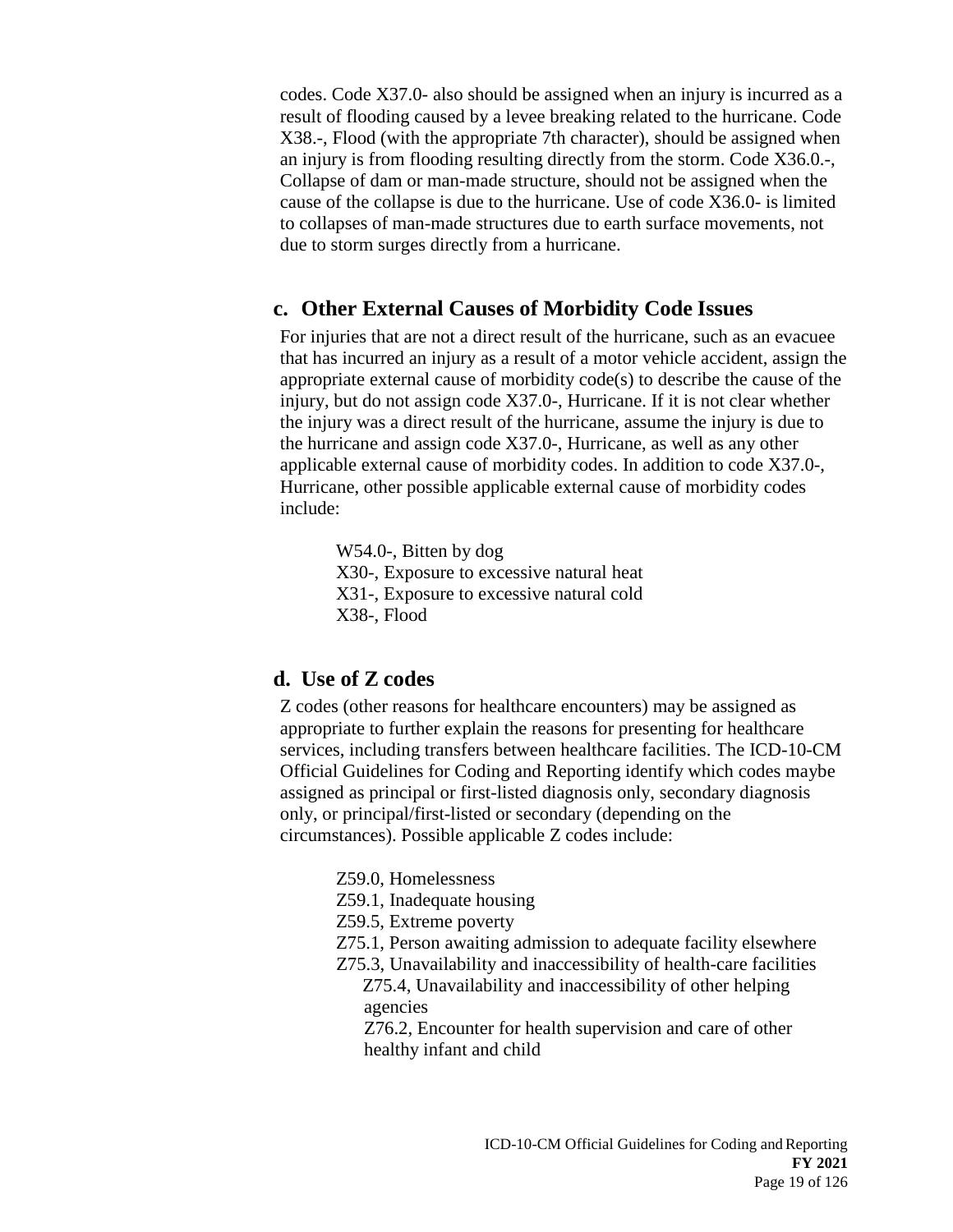Z99.12, Encounter for respirator [ventilator] dependence during power failure

The external cause of morbidity codes and the Z codes listed above are not an all-inclusive list. Other codes may be applicable to the encounter based upon the documentation. Assign as many codes as necessary to fully explain each healthcare encounter. Since patient history information may be very limited, use any available documentation to assign the appropriate external cause of morbidity and Z codes.

# <span id="page-19-0"></span>**C. Chapter-Specific Coding Guidelines**

In addition to general coding guidelines, there are guidelines for specific diagnoses and/or conditions in the classification. Unless otherwise indicated, these guidelines apply to all health care settings. Please refer to Section II for guidelines on the selection of principal diagnosis.

# <span id="page-19-2"></span>**1. Chapter 1: Certain Infectious and Parasitic Diseases (A00- B99),** *U07.1*

# **a. Human Immunodeficiency Virus (HIV) Infections**

# **1) Code only confirmed cases**

<span id="page-19-1"></span>Code only confirmed cases of HIV infection/illness. This is an exception to the hospital inpatient guideline Section II, H.

In this context, "confirmation" does not require documentation of positive serology or culture for HIV; the provider's diagnostic statement that the patient is HIV positive, or has an HIV-related illness is sufficient.

# **2) Selection and sequencing of HIV codes**

# **(a) Patient admitted for HIV-related condition**

If a patient is admitted for an HIV-related condition, the principal diagnosis should be B20, Human immunodeficiency virus [HIV] disease followed by additional diagnosis codes for all reported HIV-related conditions.

### **(b) Patient with HIV disease admitted for unrelated condition**

If a patient with HIV disease is admitted for an unrelated condition (such as a traumatic injury), the code for the unrelated condition (e.g., the nature of injury code)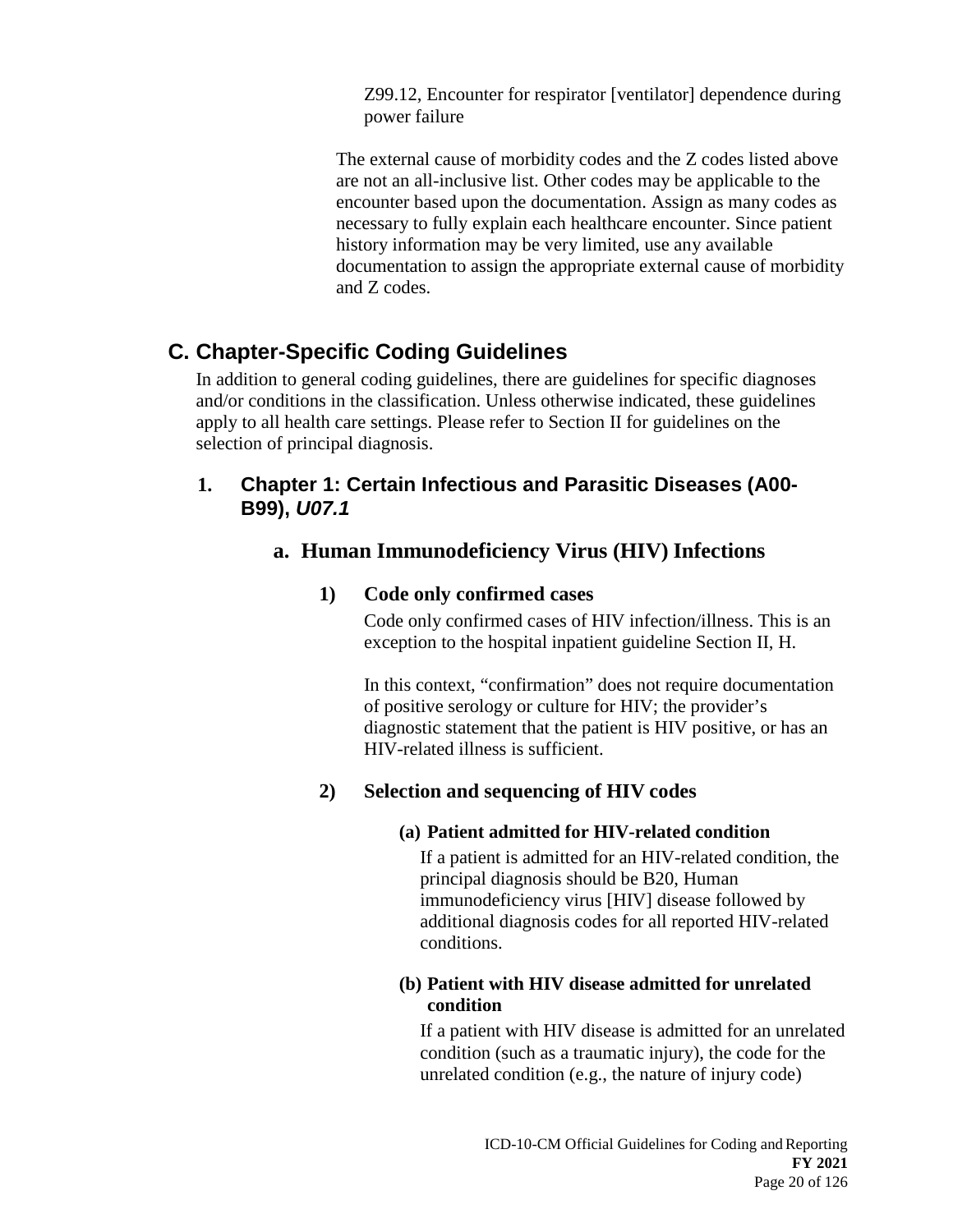should be the principal diagnosis. Other diagnoses would be B20 followed by additional diagnosis codes for all reported HIV-related conditions.

#### **(c) Whether the patient is newly diagnosed**

Whether the patient is newly diagnosed or has had previous admissions/encounters for HIV conditions is irrelevant to the sequencing decision.

#### **(d) Asymptomatic human immunodeficiency virus**

Z21, Asymptomatic human immunodeficiency virus [HIV] infection status, is to be applied when the patient without any documentation of symptoms is listed as being "HIV positive," "known HIV," "HIV test positive," or similar terminology. Do not use this code if the term "AIDS" is used or if the patient is treated for any HIV-related illness or is described as having any condition(s) resulting from his/her HIV positive status; use B20 in these cases.

#### **(e) Patients with inconclusive HIV serology**

Patients with inconclusive HIV serology, but no definitive diagnosis or manifestations of the illness, may be assigned code R75, Inconclusive laboratory evidence of human immunodeficiency virus [HIV].

#### **(f) Previously diagnosed HIV-related illness**

Patients with any known prior diagnosis of an HIV-related illness should be coded to B20. Once a patient has developed an HIV-related illness, the patient should always be assigned code B20 on every subsequent admission/encounter. Patients previously diagnosed with any HIV illness (B20) should never be assigned to R75 or Z21, Asymptomatic human immunodeficiency virus [HIV] infection status.

#### **(g) HIV Infection in Pregnancy, Childbirth and the Puerperium**

During pregnancy, childbirth or the puerperium, a patient admitted (or presenting for a health care encounter) because of an HIV-related illness should receive a principal diagnosis code of O98.7-, Human immunodeficiency [HIV] disease complicating pregnancy, childbirth and the puerperium, followed by B20 and the code(s) for the HIV-related illness(es). Codes from Chapter 15 always take sequencing priority.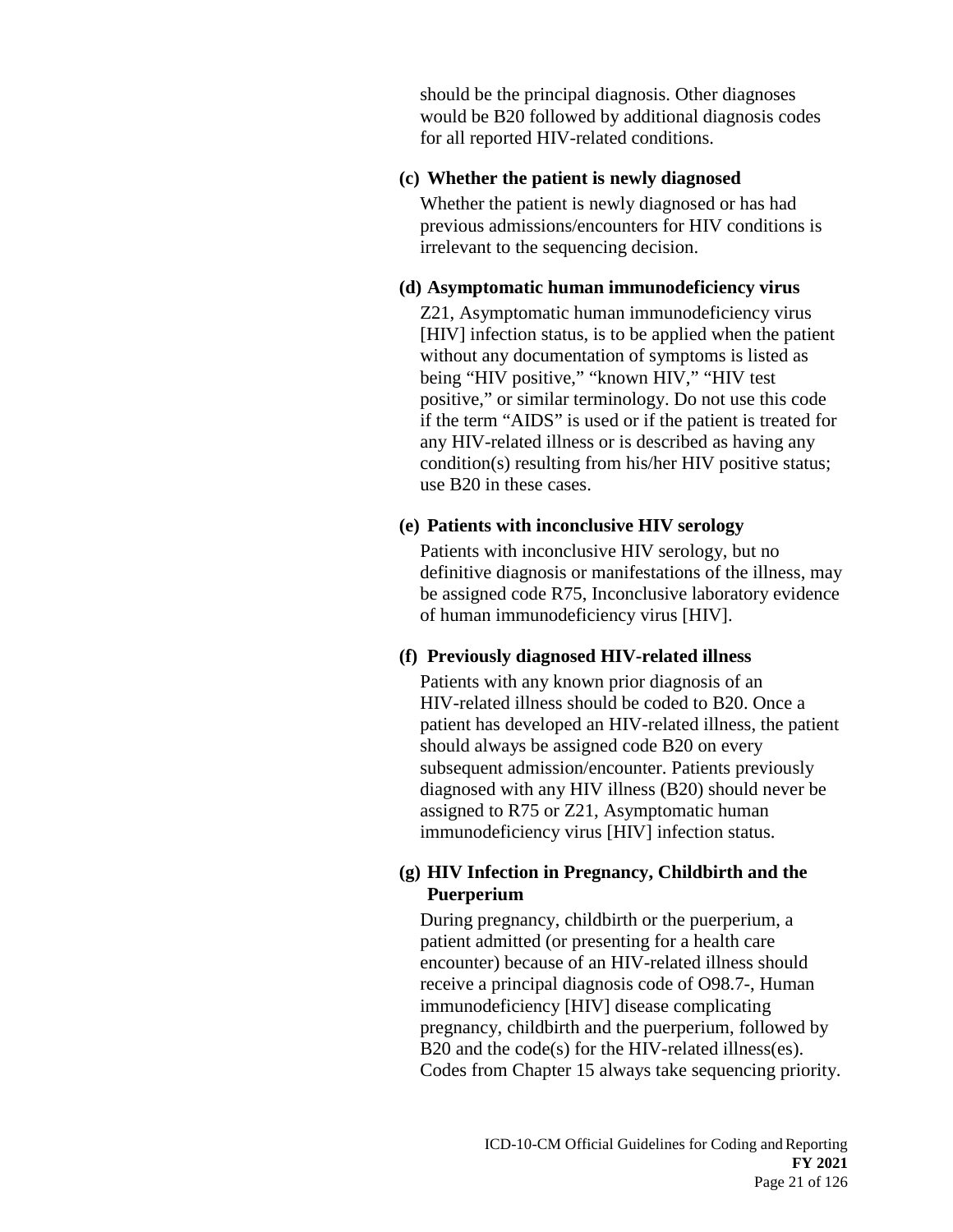Patients with asymptomatic HIV infection status admitted (or presenting for a health care encounter) during pregnancy, childbirth, or the puerperium should receive codes of O98.7- and Z21.

#### **(h) Encounters for testing for HIV**

If a patient is being seen to determine his/her HIV status, use code Z11.4, Encounter for screening for human immunodeficiency virus [HIV]. Use additional codes for any associated high-risk behavior.

If a patient with signs or symptoms is being seen for HIV testing, code the signs and symptoms. An additional counseling code Z71.7, Human immunodeficiency virus [HIV] counseling, may be used if counseling is provided during the encounter for the test.

When a patient returns to be informed of his/her HIV test results and the test result is negative, use code Z71.7, Human immunodeficiency virus [HIV] counseling.

<span id="page-21-1"></span>If the results are positive, see previous guidelines and assign codes as appropriate.

## <span id="page-21-0"></span>**b. Infectious agents as the cause of diseases classified to other chapters**

Certain infections are classified in chapters other than Chapter 1 and no organism is identified as part of the infection code. In these instances, it is necessary to use an additional code from Chapter 1 to identify the organism. A code from category B95, Streptococcus, Staphylococcus, and Enterococcus as the cause of diseases classified to other chapters, B96, Other bacterial agents as the cause of diseases classified to other chapters, or B97, Viral agents as the cause of diseases classified to other chapters, is to be used as an additional code to identify the organism. An instructional note will be found at the infection code advising that an additional organism code is required.

#### **c. Infections resistant to antibiotics**

Many bacterial infections are resistant to current antibiotics. It is necessary to identify all infections documented as antibiotic resistant. Assign a code from category Z16, Resistance to antimicrobial drugs, following the infection code only if the infection code does not identify drug resistance.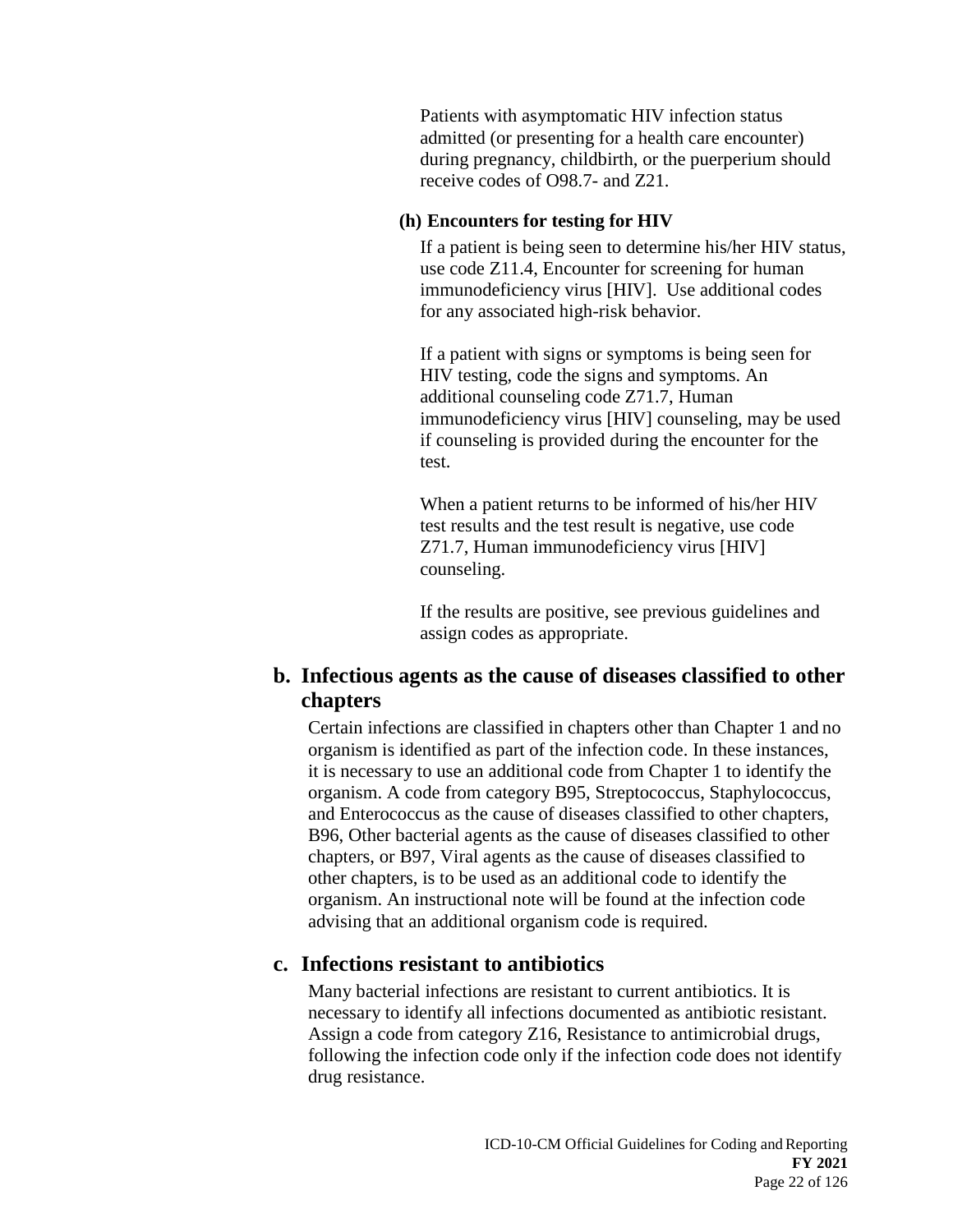### **d. Sepsis, Severe Sepsis, and Septic Shock Infections resistant to antibiotics**

#### **1) Coding of Sepsis and Severe Sepsis**

#### **(a) Sepsis**

For a diagnosis of sepsis, assign the appropriate code for the underlying systemic infection. If the type of infection or causal organism is not further specified, assign code A41.9, Sepsis, unspecified organism.

A code from subcategory R65.2, Severe sepsis, should not be assigned unless severe sepsis or an associated acute organ dysfunction is documented.

> (i) Negative or inconclusive blood cultures and sepsis

Negative or inconclusive blood cultures do not preclude a diagnosis of sepsis in patients with clinical evidence of the condition; however, the provider should be queried.

(ii) Urosepsis

The term urosepsis is a nonspecific term. It is not to be considered synonymous with sepsis. It has no default code in the Alphabetic Index. Should a provider use this term, he/she must be queried for clarification.

> (iii) Sepsis with organ dysfunction

If a patient has sepsis and associated acute organ dysfunction or multiple organ dysfunction (MOD), follow the instructions for coding severe sepsis.

> (iv)Acute organ dysfunction that is not clearly associated with the sepsis

If a patient has sepsis and an acute organ dysfunction, but the medical record documentation indicates that the acute organ dysfunction is related to a medical condition other than the sepsis, do not assign a code from subcategory R65.2, Severe sepsis. An acute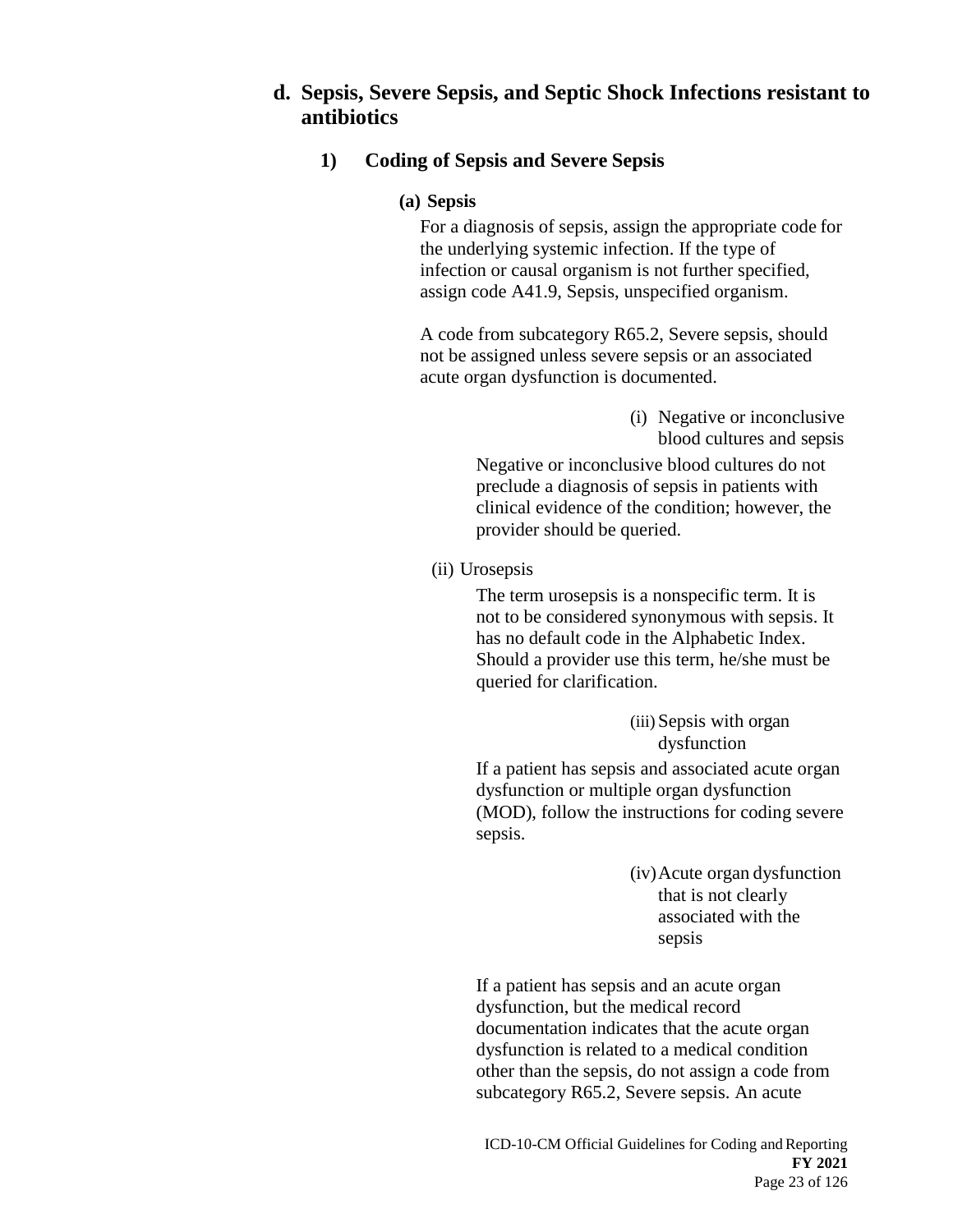organ dysfunction must be associated with the sepsis in order to assign the severe sepsis code. If the documentation is not clear as to whether an acute organ dysfunction is related to the sepsis or another medical condition, query the provider.

#### **(b) Severe sepsis**

The coding of severe sepsis requires a minimum of 2 codes: first a code for the underlying systemic infection, followed by a code from subcategory R65.2, Severe sepsis. If the causal organism is not documented, assign code A41.9, Sepsis, unspecified organism, for the infection. Additional code(s) for the associated acute organ dysfunction are also required.

Due to the complex nature of severe sepsis, some cases may require querying the provider prior to assignment of the codes.

#### **2) Septic shock**

(a) Septic shock generally refers to circulatory failure associated with severe sepsis, and therefore, it represents a type of acute organ dysfunction.

For cases of septic shock, the code for the systemic infection should be sequenced first, followed by code R65.21, Severe sepsis with septic shock or code T81.12, Postprocedural septic shock. Any additional codes for the other acute organ dysfunctions should also be assigned. As noted in the sequencing instructions in the Tabular List, the code for septic shock cannot be assigned as a principal diagnosis.

#### **3) Sequencing of severe sepsis**

If severe sepsis is present on admission, and meets the definition of principal diagnosis, the underlying systemic infection should be assigned as principal diagnosis followed by the appropriate code from subcategory R65.2 as required by the sequencing rules in the Tabular List. A code from subcategory R65.2 can never be assigned as a principal diagnosis.

When severe sepsis develops during an encounter (it was not present on admission), the underlying systemic infection and the appropriate code from subcategory R65.2 should be assigned as secondary diagnoses.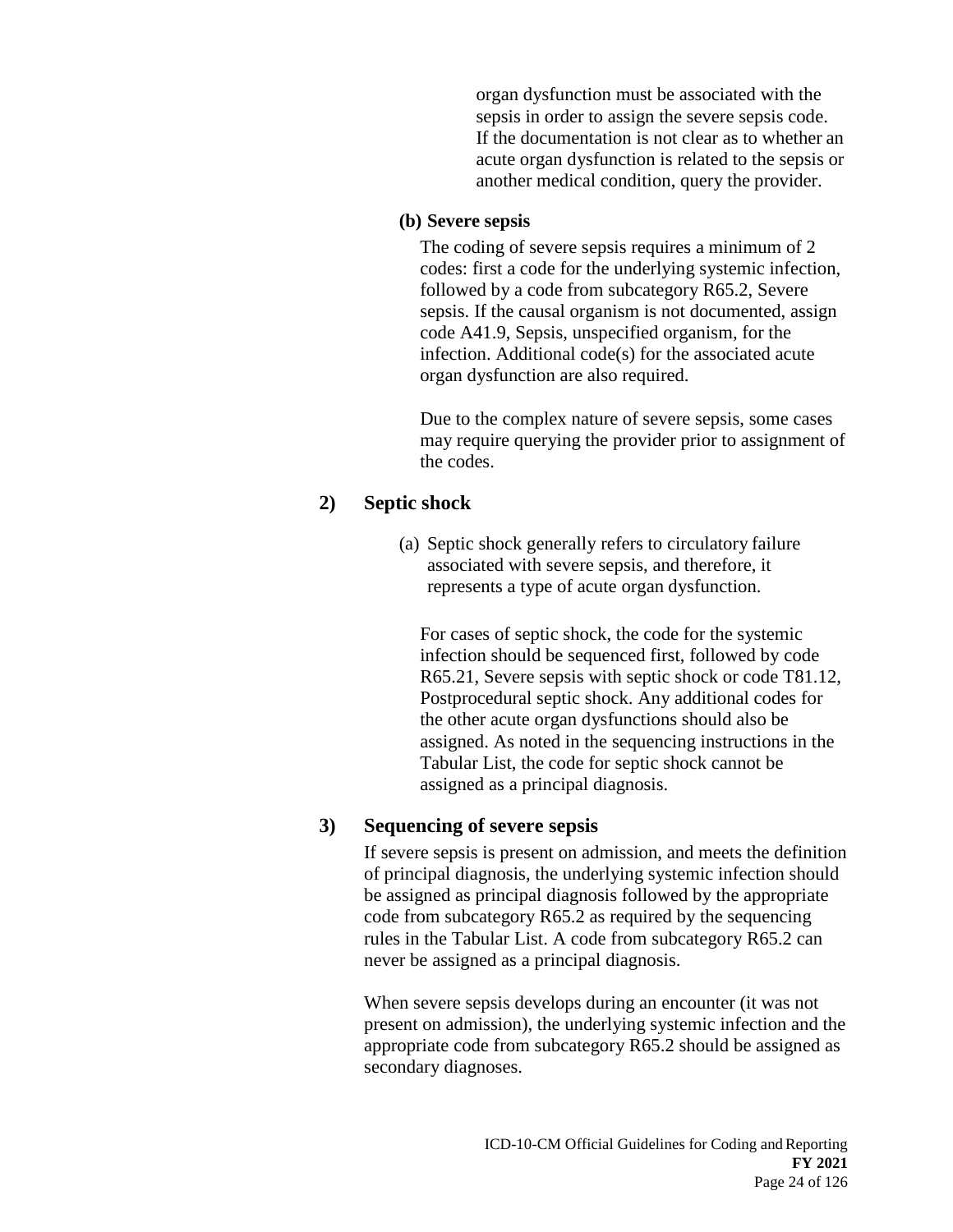Severe sepsis may be present on admission, but the diagnosis may not be confirmed until sometime after admission. If the documentation is not clear whether severe sepsis was present on admission, the provider should be queried.

#### **4) Sepsis or severe sepsis with a localized infection**

If the reason for admission is sepsis or severe sepsis and a localized infection, such as pneumonia or cellulitis, a code(s) for the underlying systemic infection should be assigned first and the code for the localized infection should be assigned as a secondary diagnosis. If the patient has severe sepsis, a code from subcategory R65.2 should also be assigned as a secondary diagnosis. If the patient is admitted with a localized infection, such as pneumonia, and sepsis/severe sepsis doesn't develop until after admission, the localized infection should be assigned first, followed by the appropriate sepsis/severe sepsis codes.

#### **5) Sepsis due to a postprocedural infection**

#### **(a) Documentation of causal relationship**

As with all postprocedural complications, code assignment is based on the provider's documentation of the relationship between the infection and the procedure.

#### **(b) Sepsis due to a postprocedural infection**

For infections following a procedure, a code from T81.40, to T81.43 Infection following a procedure, or a code from O86.00 to O86.03, Infection of obstetric surgical wound, that identifies the site of the infection should be coded first, if known. Assign an additional code for sepsis following a procedure (T81.44) or sepsis following an obstetrical procedure (O86.04). Use an additional code to identify the infectious agent. If the patient has severe sepsis, the appropriate code from subcategory R65.2 should also be assigned with the additional code(s) for any acute organ dysfunction.

For infections following infusion, transfusion, therapeutic injection, or immunization, a code from subcategory T80.2, Infections following infusion, transfusion, and therapeutic injection, or code T88.0-, Infection following immunization, should be coded first, followed by the code for the specific infection. If the patient has severe sepsis, the appropriate code from subcategory R65.2 should also be assigned, with the additional codes(s) for any acute organ dysfunction.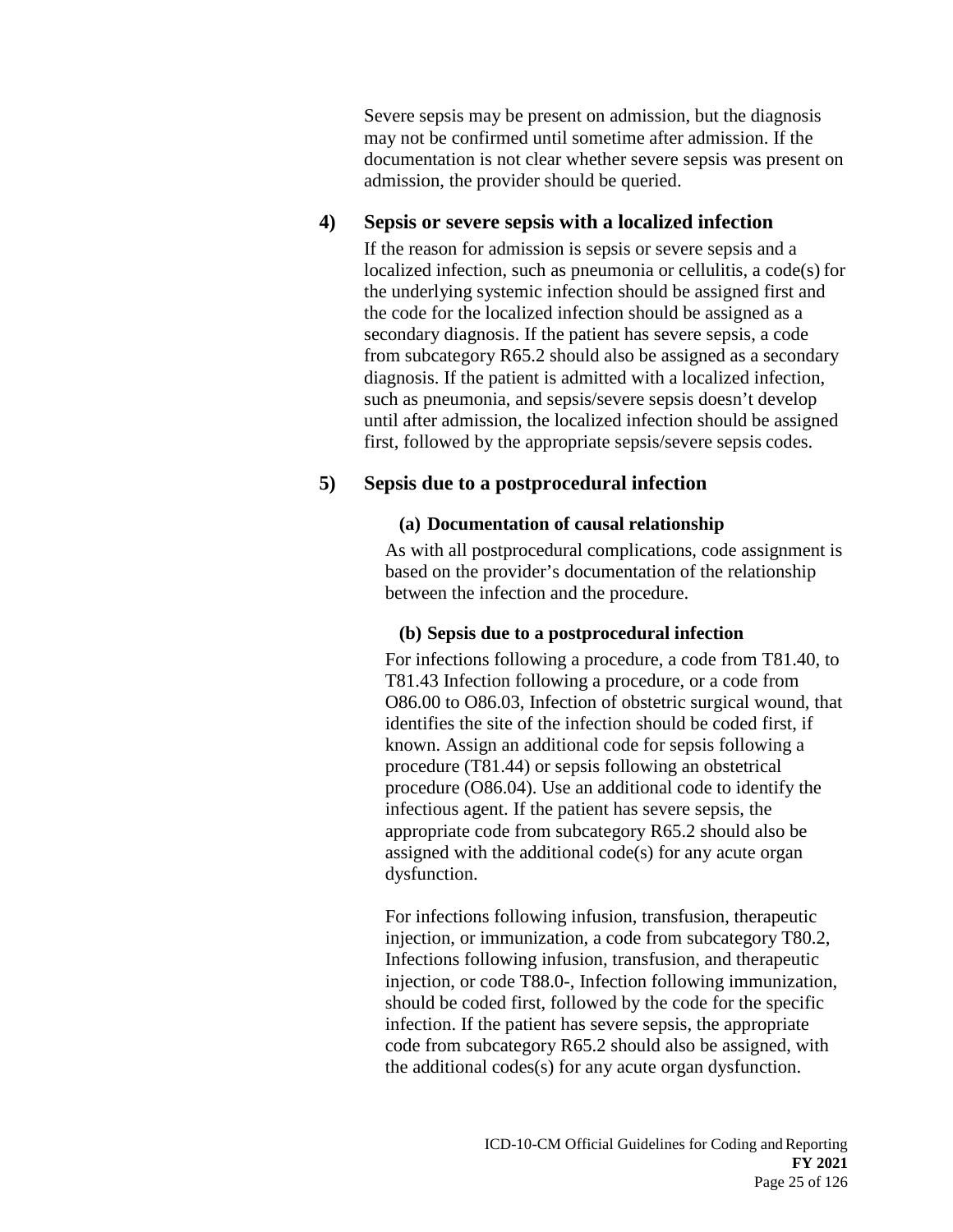#### **(c) Postprocedural infection and postprocedural septic shock**

If a postprocedural infection has resulted in postprocedural septic shock, assign the codes indicated above for sepsis due to a postprocedural infection, followed by code T81.12-, Postprocedural septic shock. Do not assign code R65.21, Severe sepsis with septic shock. Additional code(s) should be assigned for any acute organ dysfunction.

#### **6) Sepsis and severe sepsis associated with a noninfectious process (condition)**

In some cases, a noninfectious process (condition) such as trauma, may lead to an infection which can result in sepsis or severe sepsis. If sepsis or severe sepsis is documented as associated with a noninfectious condition, such as a burn or serious injury, and this condition meets the definition for principal diagnosis, the code for the noninfectious condition should be sequenced first, followed by the code for the resulting infection. If severe sepsis is present, a code from subcategory R65.2 should also be assigned with any associated organ dysfunction(s) codes. It is not necessary to assign a code from subcategory R65.1, Systemic inflammatory response syndrome (SIRS) of non-infectious origin, for these cases.

If the infection meets the definition of principal diagnosis, it should be sequenced before the non-infectious condition. When both the associated non-infectious condition and the infection meet the definition of principal diagnosis, either may be assigned as principal diagnosis.

Only one code from category R65, Symptoms and signs specifically associated with systemic inflammation and infection, should be assigned. Therefore, when a non-infectious condition leads to an infection resulting in severe sepsis, assign the appropriate code from subcategory R65.2, Severe sepsis. Do not additionally assign a code from subcategory R65.1, Systemic inflammatory response syndrome (SIRS) of noninfectious origin.

*See Section I.C.18. SIRS due to non-infectious process* 

### **7) Sepsis and septic shock complicating abortion, pregnancy, childbirth, and the puerperium**

*See Section I.C.15. Sepsis and septic shock complicating abortion, pregnancy, childbirth and the puerperium*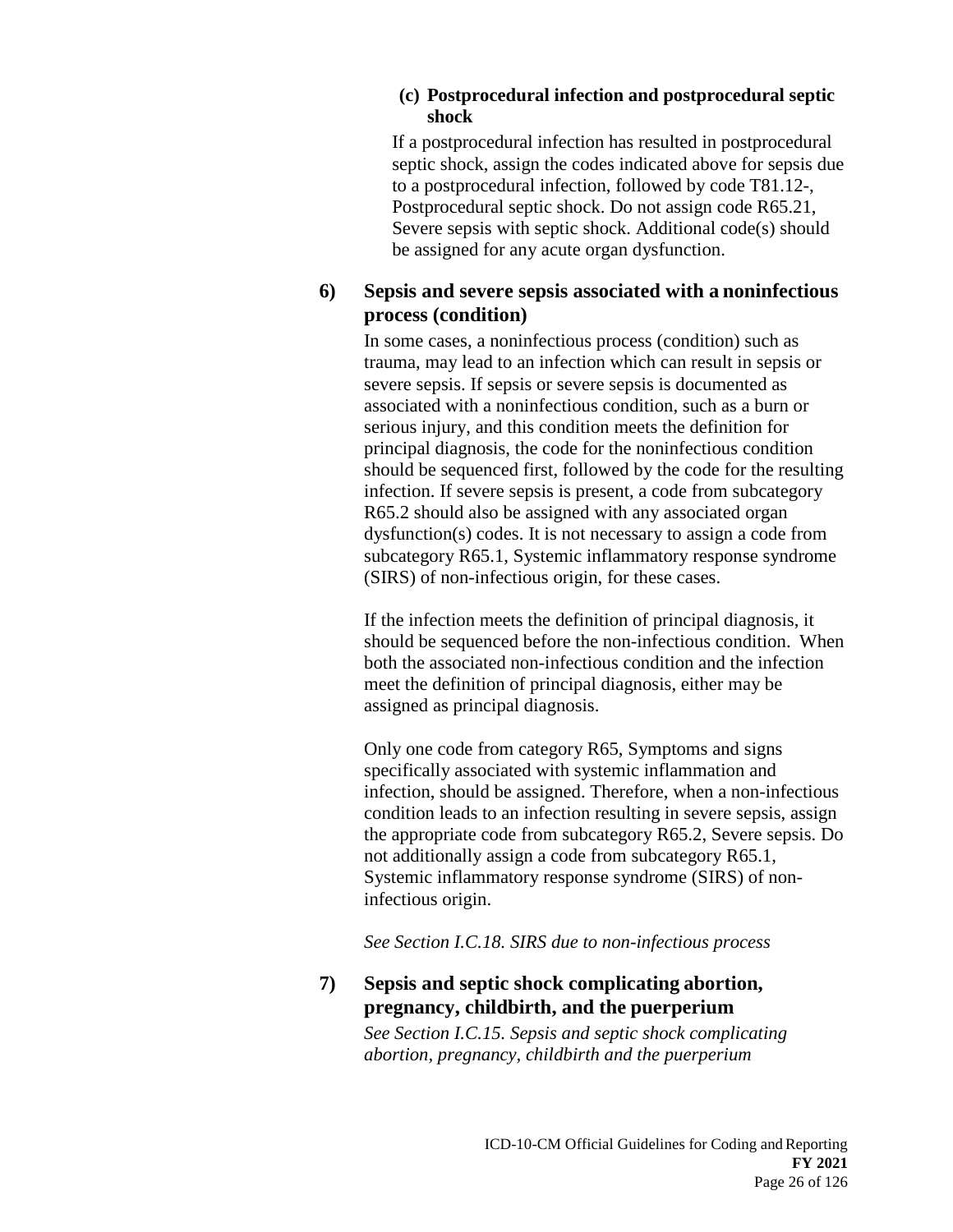#### **8) Newborn sepsis**

*See Section I.C.16. f. Bacterial sepsis of Newborn* 

#### <span id="page-26-0"></span>**e. Methicillin Resistant Staphylococcus aureus (MRSA) Conditions**

#### **1) Selection and sequencing of MRSA codes**

#### **(a) Combination codes for MRSA infection**

When a patient is diagnosed with an infection that is due to methicillin resistant *Staphylococcus aureus* (MRSA), and that infection has a combination code that includes the causal organism (e.g., sepsis, pneumonia) assign the appropriate combination code for the condition (e.g., code A41.02, Sepsis due to Methicillin resistant Staphylococcus aureus or code J15.212, Pneumonia due to Methicillin resistant Staphylococcus aureus). Do not assign code B95.62, Methicillin resistant Staphylococcus aureus infection as the cause of diseases classified elsewhere, as an additional code, because the combination code includes the type of infection and the MRSA organism. Do not assign a code from subcategory Z16.11, Resistance to penicillins, as an additional diagnosis.

*See Section C.1. for instructions on coding and sequencing of sepsis and severe sepsis.*

#### **(b) Other codes for MRSA infection**

When there is documentation of a current infection (e.g., wound infection, stitch abscess, urinary tract infection) due to MRSA, and that infection does not have a combination code that includes the causal organism, assign the appropriate code to identify the condition along with code B95.62, Methicillin resistant Staphylococcus aureus infection as the cause of diseases classified elsewhere for the MRSA infection. Do not assign a code from subcategory Z16.11, Resistance to penicillins.

#### **(c) Methicillin susceptible Staphylococcus aureus (MSSA) and MRSA colonization**

The condition or state of being colonized or carrying MSSA or MRSA is called colonization or carriage, while an individual person is described as being colonized or being a carrier. Colonization means that MSSA or MSRA is present on or in the body without necessarily causing illness. A positive MRSA colonization test might be documented by the provider as "MRSA screen positive" or "MRSA nasal swab positive".

Assign code Z22.322, Carrier or suspected carrier of Methicillin resistant Staphylococcus aureus, for patients documented as having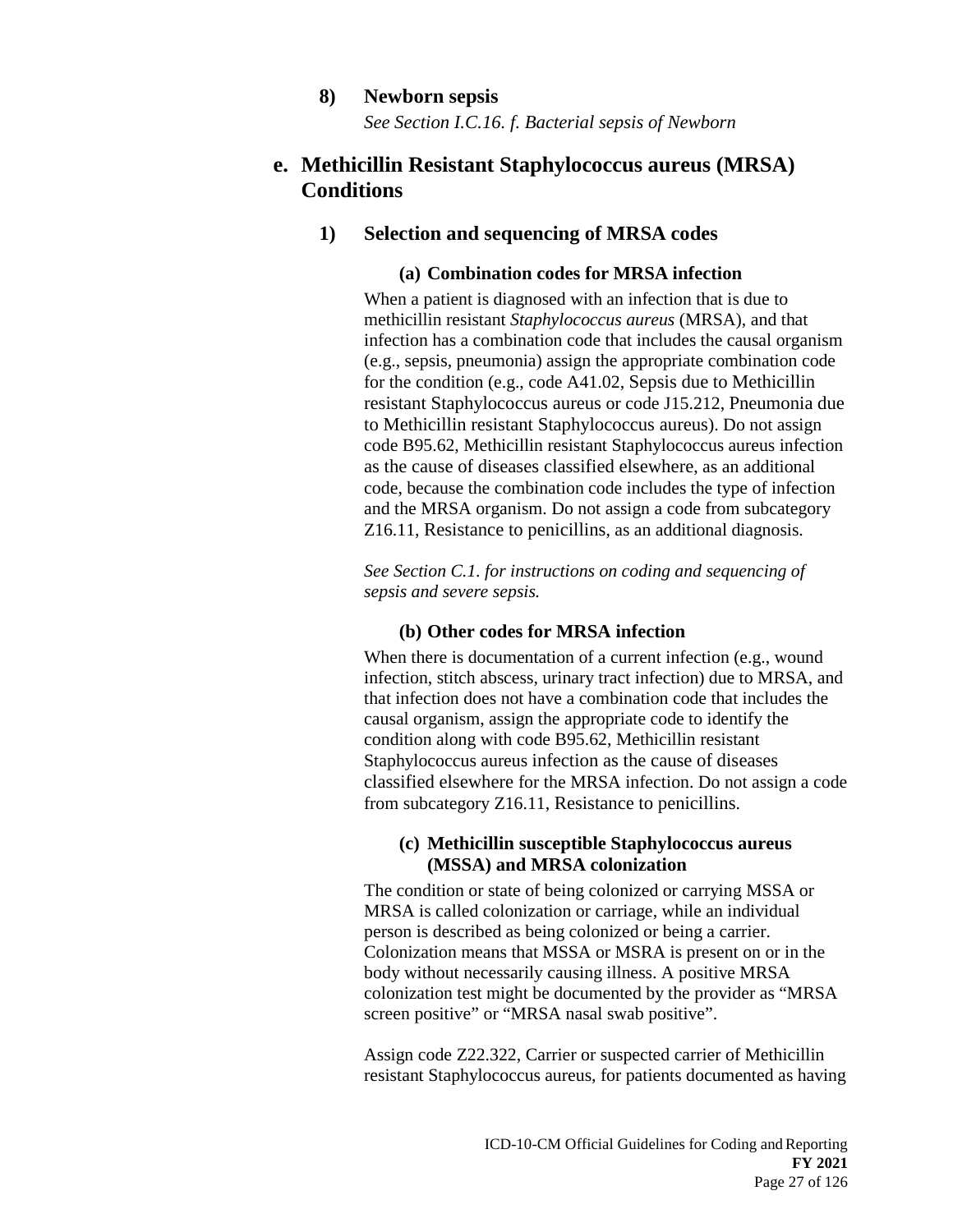MRSA colonization. Assign code Z22.321, Carrier or suspected carrier of Methicillin susceptible Staphylococcus aureus, for patients documented as having MSSA colonization. Colonization is not necessarily indicative of a disease process or as the cause of a specific condition the patient may have unless documented as such by the provider.

#### <span id="page-27-0"></span>**(d) MRSA colonization and infection**

If a patient is documented as having both MRSA colonization and infection during a hospital admission, code Z22.322, Carrier or suspected carrier of Methicillin resistant Staphylococcus aureus, and a code for the MRSA infection may both be assigned.

#### **f. Zika virus infections**

#### **1) Code only confirmed cases**

Code only a confirmed diagnosis of Zika virus (A92.5, Zika virus disease) as documented by the provider. This is an exception to the hospital inpatient guideline Section II, H. In this context, "confirmation" does not require documentation of the type of test performed; the provider's diagnostic statement that the condition is confirmed is sufficient. This code should be assigned regardless of the stated mode of transmission.

If the provider documents "suspected", "possible" or "probable" Zika, do not assign code A92.5. Assign a code(s) explaining the reason for encounter (such as fever, rash, or joint pain) or Z20.821, Contact with and (suspected) exposure to Zika virus.

#### <span id="page-27-1"></span>**g. Coronavirus infections**

#### **1) COVID-19 infection (infection due to SARS-CoV-2)**

#### **(a) Code only confirmed cases**

**Code only a confirmed diagnosis of the 2019 novel coronavirus disease (COVID-19) as documented by the provider or documentation of a positive COVID- 19 test result. For a confirmed diagnosis, assign code U07.1, COVID-19. This is an exception to the hospital inpatient guideline Section II, H. In this context, "confirmation" does not require documentation of a positive test result for COVID-19; the provider's documentation that the individual has COVID-19 is sufficient.**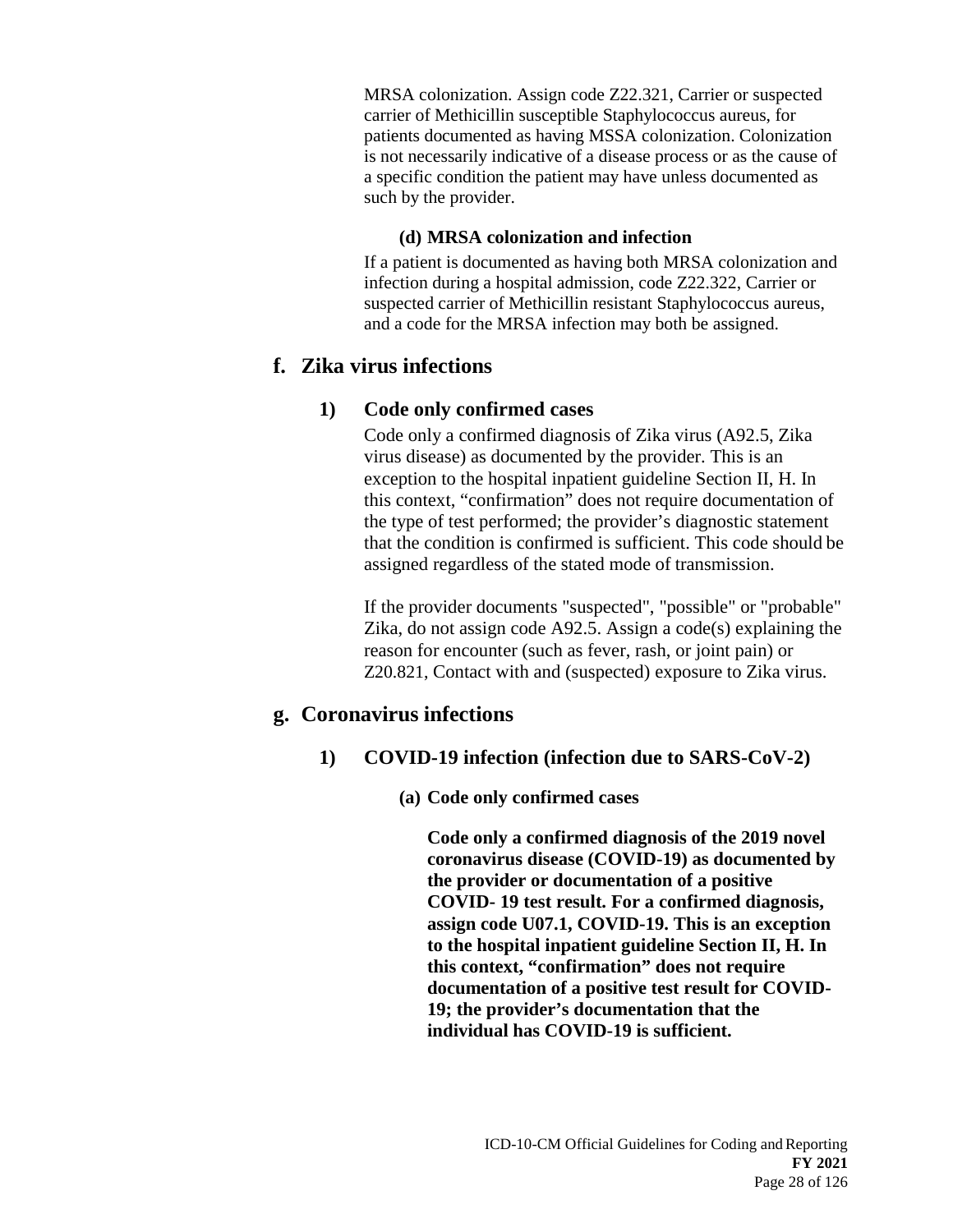**If the provider documents "suspected," "possible," "probable," or "inconclusive" COVID-19, do not assign code U07.1. Instead, code the signs and symptoms reported. See guideline I.C.1.g.1.g.** 

**(b) Sequencing of codes**

**When COVID-19 meets the definition of principal diagnosis, code U07.1, COVID-19, should be sequenced first, followed by the appropriate codes for associated manifestations, except when another guideline requires that certain codes be sequenced first, such as obstetrics, sepsis, or transplant complications.**

*For a COVID-19 infection that progresses to sepsis, see Section I.C.1.d. Sepsis, Severe Sepsis, and Septic Shock*

*See Section I.C.15.s. for COVID-19 infection in pregnancy, childbirth, and the puerperium*

*See Section I.C.16.h. for COVID-19 infection in newborn* 

*For a COVID-19 infection in a lung transplant patient, see Section I.C.19.g.3.a. Transplant complications other than kidney.*

**(c) Acute respiratory manifestations of COVID-19** 

**When the reason for the encounter/admission is a respiratory manifestation of COVID-19, assign code U07.1, COVID-19, as the principal/first-listed diagnosis and assign code(s) for the respiratory manifestation(s) as additional diagnoses.** 

**The following conditions are examples of common respiratory manifestations of COVID-19.** 

(**i) Pneumonia**

 **For a patient with pneumonia confirmed as due to COVID-19, assign codes U07.1, COVID-19, and J12.82, Pneumonia due to coronavirus disease 2019 .**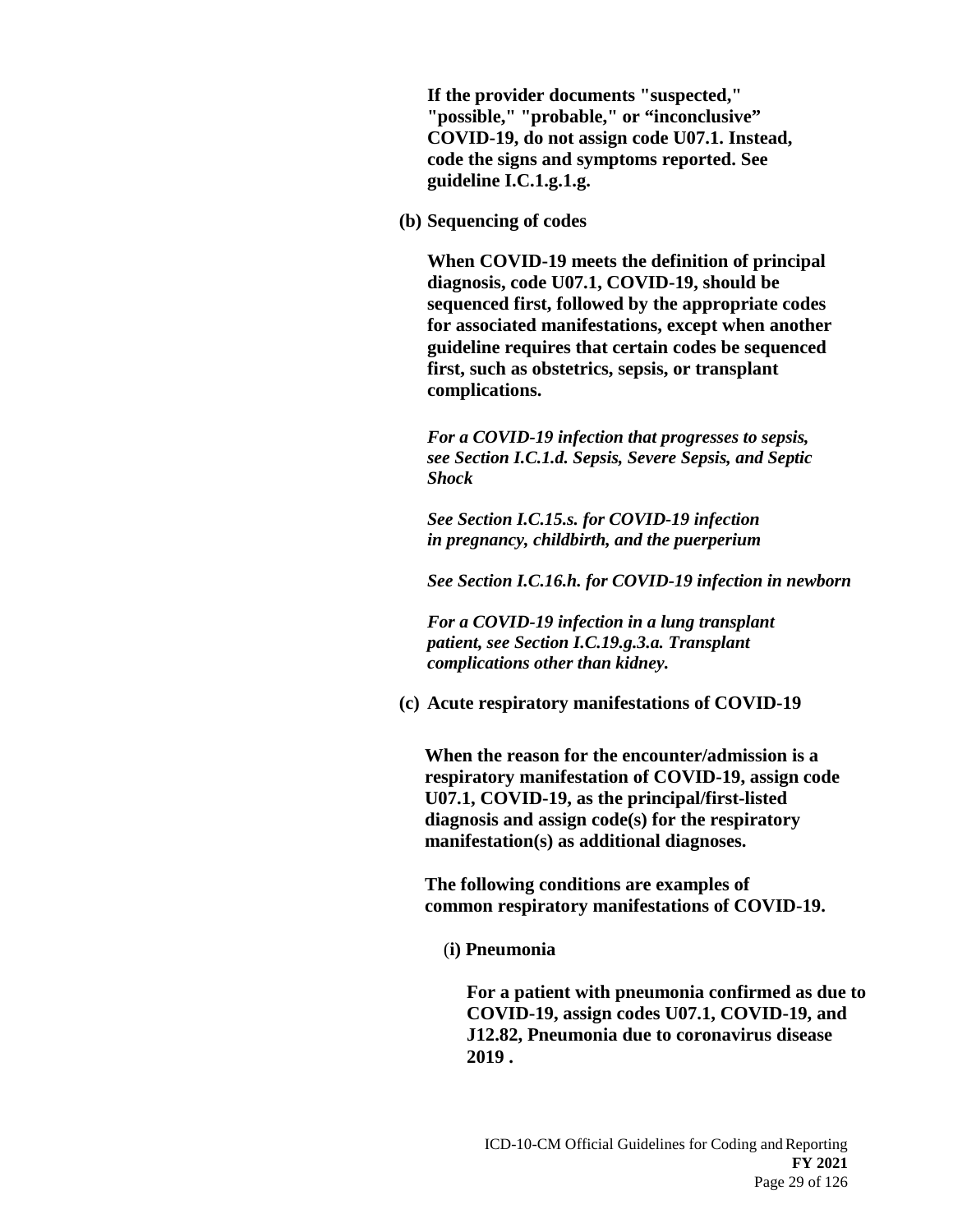**(ii) Acute bronchitis**

 **For a patient with acute bronchitis confirmed as due to COVID-19, assign codes U07.1, and J20.8, Acute bronchitis due to other specified organisms.**

 **Bronchitis not otherwise specified (NOS) due to COVID-19 should be coded using code U07.1 and J40, Bronchitis, not specified as acute or chronic.**

 **(iii) Lower respiratory infection**

 **If the COVID-19 is documented as being associated with a lower respiratory infection, not otherwise specified (NOS), or an acute respiratory infection, NOS, codes U07.1 and J22, Unspecified acute lower respiratory infection, should be assigned.**

 **If the COVID-19 is documented as being associated with a respiratory infection, NOS, codes U07.1 and J98.8, Other specified respiratory disorders, should be assigned.**

 **(iv) Acute respiratory distress syndrome**

 **For acute respiratory distress syndrome (ARDS) due to COVID-19, assign codes U07.1, and J80, Acute respiratory distress syndrome.**

 **(v) Acute respiratory failure**

 **For acute respiratory failure due to COVID-19, assign code U07.1, and code J96.0-, Acute respiratory failure.**

**(d) Non-respiratory manifestations of COVID-19** 

**When the reason for the encounter/admission is a non-respiratory manifestation (e.g., viral enteritis) of COVID-19, assign code U07.1, COVID-19, as the principal/first-listed diagnosis and assign code(s) for the manifestation(s) as additional diagnoses.** 

**(e) Exposure to COVID-19**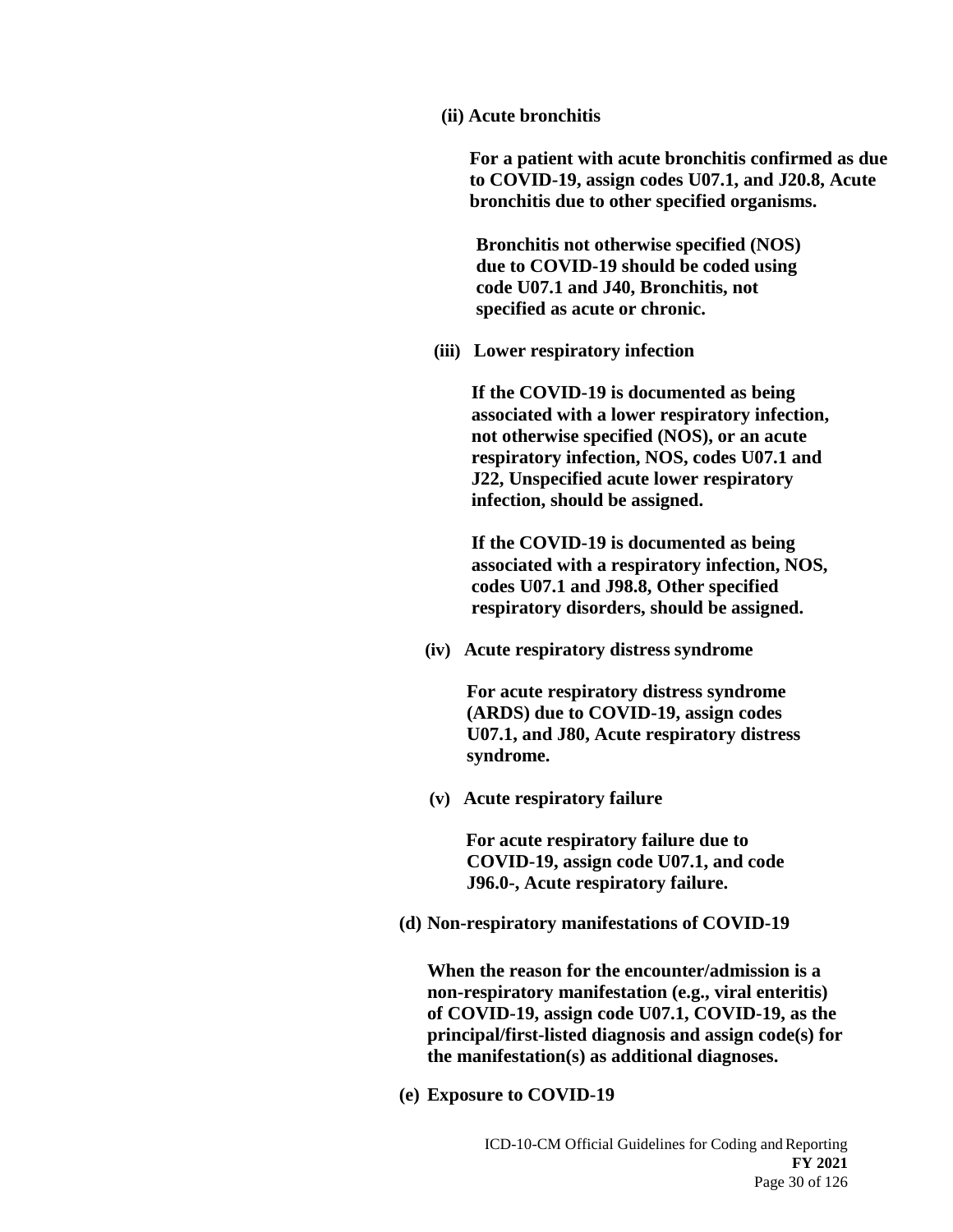**For asymptomatic individuals with actual or suspected exposure to COVID-19, assign code Z20.822, Contact with and (suspected) exposure to COVID-19.** 

**For symptomatic individuals with actual or suspected exposure to COVID-19 and the infection has been ruled out, or test results are inconclusive or unknown, assign code Z20.822, Contact with and (suspected) exposure to COVID-19. See guideline I.C.21.c.1, Contact/Exposure, for additional guidance regarding the use of category Z20 codes.**

**If COVID-19 is confirmed, see guideline I.C.1.g.1.a.** 

**(f) Screening for COVID-19**

**During the COVID-19 pandemic, a screening code is generally not appropriate. Do not assign code Z11.52, Encounter for screening for COVID-19. For encounters for COVID-19 testing, including preoperative testing, code as exposure to COVID-19 (guideline I.C.1.g.1.e).** 

**Coding guidance will be updated as new information concerning any changes in the pandemic status becomes available.**

**(g) Signs and symptoms without definitive diagnosis of COVID-19** 

**For patients presenting with any signs/symptoms associated with COVID-19 (such as fever, etc.) but a definitive diagnosis has not been established, assign the appropriate code(s) for each of the presenting signs and symptoms such as:**

- **• R05 Cough**
- **• R06.02 Shortness of breath**
- **• R50.9 Fever, unspecified**

**If a patient with signs/symptoms associated with COVID-19 also has an actual or suspected contact with or exposure to COVID-19, assign Z20.822, Contact with and (suspected) exposure to COVID-19, as an additional code.**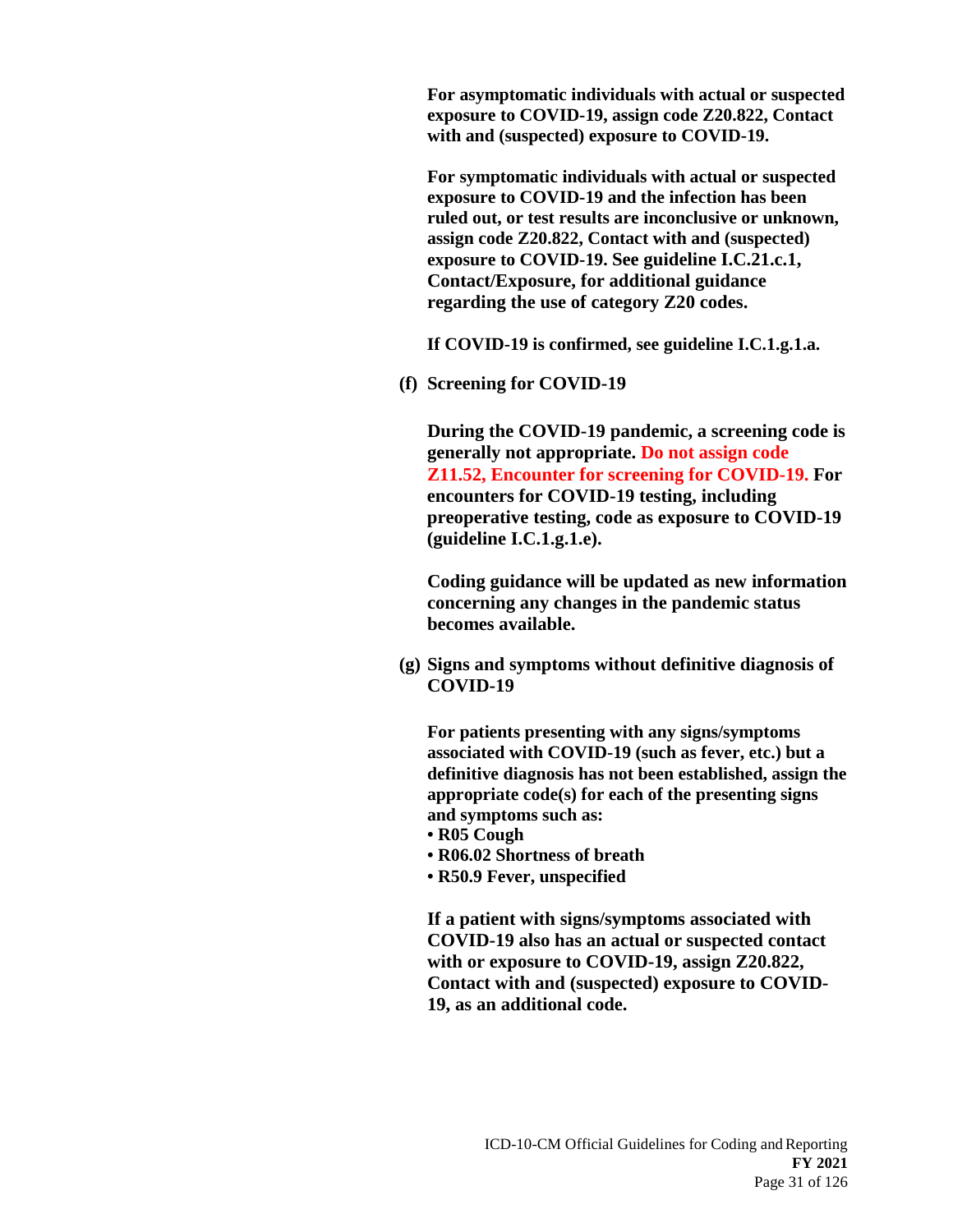**(h) Asymptomatic individuals who test positive for COVID-19** 

**For asymptomatic individuals who test positive for COVID-19, see guideline I.C.1.g.1.a. Although the individual is asymptomatic, the individual has tested positive and is considered to have the COVID-19 infection.**

**(i) Personal history of COVID-19** 

**For patients with a history of COVID-19, assign code Z86.16, Personal history of COVID-19.** 

**(j) Follow-up visits after COVID-19 infection has resolved**

**For individuals who previously had COVID-19 and are being seen for follow-up evaluation, and COVID-19 test results are negative, assign codes Z09, Encounter for follow-up examination after completed treatment for conditions other than malignant neoplasm, and Z86.16, Personal history of COVID-19.** 

**(k) Encounter for antibody testing**

**For an encounter for antibody testing that is not being performed to confirm a current COVID-19 infection, nor is a follow-up test after resolution of COVID-19, assign Z01.84, Encounter for antibody response examination.**

**Follow the applicable guidelines above if the individual is being tested to confirm a current COVID-19 infection.** 

**For follow-up testing after a COVID-19 infection, see guideline I.C.1.g.1.j.** 

**(l) Multisystem Inflammatory Syndrome** 

**For individuals with multisystem inflammatory syndrome (MIS) and COVID-19, assign code U07.1, COVID-19, as the principal/first-listed diagnosis and assign code M35.81, Multisystem inflammatory syndrome, as an additional diagnosis.**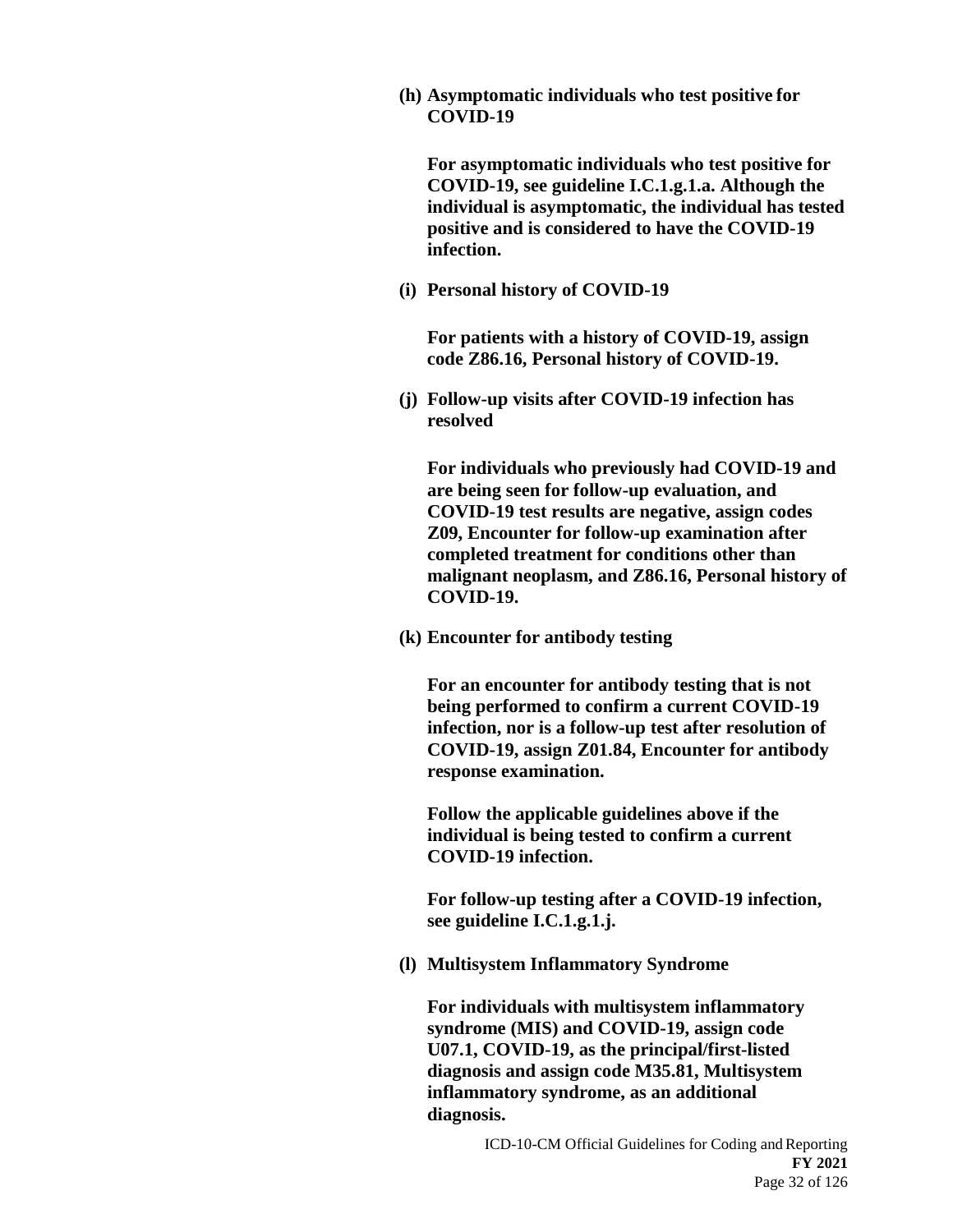**If MIS develops as a result of a previous COVID-19 infection, assign codes M35.81, Multisystem inflammatory syndrome, and B94.8, Sequelae of other specified infectious and parasitic diseases.**

**If an individual with a history of COVID-19 develops MIS and the provider does not indicate the MIS is due to the previous COVID-19 infection, assign codes M35.81, Multisystem inflammatory syndrome, and Z86.16, Personal history of COVID-19.** 

**If an individual with a known or suspected exposure to COVID-19, and no current COVID-19 infection or history of COVID-19, develops MIS, assign codes M35.81, Multisystem inflammatory syndrome, and Z20.822, Contact with and (suspected) exposure to COVID-19.** 

**Additional codes should be assigned for any associated complications of MIS.** 

### <span id="page-32-0"></span>**2. Chapter 2: Neoplasms (C00-D49)**

#### **General Guidelines**

Chapter 2 of the ICD-10-CM contains the codes for most benign and all malignant neoplasms. Certain benign neoplasms, such as prostatic adenomas, may be found in the specific body system chapters. To properly code a neoplasm, it is necessary to determine from the record if the neoplasm is benign, in-situ, malignant, or of uncertain histologic behavior. If malignant, any secondary (metastatic) sites should also be determined.

Primary malignant neoplasms overlapping site boundaries

A primary malignant neoplasm that overlaps two or more contiguous (next to each other) sites should be classified to the subcategory/code .8 ('overlapping lesion'), unless the combination is specifically indexed elsewhere. For multiple neoplasms of the same site that are not contiguous such as tumors in different quadrants of the same breast, codes for each site should be assigned.

Malignant neoplasm of ectopic tissue

Malignant neoplasms of ectopic tissue are to be coded to the site of origin mentioned, e.g., ectopic pancreatic malignant neoplasms involving the stomach are coded to malignant neoplasm of pancreas, unspecified (C25.9).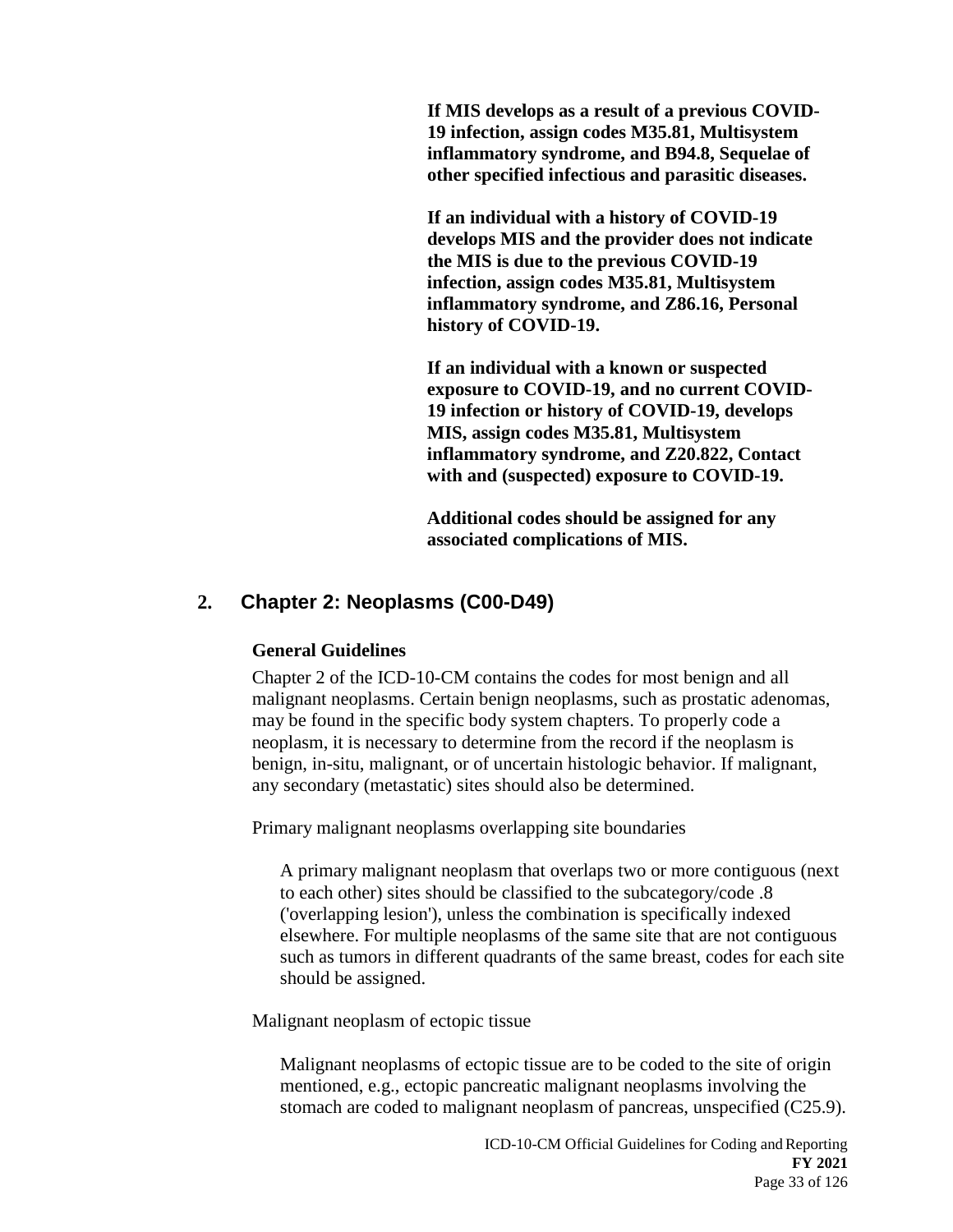The neoplasm table in the Alphabetic Index should be referenced first. However, if the histological term is documented, that term should be referenced first, rather than going immediately to the Neoplasm Table, in order to determine which column in the Neoplasm Table is appropriate. For example, if the documentation indicates "adenoma," refer to the term in the Alphabetic Index to review the entries under this term and the instructional note to "see also neoplasm, by site, benign." The table provides the proper code based on the type of neoplasm and the site. It is important to select the proper column in the table that corresponds to the type of neoplasm. The Tabular List should then be referenced to verify that the correct code has been selected from the table and that a more specific site code does not exist.

*See Section I.C.21. Factors influencing health status and contact with health services, Status, for information regarding Z15.0, codes for genetic susceptibility to cancer.*

### **a. Treatment directed at the malignancy**

<span id="page-33-0"></span>If the treatment is directed at the malignancy, designate the malignancy as the principal diagnosis.

The only exception to this guideline is if a patient admission/encounter is solely for the administration of chemotherapy, immunotherapy or external beam radiation therapy, assign the appropriate Z51.-- code as the first-listed or principal diagnosis, and the diagnosis or problem for which the servic is being performed as a secondary diagnosis.

# <span id="page-33-1"></span>**b. Treatment of secondary site**

When a patient is admitted because of a primary neoplasm with metastasis and treatment is directed toward the secondary site only, the secondary neoplasm is designated as the principal diagnosis even though the primary malignancy is still present.

# **c. Coding and sequencing of complications**

Coding and sequencing of complications associated with the malignancies or with the therapy thereof are subject to the following guidelines:

# **1) Anemia associated with malignancy**

<span id="page-33-2"></span>When admission/encounter is for management of an anemia associated with the malignancy, and the treatment is only for anemia, the appropriate code for the malignancy is sequenced as the principal or first-listed diagnosis followed by the appropriate code for the anemia (such as code D63.0, Anemia in neoplastic disease**).**

**2) Anemia associated with chemotherapy, immunotherapy and radiation therapy**

When the admission/encounter is for management of an anemia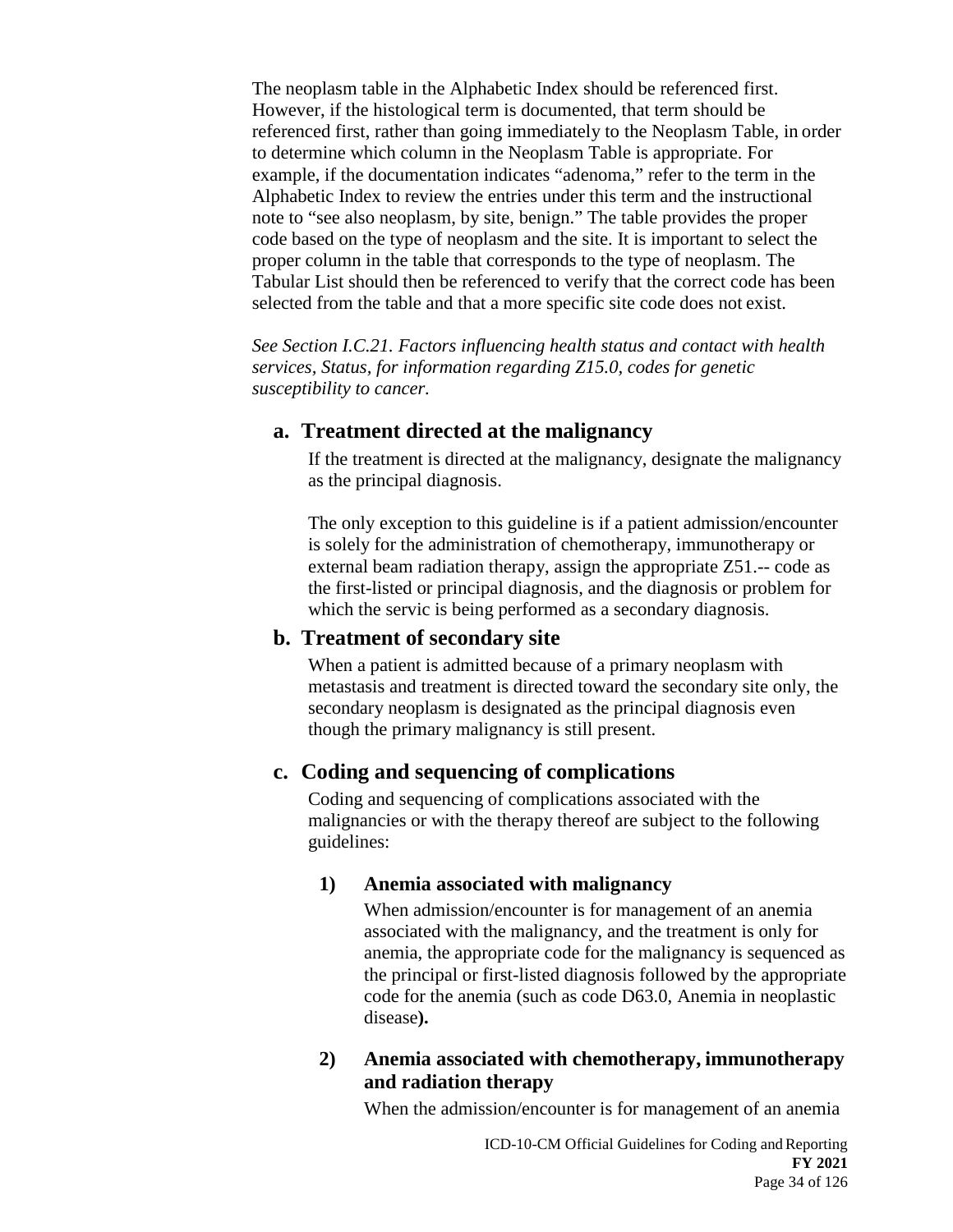associated with an adverse effect of the administration of chemotherapy or immunotherapy and the only treatment is for the anemia, the anemia code is sequenced first followed by the appropriate codes for the neoplasm and the adverse effect (T45.1X5**-**, Adverse effect of antineoplastic and immunosuppressive drugs).

When the admission/encounter is for management of an anemia associated with an adverse effect of radiotherapy, the anemia code should be sequenced first, followed by the appropriate neoplasm code and code Y84.2, Radiological procedure and radiotherapy as the cause of abnormal reaction of the patient, or of later complication, without mention of misadventure at the time of the procedure.

### **3) Management of dehydration due to the malignancy**

When the admission/encounter is for management of dehydration due to the malignancy and only the dehydration is being treated (intravenous rehydration), the dehydration is sequenced first, followed by the code(s) for the malignancy.

### **4) Treatment of a complication resulting from a surgical procedure**

<span id="page-34-0"></span>When the admission/encounter is for treatment of a complication resulting from a surgical procedure, designate the complication as the principal or first-listed diagnosis if treatment is directed at resolving the complication.

# **d. Primary malignancy previously excised**

When a primary malignancy has been previously excised or eradicated from its site and there is no further treatment directed to that site and there is no evidence of any existing primary malignancy at that site, a code from category Z85, Personal history of malignant neoplasm, should be used to indicate the former site of the malignancy. Any mention of extension, invasion, or metastasis to another site is coded as a secondary malignant neoplasm to that site. The secondary site may be the principal or first-listed diagnosis with the Z85 code used as a secondary code.

# **e. Admissions/Encounters involving chemotherapy, immunotherapy and radiation therapy**

<span id="page-34-1"></span>**1) Episode of care involves surgical removal of neoplasm**  When an episode of care involves the surgical removal of a neoplasm, primary or secondary site, followed by adjunct chemotherapy or radiation treatment during the same episode of care, the code for the neoplasm should be assigned as principal or first-listed diagnosis**.**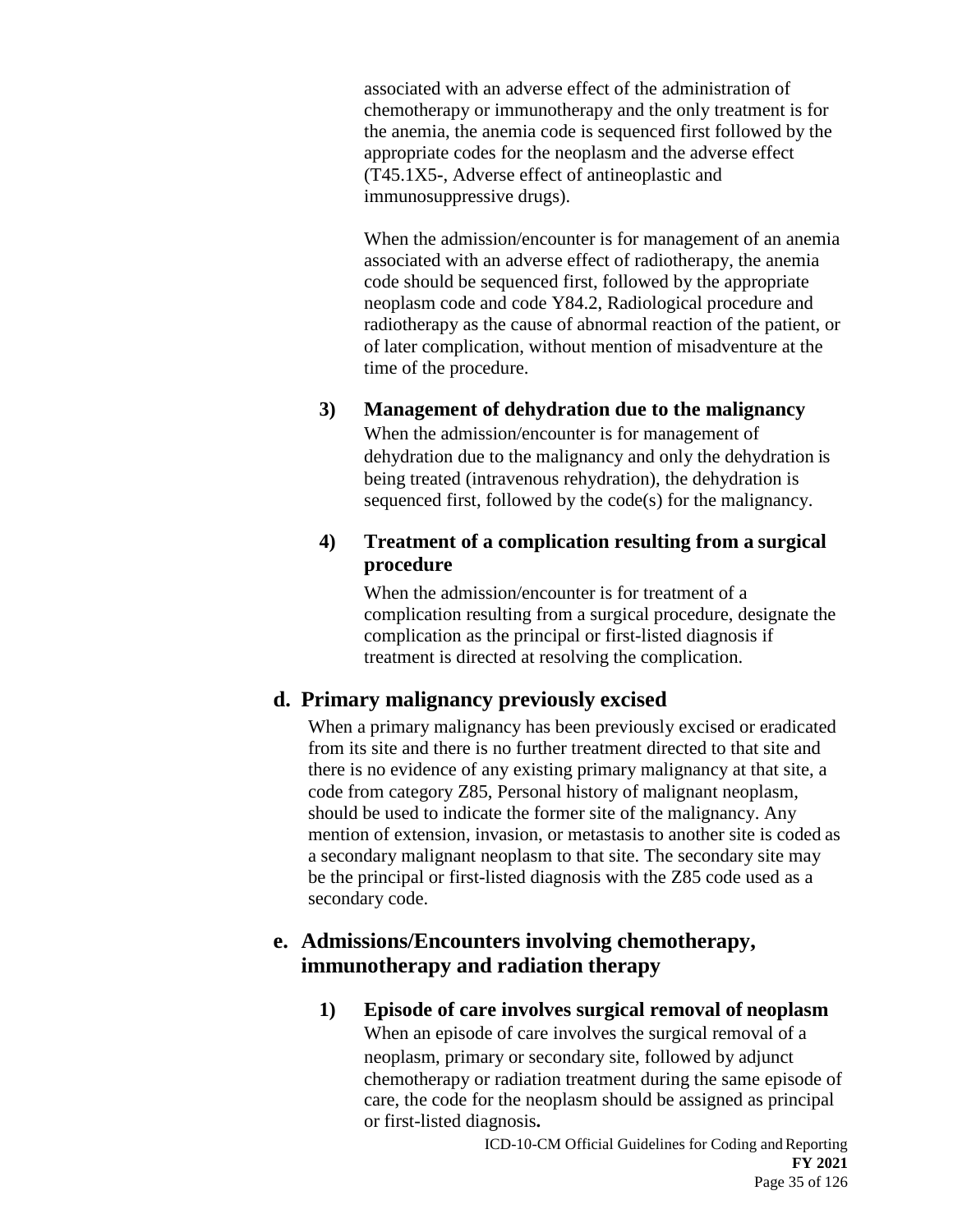## **2) Patient admission/encounter solely for administration of chemotherapy, immunotherapy and radiation therapy**

If a patient admission/encounter is solely for the administration of chemotherapy, immunotherapy or external beam radiation therapy assign code Z51.0, Encounter for antineoplastic radiation therapy, or Z51.11, Encounter for antineoplastic chemotherapy, or Z51.12, Encounter for antineoplastic immunotherapy as the first-listed or principal diagnosis. If a patient receives more than one of these therapies during the same admission more than one of these codes may be assigned, in any sequence.

The malignancy for which the therapy is being administered should be assigned as a secondary diagnosis.

If a patient admission/encounter is for the insertion or implantation of radioactive elements (e.g., brachytherapy) the appropriate code for the malignancy is sequenced as the principal or first-listed diagnosis. Code Z51.0 should not be assigned.

## **3) Patient admitted for radiation therapy, chemotherapy or immunotherapy and develops complications**

When a patient is admitted for the purpose of external beam radiotherapy, immunotherapy or chemotherapy and develops complications such as uncontrolled nausea and vomiting or dehydration, the principal or first-listed diagnosis is Z51.0, Encounter for antineoplastic radiation therapy, or Z51.11, Encounter for antineoplastic chemotherapy, or Z51.12, Encounter for antineoplastic immunotherapy followed by any codes for the complications.

<span id="page-35-0"></span>When a patient is admitted for the purpose of insertion or implantation of radioactive elements (e.g., brachytherapy) and develops complications such as uncontrolled nausea and vomiting or dehydration, the principal or first-listed diagnosis is the appropriate code for the malignancy followed by any codes for the complications.

# **f. Admission/encounter to determine extent of malignancy**

When the reason for admission/encounter is to determine the extent of the malignancy, or for a procedure such as paracentesis or thoracentesis, the primary malignancy or appropriate metastatic site is designated as the principal or first-listed diagnosis, even though chemotherapy or radiotherapy is administered.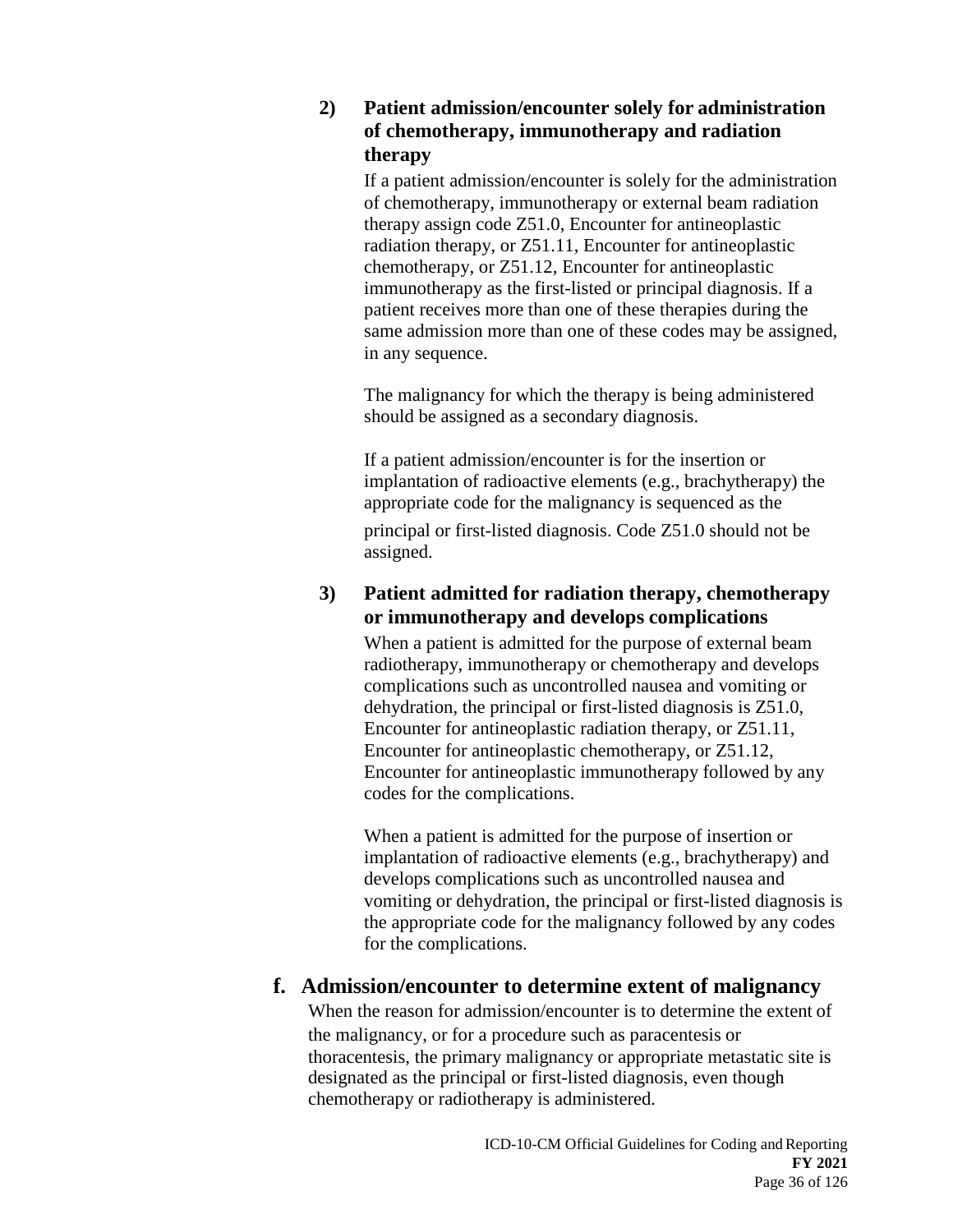## **g. Symptoms, signs, and abnormal findings listed in Chapter 18 associated with neoplasms**

Symptoms, signs, and ill-defined conditions listed in Chapter 18 characteristic of, or associated with, an existing primary or secondary site malignancy cannot be used to replace the malignancy as principal or first-listed diagnosis, regardless of the number of admissions or encounters for treatment and care of the neoplasm.

*See section I.C.21*. *Factors influencing health status and contact with health services, Encounter for prophylactic organ removal.* 

### **h. Admission/encounter for pain control/management**

*See Section I.C.6. for information on coding admission/encounter for pain control/management.* 

## **i. Malignancy in two or more noncontiguous sites**

A patient may have more than one malignant tumor in the same organ. These tumors may represent different primaries or metastatic disease, depending on the site. Should the documentation be unclear, the provider should be queried as to the status of each tumor so that the correct codes can be assigned.

## **j. Disseminated malignant neoplasm, unspecified**

Code C80.0, Disseminated malignant neoplasm, unspecified, is for use only in those cases where the patient has advanced metastatic disease and no known primary or secondary sites are specified. It should not be used in place of assigning codes for the primary site and all known secondary sites.

## **k. Malignant neoplasm without specification of site**

Code C80.1, Malignant **(**primary**)** neoplasm, unspecified, equates to Cancer, unspecified. This code should only be used when no determination can be made as to the primary site of a malignancy. This code should rarely be used in the inpatient setting.

## **l. Sequencing of neoplasm codes**

## **1) Encounter for treatment of primary malignancy**

If the reason for the encounter is for treatment of a primary malignancy, assign the malignancy as the principal/first-listed diagnosis. The primary site is to be sequenced first, followed by any metastatic sites.

**2) Encounter for treatment of secondary malignancy**  When an encounter is for a primary malignancy with metastasis and treatment is directed toward the metastatic (secondary)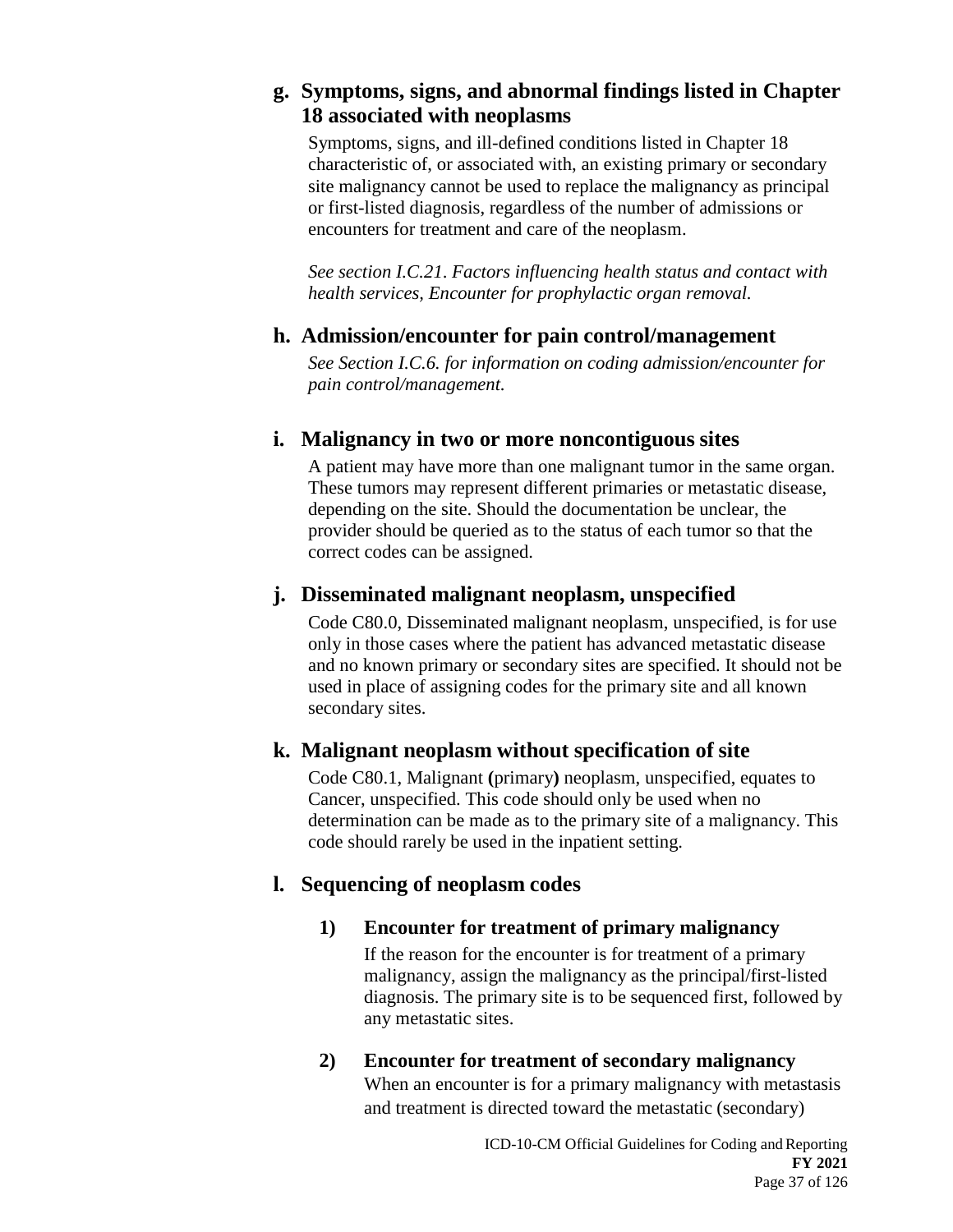site(s) only, the metastatic site(s) is designated as the principal/first-listed diagnosis. The primary malignancy is coded as an additional code.

#### **3) Malignant neoplasm in a pregnant patient**

When a pregnant woman has a malignant neoplasm, a code from subcategory O9A.1**-**, Malignant neoplasm complicating pregnancy, childbirth, and the puerperium, should be sequenced first, followed by the appropriate code from Chapter 2 to indicate the type of neoplasm.

### **4) Encounter for complication associated with a neoplasm**

When an encounter is for management of a complication associated with a neoplasm, such as dehydration, and the

treatment is only for the complication, the complication is coded first, followed by the appropriate code(s) for the neoplasm.

The exception to this guideline is anemia. When the admission/encounter is for management of an anemia associated with the malignancy, and the treatment is only for anemia, the appropriate code for the malignancy is sequenced as the principal or first-listed diagnosis followed by code D63.0, Anemia in neoplastic disease.

### **5) Complication from surgical procedure for treatment of a neoplasm**

When an encounter is for treatment of a complication resulting from a surgical procedure performed for the treatment of the neoplasm, designate the complication as the principal/first-listed diagnosis. See the guideline regarding the coding of a current malignancy versus personal history to determine if the code for the neoplasm should also be assigned.

## **6) Pathologic fracture due to a neoplasm**

When an encounter is for a pathological fracture due to a neoplasm, and the focus of treatment is the fracture, a code from subcategory M84.5, Pathological fracture in neoplastic disease, should be sequenced first, followed by the code for the neoplasm.

If the focus of treatment is the neoplasm with an associated pathological fracture, the neoplasm code should be sequenced first, followed by a code from M84.5 for the pathological fracture.

## **m. Current malignancy versus personal history of malignancy**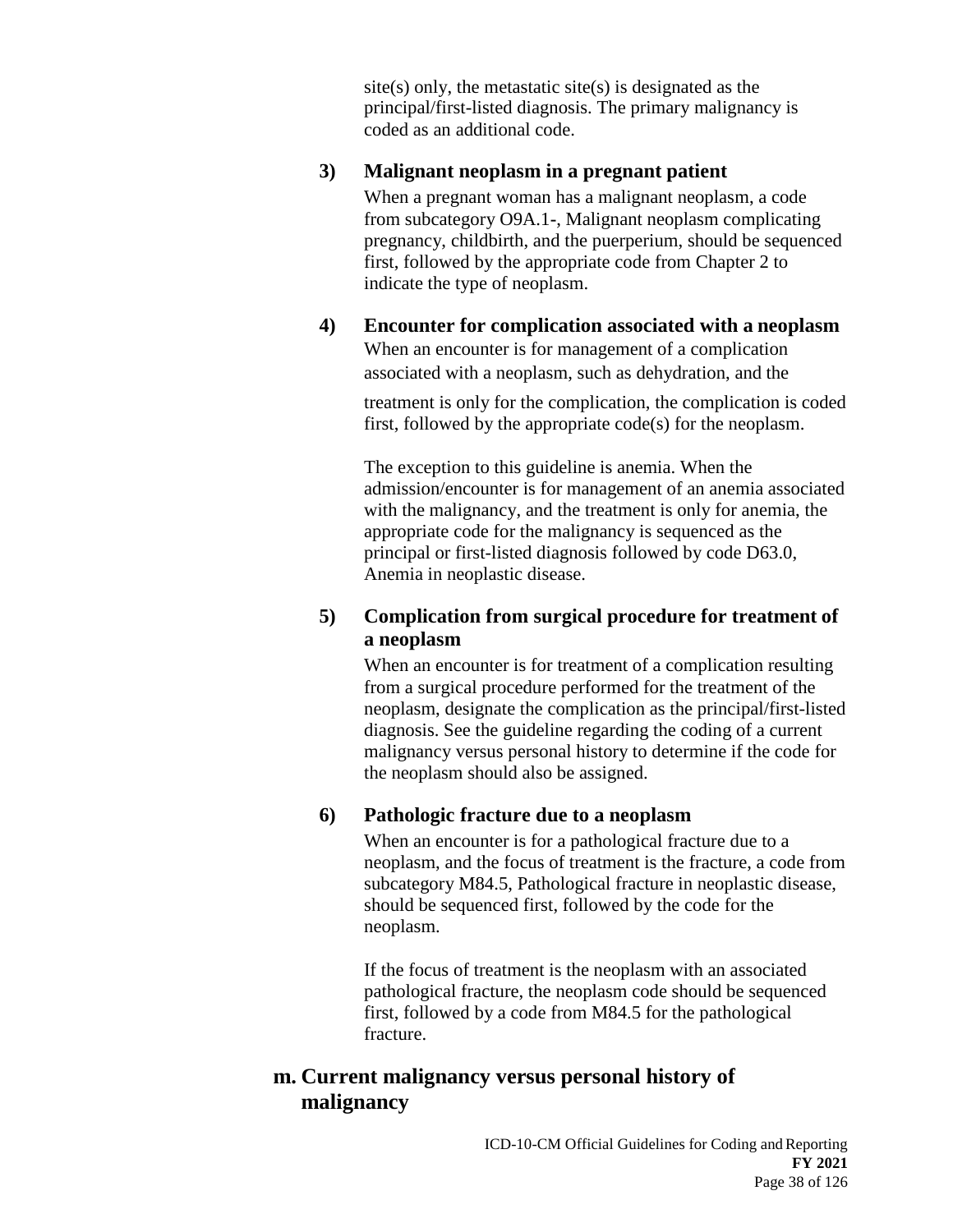When a primary malignancy has been excised but further treatment, such as an additional surgery for the malignancy, radiation therapy or chemotherapy is directed to that site, the primary malignancy code should be used until treatment is completed.

When a primary malignancy has been previously excised or eradicated from its site, there is no further treatment (of the malignancy) directed to that site, and there is no evidence of any existing primary malignancy at that site, a code from category Z85, Personal history of malignant neoplasm, should be used to indicate the former site of the malignancy.

Codes from subcategories Z85.0 – Z85.85 should only be assigned for the former site of a primary malignancy, not the site of a secondary

malignancy. Code Z85.89 may be assigned for the former site(s) of either a primary or secondary malignancy .

*See Section I.C.21. Factors influencing health status and contact with health services, History (of)*

## **n. Leukemia, Multiple Myeloma, and Malignant Plasma Cell Neoplasms in remission versus personal history**

The categories for leukemia, and category C90, Multiple myeloma and malignant plasma cell neoplasms, have codes indicating whether or not the leukemia has achieved remission. There are also codes Z85.6, Personal history of leukemia, and Z85.79, Personal history of other malignant neoplasms of lymphoid, hematopoietic and related tissues. If the documentation is unclear as to whether the leukemia has achieved remission, the provider should be queried.

*See Section I.C.21. Factors influencing health status and contact with health services, History (of)*

## **o. Aftercare following surgery for neoplasm**

*See Section I.C.21. Factors influencing health status and contact with health services, Aftercare*

- *p.* **Follow-up care for completed treatment of a malignancy**  *See Section I.C.21. Factors influencing health status and contact with health services, Follow-up*
- *q.* **Prophylactic organ removal for prevention of malignancy**  *See Section I.C. 21, Factors influencing health status and contact with health services, Prophylactic organ removal*
- **r. Malignant neoplasm associated with transplanted organ**  A malignant neoplasm of a transplanted organ should be coded as a transplant complication. Assign first the appropriate code from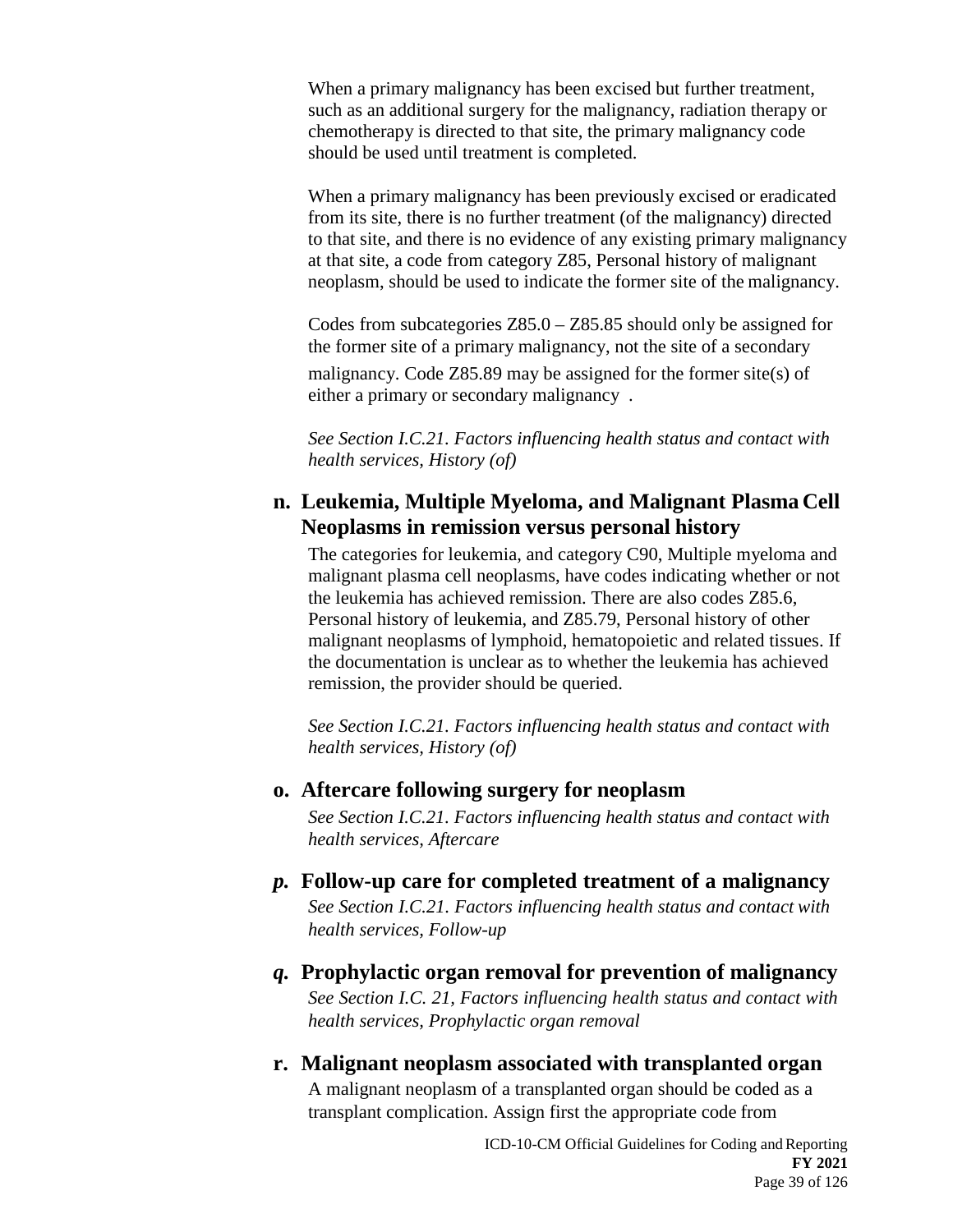category T86.-, Complications of transplanted organs and tissue, followed by code C80.2, Malignant neoplasm associated with transplanted organ. Use an additional code for the specific malignancy.

### **3. Chapter 3: Disease of the blood and blood-forming organs and certain disorders involving the immune mechanism (D50-D89)**

Reserved for future guideline expansion

## **4. Chapter 4: Endocrine, Nutritional, and Metabolic Diseases (E00-E89)**

## **a. Diabetes mellitus**

The diabetes mellitus codes are combination codes that include the type of diabetes mellitus, the body system affected, and the complications affecting that body system. As many codes within a particular category as are necessary to describe all of the complications of the disease may be used. They should be sequenced based on the reason for a particular encounter. Assign as many codes from categories E08 – E13 as needed to identify all of the associated conditions that the patient has.

## **1) Type of diabetes**

The age of a patient is not the sole determining factor, though most type 1 diabetics develop the condition before reaching puberty. For this reason type 1 diabetes mellitus is also referred to as juvenile diabetes.

### **2) Type of diabetes mellitus not documented**

If the type of diabetes mellitus is not documented in the medical record the default is E11.-, Type 2 diabetes mellitus.

## **3) Diabetes mellitus and the use of insulin, oral hypoglycemics, and injectable non-insulin drugs**

If the documentation in a medical record does not indicate the type of diabetes but does indicate that the patient uses insulin, code E11-, Type 2 diabetes mellitus, should be assigned**.** An additional code should be assigned from category Z79 to identify the long-term (current) use of insulin or oral hypoglycemic drugs. If the patient is treated with both oral medications and insulin, only the code for long-term (current) use of insulin should be assigned. **If the patient is treated with both insulin and an injectable non-insulin antidiabetic drug, assign codes Z79.4, Long-term (current) use of insulin, and Z79.899, Other long term (current) drug therapy. If the patient is treated with both oral hypoglycemic drugs and an injectable non-insulin antidiabetic drug, assign codes Z79.84, Long-term (current) use of oral hypoglycemic**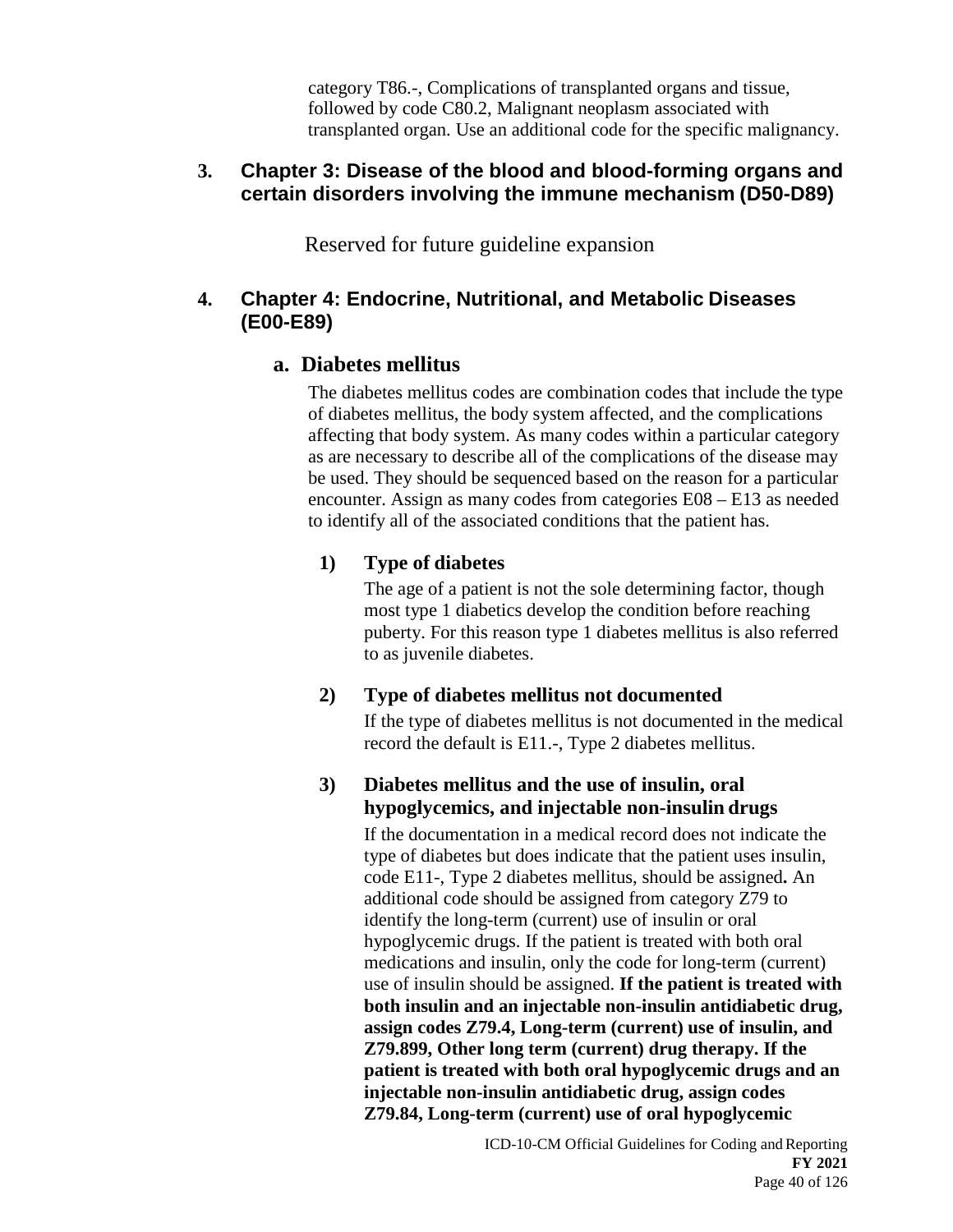**drugs, and Z79.899, Other long-term (current) drug therapy.**Code Z79.4 should not be assigned if insulin is given temporarily to bring a type 2 patient's blood sugar under control during an encounter.

## **4) Diabetes mellitus in pregnancy and gestational diabetes**

*See Section I.C.15. Diabetes mellitus in pregnancy. See Section I.C.15. Gestational (pregnancy induced) diabetes* 

### **5) Complications due to insulin pump malfunction**

#### **(a) Underdose of insulin due to insulin pump failure**

An underdose of insulin due to an insulin pump failure should be assigned to a code from subcategory T85.6, Mechanical complication of other specified internal and external prosthetic devices, implants and grafts, that specifies the type of pump malfunction, as the principal or first-listed code, followed by code T38.3X6-, Underdosing of insulin and oral hypoglycemic [antidiabetic] drugs. Additional codes for the type of diabetes mellitus and any associated complications due to the underdosing should also be assigned.

#### **(b) Overdose of insulin due to insulin pump failure**

The principal or first-listed code for an encounter due to an insulin pump malfunction resulting in an overdose of insulin, should also be T85.6-, Mechanical complication of other specified internal and external prosthetic devices, implants and grafts, followed by code T38.3X1-, Poisoning by insulin and oral hypoglycemic [antidiabetic] drugs, accidental (unintentional).

### **6) Secondary diabetes mellitus**

Codes under categories E08, Diabetes mellitus due to underlying condition, E09, Drug or chemical induced diabetes mellitus, and E13, Other specified diabetes mellitus, identify complications/manifestations associated with secondary diabetes mellitus. Secondary diabetes is always caused by another condition or event (e.g., cystic fibrosis, malignant neoplasm of pancreas, pancreatectomy, adverse effect of drug, or poisoning).

#### **(a) Secondary diabetes mellitus and the use of insulin or oral hypoglycemic drugs**

For patients with secondary diabetes mellitus who routinely use insulin or oral hypoglycemic drugs, an additional code from category Z79 should be assigned to identify the long-term (current) use of insulin or oral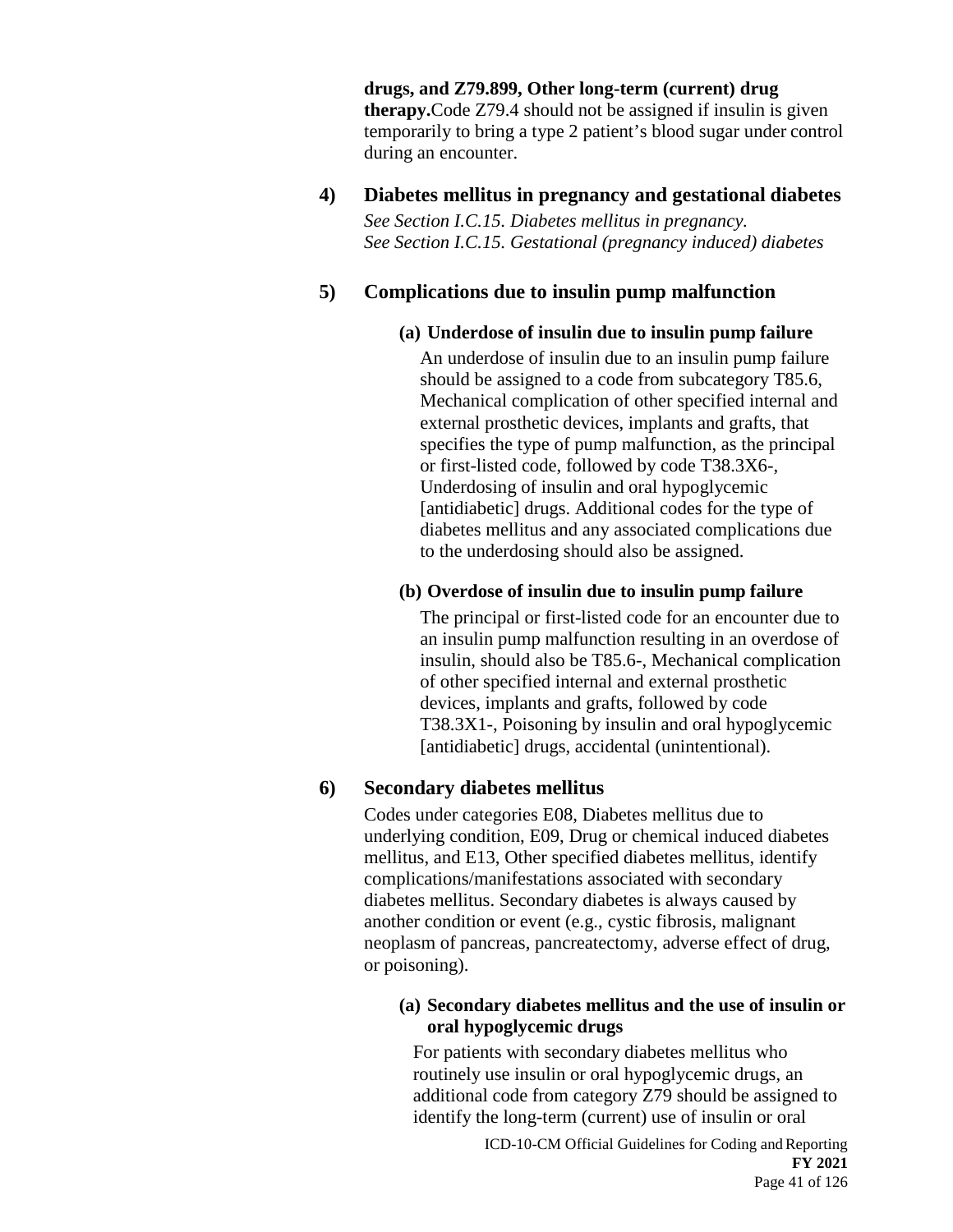hypoglycemic drugs. If the patient is treated with both oral medications and insulin, only the code for long-term (current) use of insulin should be assigned. **If the patient is treated with both insulin and an injectable noninsulin antidiabetic drug, assign codes Z79.4, Longterm (current) use of insulin, and Z79.899, Other long term (current) drug therapy. If the patient is treated**

**with both oral hypoglycemic drugs and an injectable non-insulin antidiabetic drug, assign codes Z79.84, Long-term (current) use of oral hypoglycemic drugs, and Z79.899, Other long-term (current) drug therapy.**  Code Z79.4 should not be assigned if insulin is given temporarily to bring a secondary diabetic patient's blood sugar under control during an encounter**.** 

#### **(b) Assigning and sequencing secondary diabetes codes and its causes**

The sequencing of the secondary diabetes codes in relationship to codes for the cause of the diabetes is based on the Tabular List instructions for categories E08, E09 and E13.

### **(i) Secondary diabetes mellitus due to pancreatectomy**

For postpancreatectomy diabetes mellitus (lack of insulin due to the surgical removal of all or part of the pancreas), assign code E89.1, Postprocedural hypoinsulinemia. Assign a code from category E13 and a code from subcategory Z90.41, Acquired absence of pancreas, as additional codes.

#### **(ii) Secondary diabetes due to drugs**

Secondary diabetes may be caused by an adverse effect of correctly administered medications, poisoning or sequela of poisoning. *See section I.C.19.e for coding of adverse effects and poisoning, and section I.C.20 for external cause code reporting.* 

### **5. Chapter 5: Mental, Behavioral and Neurodevelopmental disorders (F01 – F99)**

### **a. Pain disorders related to psychological factors**

Assign code F45.41, for pain that is exclusively related to psychological disorders. As indicated by the Excludes 1 note under category G89, a code from category G89 should not be assigned with

> ICD-10-CM Official Guidelines for Coding and Reporting **FY 2021** Page 42 of 126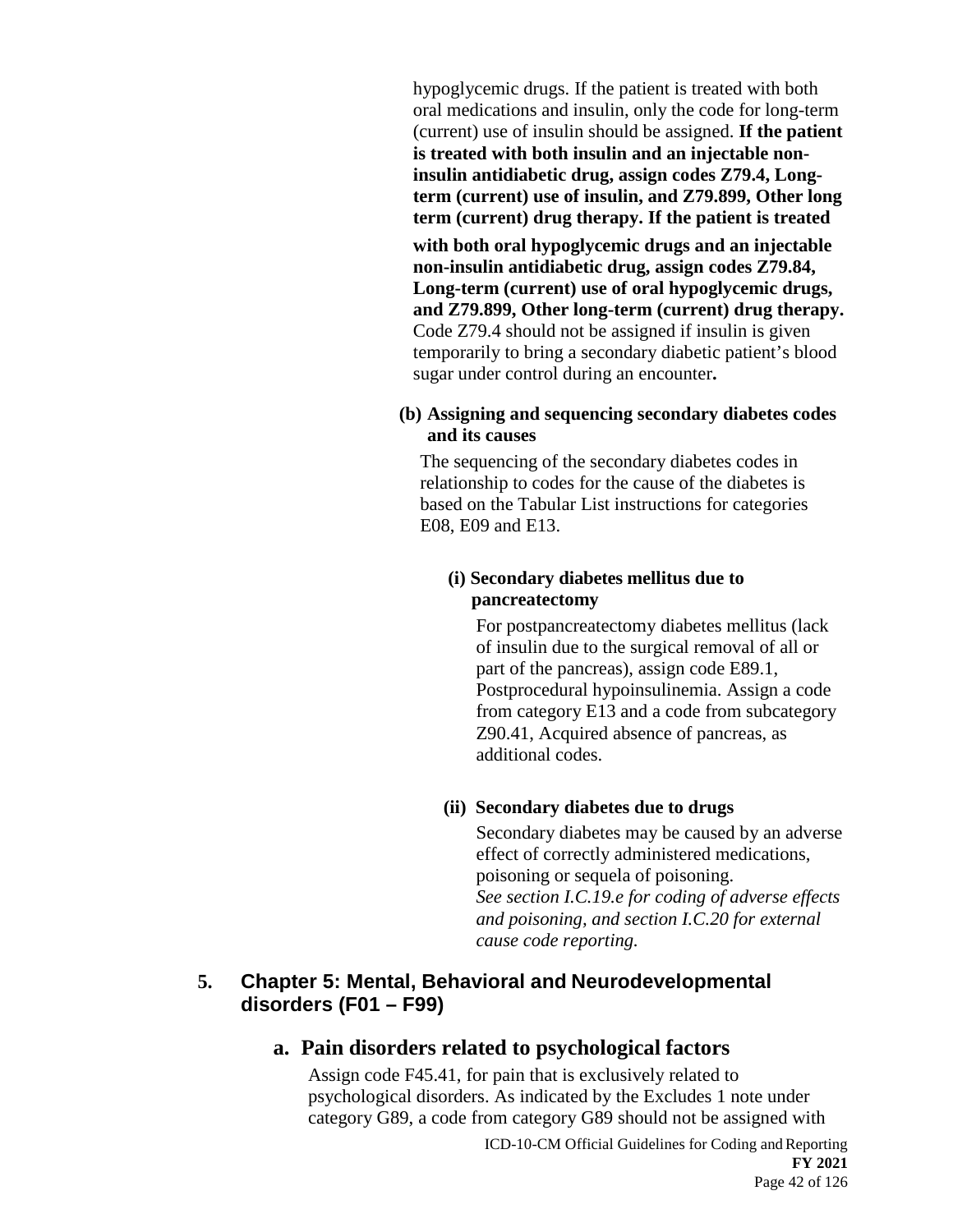code F45.41.

Code F45.42, Pain disorders with related psychological factors, should be used with a code from category G89, Pain, not elsewhere classified,

if there is documentation of a psychological component for a patient with acute or chronic pain.

*See Section I.C.6. Pain* 

## **b. Mental and behavioral disorders due to psychoactive substance use**

#### **1) In Remission**

Selection of codes for "in remission" for categories F10-F19, Mental and behavioral disorders due to psychoactive substance use (categories F10-F19 with -.11**,** -.21) requires the provider's clinical judgment. The appropriate codes for "in remission" are assigned only on the basis of provider documentation (as defined in the Official Guidelines for Coding and Reporting)**,**  unless otherwise instructed by the classification.

Mild substance use disorders in early or sustained remission are classified to the appropriate codes for substance abuse in remission, and moderate or severe substance use disorders in early or sustained remission are classified to the appropriate codes for substance dependence in remission.

### **2) Psychoactive Substance Use, Abuse and Dependence**

When the provider documentation refers to use, abuse and dependence of the same substance (e.g. alcohol, opioid, cannabis, etc.), only one code should be assigned to identify the pattern of use based on the following hierarchy:

- If both use and abuse are documented, assign only the code for abuse
- If both abuse and dependence are documented, assign only the code for dependence
- If use, abuse and dependence are all documented, assign only the code for dependence
- If both use and dependence are documented, assign only the code for dependence.

## **3) Psychoactive Substance Use, Unspecified**

As with all other unspecified diagnoses, the codes for unspecified psychoactive substance use (F10.9-, F11.9-, F12.9-, F13.9-, F14.9-, F15.9-, F16.9-, F18.9-, F19.9-) should only be assigned based on provider documentation and when they meet the definition of a reportable diagnosis (see Section III,

ICD-10-CM Official Guidelines for Coding and Reporting **FY 2021**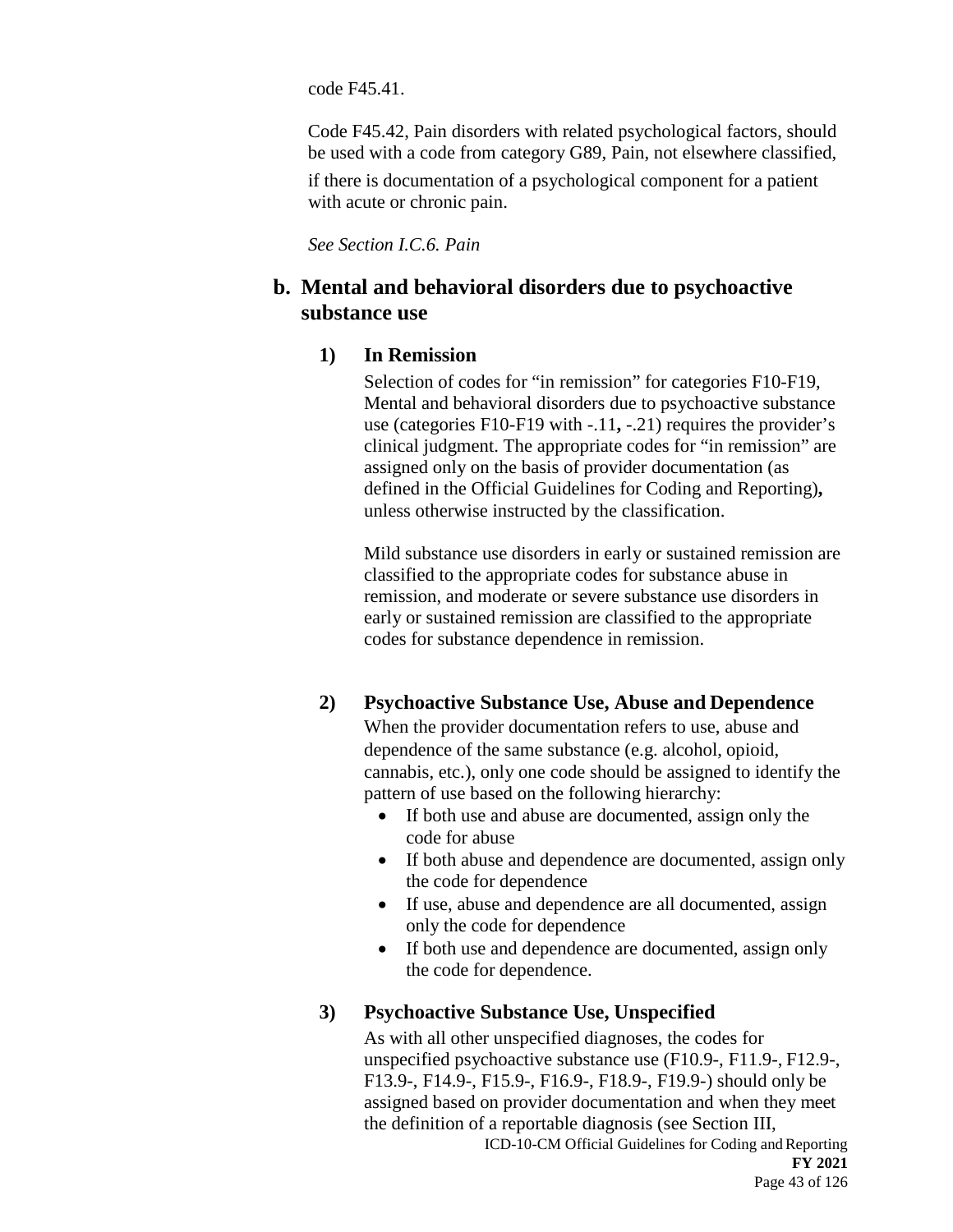Reporting Additional Diagnoses). These codes are to be used only when the psychoactive substance use is associated with a

physical **disorder included in chapter 5 (such as sexual dysfunction and sleep disorder),** or a mental or behavioral disorder, and such a relationship is documented by the provider.

### **c. Factitious Disorder**

Factitious disorder imposed on self or Munchausen's syndrome is a disorder in which a person falsely reports or causes his or her own physical or psychological signs or symptoms. For patients with documented factitious disorder on self or Munchausen's syndrome, assign the appropriate code from subcategory F68.1-, Factitious disorder imposed on self.

Munchausen's syndrome by proxy (MSBP) is a disorder in which a caregiver (perpetrator) falsely reports or causes an illness or injury in another person (victim) under his or her care, such as a child, an elderly adult, or a person who has a disability. The condition is also referred to as "factitious disorder imposed on another" or "factitious disorder by proxy." The perpetrator, not the victim, receives this diagnosis. Assign code F68.A, Factitious disorder imposed on another, to the perpetrator's record. For the victim of a patient suffering from MSBP, assign the appropriate code from categories T74, Adult and child abuse, neglect and other maltreatment, confirmed, or T76, Adult and child abuse, neglect and other maltreatment, suspected.

*See Section I.C.19.f. Adult and child abuse, neglect and other maltreatment* 

## **6. Chapter 6: Diseases of the Nervous System (G00-G99)**

## **a. Dominant/nondominant side**

Codes from category G81, Hemiplegia and hemiparesis, and subcategories G83.1, Monoplegia of lower limb, G83.2, Monoplegia of upper limb, and G83.3, Monoplegia, unspecified, identify whether the dominant or nondominant side is affected. Should the affected side be documented, but not specified as dominant or nondominant, and the classification system does not indicate a default, code selection is as follows:

- For ambidextrous patients, the default should be dominant.
- If the left side is affected, the default is non-dominant.
- If the right side is affected, the default is dominant.

## **b. Pain - Category G89**

## **1) General coding information**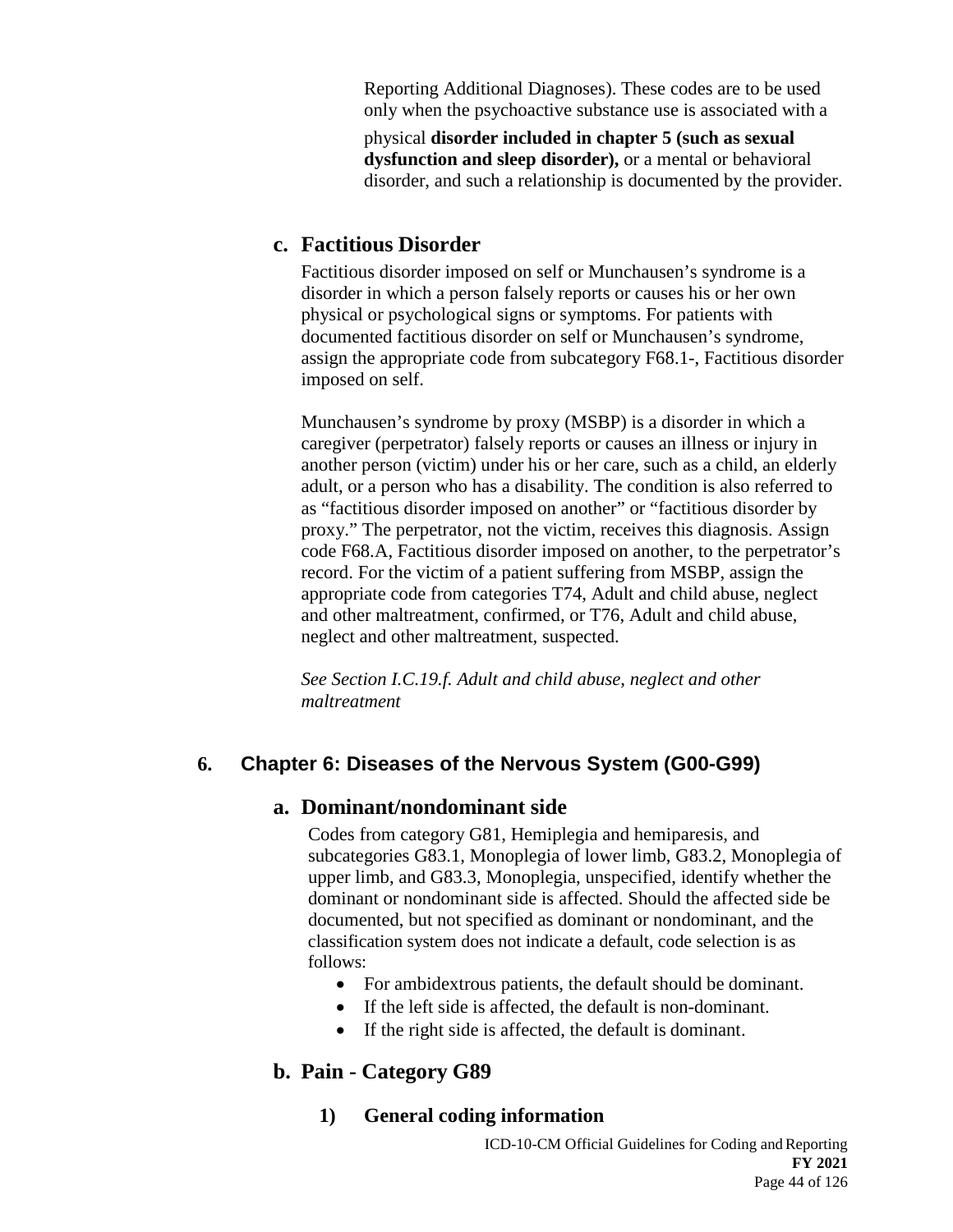Codes in category G89, Pain, not elsewhere classified, may be used in conjunction with codes from other categories and chapters to provide more detail about acute or chronic pain and neoplasm-related pain, unless otherwise indicated below.

If the pain is not specified as acute or chronic, postthoracotomy, postprocedural, or neoplasm-related, do not assign codes from category G89.

A code from category G89 should not be assigned if the underlying (definitive) diagnosis is known, unless the reason for the encounter is pain control/ management and not management of the underlying condition.

When an admission or encounter is for a procedure aimed at treating the underlying condition (e.g., spinal fusion, kyphoplasty), a code for the underlying condition (e.g., vertebral fracture, spinal stenosis) should be assigned as the principal diagnosis. No code from category G89 should be assigned.

#### **(a) Category G89 Codes as Principal or First-Listed Diagnosis**

Category G89 codes are acceptable as principal diagnosis or the first-listed code:

- When pain control or pain management is the reason for the admission/encounter (e.g., a patient with displaced intervertebral disc, nerve impingement and severe back pain presents for injection of steroid into the spinal canal). The underlying cause of the pain should be reported as an additional diagnosis, if known.
- When a patient is admitted for the insertion of a neurostimulator for pain control, assign the appropriate pain code as the principal or first-listed diagnosis. When an admission or encounter is for a procedure aimed at treating the underlying condition and a neurostimulator is inserted for pain control during the same admission/encounter, a code for the underlying condition should be assigned as the principal diagnosis and the appropriate pain code should be assigned as a secondary diagnosis.
- **(b) Use of Category G89 Codes in Conjunction with Site Specific Pain Codes**
	- **(i) Assigning Category G89 and Site-Specific Pain Codes**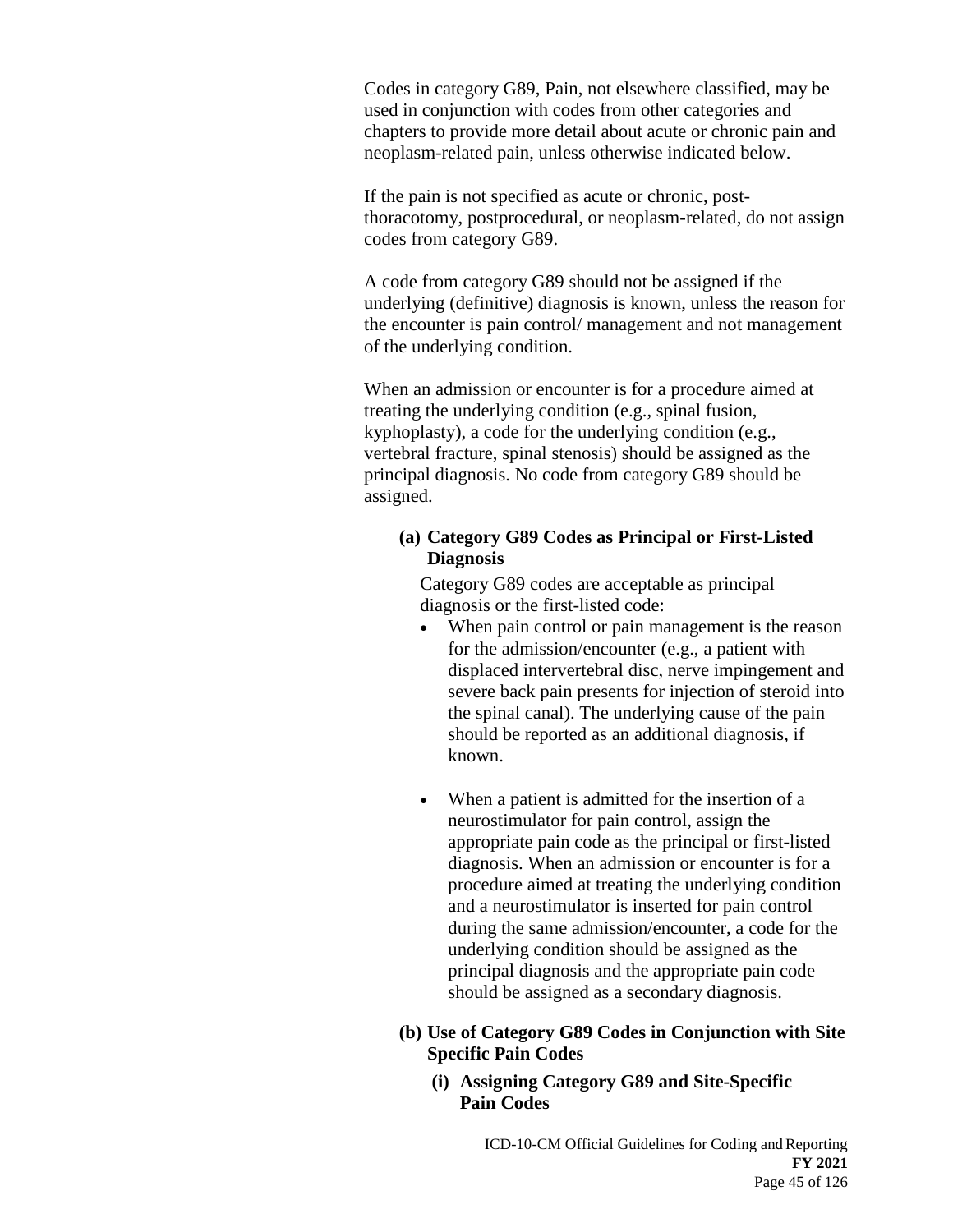Codes from category G89 may be used in conjunction with codes that identify the site of pain (including codes from chapter 18) if the category G89 code provides additional information. For example, if the code describes the site of the pain, but does not fully describe whether the pain is acute or chronic, then both codes should be assigned.

#### **(ii) Sequencing of Category G89 Codes with Site-Specific Pain Codes**

The sequencing of category G89 codes with sitespecific pain codes (including chapter 18 codes), is dependent on the circumstances of the encounter/admission as follows:

- If the encounter is for pain control or pain management, assign the code from category G89 followed by the code identifying the specific site of pain (e.g., encounter for pain management for acute neck pain from trauma is assigned code G89.11, Acute pain due to trauma, followed by code M54.2, Cervicalgia, to identify the site of pain).
- If the encounter is for any other reason except pain control or pain management, and a related definitive diagnosis has not been established (confirmed) by the provider, assign the code for the specific site of pain first, followed by the appropriate code from category G89.

#### **2) Pain due to devices, implants and grafts**

*See Section I.C.19. Pain due to medical devices* 

### **3) Postoperative Pain**

The provider's documentation should be used to guide the coding of postoperative pain, as well as *Section III. Reporting Additional Diagnoses* and *Section IV.*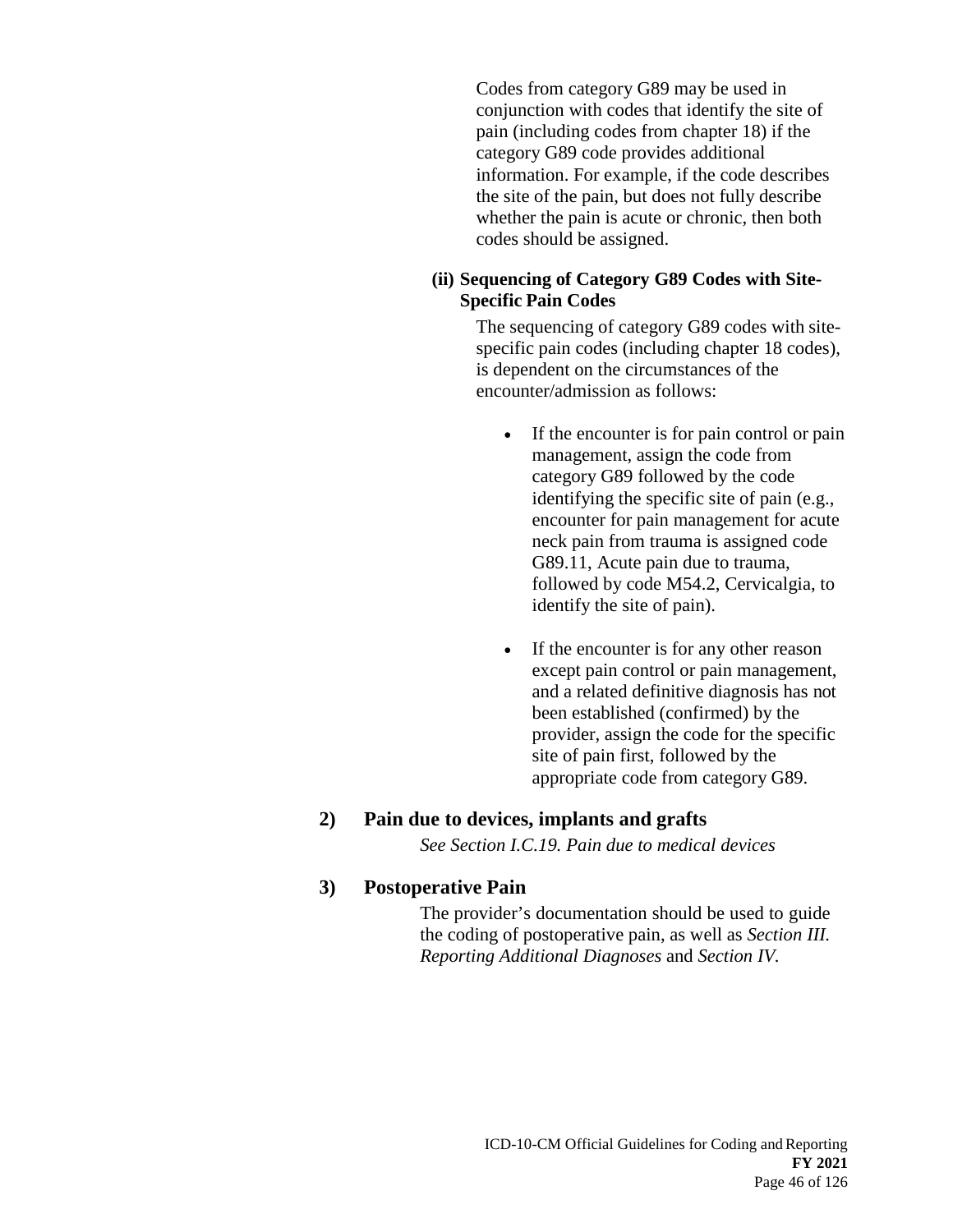*Diagnostic Coding and Reporting in the Outpatient Setting.* 

The default for post-thoracotomy and other postoperative pain not specified as acute or chronic is the code for the acute form.

Routine or expected postoperative pain immediately after surgery should not be coded.

#### **(a) Postoperative pain not associated with specific postoperative complication**

Postoperative pain not associated with a specific postoperative complication is assigned to the appropriate postoperative pain code in category G89.

#### **(b) Postoperative pain associated with specific postoperative complication**

Postoperative pain associated with a specific postoperative complication (such as painful wire sutures) is assigned to the appropriate code(s) found in Chapter 19, Injury, poisoning, and certain other consequences of external causes. If appropriate, use additional code(s) from category G89 to identify acute or chronic pain (G89.18 or G89.28).

### **4) Chronic pain**

Chronic pain is classified to subcategory G89.2. There is no time frame defining when pain becomes chronic pain. The provider's documentation should be used to guide use of these codes.

#### **5) Neoplasm Related Pain**

Code G89.3 is assigned to pain documented as being related, associated or due to cancer, primary or secondary malignancy, or tumor. This code is assigned regardless of whether the pain is acute or chronic.

This code may be assigned as the principal or first-listed code when the stated reason for the admission/encounter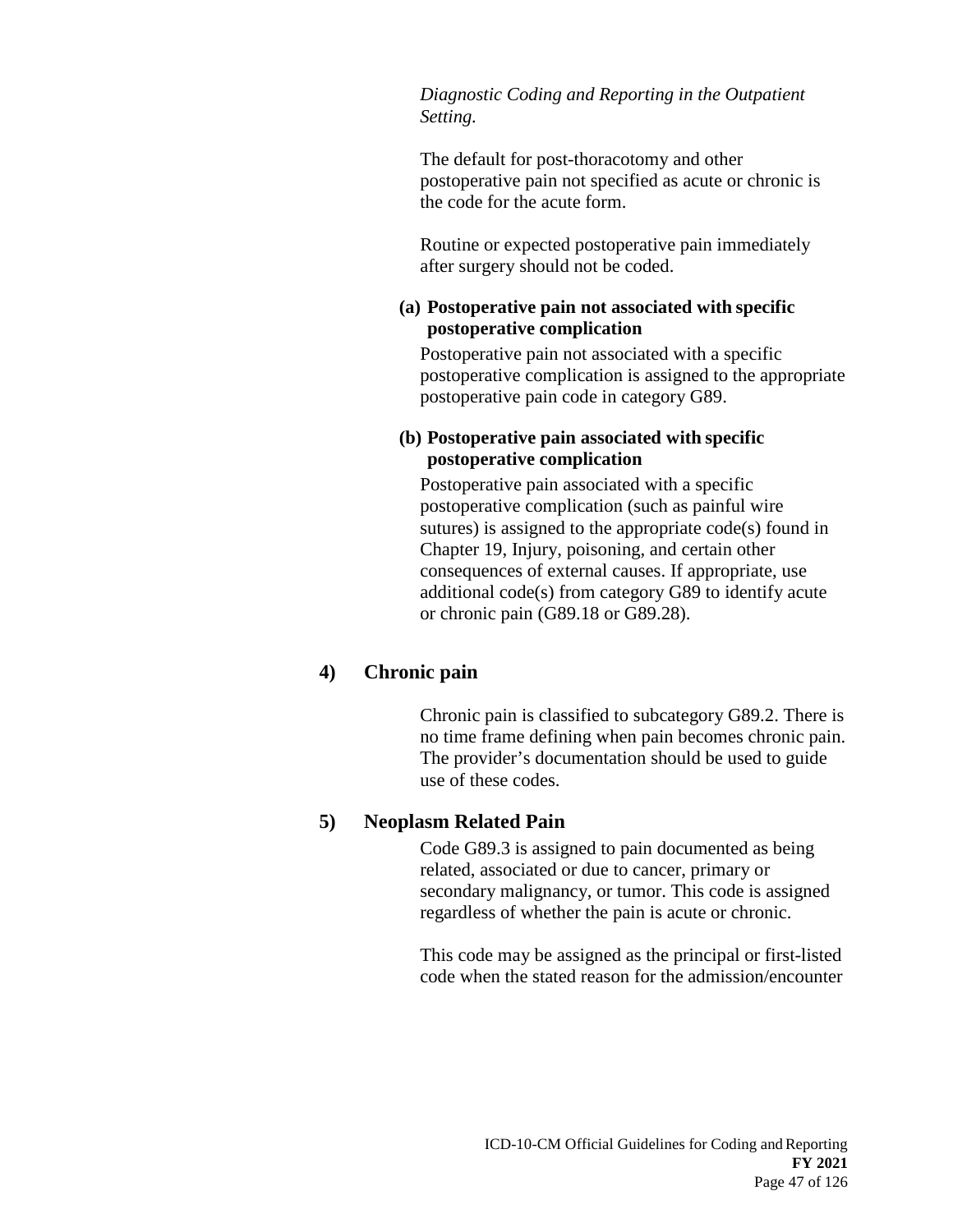is documented as pain control/pain management. The underlying neoplasm should be reported as an additional diagnosis.

When the reason for the admission/encounter is management of the neoplasm and the pain associated with the neoplasm is also documented, code G89.3 may be assigned as an additional diagnosis. It is not necessary to assign an additional code for the site of the pain.

*See Section I.C.2 for instructions on the sequencing of neoplasms for all other stated reasons for the admission/encounter (except for pain control/pain management).* 

#### **6) Chronic pain syndrome**

Central pain syndrome (G89.0) and chronic pain syndrome (G89.4) are different than the term "chronic pain," and therefore codes should only be used when the provider has specifically documented this condition.

*See Section I.C.5. Pain disorders related to psychological factors* 

### **7. Chapter 7: Diseases of the Eye and Adnexa (H00-H59)**

#### **a. Glaucoma**

#### **1) Assigning Glaucoma Codes**

Assign as many codes from category H40, Glaucoma, as needed to identify the type of glaucoma, the affected eye, and the glaucoma stage.

#### **2) Bilateral glaucoma with same type and stage**

When a patient has bilateral glaucoma and both eyes are documented as being the same type and stage, and there is a code for bilateral glaucoma, report only the code for the type of glaucoma, bilateral, with the seventh character for the stage.

When a patient has bilateral glaucoma and both eyes are documented as being the same type and stage, and the classification does not provide a code for bilateral glaucoma (i.e. subcategories H40.10, and H40.20) report only one code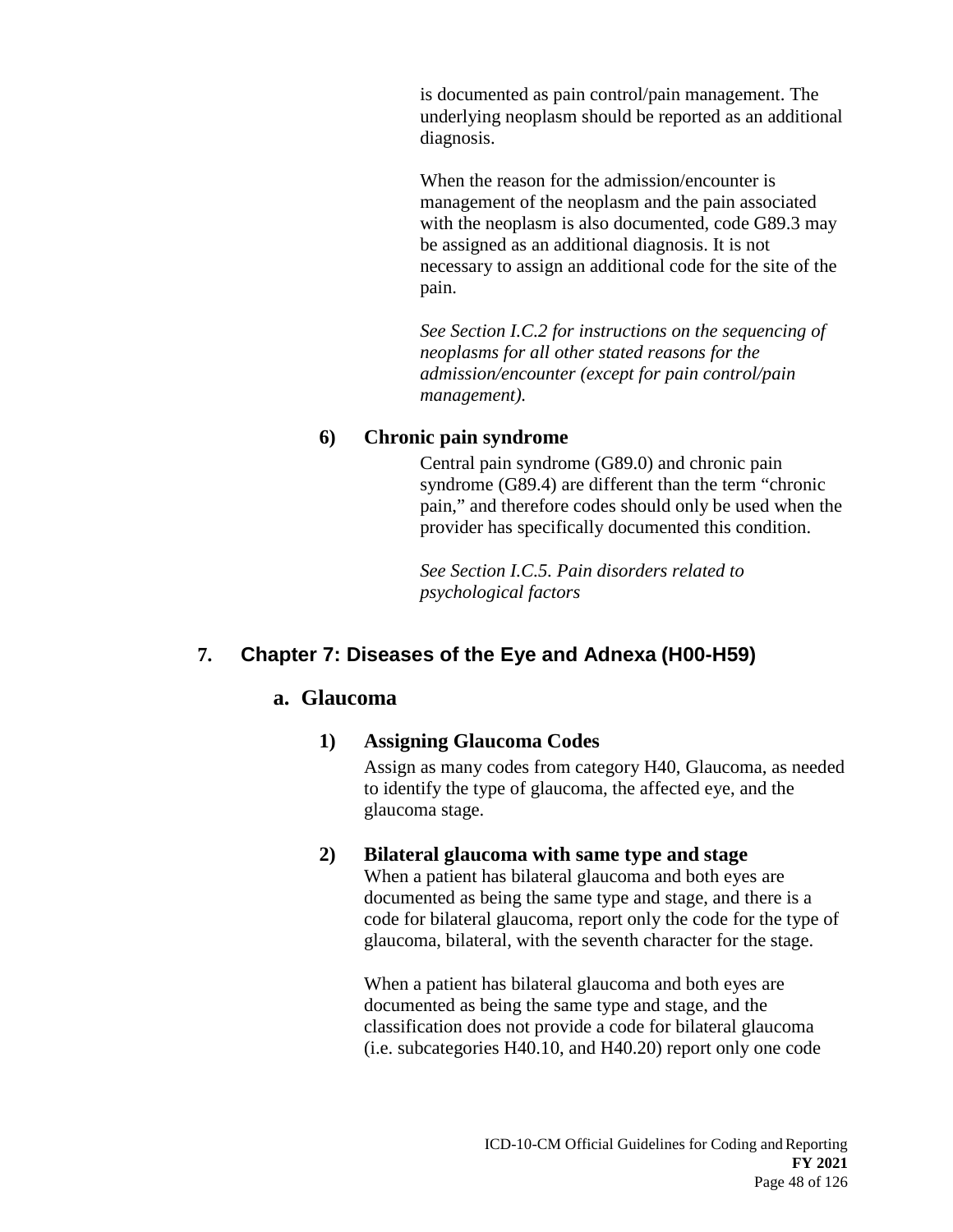for the type of glaucoma with the appropriate seventh character for the stage.

#### **3) Bilateral glaucoma stage with different types or stages**

When a patient has bilateral glaucoma and each eye is documented as having a different type or stage, and the classification distinguishes laterality, assign the appropriate code for each eye rather than the code for bilateral glaucoma.

When a patient has bilateral glaucoma and each eye is documented as having a different type, and the classification does not distinguish laterality (i.e., subcategories H40.10, and H40.20), assign one code for each type of glaucoma with the appropriate seventh character for the stage.

When a patient has bilateral glaucoma and each eye is documented as having the same type, but different stage, and the classification does not distinguish laterality (i.e., subcategories H40.10 and H40.20), assign a code for the type of glaucoma for each eye with the seventh character for the specific glaucoma stage documented for each eye.

### **4) Patient admitted with glaucoma and stage evolves during the admission**

If a patient is admitted with glaucoma and the stage progresses during the admission, assign the code for highest stage documented.

### **5) Indeterminate stage glaucoma**

Assignment of the seventh character "4" for "indeterminate stage" should be based on the clinical documentation. The seventh character "4" is used for glaucomas whose stage cannot be clinically determined. This seventh character should not be confused with the seventh character "0", unspecified, which should be assigned when there is no documentation regarding the stage of the glaucoma.

## **b. Blindness**

If "blindness" or "low vision" of both eyes is documented but the visual impairment category is not documented, assign code H54.3, Unqualified visual loss, both eyes. If "blindness" or "low vision" in one eye is documented but the visual impairment category is not documented, assign a code from H54.6-, Unqualified visual loss, one eye. If "blindness" or "visual loss" is documented without any information about whether one or both eyes are affected, assign code H54.7, Unspecified visual loss.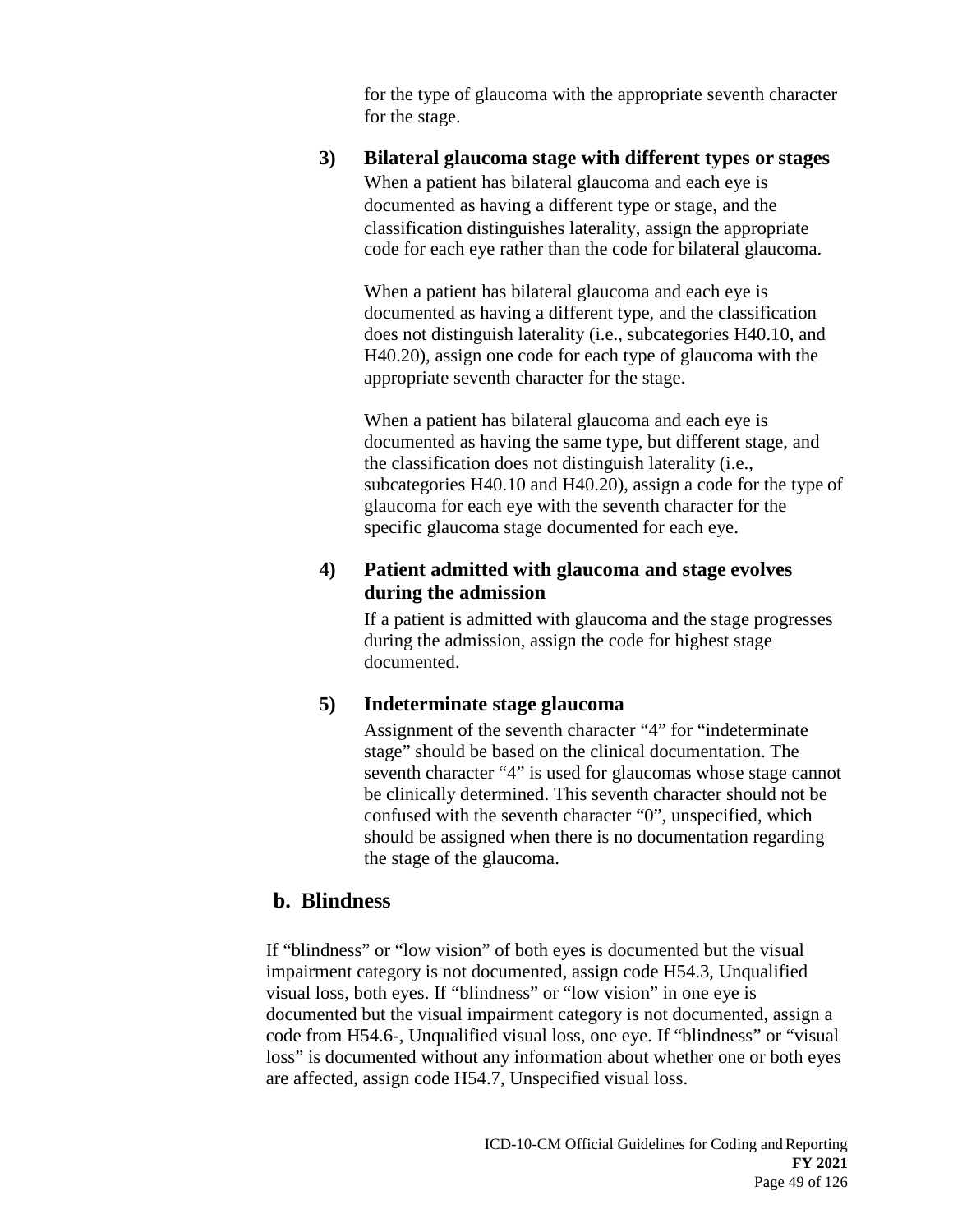## **8. Chapter 8: Diseases of the Ear and Mastoid Process (H60-H95)**

Reserved for future guideline expansion

### **9. Chapter 9: Diseases of the Circulatory System (I00-I99)**

#### **a. Hypertension**

The classification presumes a causal relationship between hypertension and heart involvement and between hypertension and kidney involvement, as the two conditions are linked by the term "with" in the Alphabetic Index. These conditions should be coded as related even in the absence of provider documentation explicitly linking them, unless the documentation clearly states the conditions are unrelated.

For hypertension and conditions not specifically linked by relational terms such as "with," "associated with" or "due to" in the classification, provider documentation must link the conditions in order to code them as related.

### **1) Hypertension with Heart Disease**

Hypertension with heart conditions classified to I50.- or I51.4- I51.7, I51.89, I51.9, are assigned to a code from category I11, Hypertensive heart disease. Use additional code(s) from category I50, Heart failure, to identify the type(s) of heart failure in those patients with heart failure.

The same heart conditions (I50.-, I51.4-I51.7, I51.89, I51.9) with hypertension are coded separately if the provider has documented they are unrelated to the hypertension. Sequence according to the circumstances of the admission/encounter.

### **2) Hypertensive Chronic Kidney Disease**

Assign codes from category I12, Hypertensive chronic kidney disease, when both hypertension and a condition classifiable to category N18, Chronic kidney disease (CKD), are present. CKD should not be coded as hypertensive if the provider indicates the CKD is not related to the hypertension.

The appropriate code from category N18 should be used as a secondary code with a code from category I12 to identify the stage of chronic kidney disease.

*See Section I.C.14. Chronic kidney disease.* 

If a patient has hypertensive chronic kidney disease and acute renal failure, the acute renal failure should also be coded.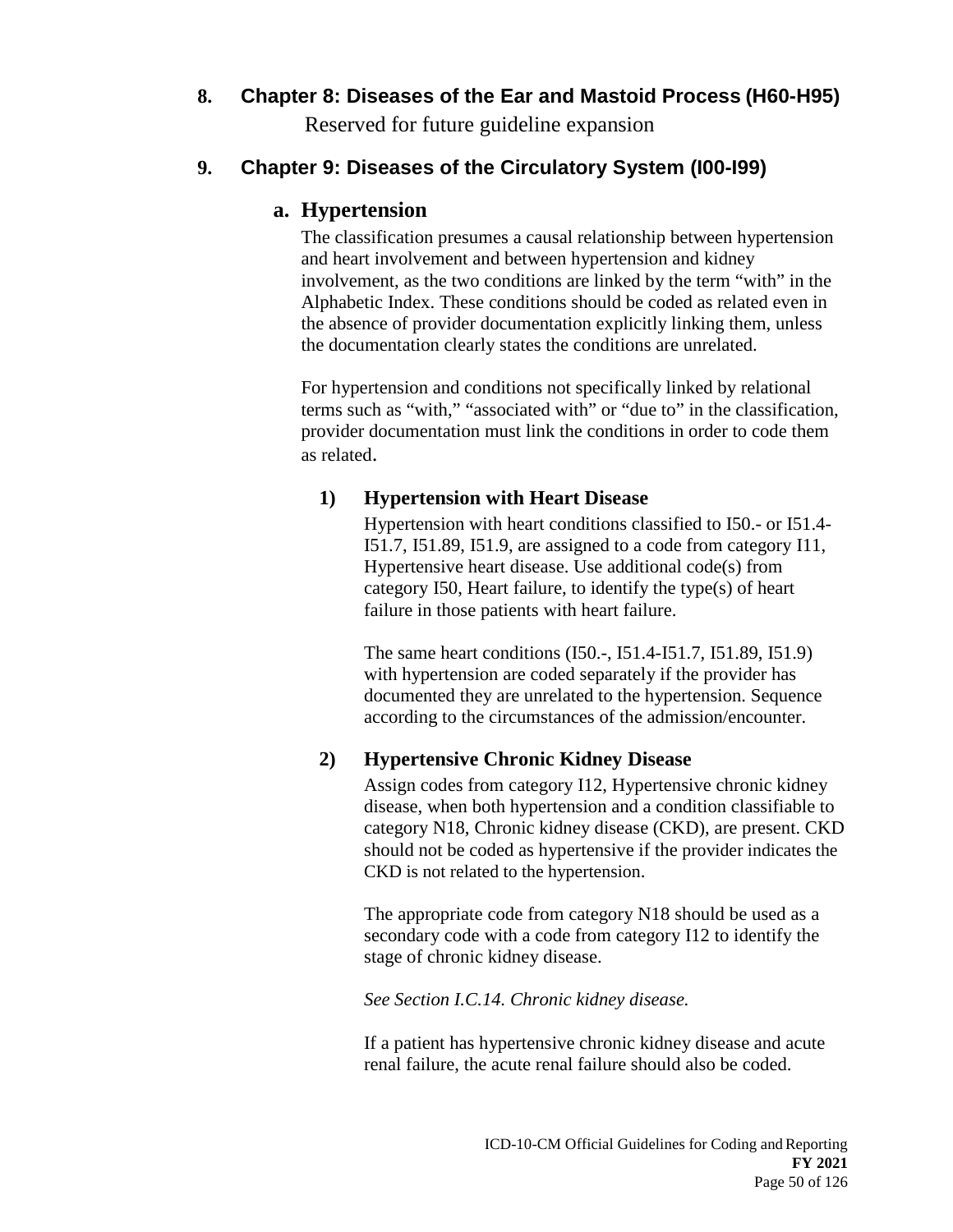Sequence according to the circumstances of the admission/encounter.

#### **3) Hypertensive Heart and Chronic Kidney Disease**

Assign codes from combination category I13, Hypertensive heart and chronic kidney disease, when there is hypertension with both heart and kidney involvement. If heart failure is present, assign an additional code from category I50 to identify the type of heart failure.

The appropriate code from category N18, Chronic kidney disease, should be used as a secondary code with a code from category I13 to identify the stage of chronic kidney disease.

*See Section I.C.14. Chronic kidney disease.* 

The codes in category I13, Hypertensive heart and chronic kidney disease, are combination codes that include hypertension, heart disease and chronic kidney disease. The Includes note at I13 specifies that the conditions included at I11 and I12 are included together in I13. If a patient has hypertension, heart disease and chronic kidney disease, then a code from I13 should be used, not individual codes for hypertension, heart disease and chronic kidney disease, or codes from I11 or I12.

For patients with both acute renal failure and chronic kidney disease, **the** acute renal failure **should also be coded. Sequence according to the circumstances of the admission/encounter**.

### **4) Hypertensive Cerebrovascular Disease**

For hypertensive cerebrovascular disease, first assign the appropriate code from categories I60-I69, followed by the appropriate hypertension code.

### **5) Hypertensive Retinopathy**

Subcategory H35.0, Background retinopathy and retinal vascular changes, should be used with a code from category I10 **–** I15, Hypertensive disease to include the systemic hypertension. The sequencing is based on the reason for the encounter.

### **6) Hypertension, Secondary**

Secondary hypertension is due to an underlying condition. Two codes are required: one to identify the underlying etiology and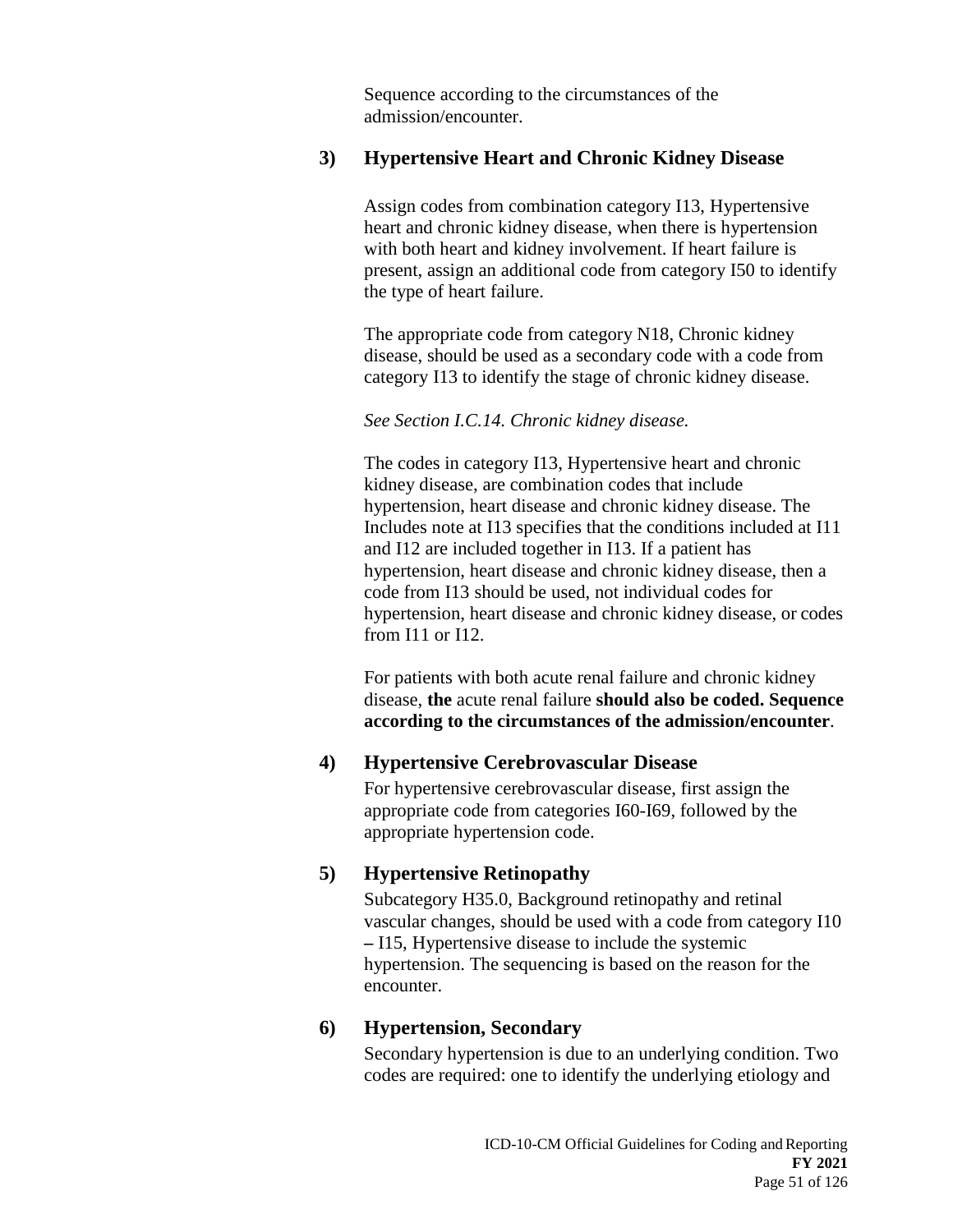one from category I15 to identify the hypertension. Sequencing of codes is determined by the reason for admission/encounter.

### **7) Hypertension, Transient**

Assign code R03.0, Elevated blood pressure reading without diagnosis of hypertension, unless patient has an established diagnosis of hypertension. Assign code O13.-, Gestational [pregnancy-induced] hypertension without significant proteinuria, or O14.-, Pre-eclampsia, for transient hypertension of pregnancy.

#### **8) Hypertension, Controlled**

This diagnostic statement usually refers to an existing state of hypertension under control by therapy. Assign the appropriate code from categories I10**-**I15, Hypertensive diseases.

### **9) Hypertension, Uncontrolled**

Uncontrolled hypertension may refer to untreated hypertension or hypertension not responding to current therapeutic regimen. In either case, assign the appropriate code from categories I10**-**  I15, Hypertensive diseases.

### **10) Hypertensive Crisis**

Assign a code from category I16, Hypertensive crisis, for documented hypertensive urgency, hypertensive emergency or unspecified hypertensive crisis. Code also any identified hypertensive disease (I10-I15). The sequencing is based on the reason for the encounter.

## **11) Pulmonary Hypertension**

Pulmonary hypertension is classified to category I27, Other pulmonary heart diseases. For secondary pulmonary hypertension (I27.1, I27.2-), code also any associated conditions or adverse effects of drugs or toxins. The sequencing is based on the reason for the encounter, except for adverse effects of drugs (See Section I.C.19.e.).

## **b. Atherosclerotic Coronary Artery Disease and Angina**

ICD-10-CM has combination codes for atherosclerotic heart disease with angina pectoris. The subcategories for these codes are I25.11, Atherosclerotic heart disease of native coronary artery with angina pectoris and I25.7, Atherosclerosis of coronary artery bypass graft(s) and coronary artery of transplanted heart with angina pectoris.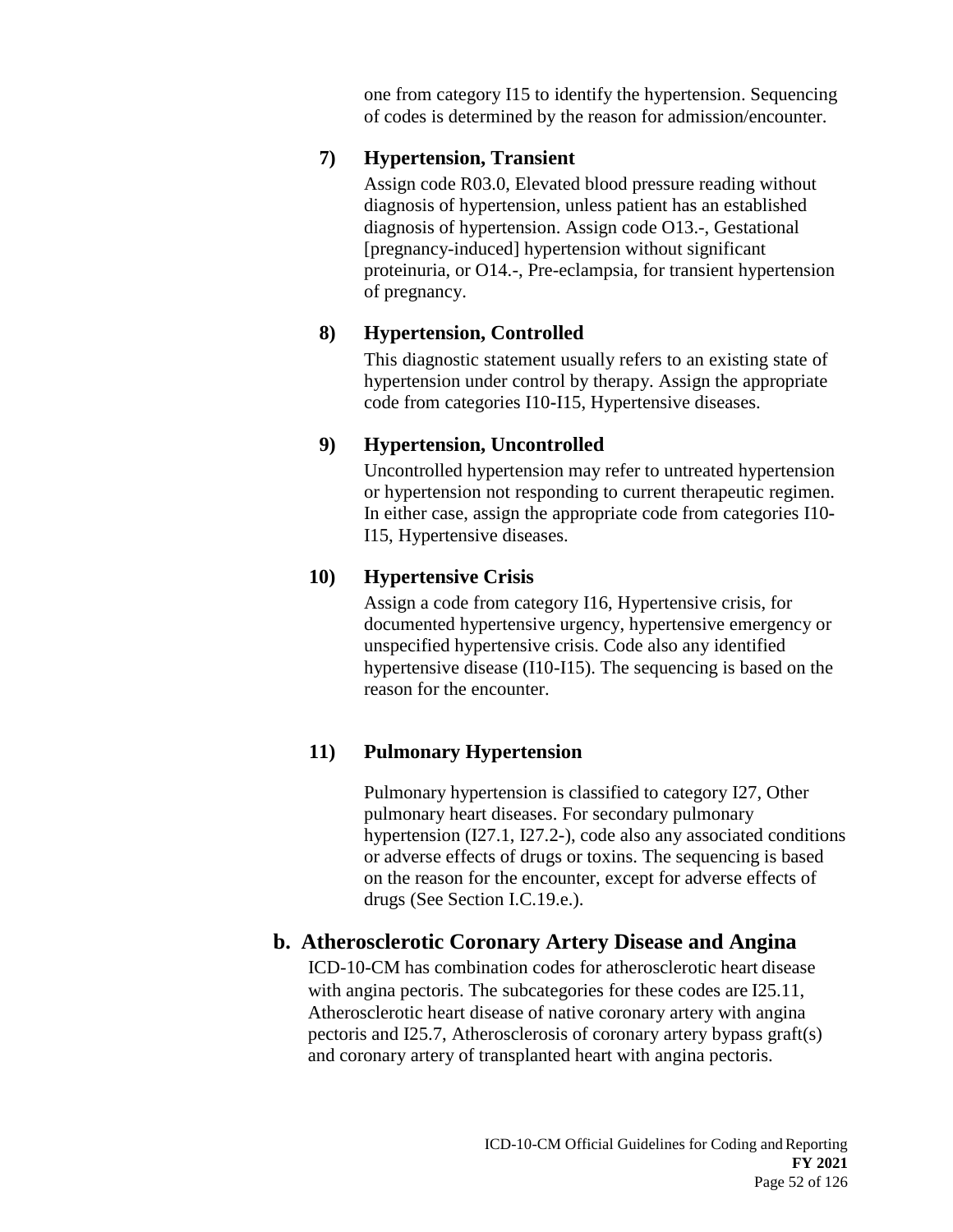When using one of these combination codes it is not necessary to use an additional code for angina pectoris. A causal relationship can be assumed in a patient with both atherosclerosis and angina pectoris, unless the documentation indicates the angina is due to something other than the atherosclerosis.

If a patient with coronary artery disease is admitted due to an acute myocardial infarction (AMI), the AMI should be sequenced before the coronary artery disease.

*See Section I.C.9. Acute myocardial infarction (AMI)*

### **c. Intraoperative and Postprocedural Cerebrovascular Accident**

Medical record documentation should clearly specify the cause- andeffect relationship between the medical intervention and the cerebrovascular accident in order to assign a code for intraoperative or postprocedural cerebrovascular accident.

Proper code assignment depends on whether it was an infarction or hemorrhage and whether it occurred intraoperatively or postoperatively. If it was a cerebral hemorrhage, code assignment depends on the type of procedure performed.

## **d. Sequelae of Cerebrovascular Disease**

### **1) Category I69, Sequelae of Cerebrovascular disease**

Category I69 is used to indicate conditions classifiable to categories I60-I67 as the causes of sequela (neurologic deficits), themselves classified elsewhere. These "late effects" include neurologic deficits that persist after initial onset of conditions classifiable to categories I60-I67. The neurologic deficits caused by cerebrovascular disease may be present from the onset or may arise at any time after the onset of the condition classifiable to categories I60-I67.

Codes from category I69, Sequelae of cerebrovascular disease, that specify hemiplegia, hemiparesis and monoplegia identify whether the dominant or nondominant side is affected. Should the affected side be documented, but not specified as dominant or nondominant, and the classification system does not indicate a default, code selection is as follows:

- For ambidextrous patients, the default should be dominant.
- If the left side is affected, the default is non-dominant.
- If the right side is affected, the default is dominant.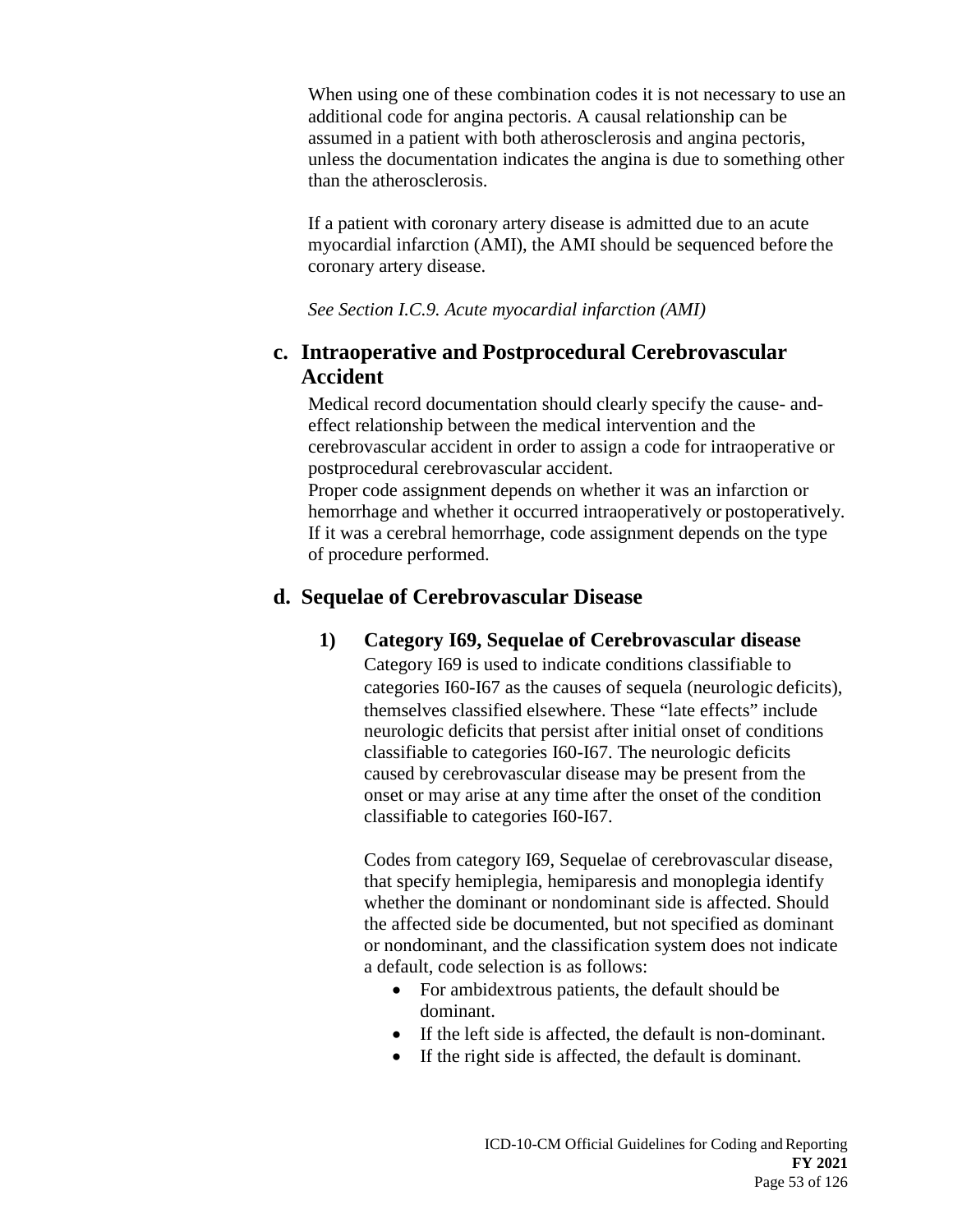- **2) Codes from category I69 with codes from I60-I67**  Codes from category I69 may be assigned on a health care record with codes from I60-I67, if the patient has a current cerebrovascular disease and deficits from an old cerebrovascular disease.
- **3) Codes from category I69 and Personal history of transient ischemic attack (TIA) and cerebral infarction (Z86.73)**

Codes from category I69 should not be assigned if the patient does not have neurologic deficits.

*See Section I.C.21. 4. History (of) for use of personal history codes*

## **e. Acute myocardial infarction (AMI)**

### **1) Type 1 ST elevation myocardial infarction (STEMI) and non-ST elevation myocardial infarction (NSTEMI)**

The ICD-10-CM codes for type 1 acute myocardial infarction (AMI) identify the site, such as anterolateral wall or true posterior wall. Subcategories I21.0-I21.2 and code I21.3 are used for type 1 ST elevation myocardial infarction (STEMI). Code I21.4, Non-ST elevation (NSTEMI) myocardial infarction, is used for type 1 non-ST elevation myocardial infarction (NSTEMI) and nontransmural MIs.

If a type 1 NSTEMI evolves to STEMI, assign the STEMI code. If a type 1 STEMI converts to NSTEMI due to thrombolytic therapy, it is still coded as STEMI.

For encounters occurring while the myocardial infarction is equal to, or less than, four weeks old, including transfers to another acute setting or a postacute setting, and the myocardial infarction meets the definition for "other diagnoses" (see Section III, Reporting Additional Diagnoses), codes from category I21 may continue to be reported. For encounters after the 4 week time frame and the patient is still receiving care related to the myocardial infarction, the appropriate aftercare code should be assigned, rather than a code from category I21. For old or healed myocardial infarctions not requiring further care, code I25.2, Old myocardial infarction, may be assigned.

### **2) Acute myocardial infarction, unspecified**

Code I21.9, Acute myocardial infarction, unspecified, is the default for unspecified acute myocardial infarction or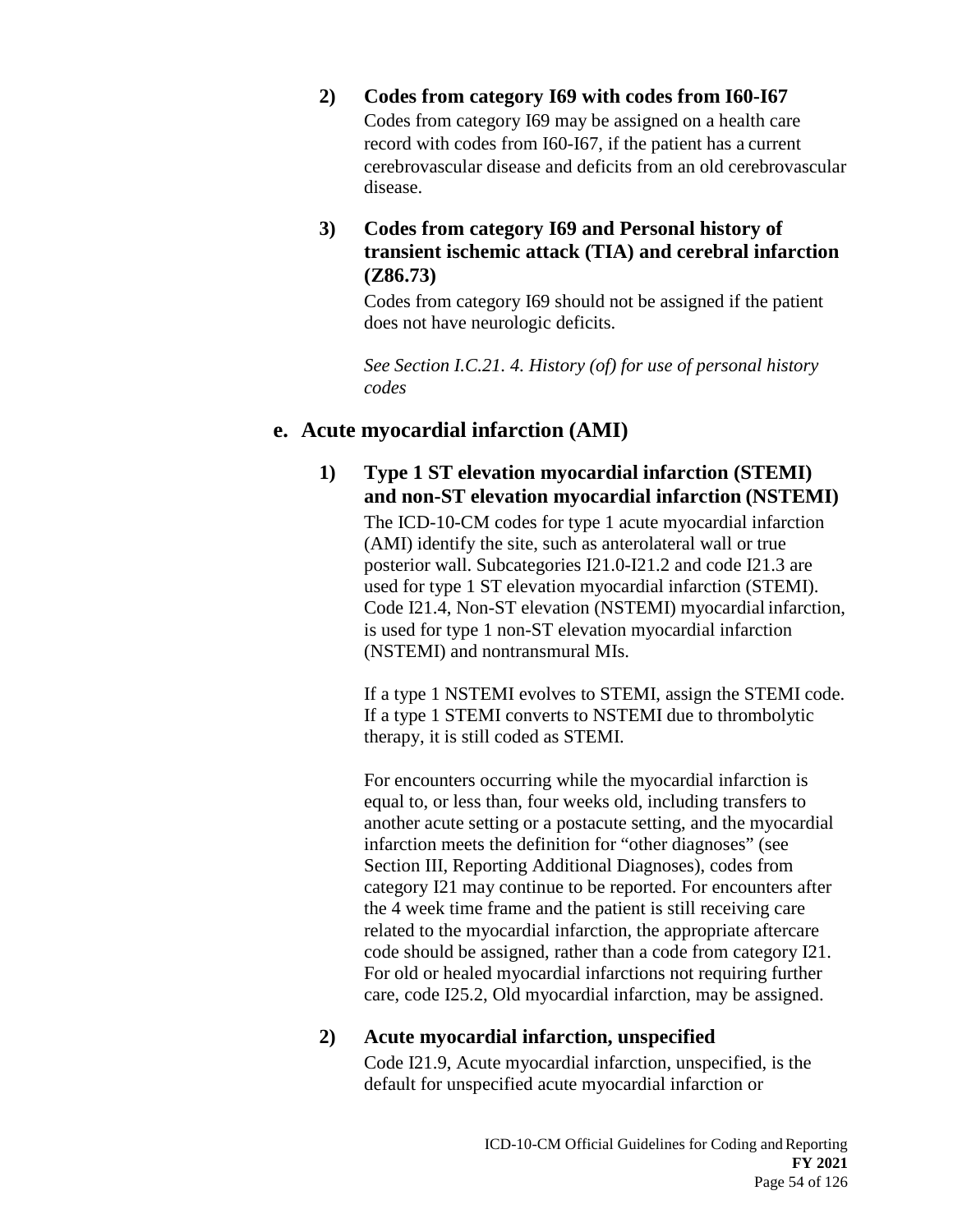unspecified type. If only type 1 STEMI or transmural MI without the site is documented, assign code I21.3, ST elevation (STEMI) myocardial infarction of unspecified site.

### **3) AMI documented as nontransmural or subendocardial but site provided**

If an AMI is documented as nontransmural or subendocardial, but the site is provided, it is still coded as a subendocardial AMI.

*See Section I.C.21.3 for information on coding status post administration of tPA in a different facility within the last 24 hours.* 

### **4) Subsequent acute myocardial infarction**

A code from category I22, Subsequent ST elevation (STEMI) and non**-**ST elevation (NSTEMI) myocardial infarction, is to be used when a patient who has suffered a type 1 or unspecified AMI has a new AMI within the 4 week time frame of the initial AMI. A code from category I22 must be used in conjunction with a code from category I21. The sequencing of the I22 and I21 codes depends on the circumstances of the encounter.

Do not assign code I22 for subsequent myocardial infarctions other than type 1 or unspecified. For subsequent type 2 AMI assign only code I21.A1. For subsequent type 4 or type 5 AMI, assign only code I21.A9.

If a subsequent myocardial infarction of one type occurs within 4 weeks of a myocardial infarction of a different type, assign the appropriate codes from category I21 to identify each type. Do not assign a code from I22. Codes from category I22 should only be assigned if both the initial and subsequent myocardial infarctions are type 1 or unspecified.

### **5) Other Types of Myocardial Infarction**

The ICD-10-CM provides codes for different types of myocardial infarction. Type 1 myocardial infarctions are assigned to codes I21.0-I21.4.

Type 2 myocardial infarction **(**myocardial infarction due to demand ischemia or secondary to ischemic imbalance**)** is assigned to code I21.A1, Myocardial infarction type 2 with the underlying cause coded first. Do not assign code I24.8, Other forms of acute ischemic heart disease**,** for the demand ischemia.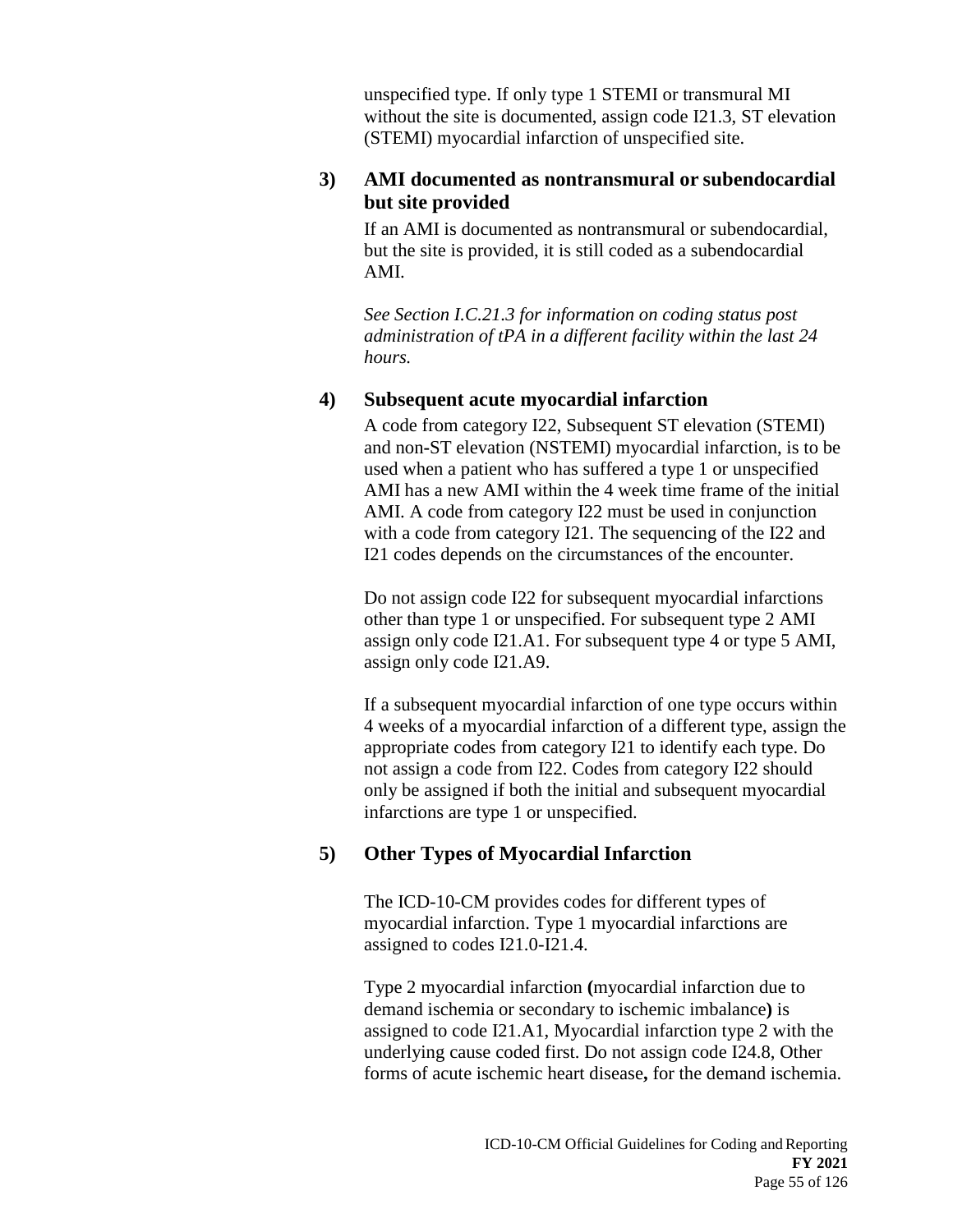If a type 2 AMI is described as NSTEMI or STEMI, only assign code I21.A1. Codes I21.01-I21.4 should only be assigned for type 1 AMIs.

Acute myocardial infarctions type 3, 4a, 4b, 4c and 5 are assigned to code I21.A9, Other myocardial infarction type.

The "Code also" and "Code first" notes should be followed related to complications, and for coding of postprocedural myocardial infarctions during or following cardiac surgery.

## **10. Chapter 10: Diseases of the Respiratory System (J00-J99), U07.0**

## **a. Chronic Obstructive Pulmonary Disease [COPD] and Asthma**

### **1) Acute exacerbation of chronic obstructive bronchitis and asthma**

The codes in categories J44 and J45 distinguish between uncomplicated cases and those in acute exacerbation. An acute exacerbation is a worsening or a decompensation of a chronic condition. An acute exacerbation is not equivalent to an infection superimposed on a chronic condition, though an exacerbation may be triggered by an infection.

## **b. Acute Respiratory Failure**

## **1) Acute respiratory failure as principal diagnosis**

A code from subcategory J96.0, Acute respiratory failure, or subcategory J96.2, Acute and chronic respiratory failure, may be assigned as a principal diagnosis when it is the condition established after study to be chiefly responsible for occasioning the admission to the hospital, and the selection is supported by the Alphabetic Index and Tabular List. However, chapterspecific coding guidelines (such as obstetrics, poisoning, HIV, newborn) that provide sequencing direction take precedence.

### **2) Acute respiratory failure as secondary diagnosis**

Respiratory failure may be listed as a secondary diagnosis if it occurs after admission, or if it is present on admission, but does not meet the definition of principal diagnosis.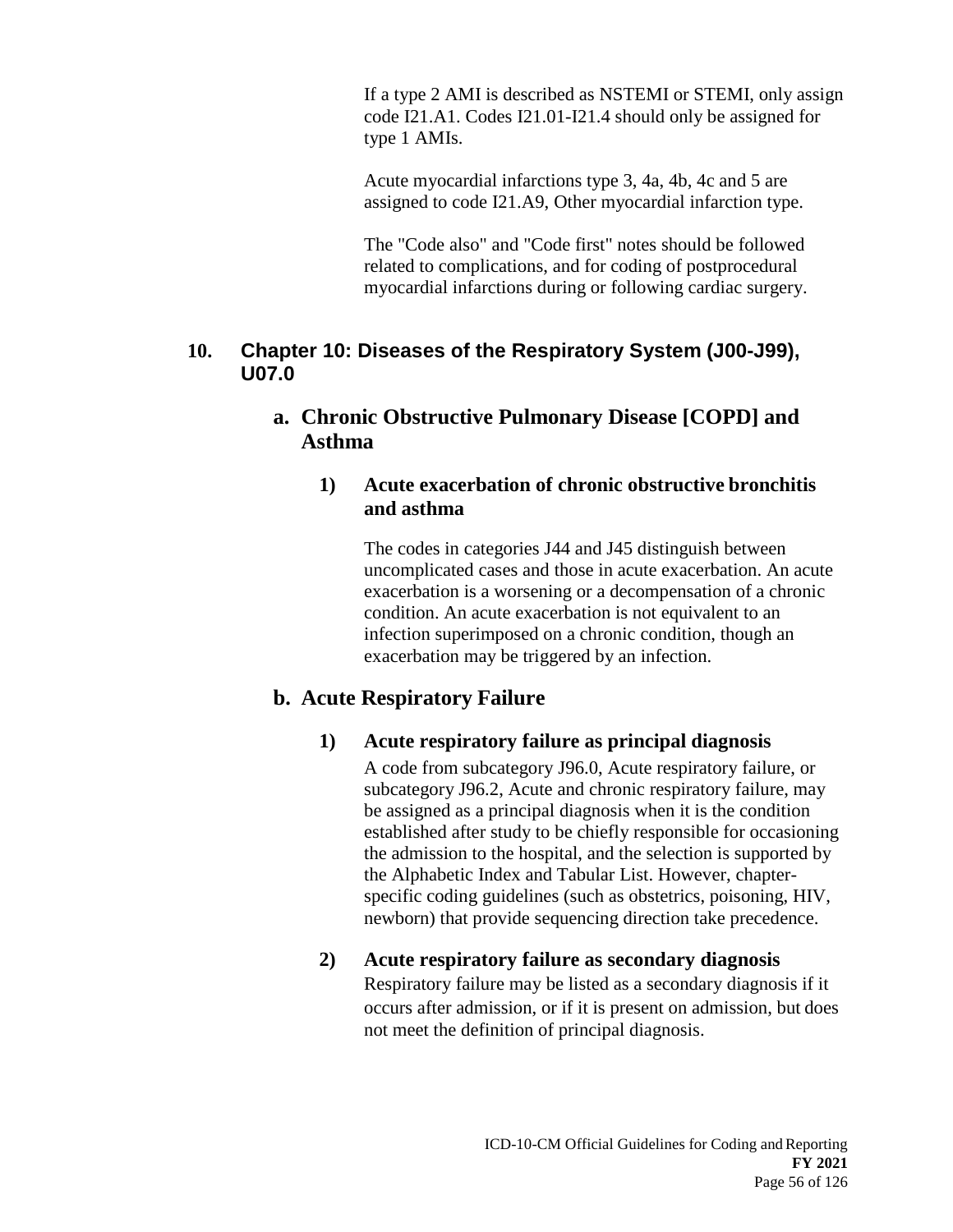#### **3) Sequencing of acute respiratory failure and another acute condition**

When a patient is admitted with respiratory failure and another acute condition, (e.g., myocardial infarction, cerebrovascular accident, aspiration pneumonia), the principal diagnosis will not be the same in every situation. This applies whether the other acute condition is a respiratory or nonrespiratory condition. Selection of the principal diagnosis will be dependent on the circumstances of admission. If both the respiratory failure and the other acute condition are equally responsible for occasioning the admission to the hospital, and there are no chapter-specific sequencing rules, the guideline regarding two or more diagnoses that equally meet the definition for principal diagnosis *(Section II, C.*) may be applied in these situations.

If the documentation is not clear as to whether acute respiratory failure and another condition are equally responsible for occasioning the admission, query the provider for clarification.

### **c. Influenza due to certain identified influenza viruses**

Code only confirmed cases of influenza due to certain identified influenza viruses (category J09), and due to other identified influenza virus (category J10). This is an exception to the hospital inpatient guideline Section II, H. (Uncertain Diagnosis).

In this context, "confirmation" does not require documentation of positive laboratory testing specific for avian or other novel influenza A or other identified influenza virus. However, coding should be based on the provider's diagnostic statement that the patient has avian influenza, or other novel influenza A**,**  for category J09, or has another particular identified strain of influenza, such as H1N1 or H3N2, but not identified as novel or variant, for category J10.

If the provider records "suspected**"** or **"**possible**"** or **"**probable**"**  avian influenza, or novel influenza, or other identified influenza, then the appropriate influenza code from category J11, Influenza due to unidentified influenza virus, should be assigned. A code from category J09, Influenza due to certain identified influenza viruses, should not be assigned nor should a code from category J10, Influenza due to other identified influenza virus.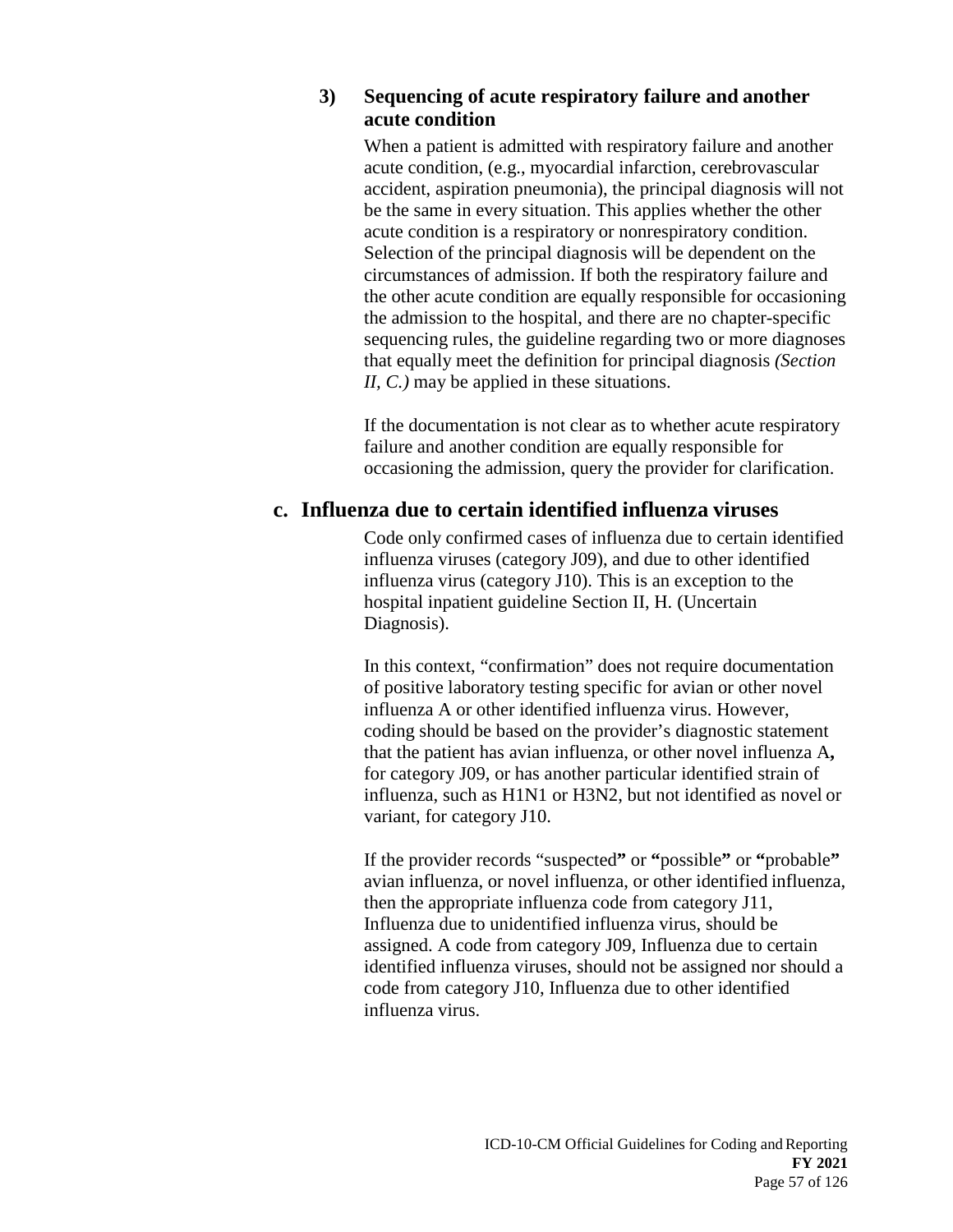#### **d. Ventilator associated Pneumonia**

#### **1) Documentation of Ventilator associated Pneumonia**

As with all procedural or postprocedural complications, code assignment is based on the provider's documentation of the relationship between the condition and the procedure.

Code J95.851, Ventilator associated pneumonia, should be assigned only when the provider has documented ventilator associated pneumonia (VAP). An additional code to identify the organism (e.g., Pseudomonas aeruginosa, code B96.5) should also be assigned. Do not assign an additional code from categories J12-J18 to identify the type of pneumonia.

Code J95.851 should not be assigned for cases where the patient has pneumonia and is on a mechanical ventilator and the provider has not specifically stated that the pneumonia is ventilator-associated pneumonia. If the documentation is unclear as to whether the patient has a pneumonia that is a complication attributable to the mechanical ventilator, query the provider.

### **2) Ventilator associated Pneumonia Develops after Admission**

A patient may be admitted with one type of pneumonia (e.g., code J13, Pneumonia due to Streptococcus pneumonia) and subsequently develop VAP. In this instance, the principal diagnosis would be the appropriate code from categories J12- J18 for the pneumonia diagnosed at the time of admission. Code J95.851, Ventilator associated pneumonia, would be assigned as an additional diagnosis when the provider has also documented the presence of ventilator associated pneumonia.

### **e. Vaping-related disorders**

**For patients presenting with condition(s) related to vaping, assign code U07.0, Vaping-related disorder, as the principal diagnosis. For lung injury due to vaping, assign only code U07.0. Assign additional codes for other manifestations, such as acute respiratory failure (subcategory J96.0-) or pneumonitis (code J68.0).** 

**Associated respiratory signs and symptoms due to vaping, such as cough, shortness of breath, etc., are not coded separately, when a definitive diagnosis has been established. However, it would be appropriate to code separately any**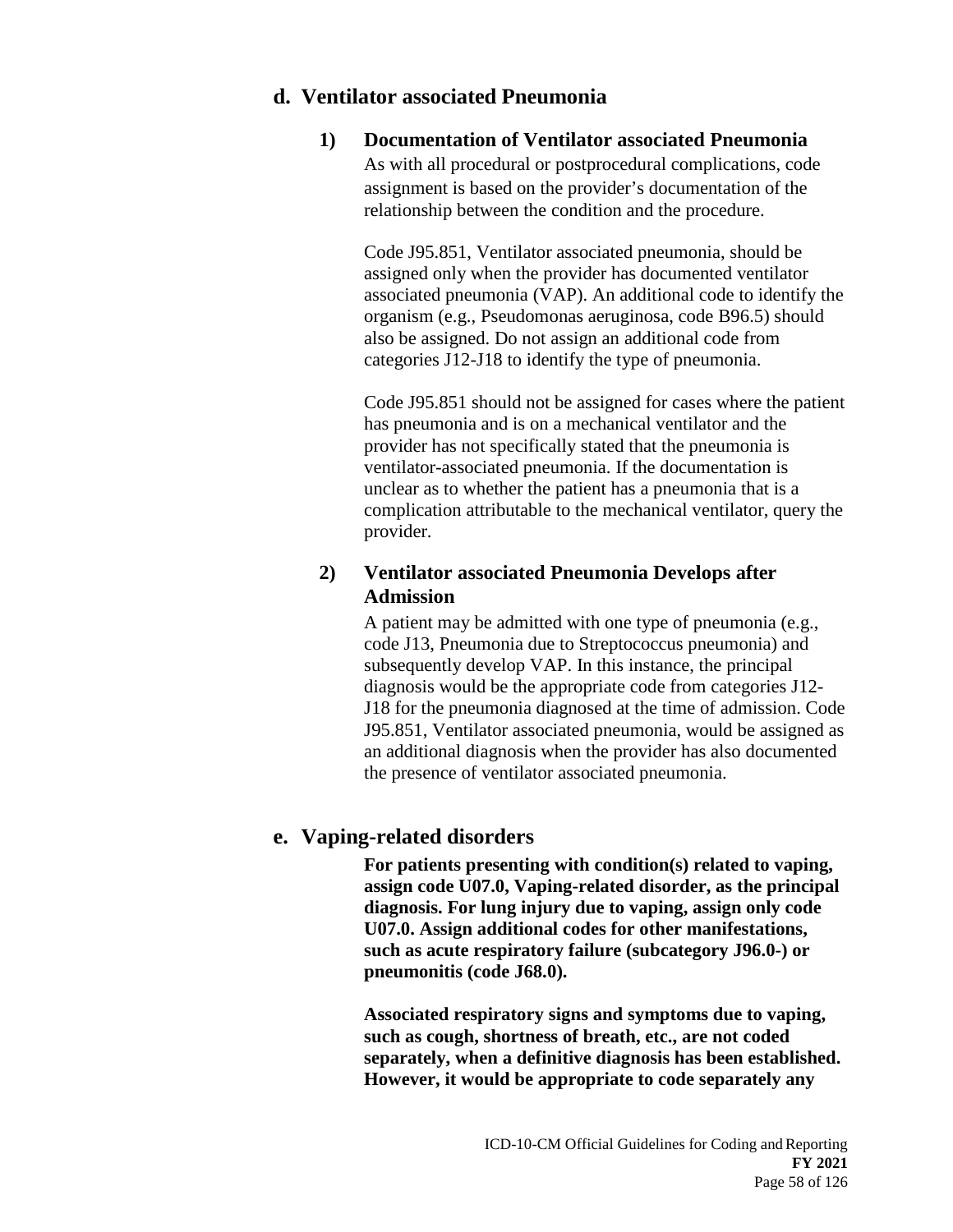**gastrointestinal symptoms, such as diarrhea and abdominal pain.**

*See Section I.C.1.g.1.c.i. for Pneumonia confirmed as due to COVID-19*

**11. Chapter 11: Diseases of the Digestive System (K00-K9***5***)** 

Reserved for future guideline expansion

## **12. Chapter 12: Diseases of the Skin and Subcutaneous Tissue (L00-L99)**

### **a. Pressure ulcer stage codes**

#### **1) Pressure ulcer stages**

Codes in category L89, Pressure ulcer, identify the site and stage of the pressure ulcer.

The ICD-10-CM classifies pressure ulcer stages based on severity, which is designated by stages 1-4, deep tissue pressure injury**,** unspecified stage, and unstageable.

Assign as many codes from category L89 as needed to identify all the pressure ulcers the patient has, if applicable.

*See Section I.B.14 for pressure ulcer stage documentation by clinicians other than patient's provider.* 

## **2) Unstageable pressure ulcers**

Assignment of the code for unstageable pressure ulcer (L89.--0) should be based on the clinical documentation. These codes are used for pressure ulcers whose stage cannot be clinically determined (e.g., the ulcer is covered by eschar or has been treated with a skin or muscle graft). This code should not be confused with the codes for unspecified stage (L89.--9). When there is no documentation regarding the stage of the pressure ulcer, assign the appropriate code for unspecified stage (L89.-- 9)**.** 

### **3) Documented pressure ulcer stage**

Assignment of the pressure ulcer stage code should be guided by clinical documentation of the stage or documentation of the terms found in the Alphabetic Index. For clinical terms describing the stage that are not found in the Alphabetic Index, and there is no documentation of the stage, the provider should be queried.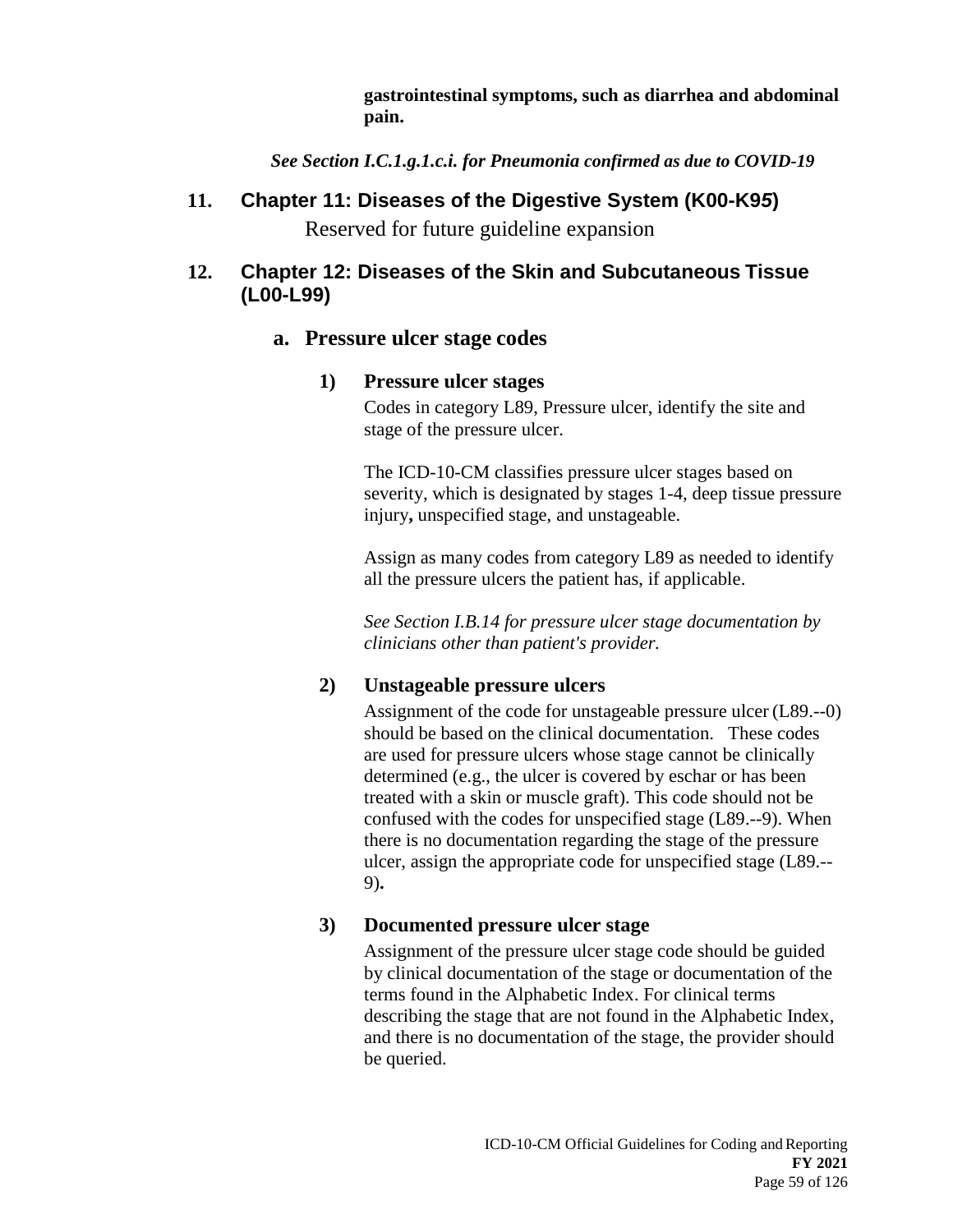### **4) Patients admitted with pressure ulcers documented as healed**

No code is assigned if the documentation states that the pressure ulcer is completely healed at the time of admission.

#### **5) Pressure ulcers documented as healing**

Pressure ulcers described as healing should be assigned the appropriate pressure ulcer stage code based on the documentation in the medical record. If the documentation does not provide information about the stage of the healing pressure ulcer, assign the appropriate code for unspecified stage.

If the documentation is unclear as to whether the patient has a current (new) pressure ulcer or if the patient is being treated for a healing pressure ulcer, query the provider.

For ulcers that were present on admission but healed at the time of discharge, assign the code for the site and stage of the pressure ulcer at the time of admission.

### **6) Patient admitted with pressure ulcer evolving into another stage during the admission**

If a patient is admitted to an inpatient hospital with a pressure ulcer at one stage and it progresses to a higher stage, two separate codes should be assigned: one code for the site and stage of the ulcer on admission and a second code for the same ulcer site and the highest stage reported during the stay.

### **7) Pressure-induced deep tissue damage**

For pressure-induced deep tissue damage or deep tissue pressure injury, assign only the appropriate code for pressure-induced deep tissue damage (L89.--6).

## **b. Non-Pressure Chronic Ulcers**

### **1) Patients admitted with non-pressure ulcers documented as healed**

No code is assigned if the documentation states that the nonpressure ulcer is completely healed at the time of admission.

#### **2) Non-pressure ulcers documented as healing**

Non-pressure ulcers described as healing should be assigned the appropriate non-pressure ulcer code based on the documentation in the medical record. If the documentation does not provide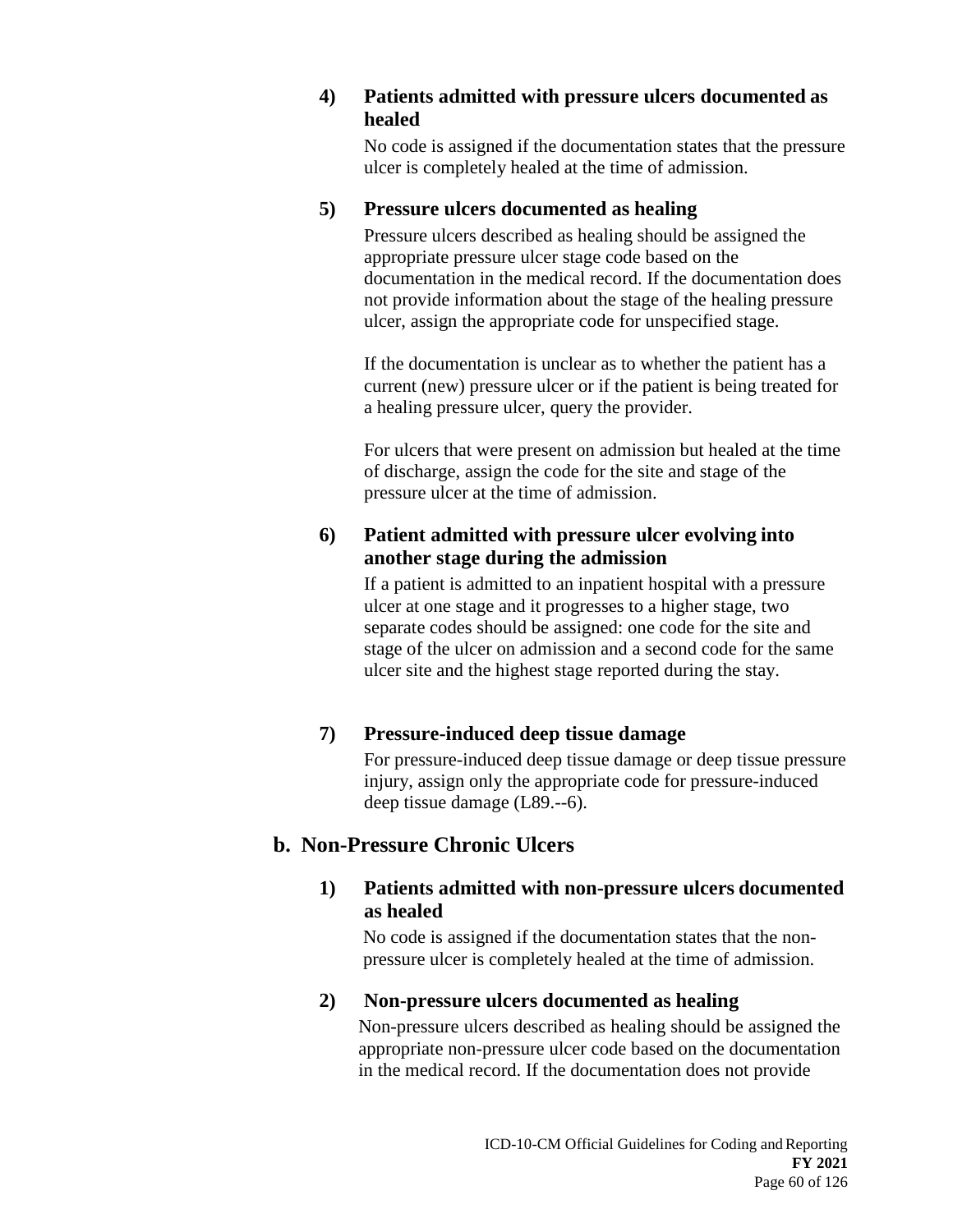information about the severity of the healing non-pressure ulcer, assign the appropriate code for unspecified severity.

If the documentation is unclear as to whether the patient has a current (new) non-pressure ulcer or if the patient is being treated for a healing non-pressure ulcer, query the provider.

For ulcers that were present on admission but healed at the time of discharge, assign the code for the site and severity of the nonpressure ulcer at the time of admission.

### **3) Patient admitted with non-pressure ulcer that progresses to another severity level during the admission**

If a patient is admitted to an inpatient hospital with a nonpressure ulcer at one severity level and it progresses to a higher severity level, two separate codes should be assigned: one code for the site and severity level of the ulcer on admission and a second code for the same ulcer site and the highest severity level reported during the stay.

*See Section I.B.14 for pressure ulcer stage documentation by clinicians other than patient's provider* 

### **13. Chapter 13: Diseases of the Musculoskeletal System and Connective Tissue (M00-M99)**

### **a. Site and laterality**

Most of the codes within Chapter 13 have site and laterality designations. The site represents the bone, joint or the muscle involved. For some conditions where more than one bone, joint or muscle is usually involved, such as osteoarthritis, there is a "multiple sites" code available. For categories where no multiple site code is provided and more than one bone, joint or muscle is involved, multiple codes should be used to indicate the different sites involved.

#### **1) Bone versus joint**

For certain conditions, the bone may be affected at the upper or lower end, (e.g., avascular necrosis of bone, M87, Osteoporosis, M80, M81). Though the portion of the bone affected may be at the joint, the site designation will be the bone, not the joint.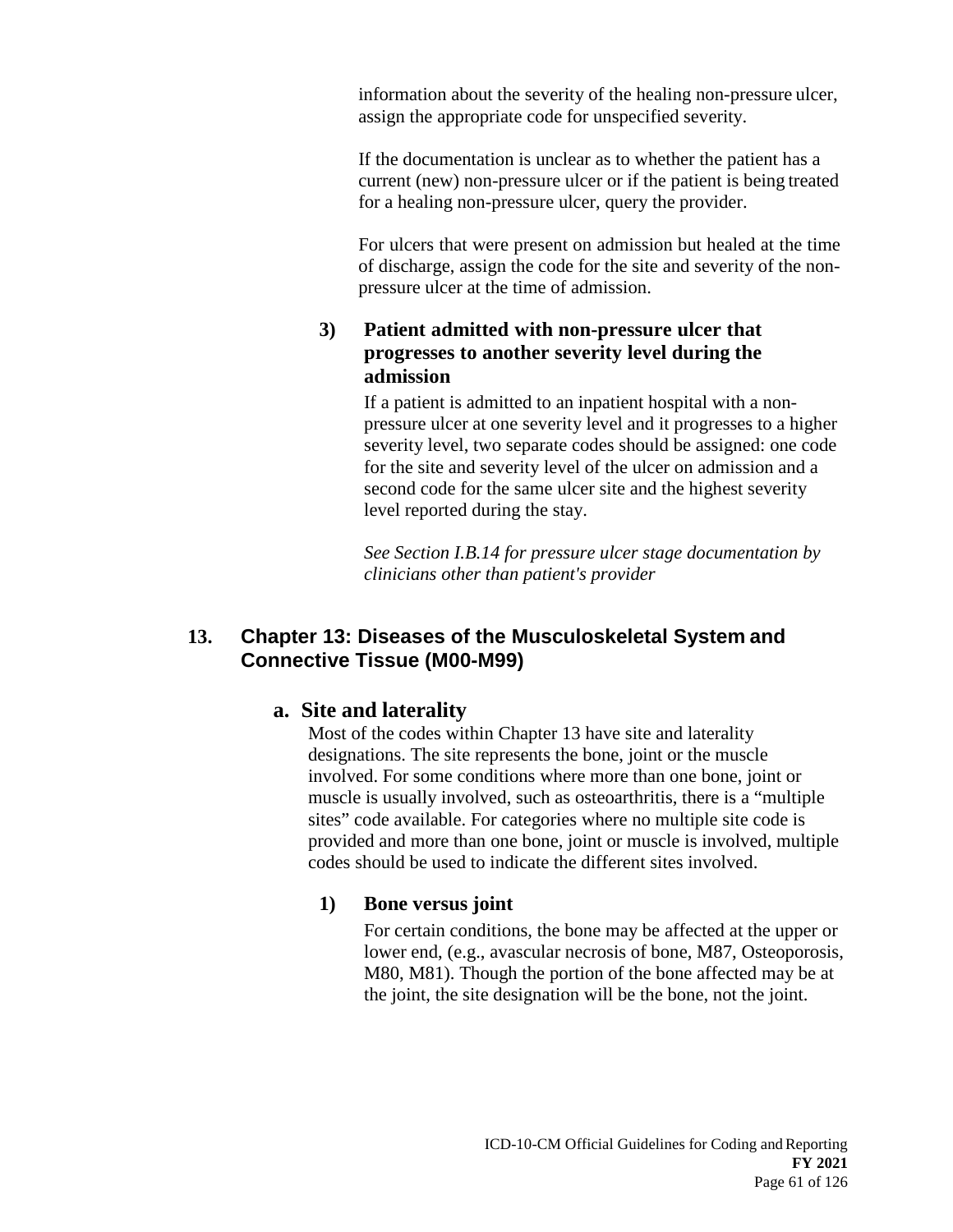## **b. Acute traumatic versus chronic or recurrent musculoskeletal conditions**

Many musculoskeletal conditions are a result of previous injury or trauma to a site, or are recurrent conditions. Bone, joint or muscle conditions that are the result of a healed injury are usually found in chapter 13. Recurrent bone, joint or muscle conditions are also usually found in chapter 13. Any current, acute injury should be coded to the appropriate injury code from chapter 19. Chronic or recurrent conditions should generally be coded with a code from chapter 13. If it is difficult to determine from the documentation in the record which code is best to describe a condition, query the provider.

## **c. Coding of Pathologic Fractures**

 $7<sup>th</sup>$  character A is for use as long as the patient is receiving active treatment for the fracture. While the patient may be seen by a new or different provider over the course of treatment for a pathological fracture, assignment of the  $7<sup>th</sup>$  character is based on whether the patient is undergoing active treatment and not whether the provider is seeing the patient for the first time.

7th character D is to be used for encounters after the patient has completed active treatment for the fracture and is receiving routine care for the fracture during the healing or recovery phase. The other  $7<sup>th</sup>$ characters, listed under each subcategory in the Tabular List, are to be used for subsequent encounters for treatment of problems associated with the healing, such as malunions**,** nonunions, and sequelae.

Care for complications of surgical treatment for fracture repairs during the healing or recovery phase should be coded with the appropriate complication codes.

*See Section I.C.19. Coding of traumatic fractures.* 

## **d. Osteoporosis**

Osteoporosis is a systemic condition, meaning that all bones of the musculoskeletal system are affected. Therefore, site is not a component of the codes under category M81, Osteoporosis without current pathological fracture. The site codes under category M80, Osteoporosis with current pathological fracture, identify the site of the fracture, not the osteoporosis.

### **1) Osteoporosis without pathological fracture**

Category M81, Osteoporosis without current pathological fracture, is for use for patients with osteoporosis who do not currently have a pathologic fracture due to the osteoporosis,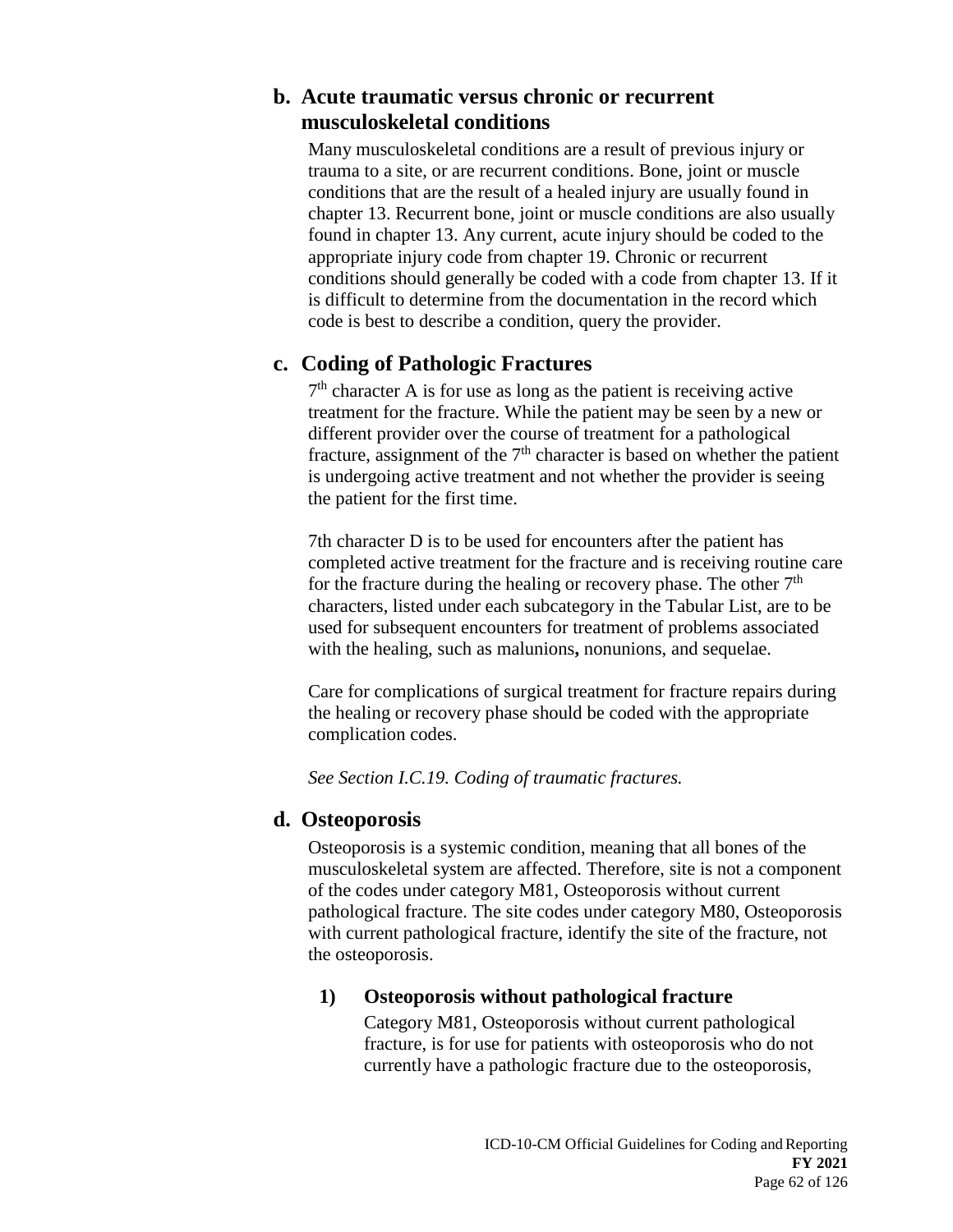even if they have had a fracture in the past. For patients with a history of osteoporosis fractures, status code Z87.310, Personal history of (healed) osteoporosis fracture, should follow the code from M81.

#### **2) Osteoporosis with current pathological fracture**

Category M80, Osteoporosis with current pathological fracture, is for patients who have a current pathologic fracture at the time of an encounter. The codes under M80 identify the site of the fracture. A code from category M80, not a traumatic fracture code, should be used for any patient with known osteoporosis who suffers a fracture, even if the patient had a minor fall or trauma, if that fall or trauma would not usually break a normal, healthy bone.

#### *See Section I.C.1.g.l . for Multisystem Inflammatory Syndrome*

## **14. Chapter 14: Diseases of Genitourinary System (N00-N99)**

### **a. Chronic kidney disease**

#### **1) Stages of chronic kidney disease (CKD)**

The ICD-10-CM classifies CKD based on severity. The severity of CKD is designated by stages 1-5. Stage 2, code N18.2, equates to mild CKD; stage 3, codes N18.30-N18.32, equate to moderate CKD; and stage 4, code N18.4, equates to severe CKD. Code N18.6, End stage renal disease (ESRD), is assigned when the provider has documented end-stage renal disease (ESRD).

If both a stage of CKD and ESRD are documented, assign code N18.6 only.

## **2) Chronic kidney disease and kidney transplant status**

Patients who have undergone kidney transplant may still have some form of chronic kidney disease **(**CKD**)** because the kidney transplant may not fully restore kidney function. Therefore, the presence of CKD alone does not constitute a transplant complication. Assign the appropriate N18 code for the patient's stage of CKD and code Z94.0, Kidney transplant status. If a transplant complication such as failure or rejection or other transplant complication is documented, see section I.C.19.g for information on coding complications of a kidney transplant. If the documentation is unclear as to whether the patient has a complication of the transplant, query the provider.

## **3) Chronic kidney disease with other conditions**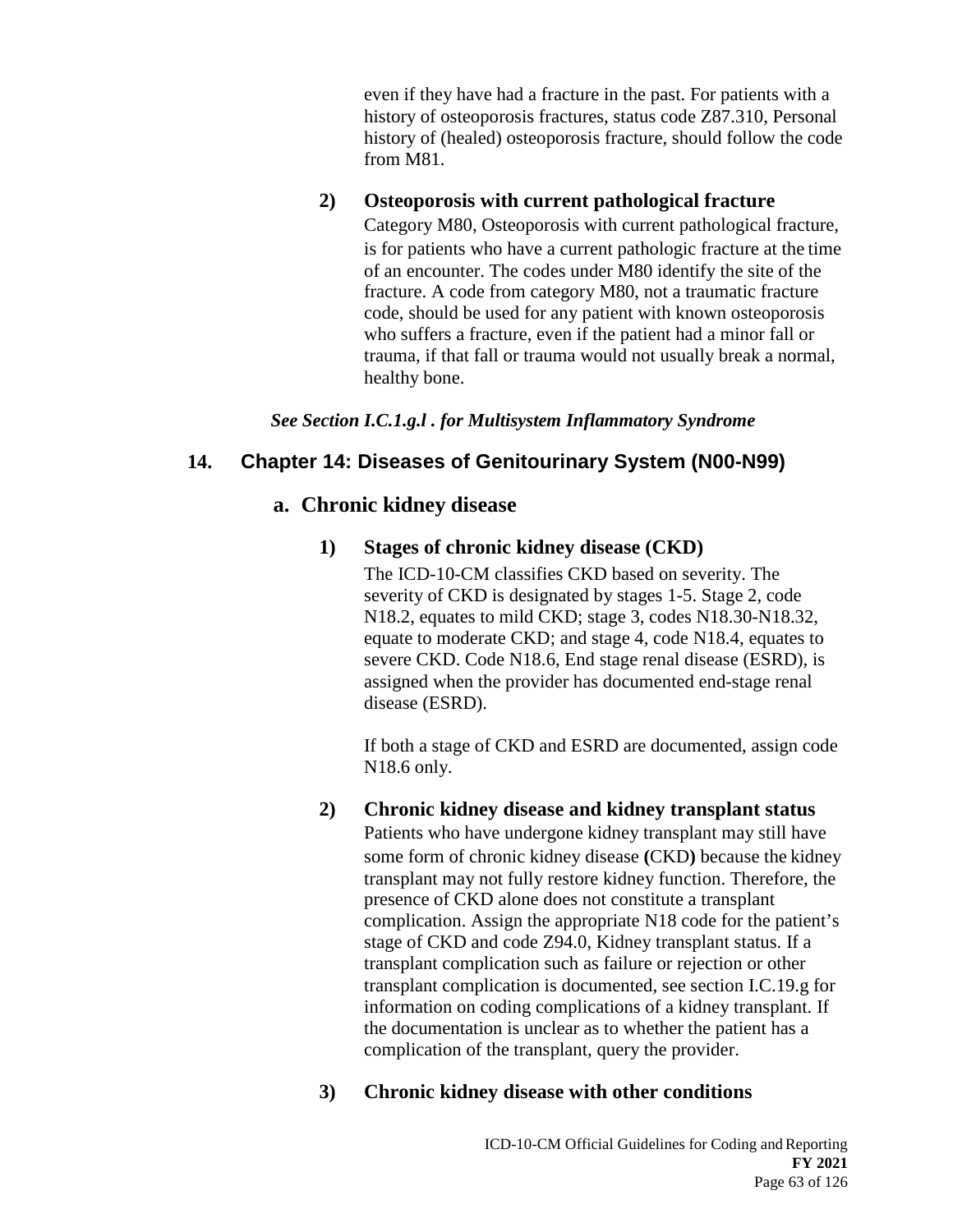Patients with CKD may also suffer from other serious conditions, most commonly diabetes mellitus and hypertension. The sequencing of the CKD code in relationship to codes for other contributing conditions is based on the conventions in the Tabular List.

*See I.C.9. Hypertensive chronic kidney disease. See I.C.19. Chronic kidney disease and kidney transplant complications.* 

### **15. Chapter 15: Pregnancy, Childbirth, and the Puerperium (O00-O9A)**

### **a. General Rules for Obstetric Cases**

#### **1) Codes from chapter 15 and sequencing priority**

Obstetric cases require codes from chapter 15, codes in the range O00-O9A, Pregnancy, Childbirth, and the Puerperium. Chapter 15 codes have sequencing priority over codes from other chapters. Additional codes from other chapters may be used in conjunction with chapter 15 codes to further specify conditions. Should the provider document that the pregnancy is incidental to the encounter, then code Z33.1, Pregnant state, incidental, should be used in place of any chapter 15 codes. It is the provider's responsibility to state that the condition being treated is not affecting the pregnancy.

#### **2) Chapter 15 codes used only on the maternal record**  Chapter 15 codes are to be used only on the maternal record, never on the record of the newborn.

### **3) Final character for trimester**

The majority of codes in Chapter 15 have a final character indicating the trimester of pregnancy. The timeframes for the trimesters are indicated at the beginning of the chapter. If trimester is not a component of a code, it is because the condition always occurs in a specific trimester, or the concept of trimester of pregnancy is not applicable. Certain codes have characters for only certain trimesters because the condition does not occur in all trimesters, but it may occur in more than just one.

Assignment of the final character for trimester should be based on the provider's documentation of the trimester (or number of weeks) for the current admission/encounter. This applies to the assignment of trimester for pre-existing conditions as well as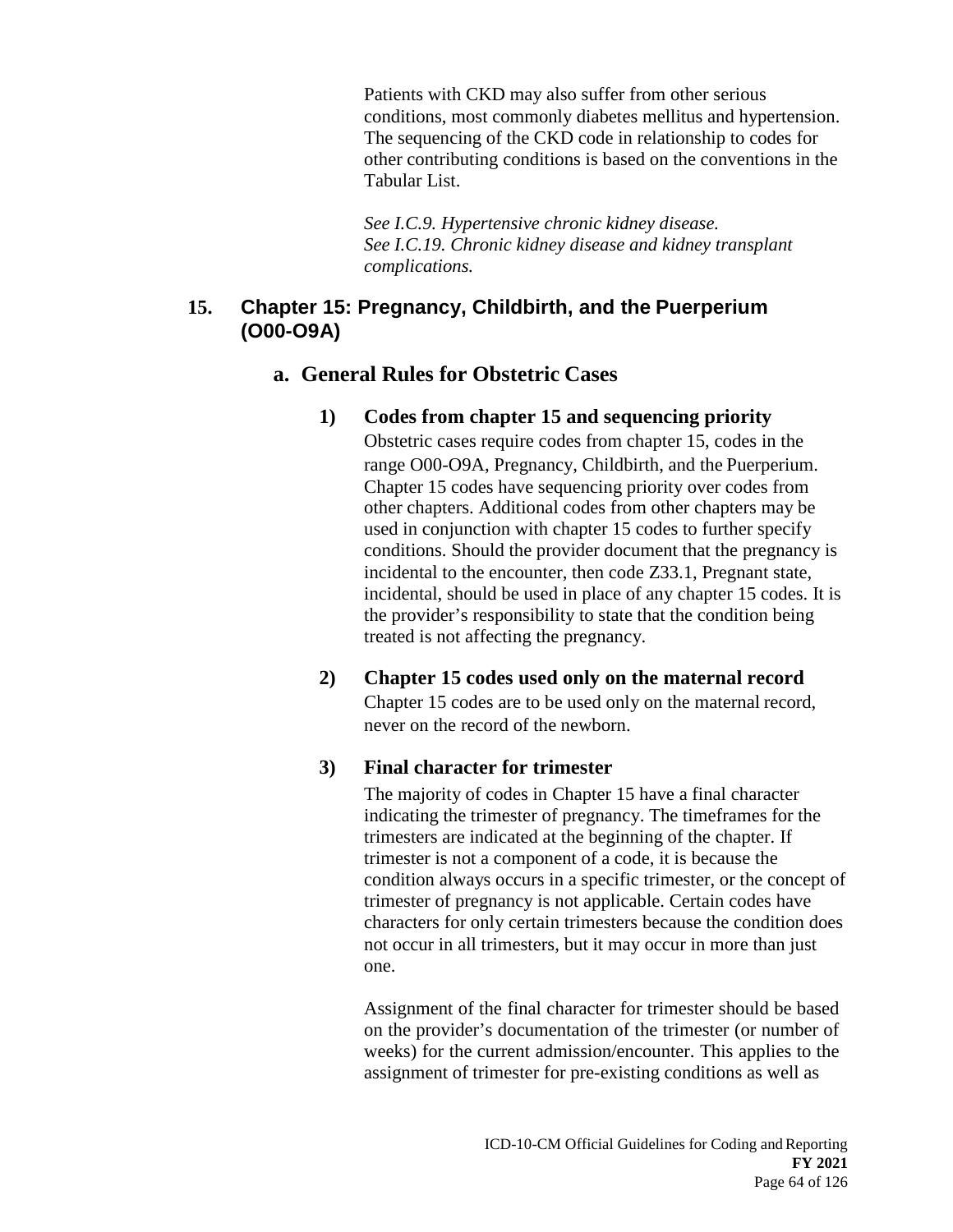those that develop during or are due to the pregnancy. The provider's documentation of the number of weeks may be used to assign the appropriate code identifying the trimester.

Whenever delivery occurs during the current admission, and there is an "in childbirth" option for the obstetric complication being coded, the "in childbirth" code should be assigned.

### **4) Selection of trimester for inpatient admissions that encompass more than one trimester**

In instances when a patient is admitted to a hospital for complications of pregnancy during one trimester and remains in the hospital into a subsequent trimester, the trimester character for the antepartum complication code should be assigned on the basis of the trimester when the complication developed, not the trimester of the discharge. If the condition developed prior to the current admission/encounter or represents a pre-existing condition, the trimester character for the trimester at the time of the admission/encounter should be assigned.

### **5) Unspecified trimester**

Each category that includes codes for trimester has a code for "unspecified trimester." The "unspecified trimester" code should rarely be used, such as when the documentation in the record is insufficient to determine the trimester and it is not possible to obtain clarification.

## **6) 7th character for Fetus Identification**

Where applicable, a  $7<sup>th</sup>$  character is to be assigned for certain categories (O31, O32, O33.3 - O33.6, O35, O36, O40, O41, O60.1, O60.2, O64, and O69) to identify the fetus for which the complication code applies.

Assign  $7<sup>th</sup>$  character "0":

- For single gestations
- When the documentation in the record is insufficient to determine the fetus affected and it is not possible to obtain clarification.
- When it is not possible to clinically determine which fetus is affected.

## **b. Selection of OB Principal or First-listed Diagnosis**

### **1) Routine outpatient prenatal visits**

For routine outpatient prenatal visits when no complications are present, a code from category Z34, Encounter for supervision of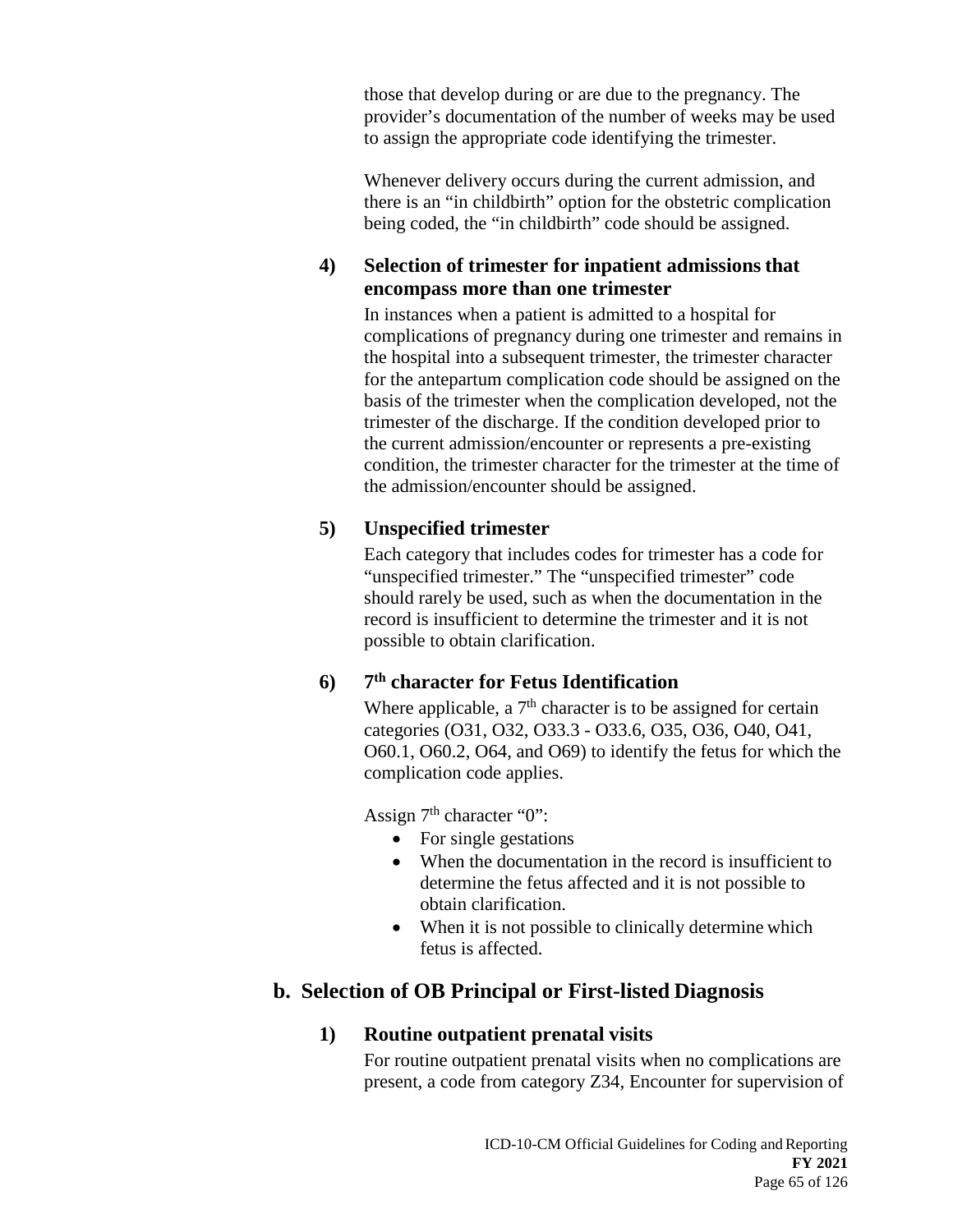normal pregnancy, should be used as the first-listed diagnosis. These codes should not be used in conjunction with chapter 15 codes.

#### **2) Supervision of High-Risk Pregnancy**

Codes from category O09, Supervision of high-risk pregnancy, are intended for use only during the prenatal period. For complications during the labor or delivery episode as a result of a high-risk pregnancy, assign the applicable complication codes from Chapter 15. If there are no complications during the labor or delivery episode, assign code O80, Encounter for full-term uncomplicated delivery.

For routine prenatal outpatient visits for patients with high-risk pregnancies, a code from category O09, Supervision of high-risk pregnancy, should be used as the first-listed diagnosis. Secondary chapter 15 codes may be used in conjunction with these codes if appropriate.

#### **3) Episodes when no delivery occurs**

In episodes when no delivery occurs, the principal diagnosis should correspond to the principal complication of the pregnancy which necessitated the encounter. Should more than one complication exist, all of which are treated or monitored, any of the complication codes may be sequenced first.

### **4) When a delivery occurs**

When an obstetric patient is admitted and delivers during that admission, the condition that prompted the admission should be sequenced as the principal diagnosis. If multiple conditions prompted the admission, sequence the one most related to the delivery as the principal diagnosis. A code for any complication of the delivery should be assigned as an additional diagnosis. In cases of cesarean delivery, if the patient was admitted with a condition that resulted in the performance of a cesarean procedure, that condition should be selected as the principal diagnosis. If the reason for the admission was unrelated to the condition resulting in the cesarean delivery**,** the condition related to the reason for the admission should be selected as the principal diagnosis.

### **5) Outcome of delivery**

A code from category Z37, Outcome of delivery, should be included on every maternal record when a delivery has occurred. These codes are not to be used on subsequent records or on the newborn record.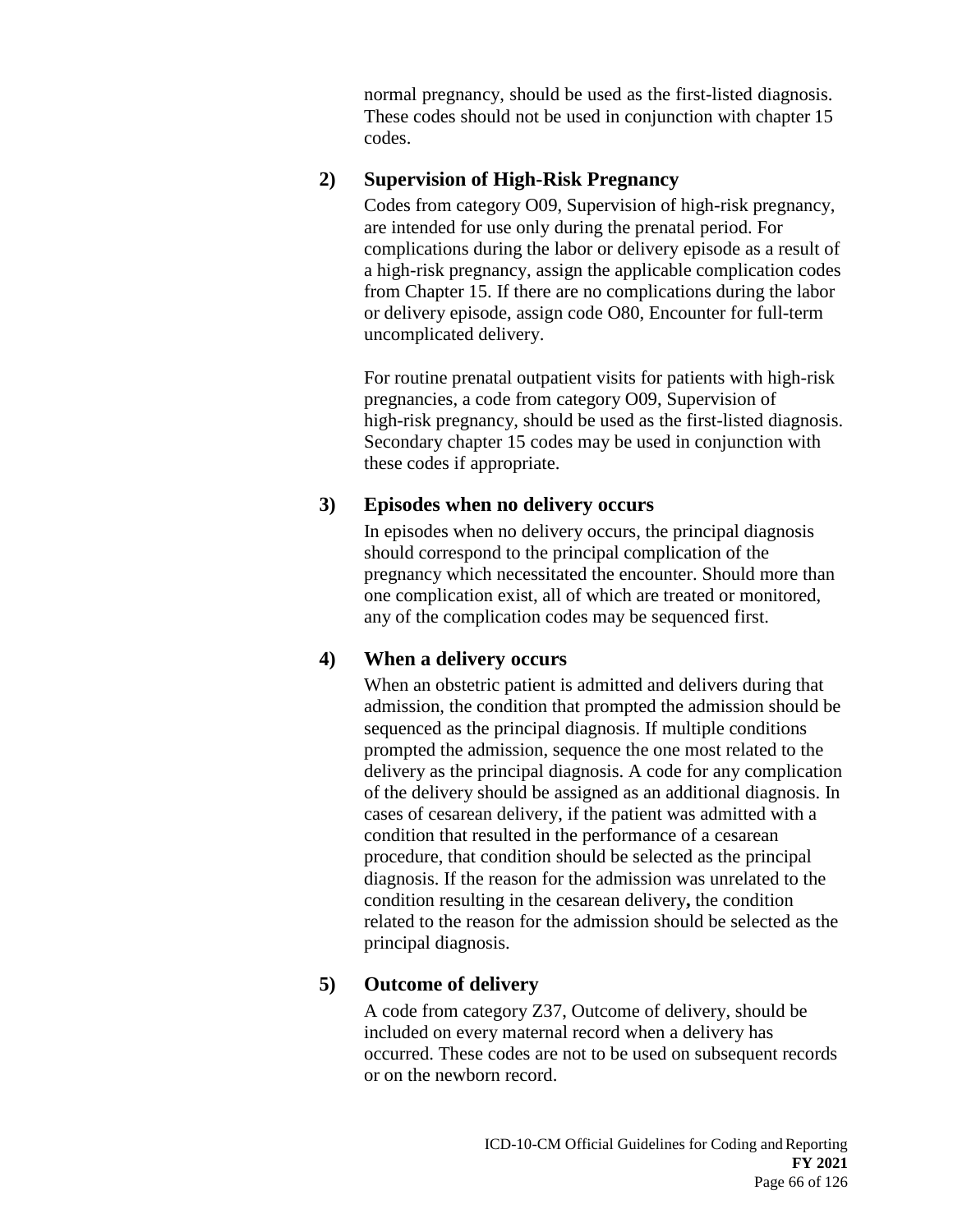## **c. Pre-existing conditions versus conditions due to the pregnancy**

Certain categories in Chapter 15 distinguish between conditions of the mother that existed prior to pregnancy (pre-existing) and those that are a direct result of pregnancy. When assigning codes from Chapter 15, it is important to assess if a condition was pre-existing prior to pregnancy or developed during or due to the pregnancy in order to assign the correct code.

Categories that do not distinguish between pre-existing and pregnancyrelated conditions may be used for either. It is acceptable to use codes specifically for the puerperium with codes complicating pregnancy and childbirth if a condition arises postpartum during the delivery encounter.

## **d. Pre-existing hypertension in pregnancy**

Category O10, Pre-existing hypertension complicating pregnancy, childbirth and the puerperium, includes codes for hypertensive heart and hypertensive chronic kidney disease. When assigning one of the O10 codes that includes hypertensive heart disease or hypertensive chronic kidney disease, it is necessary to add a secondary code from the appropriate hypertension category to specify the type of heart failure or chronic kidney disease.

*See Section I.C.9. Hypertension.* 

## **e. Fetal Conditions Affecting the Management of the Mother**

## **1) Codes from categories O35 and O36**

Codes from categories O35, Maternal care for known or suspected fetal abnormality and damage, and O36, Maternal care for other fetal problems, are assigned only when the fetal condition is actually responsible for modifying the management of the mother, i.e., by requiring diagnostic studies, additional observation, special care, or termination of pregnancy. The fact that the fetal condition exists does not justify assigning a code from this series to the mother's record.

## **2) In utero surgery**

In cases when surgery is performed on the fetus, a diagnosis code from category O35, Maternal care for known or suspected fetal abnormality and damage, should be assigned identifying the fetal condition. Assign the appropriate procedure code for the procedure performed.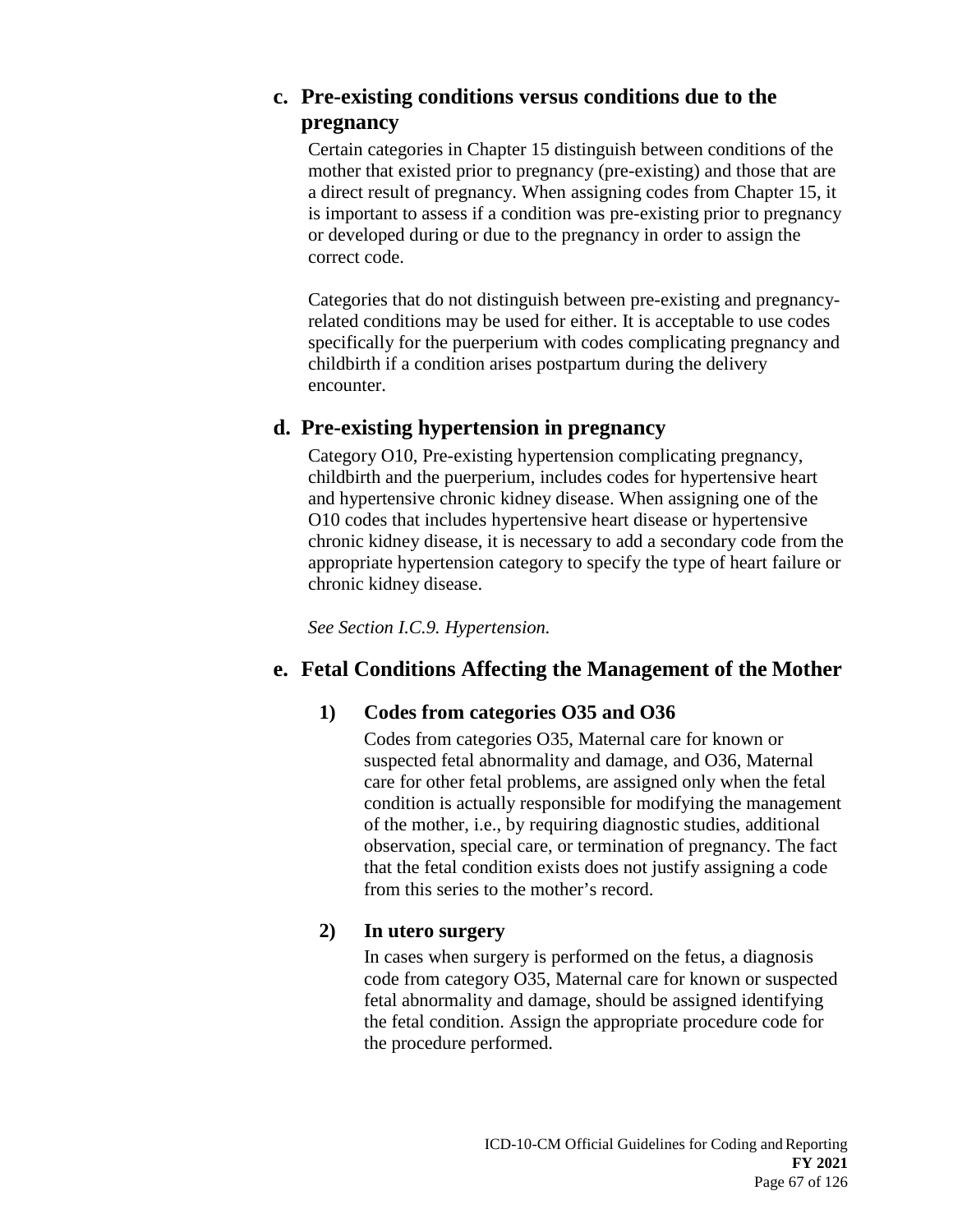No code from Chapter 16, the perinatal codes, should be used on the mother's record to identify fetal conditions. Surgery performed in utero on a fetus is still to be coded as an obstetric encounter.

## **f. HIV Infection in Pregnancy, Childbirth and the Puerperium**

During pregnancy, childbirth or the puerperium, a patient admitted because of an HIV-related illness should receive a principal diagnosis from subcategory O98.7-, Human immunodeficiency [HIV] disease complicating pregnancy, childbirth and the puerperium, followed by the code(s) for the HIV-related illness(es).

Patients with asymptomatic HIV infection status admitted during pregnancy, childbirth, or the puerperium should receive codes of O98.7- and Z21, Asymptomatic human immunodeficiency virus [HIV] infection status.

### **g. Diabetes mellitus in pregnancy**

Diabetes mellitus is a significant complicating factor in pregnancy. Pregnant women who are diabetic should be assigned a code from category O24, Diabetes mellitus in pregnancy, childbirth, and the puerperium, first, followed by the appropriate diabetes code(s) (E08- E13) from Chapter 4.

## **h. Long term use of insulin and oral hypoglycemics**

*See section I.C.4.a.3 for information on the long-term use of insulin and oral hypoglycemics.*

## **i. Gestational (pregnancy induced) diabetes**

Gestational (pregnancy induced) diabetes can occur during the second and third trimester of pregnancy in women who were not diabetic prior to pregnancy. Gestational diabetes can cause complications in the pregnancy similar to those of pre-existing diabetes mellitus. It also puts the woman at greater risk of developing diabetes after the pregnancy. Codes for gestational diabetes are in subcategory O24.4, Gestational diabetes mellitus. No other code from category O24, Diabetes mellitus in pregnancy, childbirth, and the puerperium, should be used with a code from O24.4.

The codes under subcategory O24.4 include diet controlled**,** insulin controlled**,** and controlled by oral hypoglycemic drugs. If a patient with gestational diabetes is treated with both diet and insulin, only the code for insulin-controlled is required. If a patient with gestational diabetes is treated with both diet and oral hypoglycemic medications, only the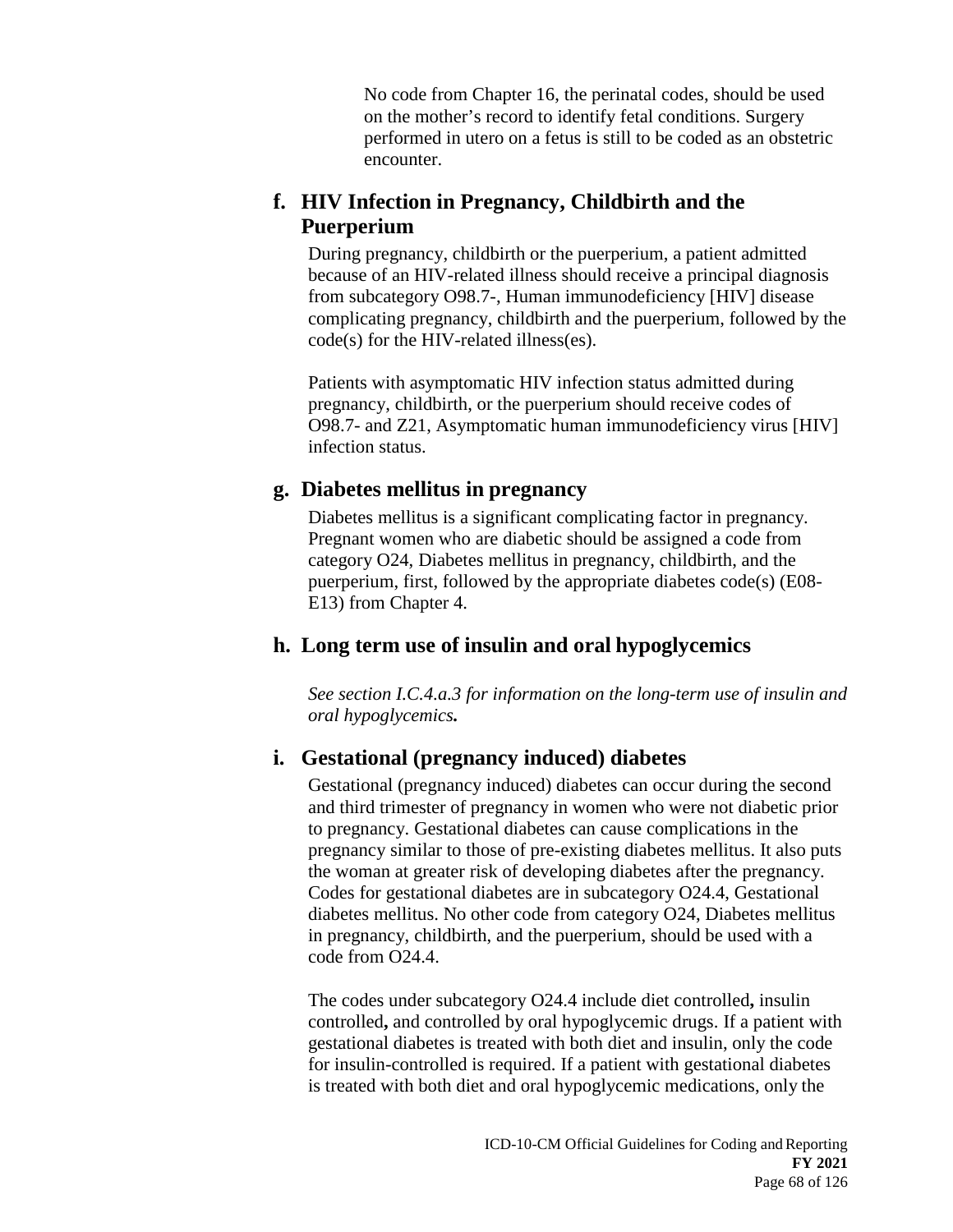code for "controlled by oral hypoglycemic drugs" is required. Code Z79.4, Long-term (current) use of insulin or code Z79.84, Long-term (current) use of oral hypoglycemic drugs, should not be assigned with codes from subcategory O24.4.

An abnormal glucose tolerance in pregnancy is assigned a code from subcategory O99.81, Abnormal glucose complicating pregnancy, childbirth, and the puerperium.

## **j. Sepsis and septic shock complicating abortion, pregnancy, childbirth and the puerperium**

When assigning a chapter 15 code for sepsis complicating abortion, pregnancy, childbirth, and the puerperium, a code for the specific type of infection should be assigned as an additional diagnosis. If severe sepsis is present, a code from subcategory R65.2, Severe sepsis, and code(s) for associated organ dysfunction(s) should also be assigned as additional diagnoses.

## **k. Puerperal sepsis**

Code O85, Puerperal sepsis, should be assigned with a secondary code to identify the causal organism (e.g., for a bacterial infection, assign a code from category B95-B96, Bacterial infections in conditions classified elsewhere). A code from category A40, Streptococcal sepsis, or A41, Other sepsis, should not be used for puerperal sepsis. If applicable, use additional codes to identify severe sepsis (R65.2-) and any associated acute organ dysfunction.

**Code O85 should not be assigned for sepsis following an obstetrical procedure (See Section I.C.1.d.5.b., Sepsis due to a postprocedural infection).**

## **l. Alcohol, tobacco and drug use during pregnancy, childbirth and the puerperium**

### **1) Alcohol use during pregnancy, childbirth and the puerperium**

Codes under subcategory O99.31, Alcohol use complicating pregnancy, childbirth, and the puerperium, should be assigned for any pregnancy case when a mother uses alcohol during the pregnancy or postpartum. A secondary code from category F10, Alcohol related disorders, should also be assigned to identify manifestations of the alcohol use.

### **2) Tobacco use during pregnancy, childbirth and the puerperium**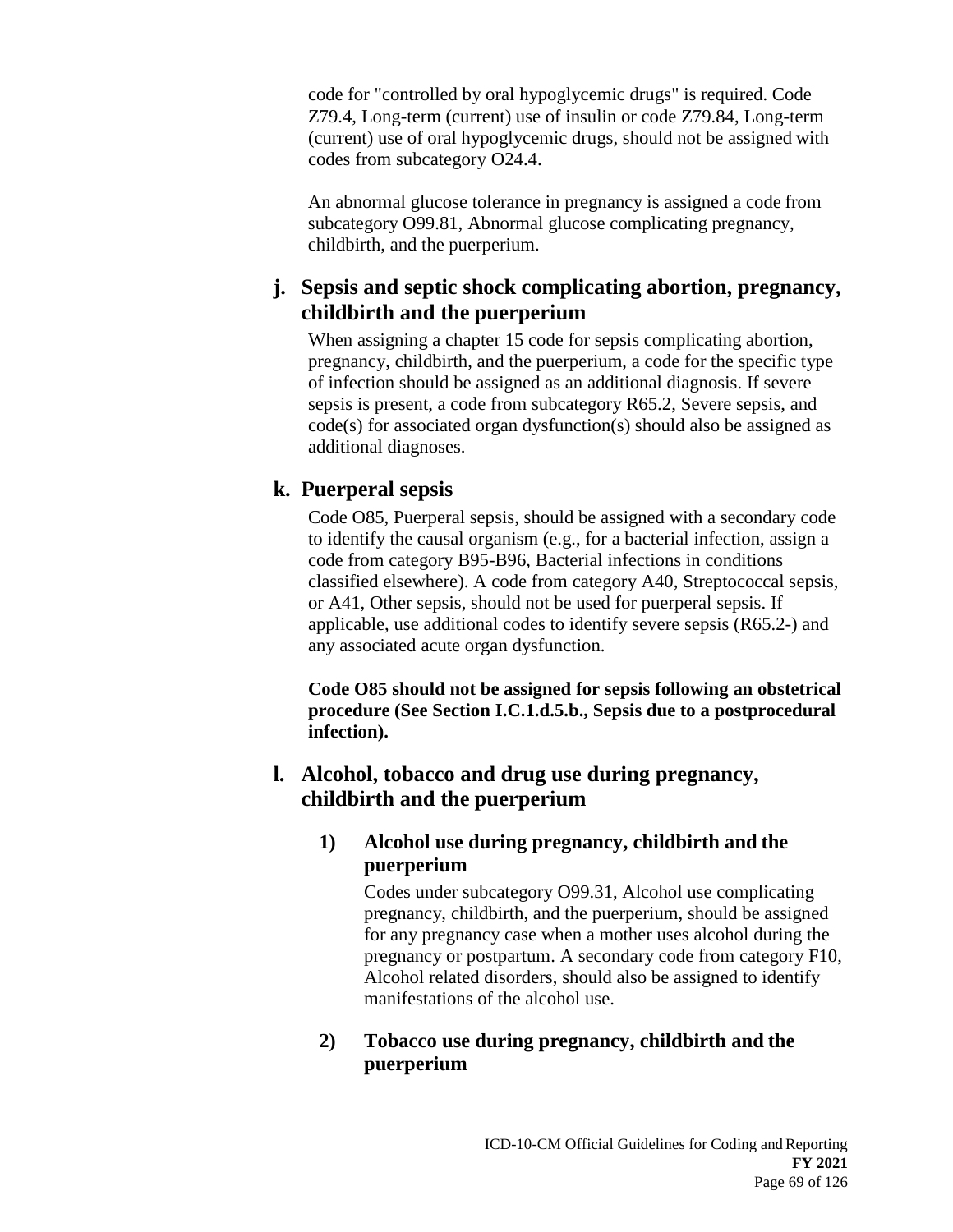Codes under subcategory O99.33, Smoking (tobacco) complicating pregnancy, childbirth, and the puerperium, should be assigned for any pregnancy case when a mother uses any type of tobacco product during the pregnancy or postpartum. A secondary code from category F17, Nicotine dependence, should also be assigned to identify the type of nicotine dependence.

#### **3) Drug use during pregnancy, childbirth and the puerperium**

Codes under subcategory O99.32, Drug use complicating pregnancy, childbirth, and the puerperium, should be assigned for any pregnancy case when a mother uses drugs during the pregnancy or postpartum. This can involve illegal drugs, or inappropriate use or abuse of prescription drugs. Secondary code(s) from categories F11-F16 and F18-F19 should also be assigned to identify manifestations of the drug use.

## **m. Poisoning, toxic effects, adverse effects and underdosing in a pregnant patient**

A code from subcategory O9A.2, Injury, poisoning and certain other consequences of external causes complicating pregnancy, childbirth, and the puerperium, should be sequenced first, followed by the appropriate injury**,** poisoning, toxic effect, adverse effect or underdosing code, and then the additional code(s) that specifies the condition caused by the poisoning, toxic effect, adverse effect or underdosing.

*See Section I.C.19. Adverse effects, poisoning, underdosing and toxic effects.*

## **n. Normal Delivery, Code O80**

## **1) Encounter for full term uncomplicated delivery**

Code O80 should be assigned when a woman is admitted for a full-term normal delivery and delivers a single, healthy infant without any complications antepartum, during the delivery, or postpartum during the delivery episode. Code O80 is always a principal diagnosis. It is not to be used if any other code from chapter 15 is needed to describe a current complication of the antenatal, delivery, or postnatal period. Additional codes from other chapters may be used with code O80 if they are not related to or are in any way complicating the pregnancy.

### **2) Uncomplicated delivery with resolved antepartum complication**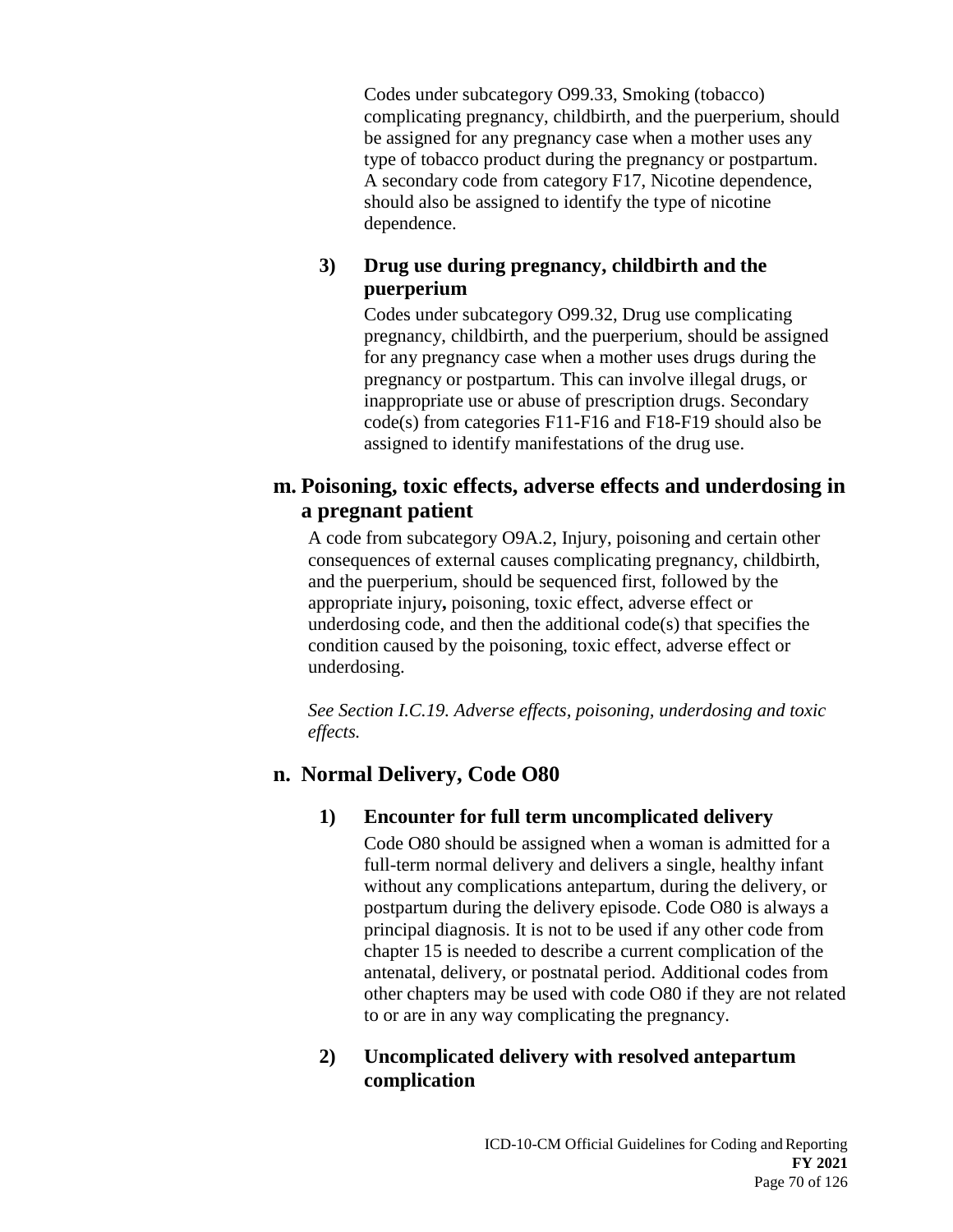Code O80 may be used if the patient had a complication at some point during the pregnancy, but the complication is not present at the time of the admission for delivery.

#### **3) Outcome of delivery for O80**

Z37.0, Single live birth, is the only outcome of delivery code appropriate for use with O80.

## **o. The Peripartum and Postpartum Periods**

### **1) Peripartum and Postpartum periods**

The postpartum period begins immediately after delivery and continues for six weeks following delivery. The peripartum period is defined as the last month of pregnancy to five months postpartum.

### **2) Peripartum and postpartum complication**

A postpartum complication is any complication occurring within the six-week period.

# **3) Pregnancy-related complications after 6-week period**

Chapter 15 codes may also be used to describe pregnancy-related complications after the peripartum or postpartum period if the provider document**s** that a condition is pregnancy related.

### **4) Admission for routine postpartum care following delivery outside hospital**

When the mother delivers outside the hospital prior to admission and is admitted for routine postpartum care and no complications are noted, code Z39.0, Encounter for care and examination of mother immediately after delivery, should be assigned as the principal diagnosis.

## **5) Pregnancy associated cardiomyopathy**

Pregnancy associated cardiomyopathy, code O90.3, is unique in that it may be diagnosed in the third trimester of pregnancy but may continue to progress months after delivery. For this reason, it is referred to as peripartum cardiomyopathy. Code O90.3 is only for use when the cardiomyopathy develops as a result of pregnancy in a woman who did not have pre-existing heart disease.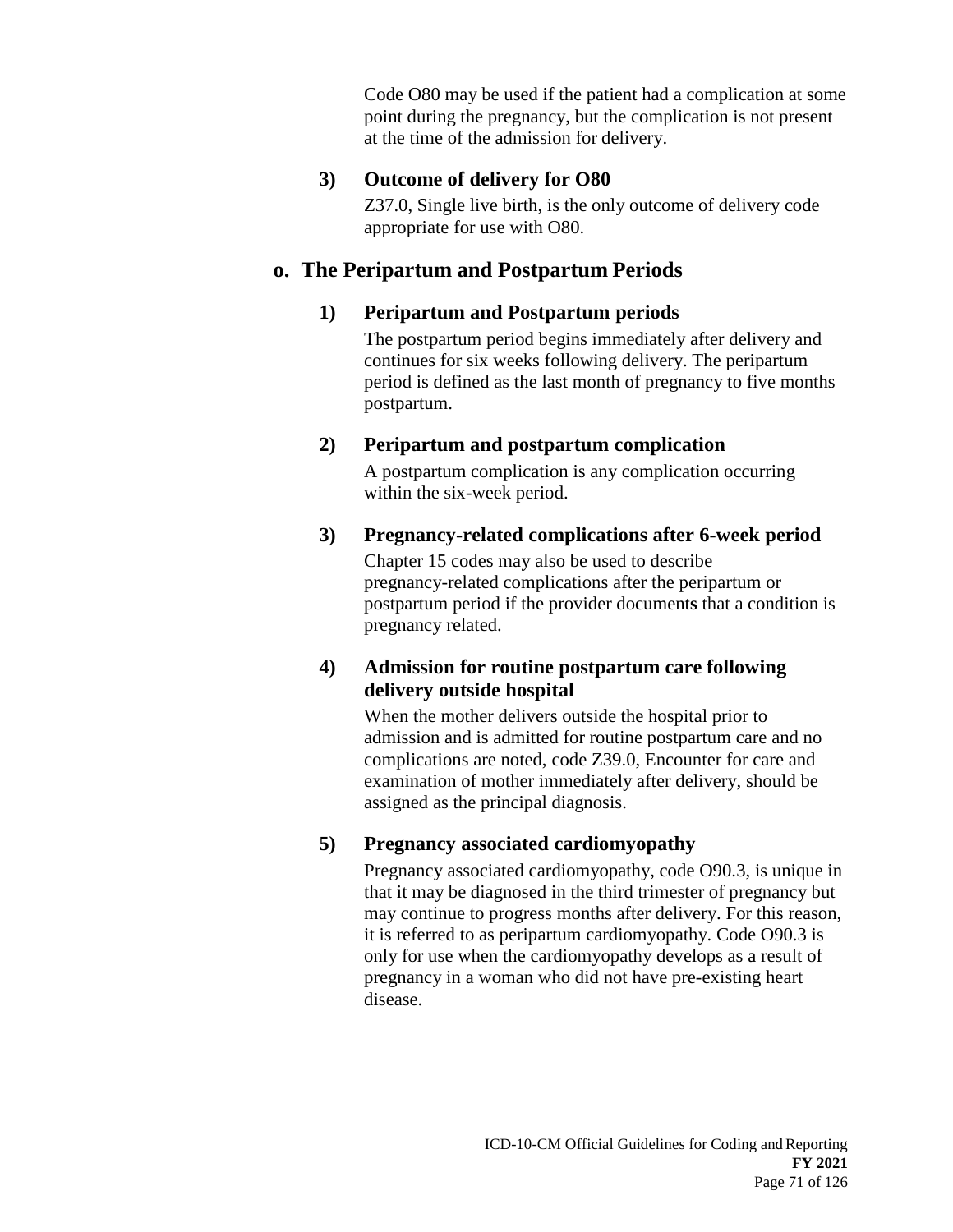## **p. Code O94, Sequelae of complication of pregnancy, childbirth, and the puerperium**

### **1) Code O94**

Code O94, Sequelae of complication of pregnancy, childbirth, and the puerperium, is for use in those cases when an initial complication of a pregnancy develops a sequelae requiring care or treatment at a future date.

### **2) After the initial postpartum period**

This code may be used at any time after the initial postpartum period.

### **3) Sequencing of Code O94**

This code, like all sequela codes, is to be sequenced following the code describing the sequelae of the complication.

## **q. Termination of Pregnancy and Spontaneous abortions**

## **1) Abortion with Liveborn Fetus**

When an attempted termination of pregnancy results in a liveborn fetus**,** assign code Z33.2, Encounter for elective termination of pregnancy and a code from category Z37, Outcome of Delivery.

## **2) Retained Products of Conception following an abortion**

Subsequent encounters for retained products of conception following a spontaneous abortion or elective termination of pregnancy**,** without complications are assigned O03.4, Incomplete spontaneous abortion without complication, or code O07.4, Failed attempted termination of pregnancy without complication. This advice is appropriate even when the patient was discharged previously with a discharge diagnosis of complete abortion. If the patient has a specific complication associated with the spontaneous abortion or elective termination of pregnancy in addition to retained products of conception, assign the appropriate complication code (e.g., O03.-, O04.-, O07.-) instead of code O03.4 or O07.4.

## **3) Complications leading to abortion**

Codes from Chapter 15 may be used as additional codes to identify any documented complications of the pregnancy in conjunction with codes in categories in O04**,** O07 and O08.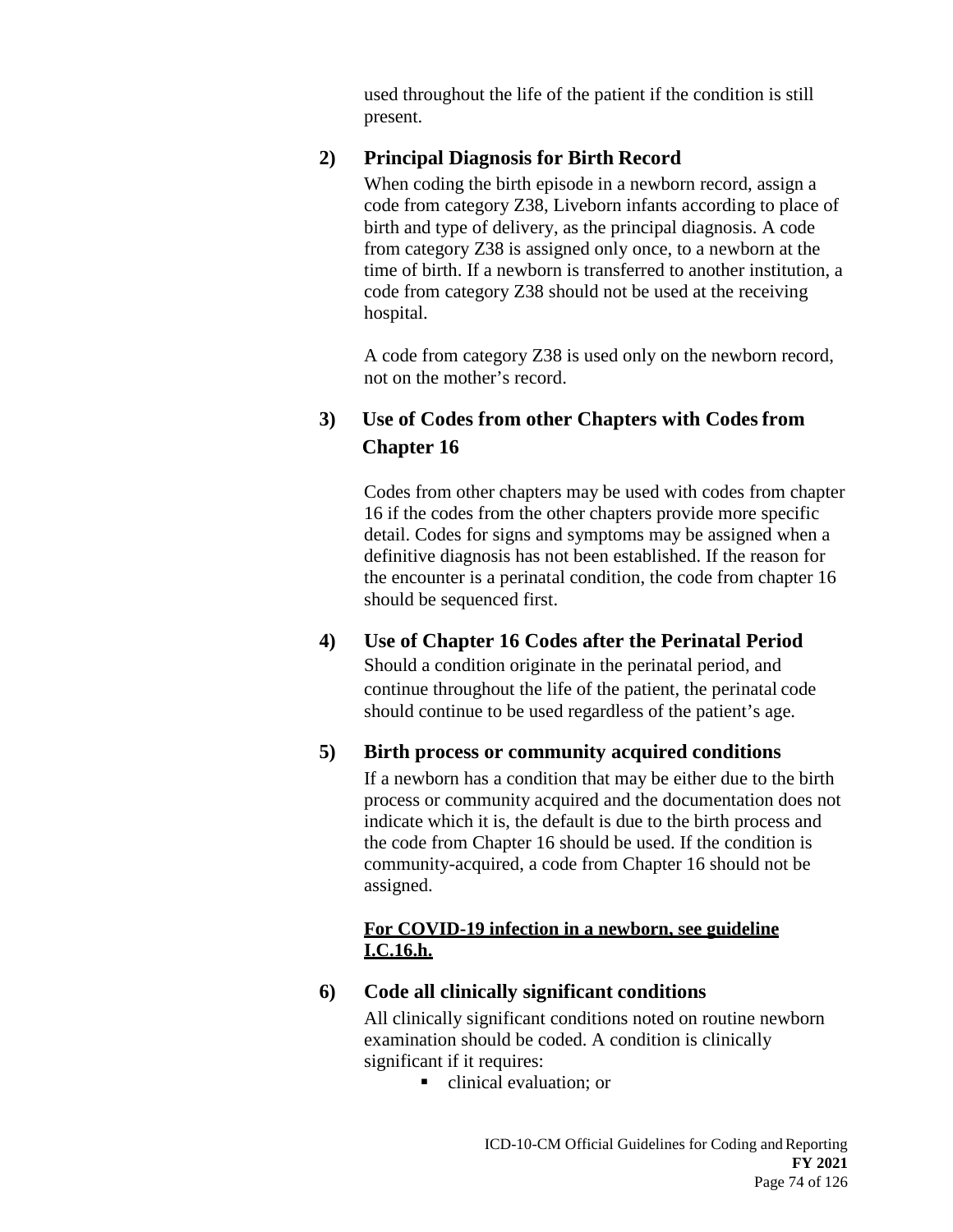- therapeutic treatment; or
- diagnostic procedures; or
- $\blacksquare$  extended length of hospital stay; or
- increased nursing care and/or monitoring; or
- has implications for future health care needs

**Note:** The perinatal guidelines listed above are the same as the general coding guidelines for "additional diagnoses**,**" except for the final point regarding implications for future health care needs. Codes should be assigned for conditions that have been specified by the provider as having implications for future health care needs.

## **b. Observation and Evaluation of Newborns for Suspected Conditions not Found**

#### **1) Use of Z05 codes**

Assign a code from category Z05, Observation and evaluation of newborns and infants for suspected conditions ruled out, to identify those instances when a healthy newborn is evaluated for a suspected condition that is determined after study not to be present. Do not use a code from category Z05 when the patient has identified signs or symptoms of a suspected problem; in such cases code the sign or symptom.

#### **2) Z05 on other than the birth record**

A code from category Z05 may also be assigned as a principal or first-listed code for readmissions or encounters when the code from category Z38 code no longer applies. Codes from category Z05 are for use only for healthy newborns and infants for which no condition after study is found to be present.

#### **3) Z05 on a birth record**

A code from category Z05 is to be used as a secondary code after the code from category Z38, Liveborn infants according to place of birth and type of delivery.

## **c. Coding Additional Perinatal Diagnoses**

- **1) Assigning codes for conditions that require treatment**  Assign codes for conditions that require treatment or further investigation, prolong the length of stay, or require resource utilization.
- **2) Codes for conditions specified as having implications for future health care needs**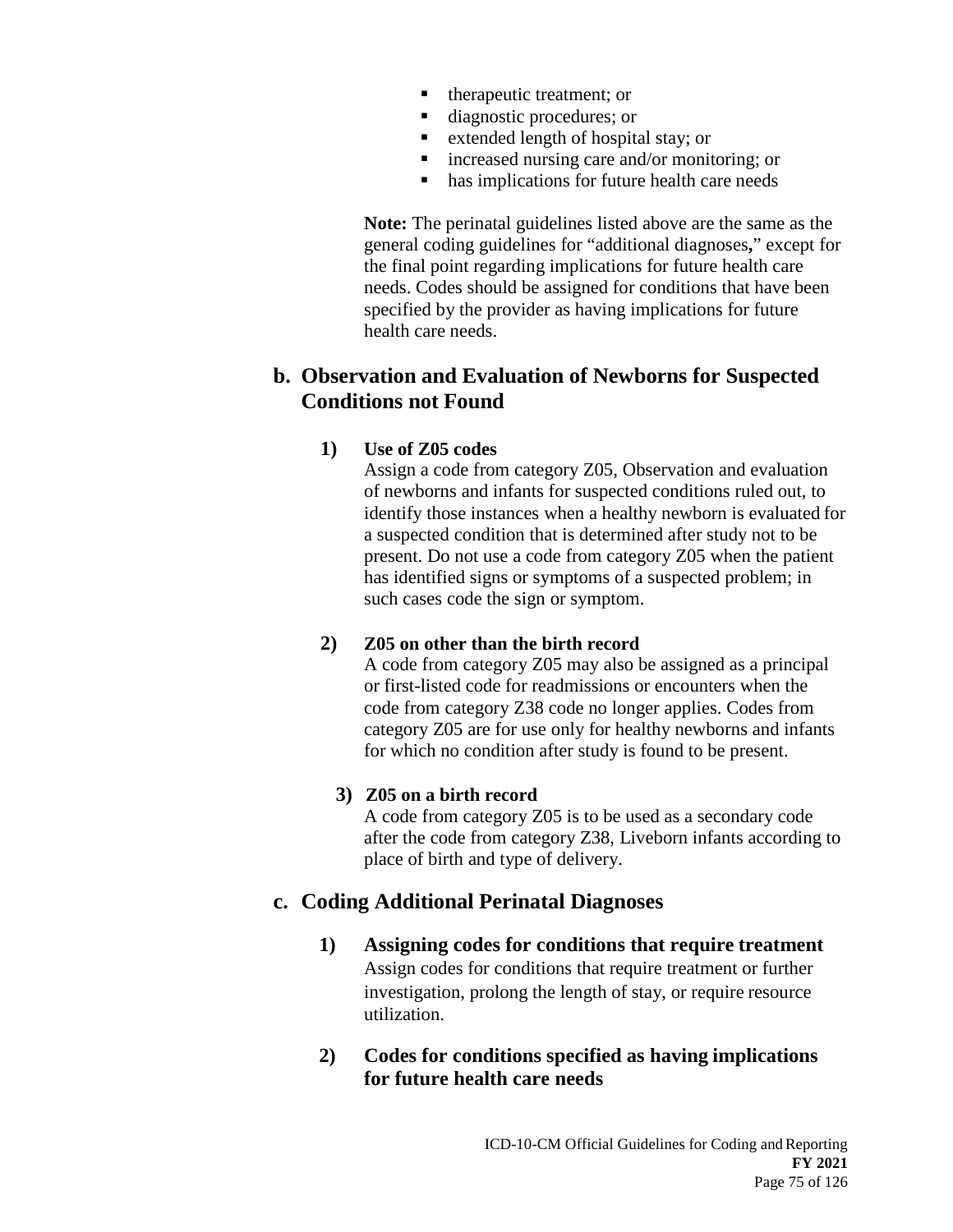Assign codes for conditions that have been specified by the provider as having implications for future health care needs.

**Note:** This guideline should not be used for adult patients.

## **d. Prematurity and Fetal Growth Retardation**

Providers utilize different criteria in determining prematurity. A code for prematurity should not be assigned unless it is documented. Assignment of codes in categories P05, Disorders of newborn related to slow fetal growth and fetal malnutrition, and P07, Disorders of newborn related to short gestation and low birth weight, not elsewhere classified, should be based on the recorded birth weight and estimated gestational age.

When both birth weight and gestational age are available, two codes from category P07 should be assigned, with the code for birth weight sequenced before the code for gestational age.

## **e. Low birth weight and immaturity status**

Codes from category P07, Disorders of newborn related to short gestation and low birth weight, not elsewhere classified, are for use for a child or adult who was premature or had a low birth weight as a newborn and this is affecting the patient's current health status.

*See Section I.C.21. Factors influencing health status and contact with health services, Status.* 

## **f. Bacterial Sepsis of Newborn**

Category P36, Bacterial sepsis of newborn, includes congenital sepsis. If a perinate is documented as having sepsis without documentation of congenital or community acquired, the default is congenital and a code from category P36 should be assigned. If the P36 code includes the causal organism, an additional code from category B95, Streptococcus, Staphylococcus, and Enterococcus as the cause of diseases classified elsewhere, or B96, Other bacterial agents as the cause of diseases classified elsewhere, should not be assigned. If the P36 code does not include the causal organism, assign an additional code from category B96. If applicable, use additional codes to identify severe sepsis (R65.2-) and any associated acute organ dysfunction.

## **g. Stillbirth**

Code P95, Stillbirth, is only for use in institutions that maintain separate records for stillbirths. No other code should be used with P95. Code P95 should not be used on the mother's record.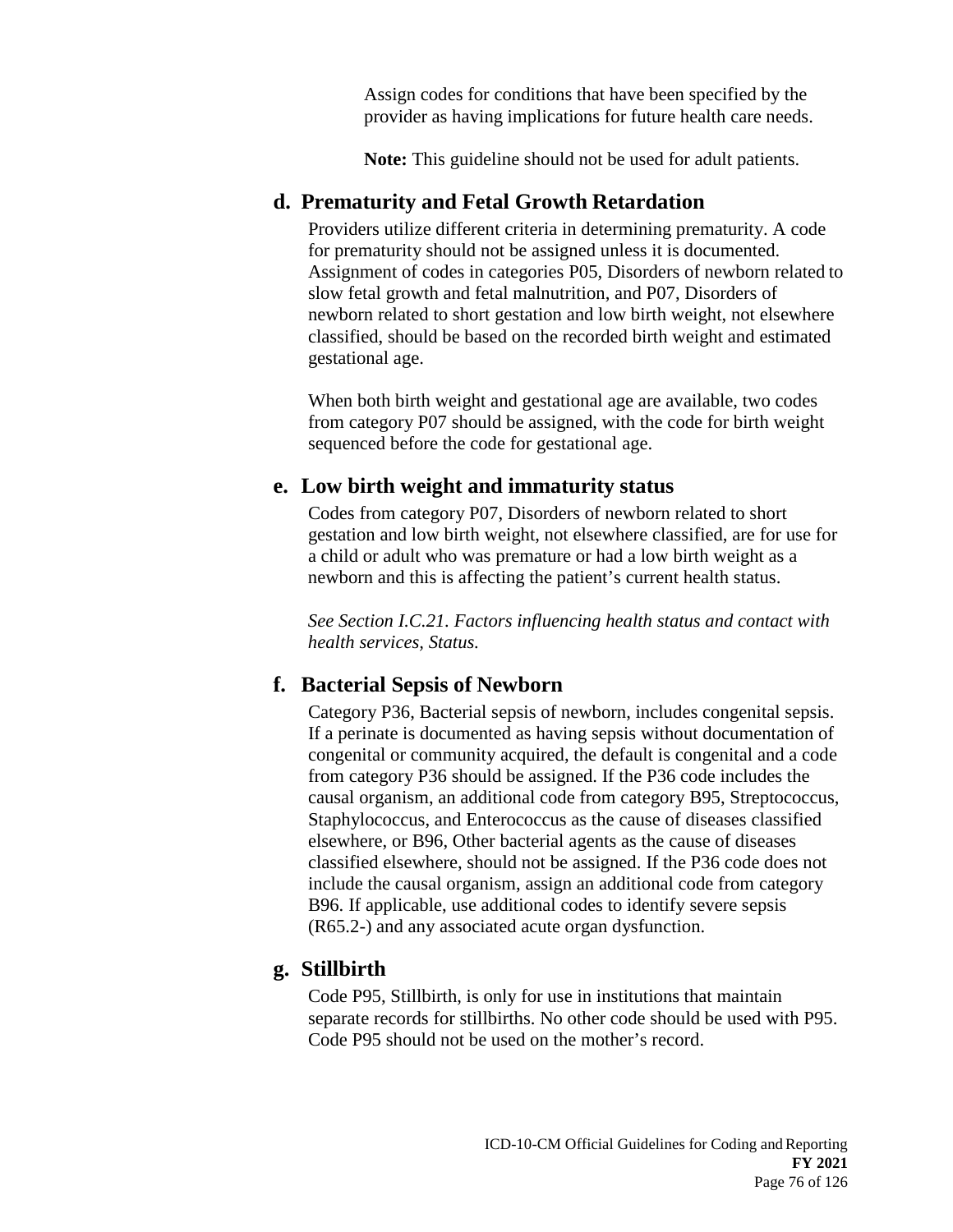## **h. COVID-19 Infection in Newborn**

**For a newborn that tests positive for COVID-19, assign code U07.1, COVID-19, and the appropriate codes for associated manifestation(s) in neonates/newborns in the absence of documentation indicating a specific type of transmission. For a newborn that tests positive for COVID-19 and the provider documents the condition was contracted in utero or during the birth process, assign codes P35.8, Other congenital viral diseases, and U07.1, COVID-19. When coding the birth episode in a newborn record, the appropriate code from category Z38, Liveborn infants according to place of birth and type of delivery, should be assigned as the principal diagnosis.** 

## **17. Chapter 17: Congenital malformations, deformations, and chromosomal abnormalities (Q00-Q99)**

Assign an appropriate code(s) from categories Q00-Q99, Congenital malformations, deformations, and chromosomal abnormalities when a malformation/deformation or chromosomal abnormality is documented. A malformation/deformation/or chromosomal abnormality may be the principal/first-listed diagnosis on a record or a secondary diagnosis.

When a malformation/deformation or chromosomal abnormality does not have a unique code assignment, assign additional code(s) for any manifestations that may be present.

When the code assignment specifically identifies the malformation/deformation or chromosomal abnormality, manifestations that are an inherent component of the anomaly should not be coded separately. Additional codes should be assigned for manifestations that are not an inherent component.

Codes from Chapter 17 may be used throughout the life of the patient. If a congenital malformation or deformity has been corrected, a personal history code should be used to identify the history of the malformation or deformity. Although present at birth, a malformation/deformation/or chromosomal abnormality may not be identified until later in life. Whenever the condition is diagnosed by the provider, it is appropriate to assign a code from codes Q00- Q99. For the birth admission, the appropriate code from category Z38, Liveborn infants, according to place of birth and type of delivery, should be sequenced as the principal diagnosis, followed by any congenital anomaly codes, Q00- Q99.

#### **18. Chapter 18: Symptoms, signs, and abnormal clinical and laboratory findings, not elsewhere classified (R00-R99)**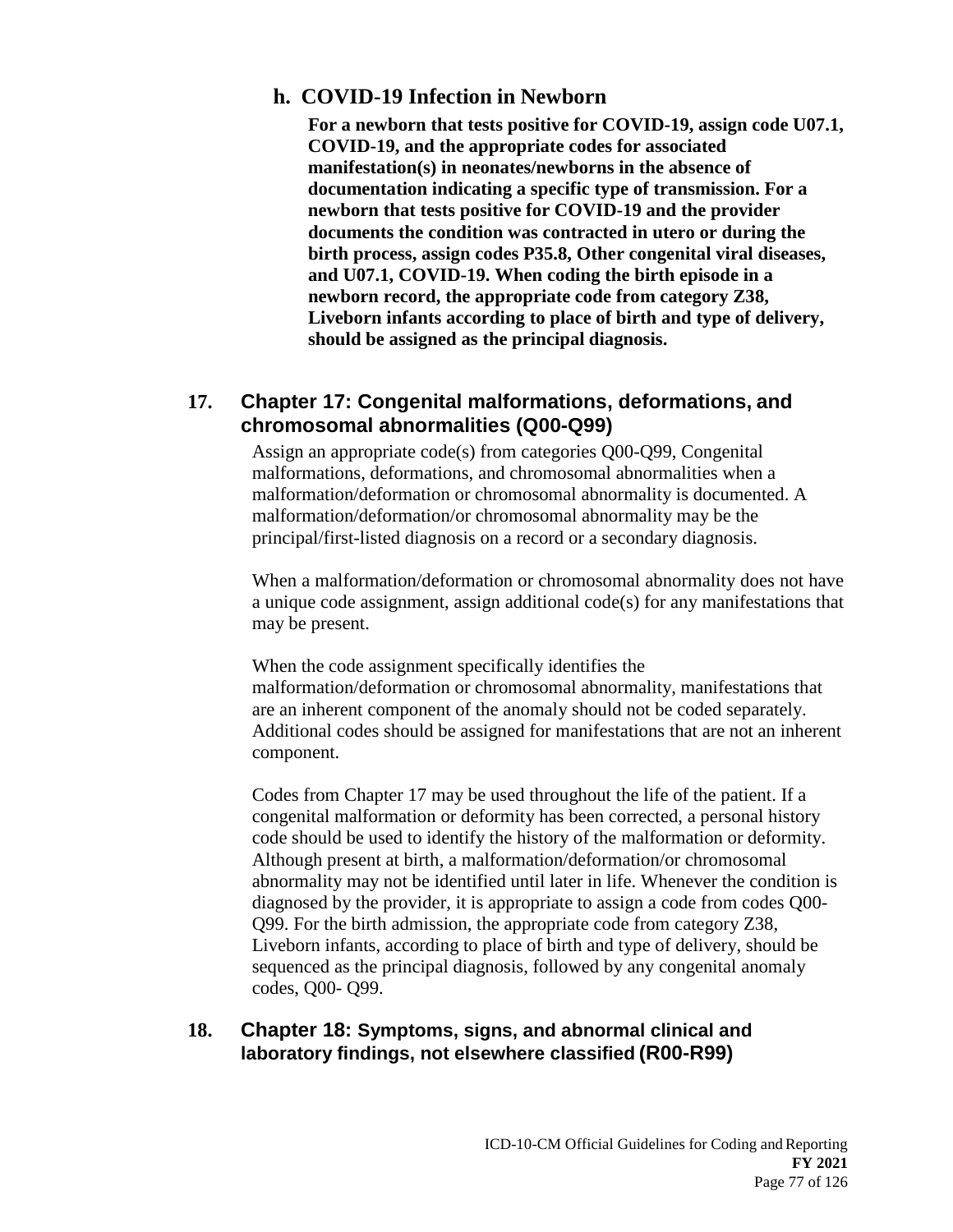Chapter 18 includes symptoms, signs, abnormal results of clinical or other investigative procedures, and ill-defined conditions regarding which no diagnosis classifiable elsewhere is recorded. Signs and symptoms that point to a specific diagnosis have been assigned to a category in other chapters of the classification.

#### **a. Use of symptom codes**

Codes that describe symptoms and signs are acceptable for reporting purposes when a related definitive diagnosis has not been established (confirmed) by the provider.

## **b. Use of a symptom code with a definitive diagnosis code**

Codes for signs and symptoms may be reported in addition to a related definitive diagnosis when the sign or symptom is not routinely associated with that diagnosis, such as the various signs and symptoms associated with complex syndromes. The definitive diagnosis code should be sequenced before the symptom code.

Signs or symptoms that are associated routinely with a disease process should not be assigned as additional codes, unless otherwise instructed by the classification.

## **c. Combination codes that include symptoms**

ICD-10-CM contains a number of combination codes that identify both the definitive diagnosis and common symptoms of that diagnosis. When using one of these combination codes, an additional code should not be assigned for the symptom.

## **d. Repeated falls**

Code R29.6, Repeated falls, is for use for encounters when a patient has recently fallen and the reason for the fall is being investigated.

Code Z91.81, History of falling, is for use when a patient has fallen in the past and is at risk for future falls. When appropriate, both codes R29.6 and Z91.81 may be assigned together.

## **e. Coma scale**

The coma scale codes (R40.2-) can be used in conjunction with traumatic brain injury codes. These codes are primarily for use by trauma registries, but they may be used in any setting where this information is collected. The coma scale codes should be sequenced after the diagnosis code(s).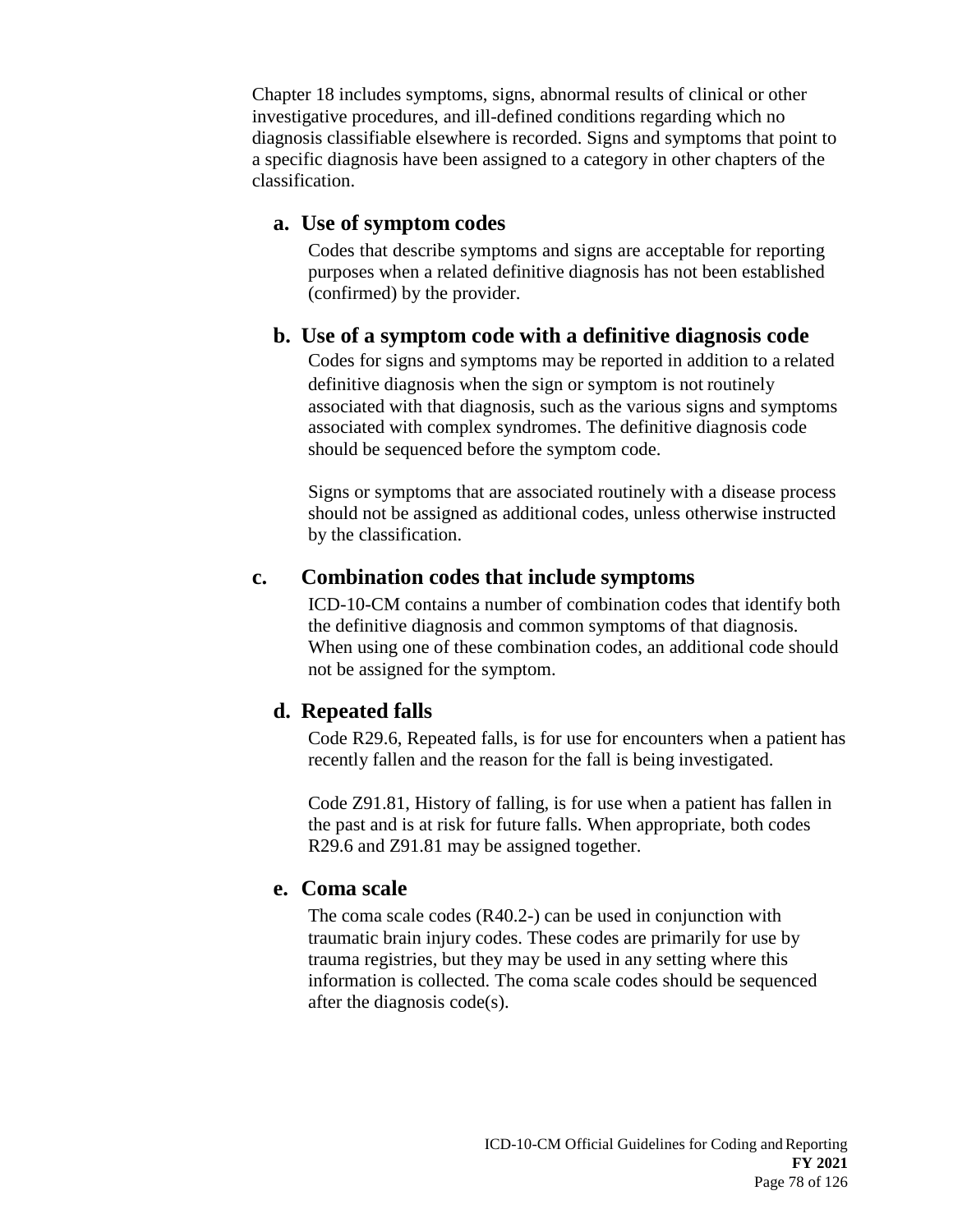These codes, one from each subcategory, are needed to complete the scale. The  $7<sup>th</sup>$  character indicates when the scale was recorded. The  $7<sup>th</sup>$ character should match for all three codes.

At a minimum, report the initial score documented on presentation at your facility. This may be a score from the emergency medicine technician (EMT) or in the emergency department. If desired, a facility may choose to capture multiple coma scale scores.

Assign code R40.24, Glasgow coma scale, total score, when only the total score is documented in the medical record and not the individual score(s).

Do not report codes for individual or total Glasgow coma scale scores for a patient with a medically induced coma or a sedated patient.

*See Section I.B.14 for coma scale documentation by clinicians other than patient's provider* 

## **f. Functional quadriplegia**

GUIDELINE HAS BEEN DELETED EFFECTIVE OCTOBER 1, 2017

## **g. SIRS due to Non-Infectious Process**

The systemic inflammatory response syndrome (SIRS) can develop as a result of certain non-infectious disease processes, such as trauma, malignant neoplasm, or pancreatitis. When SIRS is documented with a noninfectious condition, and no subsequent infection is documented, the code for the underlying condition, such as an injury, should be assigned, followed by code R65.10, Systemic inflammatory response syndrome (SIRS) of non-infectious origin without acute organ dysfunction, or code R65.11, Systemic inflammatory response syndrome (SIRS) of non-infectious origin with acute organ dysfunction. If an associated acute organ dysfunction is documented, the appropriate code(s) for the specific type of organ dysfunction(s) should be assigned in addition to code R65.11. If acute organ dysfunction is documented, but it cannot be determined if the acute organ dysfunction is associated with SIRS or due to another condition (e.g., directly due to the trauma), the provider should be queried.

## **h. Death NOS**

Code R99, Ill-defined and unknown cause of mortality, is only for use in the very limited circumstance when a patient who has already died is brought into an emergency department or other healthcare facility and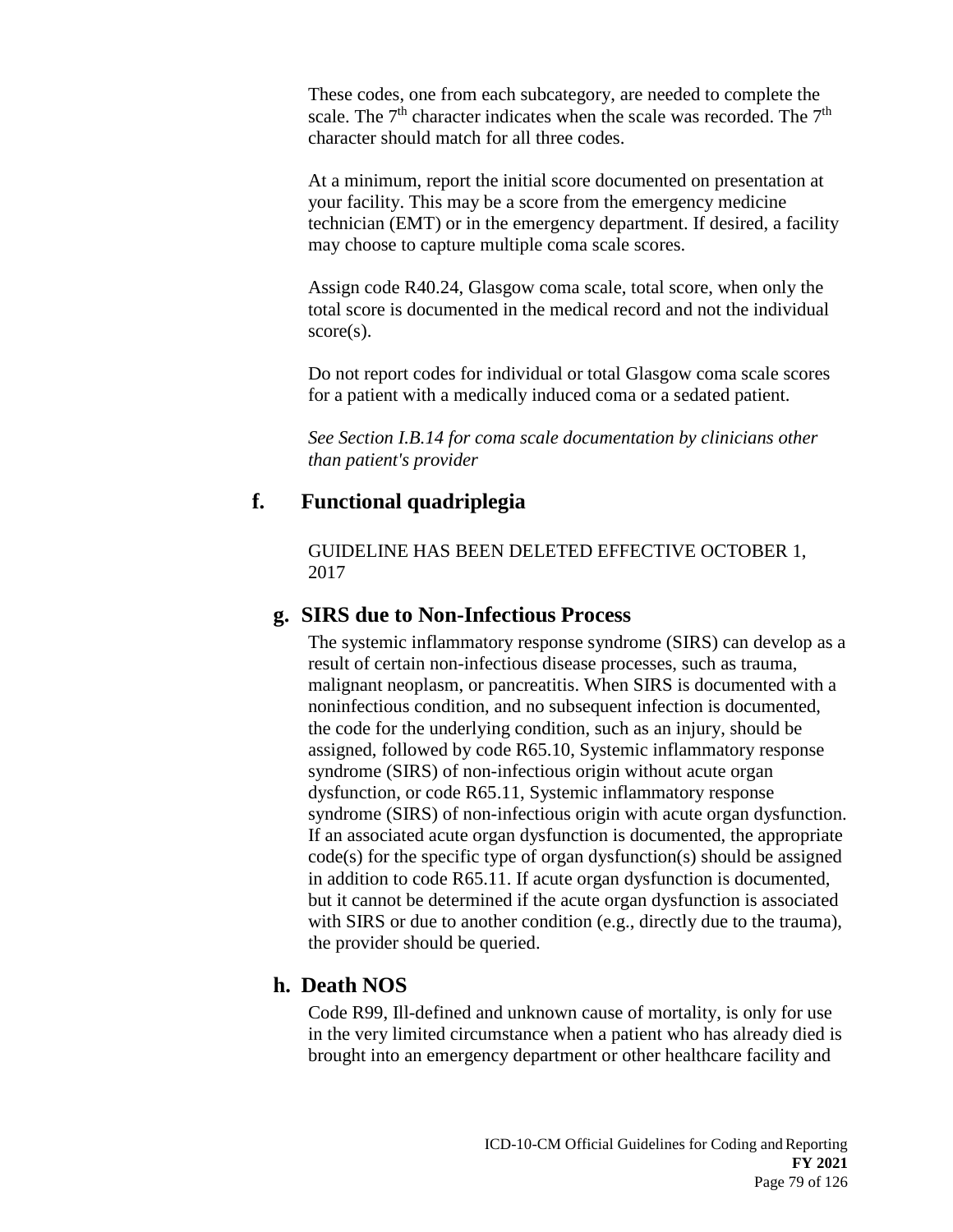is pronounced dead upon arrival. It does not represent the discharge disposition of death.

## **i. NIHSS Stroke Scale**

The NIH stroke scale (NIHSS) codes (R29.7- -) can be used in conjunction with acute stroke codes (I63) to identify the patient's neurological status and the severity of the stroke. The stroke scale codes should be sequenced after the acute stroke diagnosis code(s).

At a minimum, report the initial score documented. If desired, a facility may choose to capture multiple stroke scale scores.

*See Section I.B.14 for NIHSS stroke scale documentation by clinicians other than patient's provider* 

## **19. Chapter 19: Injury, poisoning, and certain other consequences of external causes (S00-T88)**

# **a. Application of 7th Characters in Chapter 19**

Most categories in chapter 19 have a  $7<sup>th</sup>$  character requirement for each applicable code. Most categories in this chapter have three  $7<sup>th</sup>$  character values (with the exception of fractures): A, initial encounter, D, subsequent encounter and S, sequela. Categories for traumatic fractures have additional 7<sup>th</sup> character values. While the patient may be seen by a new or different provider over the course of treatment for an injury, assignment of the  $7<sup>th</sup>$  character is based on whether the patient is undergoing active treatment and not whether the provider is seeing the patient for the first time.

For complication codes, active treatment refers to treatment for the condition described by the code, even though it may be related to an earlier precipitating problem. For example, code T84.50XA, Infection and inflammatory reaction due to unspecified internal joint prosthesis, initial encounter, is used when active treatment is provided for the infection, even though the condition relates to the prosthetic device, implant or graft that was placed at a previous encounter.

 $7<sup>th</sup>$  character "A", initial encounter is used for each encounter where the patient is receiving active treatment for the condition.

7th character "D" subsequent encounter is used for encounters after the patient has completed active treatment of the condition and is receiving routine care for the condition during the healing or recovery phase.

The aftercare Z codes should not be used for aftercare for conditions such as injuries or poisonings, where  $7<sup>th</sup>$  characters are provided to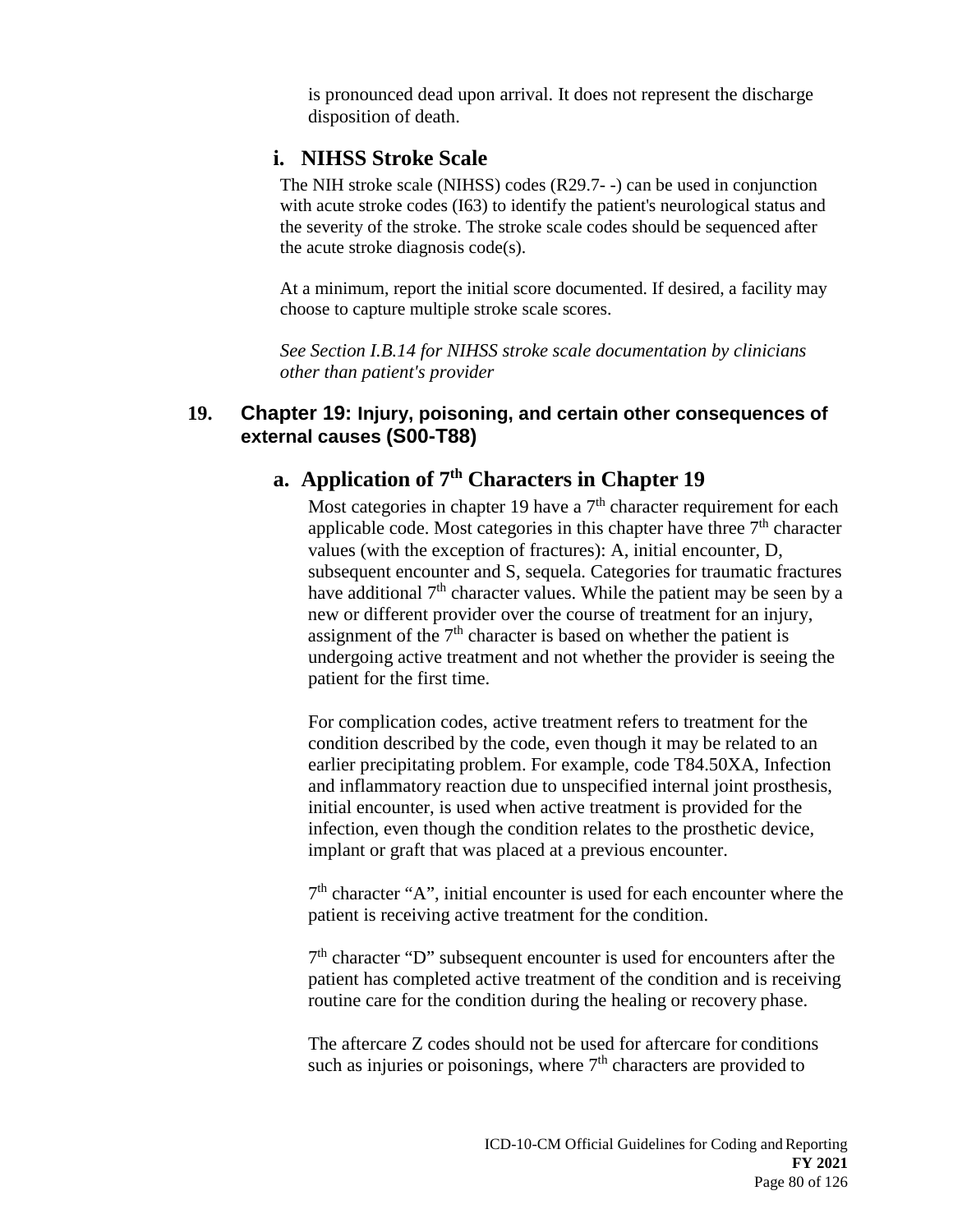identify subsequent care. For example, for aftercare of an injury, assign the acute injury code with the  $7<sup>th</sup>$  character "D" (subsequent encounter).

 $7<sup>th</sup>$  character "S", sequela, is for use for complications or conditions that arise as a direct result of a condition, such as scar formation after a burn. The scars are sequelae of the burn. When using  $7<sup>th</sup>$  character "S", it is necessary to use both the injury code that precipitated the sequela and the code for the sequela itself. The "S" is added only to the injury code, not the sequela code. The  $7<sup>th</sup>$  character "S" identifies the injury responsible for the sequela. The specific type of sequela (e.g. scar) is sequenced first, followed by the injury code.

*See Section I.B.10 Sequelae, (Late Effects)* 

## **b. Coding of Injuries**

When coding injuries, assign separate codes for each injury unless a combination code is provided, in which case the combination code is assigned. Codes from category T07, Unspecified multiple injuries should not be assigned in the inpatient setting unless information for a more specific code is not available. Traumatic injury codes (S00- T14.9) are not to be used for normal, healing surgical wounds or to identify complications of surgical wounds.

The code for the most serious injury, as determined by the provider and the focus of treatment, is sequenced first.

## **1) Superficial injuries**

Superficial injuries such as abrasions or contusions are not coded when associated with more severe injuries of the same site.

#### **2) Primary injury with damage to nerves/blood vessels**

When a primary injury results in minor damage to peripheral nerves or blood vessels, the primary injury is sequenced first with additional code(s) for injuries to nerves and spinal cord (such as category S04), and/or injury to blood vessels (such as category S15). When the primary injury is to the blood vessels or nerves, that injury should be sequenced first.

## **3) Iatrogenic injuries**

Injury codes from Chapter 19 should not be assigned for injuries that occur during, or as a result of, a medical intervention. Assign the appropriate complication code(s).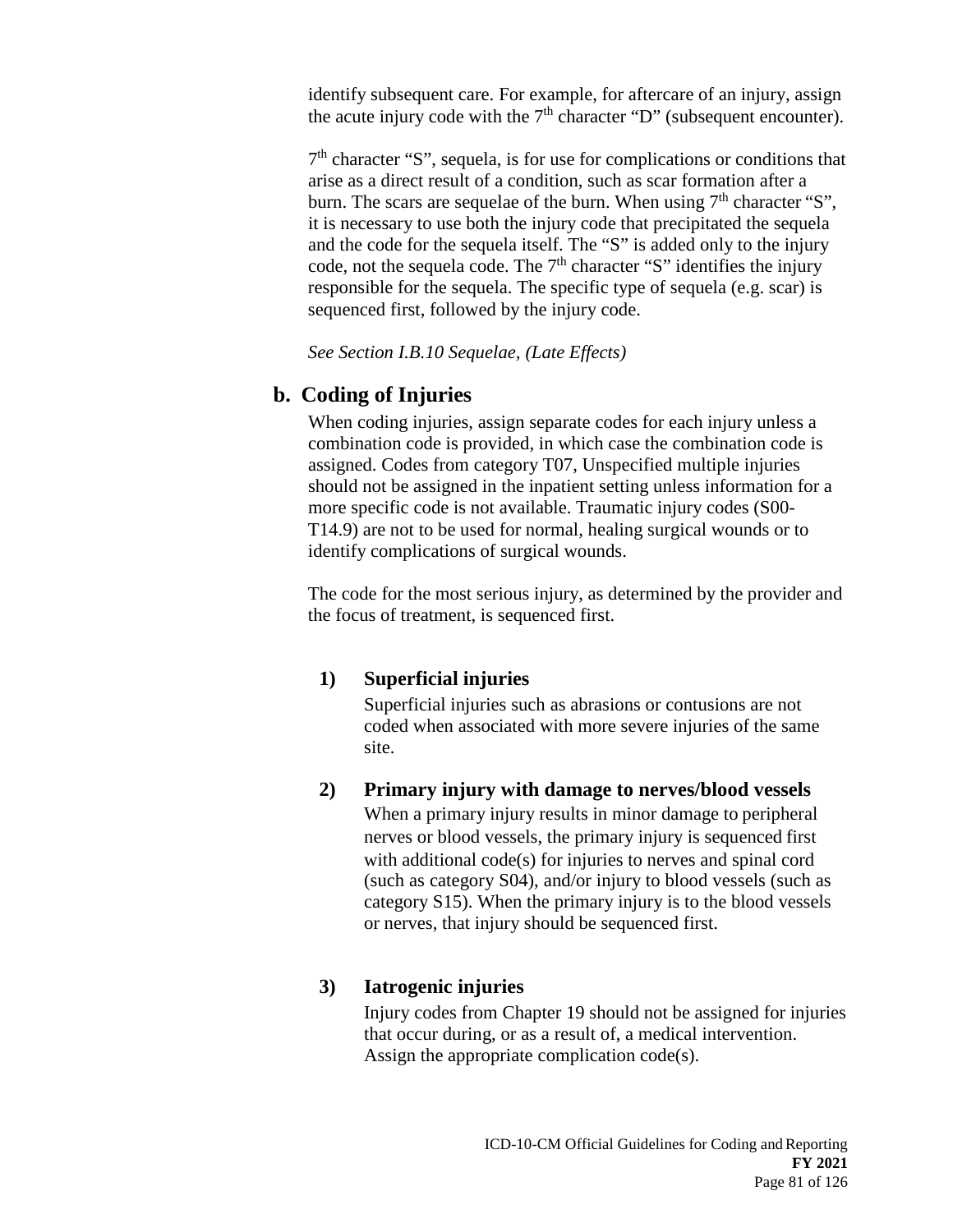## **c. Coding of Traumatic Fractures**

The principles of multiple coding of injuries should be followed in coding fractures. Fractures of specified sites are coded individually by site in accordance with both the provisions within categories S02, S12, S22, S32, S42, S49**,** S52, S59**,** S62, S72, S79, S82, S89, S92 and the level of detail furnished by medical record content.

A fracture not indicated as open or closed should be coded to closed. A fracture not indicated whether displaced or not displaced should be coded to displaced.

More specific guidelines are as follows:

#### **1) Initial vs. subsequent encounter for fractures**

Traumatic fractures are coded using the appropriate  $7<sup>th</sup>$  character for initial encounter (A, B, C) for each encounter where the patient is receiving active treatment for the fracture. The appropriate  $7<sup>th</sup>$  character for initial encounter should also be assigned for a patient who delayed seeking treatment for the fracture or nonunion.

Fractures are coded using the appropriate  $7<sup>th</sup>$  character for subsequent care for encounters after the patient has completed active treatment of the fracture and is receiving routine care for the fracture during the healing or recovery phase.

Care for complications of surgical treatment for fracture repairs during the healing or recovery phase should be coded with the appropriate complication codes.

Care of complications of fractures, such as malunion and nonunion, should be reported with the appropriate  $7<sup>th</sup>$  character for subsequent care with nonunion  $(K, M, N)$  or subsequent care with malunion (P, Q, R).

Malunion/nonunion: The appropriate  $7<sup>th</sup>$  character for initial encounter should also be assigned for a patient who delayed seeking treatment for the fracture or nonunion.

The open fracture designations in the assignment of the 7th character for fractures of the forearm, femur and lower leg, including ankle are based on the Gustilo open fracture classification. When the Gustilo classification type is not specified for an open fracture, the 7th character for open fracture type I or II should be assigned (B, E, H, M, Q).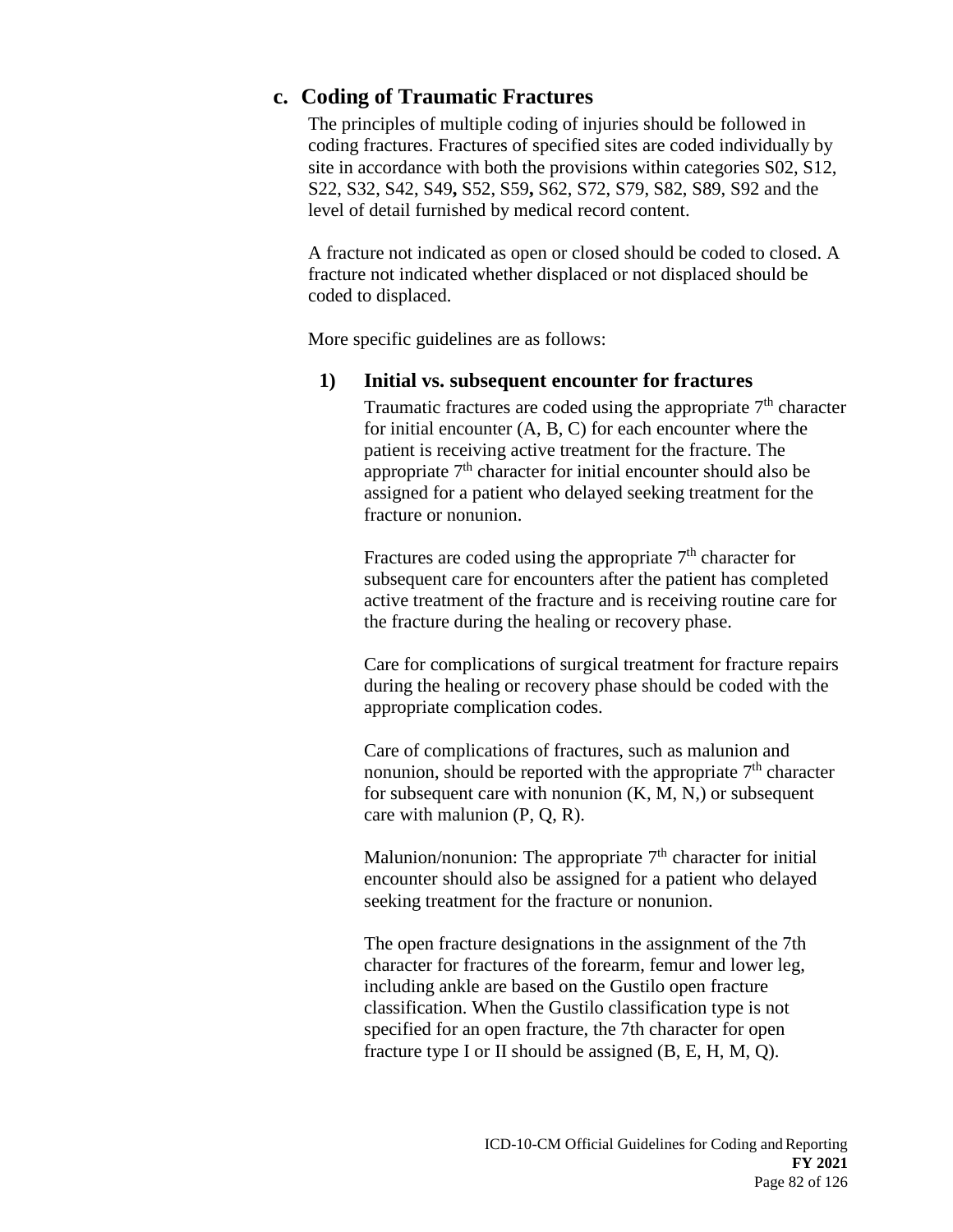A code from category M80, not a traumatic fracture code, should be used for any patient with known osteoporosis who suffers a fracture, even if the patient had a minor fall or trauma, if that fall or trauma would not usually break a normal, healthy bone.

*See Section I.C.13. Osteoporosis.* 

The aftercare Z codes should not be used for aftercare for traumatic fractures. For aftercare of a traumatic fracture, assign the acute fracture code with the appropriate  $7<sup>th</sup>$  character.

## **2) Multiple fractures sequencing**

Multiple fractures are sequenced in accordance with the severity of the fracture.

## **3) Physeal fractures**

For physeal fractures, assign only the code identifying the type of physeal fracture. Do not assign a separate code to identify the specific bone that is fractured.

## **d. Coding of Burns and Corrosions**

The ICD-10-CM makes a distinction between burns and corrosions. The burn codes are for thermal burns, except sunburns, that come from a heat source, such as a fire or hot appliance. The burn codes are also for burns resulting from electricity and radiation. Corrosions are burns due to chemicals. The guidelines are the same for burns and corrosions.

Current burns (T20-T25) are classified by depth, extent and by agent  $(X)$ code). Burns are classified by depth as first degree (erythema), second degree (blistering), and third degree (full-thickness involvement). Burns of the eye and internal organs (T26-T28) are classified by site, but not by degree.

# **1) Sequencing of burn and related condition codes**

Sequence first the code that reflects the highest degree of burn when more than one burn is present.

a. When the reason for the admission or encounter is for treatment of external multiple burns, sequence first the code that reflects the burn of the highest degree.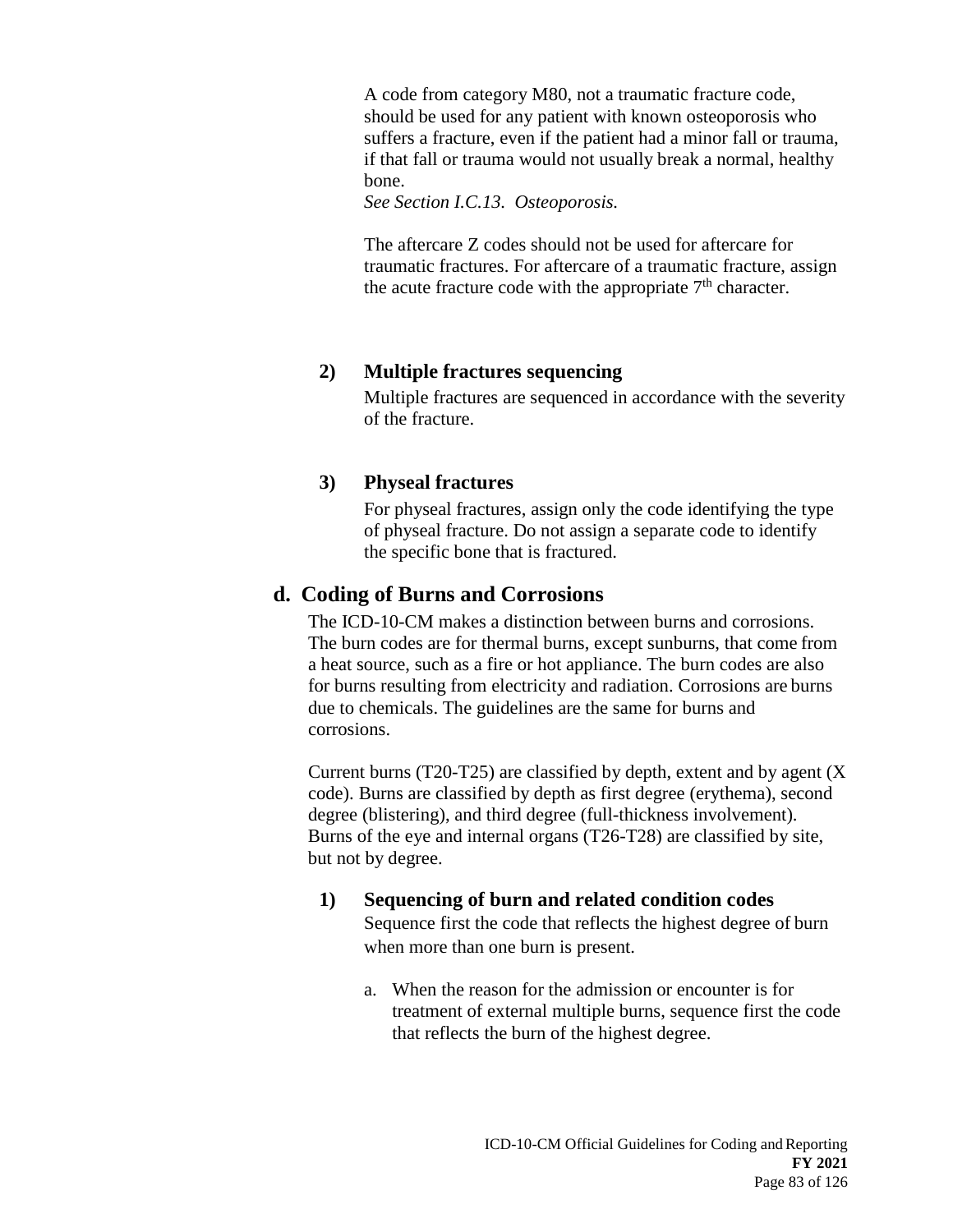- b. When a patient has both internal and external burns, the circumstances of admission govern the selection of the principal diagnosis or first-listed diagnosis.
- c. When a patient is admitted for burn injuries and other related conditions such as smoke inhalation and/or respiratory failure, the circumstances of admission govern the selection of the principal or first-listed diagnosis.

#### **2) Burns of the same anatomic site**

Classify burns of the same anatomic site and on the same side but of different degrees to the subcategory identifying the highest degree recorded in the diagnosis (e.g., for second and third degree burns of right thigh, assign only code T24.311-).

#### **3) Non-healing burns**

Non-healing burns are coded as acute burns. Necrosis of burned skin should be coded as a non-healed burn.

## **4) Infected burn**

For any documented infected burn site, use an additional code for the infection.

#### **5) Assign separate codes for each burn site**

When coding burns, assign separate codes for each burn site. Category T30, Burn and corrosion, body region unspecified is extremely vague and should rarely be used.

Codes for burns of "multiple sites" should only be assigned when the medical record documentation does not specify the individual sites.

#### **6) Burns and corrosions classified according to extent of body surface involved**

Assign codes from category T31, Burns classified according to extent of body surface involved, or T32, Corrosions classified according to extent of body surface involved, when the site of the burn is not specified or when there is a need for additional data. It is advisable to use category T31 as additional coding when needed to provide data for evaluating burn mortality, such as that needed by burn units. It is also advisable to use category T31 as an additional code for reporting purposes when there is mention of a third-degree burn involving 20 percent or more of the body surface.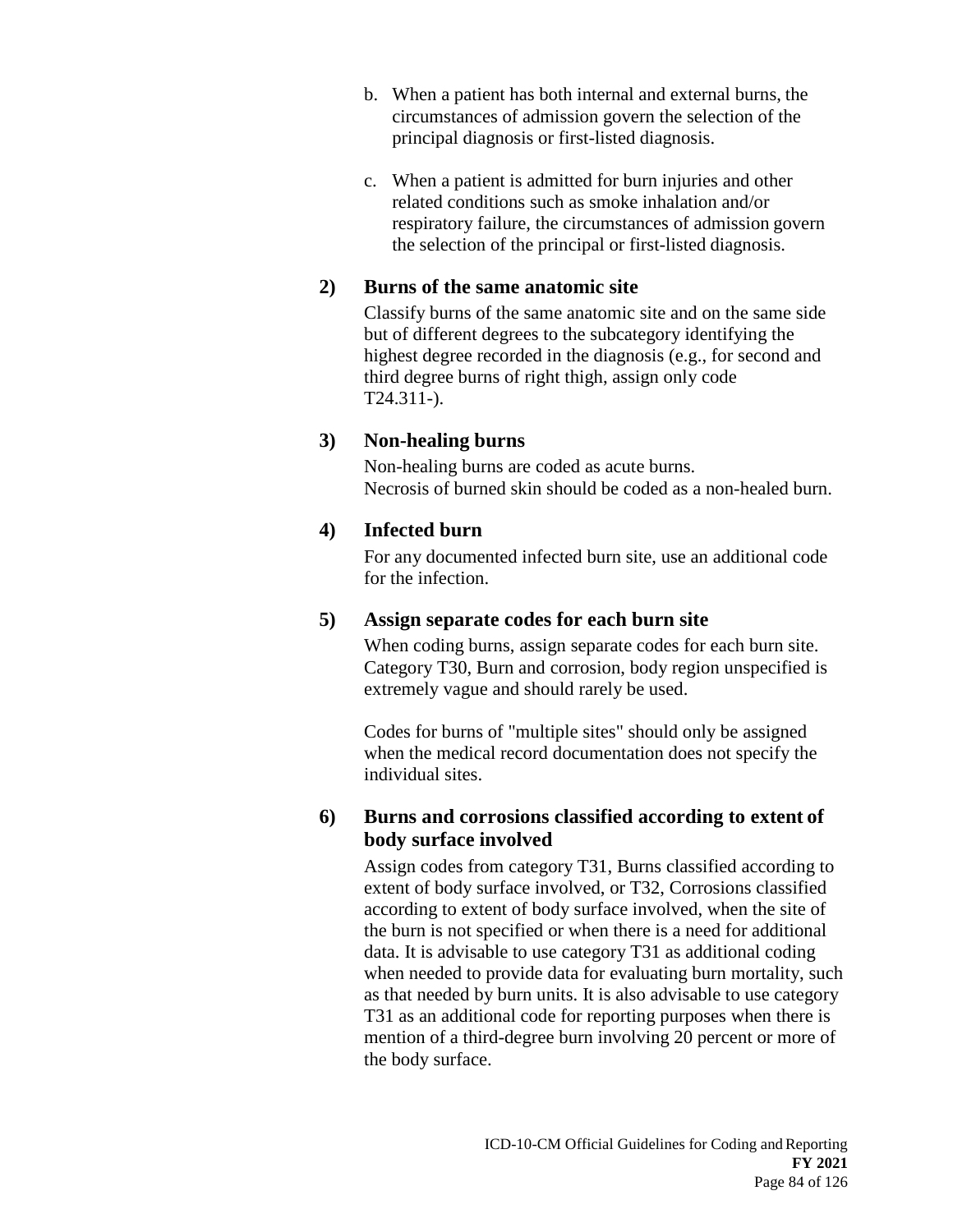Categories T31 and T32 are based on the classic "rule of nines" in estimating body surface involved: head and neck are assigned nine percent, each arm nine percent, each leg 18 percent, the anterior trunk 18 percent, posterior trunk 18 percent, and genitalia one percent. Providers may change these percentage assignments where necessary to accommodate infants and children who have proportionately larger heads than adults, and patients who have large buttocks, thighs, or abdomen that involve burns.

#### **7) Encounters for treatment of sequela of burns**

Encounters for the treatment of the late effects of burns or corrosions (i.e., scars or joint contractures) should be coded with a burn or corrosion code with the  $7<sup>th</sup>$  character "S" for sequela.

## **8) Sequelae with a late effect code and current burn**

When appropriate, both a code for a current burn or corrosion with 7<sup>th</sup> character "A" or "D" and a burn or corrosion code with  $7<sup>th</sup>$  character "S" may be assigned on the same record (when both a current burn and sequelae of an old burn exist). Burns and corrosions do not heal at the same rate and a current healing wound may still exist with sequela of a healed burn or corrosion.

*See Section I.B.10 Sequela (Late Effects)* 

## **9) Use of an external cause code with burns and corrosions**

An external cause code should be used with burns and corrosions to identify the source and intent of the burn, as well as the place where it occurred.

## **e. Adverse Effects, Poisoning, Underdosing and Toxic Effects**

Codes in categories T36-T65 are combination codes that include the substance that was taken as well as the intent. No additional external cause code is required for poisonings, toxic effects, adverse effects and underdosing codes.

## **1) Do not code directly from the Table of Drugs**

Do not code directly from the Table of Drugs and Chemicals. Always refer back to the Tabular List.

## **2) Use as many codes as necessary to describe**

Use as many codes as necessary to describe completely all drugs, medicinal or biological substances.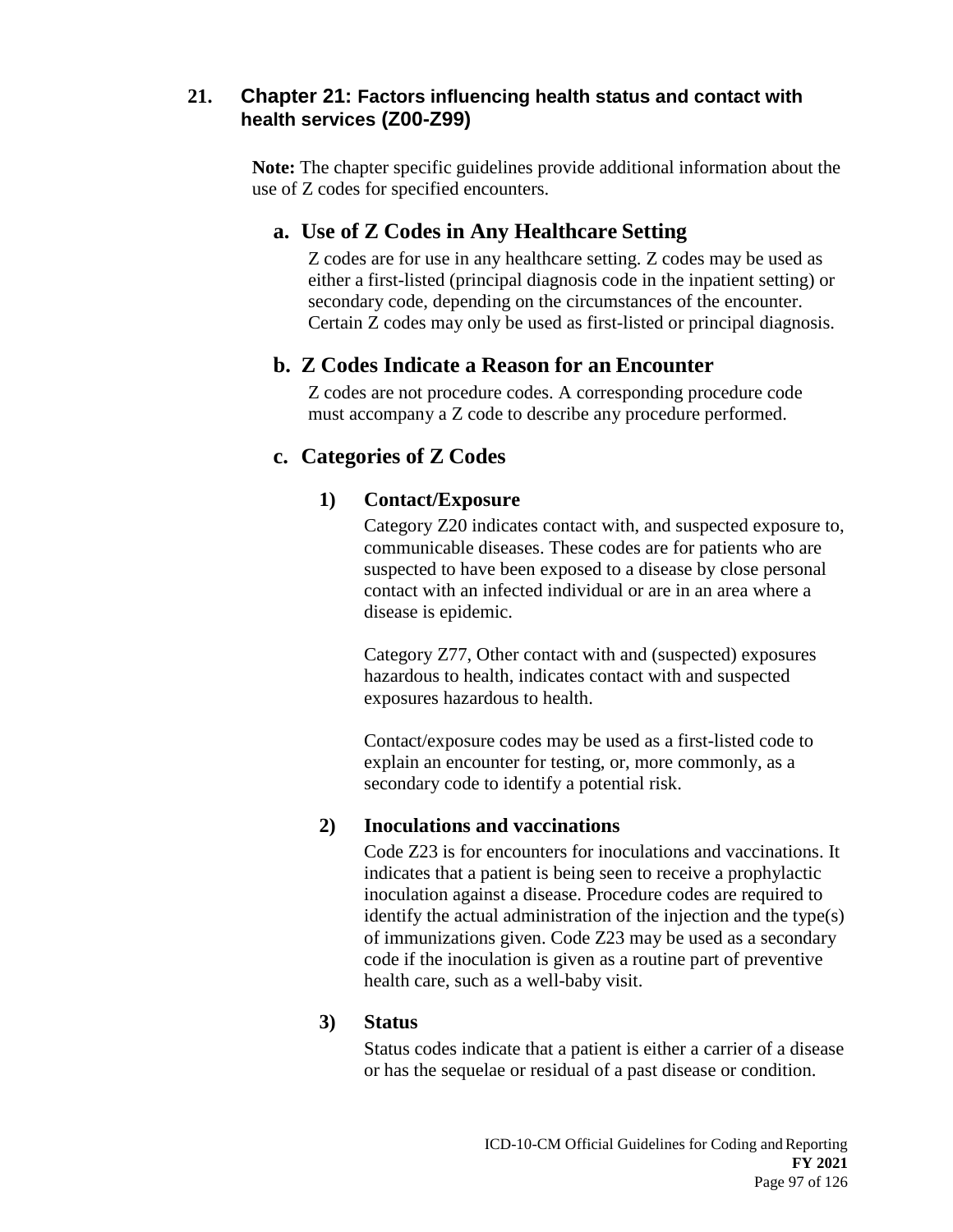This includes such things as the presence of prosthetic or mechanical devices resulting from past treatment. A status code is informative, because the status may affect the course of treatment and its outcome. A status code is distinct from a history code. The history code indicates that the patient no longer has the condition.

A status code should not be used with a diagnosis code from one of the body system chapters, if the diagnosis code includes the information provided by the status code. For example, code Z94.1, Heart transplant status, should not be used with a code from subcategory T86.2, Complications of heart transplant. The status code does not provide additional information. The complication code indicates that the patient is a heart transplant patient.

For encounters for weaning from a mechanical ventilator, assign a code from subcategory J96.1, Chronic respiratory failure, followed by code Z99.11, Dependence on respirator [ventilator] status.

The status Z codes/categories are:

- Z14 Genetic carrier Genetic carrier status indicates that a person carries a gene, associated with a particular disease, which may be passed to offspring who may develop that disease. The person does not have the disease and is not at risk of developing the disease.
- Z15 Genetic susceptibility to disease Genetic susceptibility indicates that a person has a gene that increases the risk of that person developing the disease.

Codes from category Z15 should not be used as principal or first-listed codes. If the patient has the condition to which he/she is susceptible, and that condition is the reason for the encounter, the code for the current condition should be sequenced first. If the patient is being seen for follow-up after completed treatment for this condition, and the condition no longer exists, a follow-up code should be sequenced first, followed by the appropriate personal history and genetic susceptibility codes. If the purpose of the encounter is genetic counseling associated with procreative management, code Z31.5, Encounter for genetic counseling, should be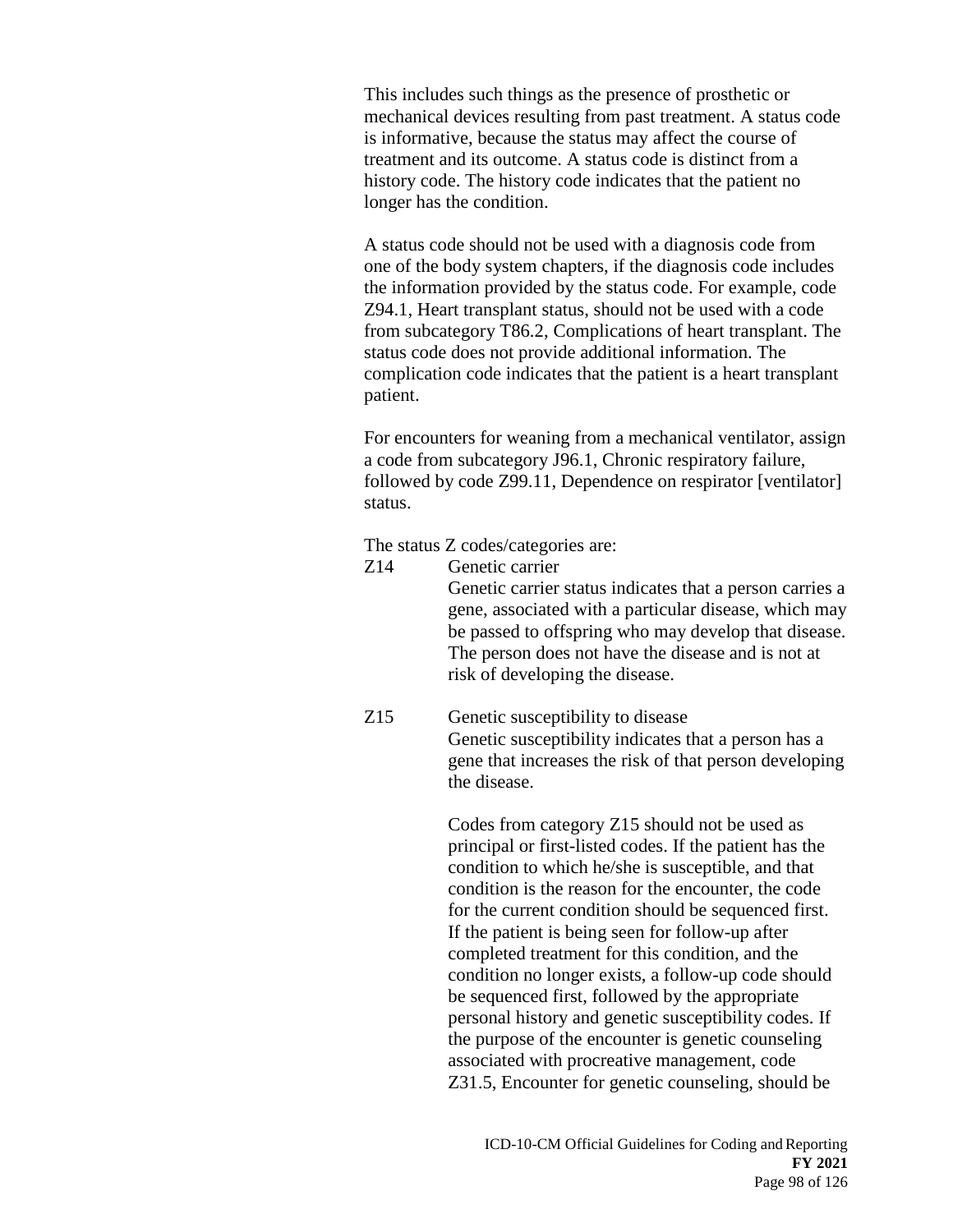|                 | assigned as the first-listed code, followed by a code<br>from category Z15. Additional codes should be |  |  |  |  |  |  |  |
|-----------------|--------------------------------------------------------------------------------------------------------|--|--|--|--|--|--|--|
|                 | assigned for any applicable family or personal<br>history.                                             |  |  |  |  |  |  |  |
| Z16             | Resistance to antimicrobial drugs                                                                      |  |  |  |  |  |  |  |
|                 | This code indicates that a patient has a condition that                                                |  |  |  |  |  |  |  |
|                 | is resistant to antimicrobial drug treatment. Sequence                                                 |  |  |  |  |  |  |  |
|                 | the infection code first.                                                                              |  |  |  |  |  |  |  |
| Z17             | Estrogen receptor status                                                                               |  |  |  |  |  |  |  |
| Z18             | Retained foreign body fragments                                                                        |  |  |  |  |  |  |  |
| Z <sub>19</sub> | Hormone sensitivity malignancy status                                                                  |  |  |  |  |  |  |  |
| Z21             | Asymptomatic HIV infection status                                                                      |  |  |  |  |  |  |  |
|                 | This code indicates that a patient has tested positive                                                 |  |  |  |  |  |  |  |
|                 | for HIV but has manifested no signs or symptoms of                                                     |  |  |  |  |  |  |  |
|                 | the disease.                                                                                           |  |  |  |  |  |  |  |
| Z22             | Carrier of infectious disease                                                                          |  |  |  |  |  |  |  |
|                 | Carrier status indicates that a person harbors the                                                     |  |  |  |  |  |  |  |
|                 | specific organisms of a disease without manifest                                                       |  |  |  |  |  |  |  |
|                 | symptoms and is capable of transmitting the                                                            |  |  |  |  |  |  |  |
| Z28.3           | infection.<br><b>Underimmunization status</b>                                                          |  |  |  |  |  |  |  |
| Z33.1           | Pregnant state, incidental                                                                             |  |  |  |  |  |  |  |
|                 | This code is a secondary code only for use when the                                                    |  |  |  |  |  |  |  |
|                 | pregnancy is in no way complicating the reason for                                                     |  |  |  |  |  |  |  |
|                 | visit. Otherwise, a code from the obstetric chapter is                                                 |  |  |  |  |  |  |  |
|                 | required.                                                                                              |  |  |  |  |  |  |  |
| Z66             | Do not resuscitate                                                                                     |  |  |  |  |  |  |  |
|                 | This code may be used when it is documented by the                                                     |  |  |  |  |  |  |  |
|                 | provider that a patient is on do not resuscitate status                                                |  |  |  |  |  |  |  |
|                 | at any time during the stay.                                                                           |  |  |  |  |  |  |  |
| Z67             | Blood type                                                                                             |  |  |  |  |  |  |  |
| Z68             | Body mass index (BMI)                                                                                  |  |  |  |  |  |  |  |
|                 | BMI codes should only be assigned when there is an                                                     |  |  |  |  |  |  |  |
|                 | associated, reportable diagnosis (such as obesity).                                                    |  |  |  |  |  |  |  |
|                 | Do not assign BMI codes during pregnancy.                                                              |  |  |  |  |  |  |  |
|                 |                                                                                                        |  |  |  |  |  |  |  |
|                 | See Section I.B.14 for BMI documentation by<br>clinicians other than the patient's provider.           |  |  |  |  |  |  |  |
|                 |                                                                                                        |  |  |  |  |  |  |  |
| Z74.01          | Bed confinement status                                                                                 |  |  |  |  |  |  |  |
| Z76.82          | Awaiting organ transplant status                                                                       |  |  |  |  |  |  |  |
| Z78             | Other specified health status                                                                          |  |  |  |  |  |  |  |
|                 | Code Z78.1, Physical restraint status, may be used                                                     |  |  |  |  |  |  |  |
|                 | when it is documented by the provider that a patient                                                   |  |  |  |  |  |  |  |
|                 | has been put in restraints during the current                                                          |  |  |  |  |  |  |  |
|                 | encounter. Please note that this code should not be                                                    |  |  |  |  |  |  |  |
|                 | reported when it is documented by the provider that                                                    |  |  |  |  |  |  |  |
|                 |                                                                                                        |  |  |  |  |  |  |  |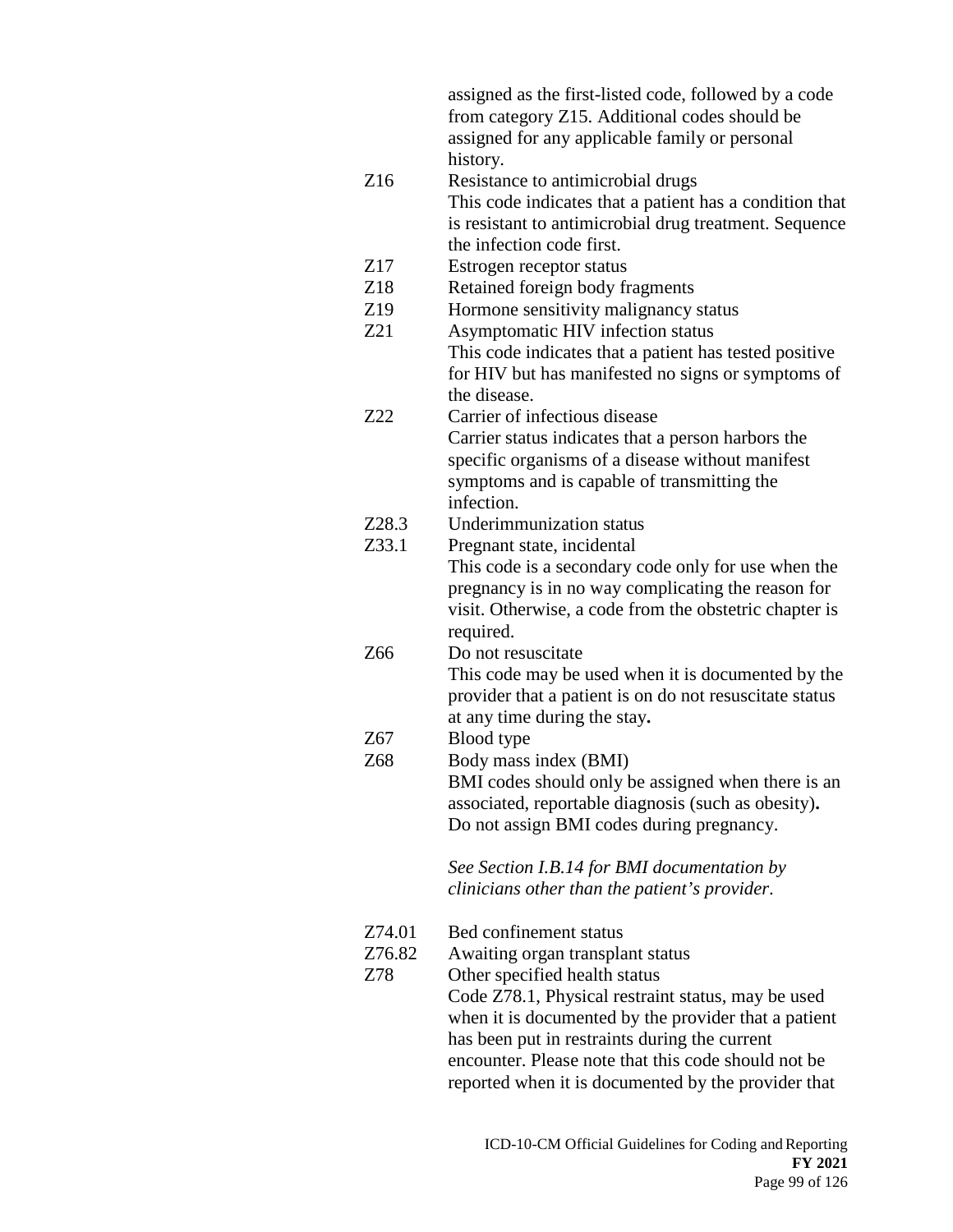a patient is temporarily restrained during a procedure.

Z79 Long-term (current) drug therapy Codes from this category indicate a patient's continuous use of a prescribed drug (including such things as aspirin therapy) for the long-term treatment of a condition or for prophylactic use. It is not for use for patients who have addictions to drugs. This subcategory is not for use of medications for detoxification or maintenance programs to prevent withdrawal symptoms (e.g., methadone maintenance for opiate dependence). Assign the appropriate code for the drug use, abuse, or dependence instead.

> Assign a code from Z79 if the patient is receiving a medication for an extended period as a prophylactic measure (such as for the prevention of deep vein thrombosis) or as treatment of a chronic condition (such as arthritis) or a disease requiring a lengthy course of treatment (such as cancer). Do not assign a code from category Z79 for medication being administered for a brief period of time to treat an acute illness or injury (such as a course of antibiotics to treat acute bronchitis).

Z88 Allergy status to drugs, medicaments and biological substances

Except: Z88.9, Allergy status to unspecified drugs, medicaments and biological substances status

- Z89 Acquired absence of limb
- Z90 Acquired absence of organs, not elsewhere classified
- Z91.0- Allergy status, other than to drugs and biological substances
- Z92.82 Status post administration of tPA (rtPA) in a different facility within the last 24 hours prior to admission to a current facility

Assign code Z92.82, Status post administration of tPA (rtPA) in a different facility within the last 24 hours prior to admission to current facility, as a secondary diagnosis when a patient is received by transfer into a facility and documentation indicates they were administered tissue plasminogen activator (tPA) within the last 24 hours prior to admission to the current facility.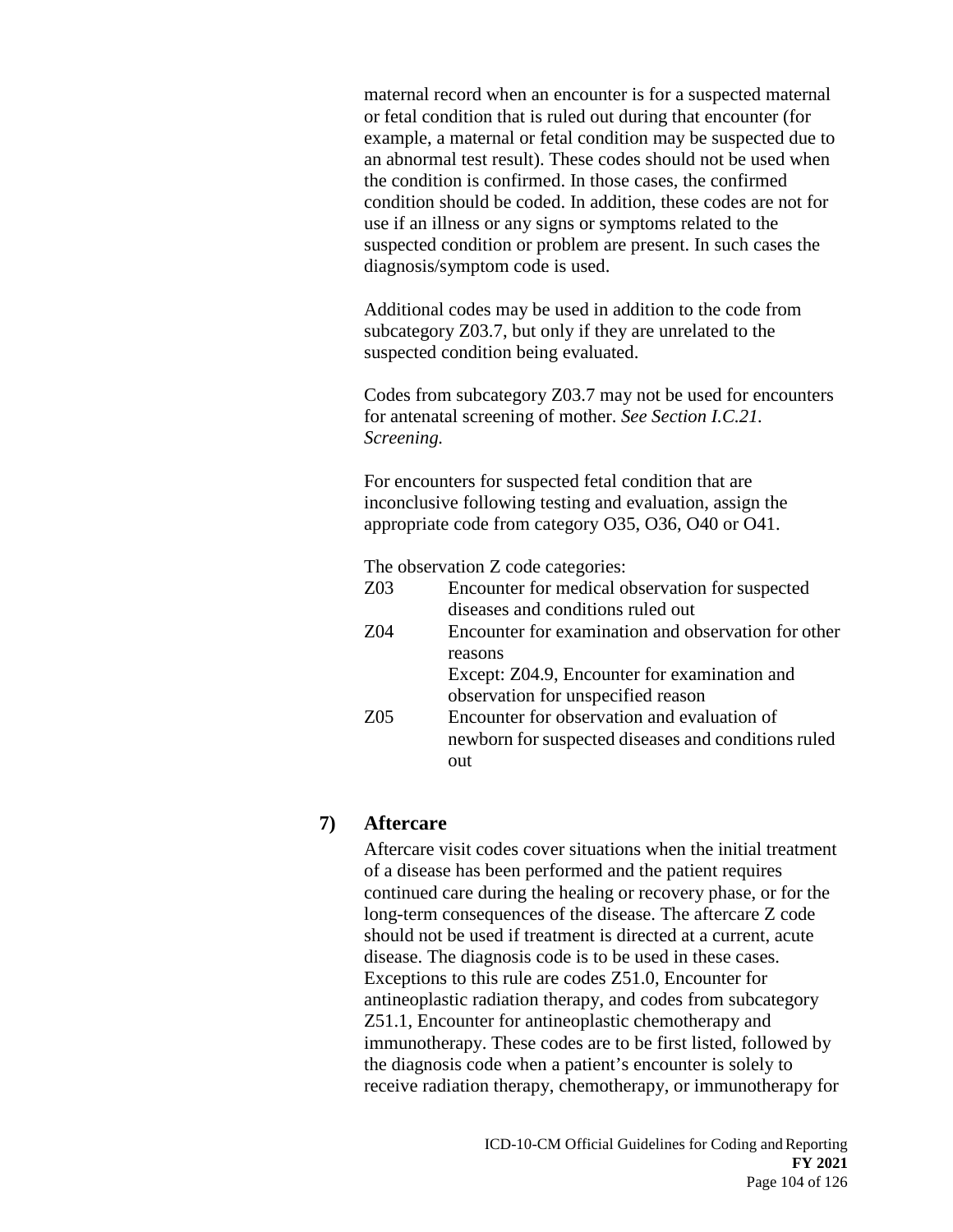the treatment of a neoplasm. If the reason for the encounter is more than one type of antineoplastic therapy, code Z51.0 and a code from subcategory Z51.1 may be assigned together, in which case one of these codes would be reported as a secondary diagnosis.

The aftercare Z codes should also not be used for aftercare for injuries. For aftercare of an injury, assign the acute injury code with the appropriate  $7<sup>th</sup>$  character (for subsequent encounter).

The aftercare codes are generally first listed to explain the specific reason for the encounter. An aftercare code may be used as an additional code when some type of aftercare is provided in addition to the reason for admission and no diagnosis code is applicable. An example of this would be the closure of a colostomy during an encounter for treatment of another condition.

Aftercare codes should be used in conjunction with other aftercare codes or diagnosis codes to provide better detail on the specifics of an aftercare encounter visit, unless otherwise directed by the classification. The sequencing of multiple aftercare codes depends on the circumstances of the encounter.

Certain aftercare Z code categories need a secondary diagnosis code to describe the resolving condition or sequelae**.** For others, the condition is included in the code title.

Additional Z code aftercare category terms include fitting and adjustment, and attention to artificial openings.

Status Z codes may be used with aftercare Z codes to indicate the nature of the aftercare. For example, code Z95.1, Presence of aortocoronary bypass graft, may be used with code Z48.812, Encounter for surgical aftercare following surgery on the circulatory system, to indicate the surgery for which the aftercare is being performed. A status code should not be used when the aftercare code indicates the type of status, such as using Z43.0, Encounter for attention to tracheostomy, with Z93.0, Tracheostomy status.

The aftercare Z category/codes:

| Z42 | Encounter for plastic and reconstructive surgery |
|-----|--------------------------------------------------|
|     | following medical procedure or healed injury     |

- Z43 Encounter for attention to artificial openings
- Z44 Encounter for fitting and adjustment of external prosthetic device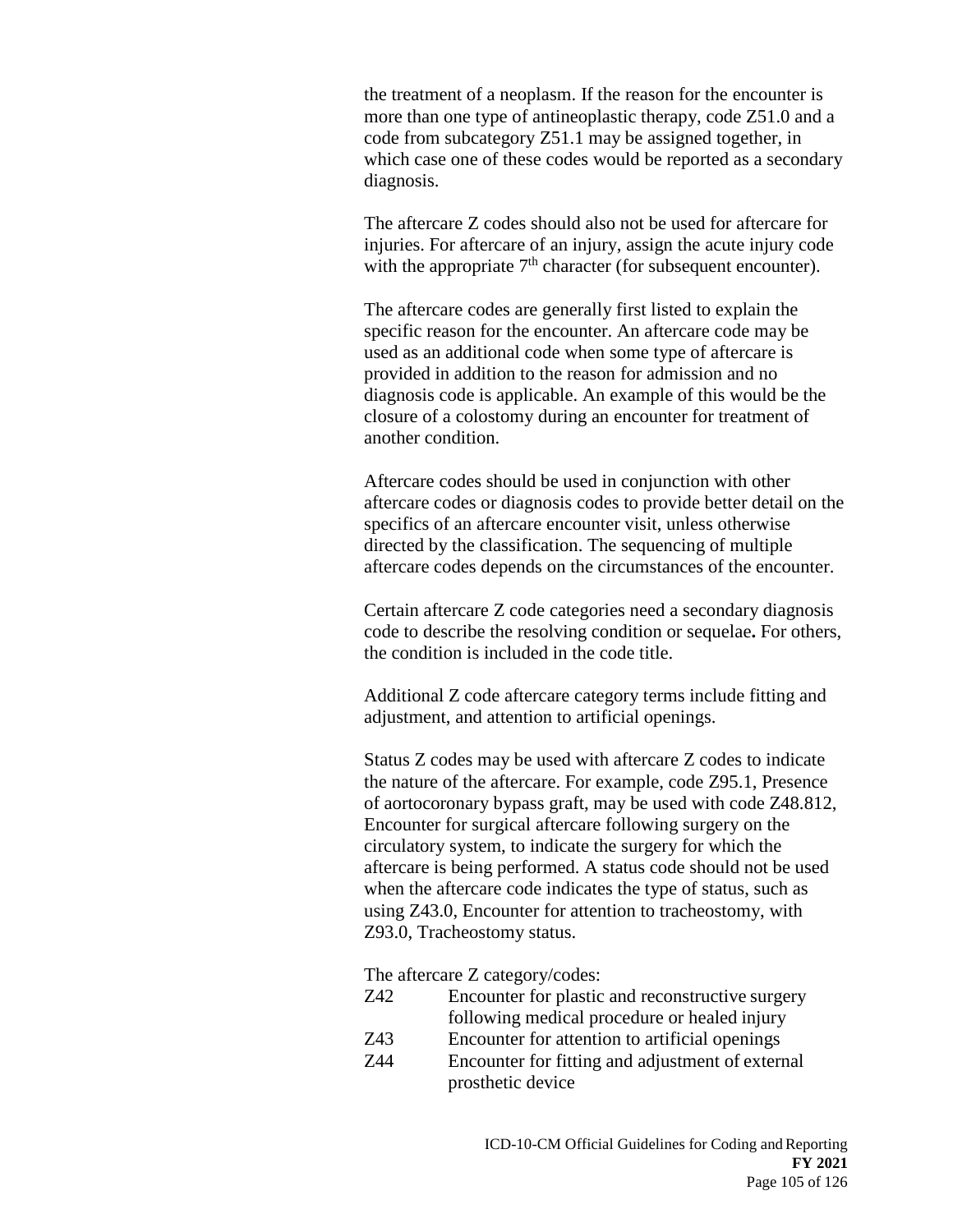- Z45 Encounter for adjustment and management of implanted device
- Z46 Encounter for fitting and adjustment of other devices
- Z47 Orthopedic aftercare
- Z48 Encounter for other postprocedural aftercare
- Z49 Encounter for care involving renal dialysis
- Z51 Encounter for other aftercare and medical care

## **8) Follow-up**

The follow-up codes are used to explain continuing surveillance following completed treatment of a disease, condition, or injury. They imply that the condition has been fully treated and no longer exists. They should not be confused with aftercare codes, or injury codes with a  $7<sup>th</sup>$  character for subsequent encounter**,** that explain ongoing care of a healing condition or its sequelae. Follow-up codes may be used in conjunction with history codes to provide the full picture of the healed condition and its treatment. The follow-up code is sequenced first, followed by the history code.

A follow-up code may be used to explain multiple visits. Should a condition be found to have recurred on the follow-up visit, then the diagnosis code for the condition should be assigned in place of the follow-up code.

The follow-up Z code categories:

| Z <sub>08</sub> | Encounter for follow-up examination after     |
|-----------------|-----------------------------------------------|
|                 | completed treatment for malignant neoplasm    |
| Z <sub>09</sub> | Encounter for follow-up examination after     |
|                 | completed treatment for conditions other than |
|                 | malignant neoplasm                            |
| Z39             | Encounter for maternal postpartum care and    |
|                 | examination                                   |

# **9) Donor**

Codes in category Z52, Donors of organs and tissues, are used for living individuals who are donating blood or other body tissue. These codes are only for individuals donating for others, not for self**-**donations. They are not used to identify cadaveric donations.

## **10) Counseling**

Counseling Z codes are used when a patient or family member receives assistance in the aftermath of an illness or injury, or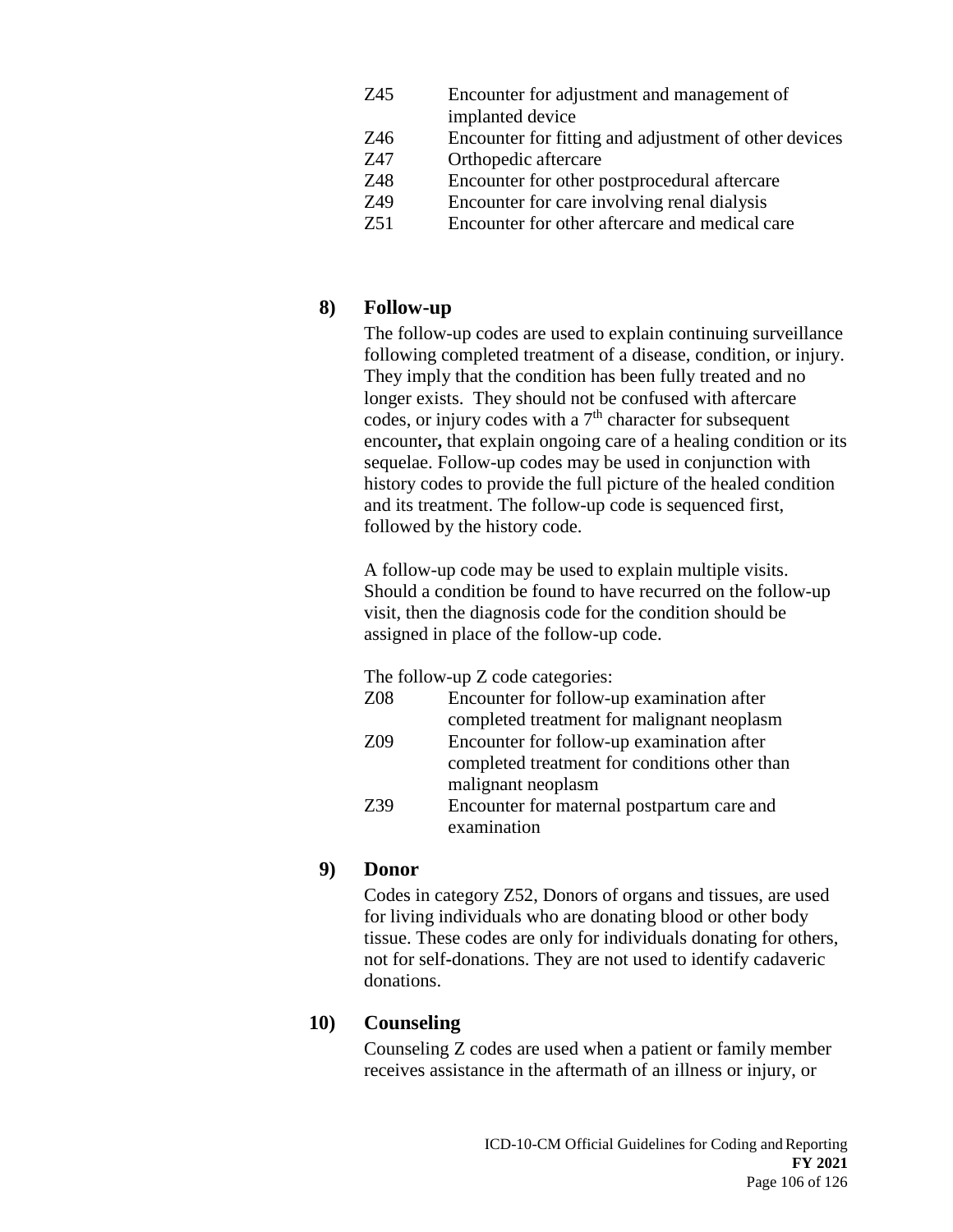when support is required in coping with family or social problems.

The counseling Z codes/categories:

- Z30.0- Encounter for general counseling and advice on contraception
- Z31.5 Encounter for procreative genetic counseling
- Z31.6- Encounter for general counseling and advice on procreation
- Z32.2 Encounter for childbirth instruction
- Z32.3 Encounter for childcare instruction
- Z69 Encounter for mental health services for victim and perpetrator of abuse
- Z70 Counseling related to sexual attitude, behavior and orientation
- Z71 Persons encountering health services for other counseling and medical advice, not elsewhere classified **Note:** Code Z71.84, Encounter for health

counseling related to travel, is to be used for health risk and safety counseling for future travel purposes.

Z76.81 Expectant mother prebirth pediatrician visit

#### *11)* **Encounters for Obstetrical and Reproductive Services**

*See Section I.C.15. Pregnancy, Childbirth, and the Puerperium, for further instruction on the use of these codes.*

Z codes for pregnancy are for use in those circumstances when none of the problems or complications included in the codes from the Obstetrics chapter exist (a routine prenatal visit or postpartum care). Codes in category Z34, Encounter for supervision of normal pregnancy, are always first listed and are not to be used with any other code from the OB chapter.

Codes in category Z3A, Weeks of gestation, may be assigned to provide additional information about the pregnancy. Category Z3A codes should not be assigned for pregnancies with abortive outcomes (categories O00-O08), elective termination of pregnancy (code Z33.2), nor for postpartum conditions, as category Z3A is not applicable to these conditions. The date of the admission should be used to determine weeks of gestation for inpatient admissions that encompass more than one gestational week.

The outcome of delivery, category Z37, should be included on all maternal delivery records. It is always a secondary code.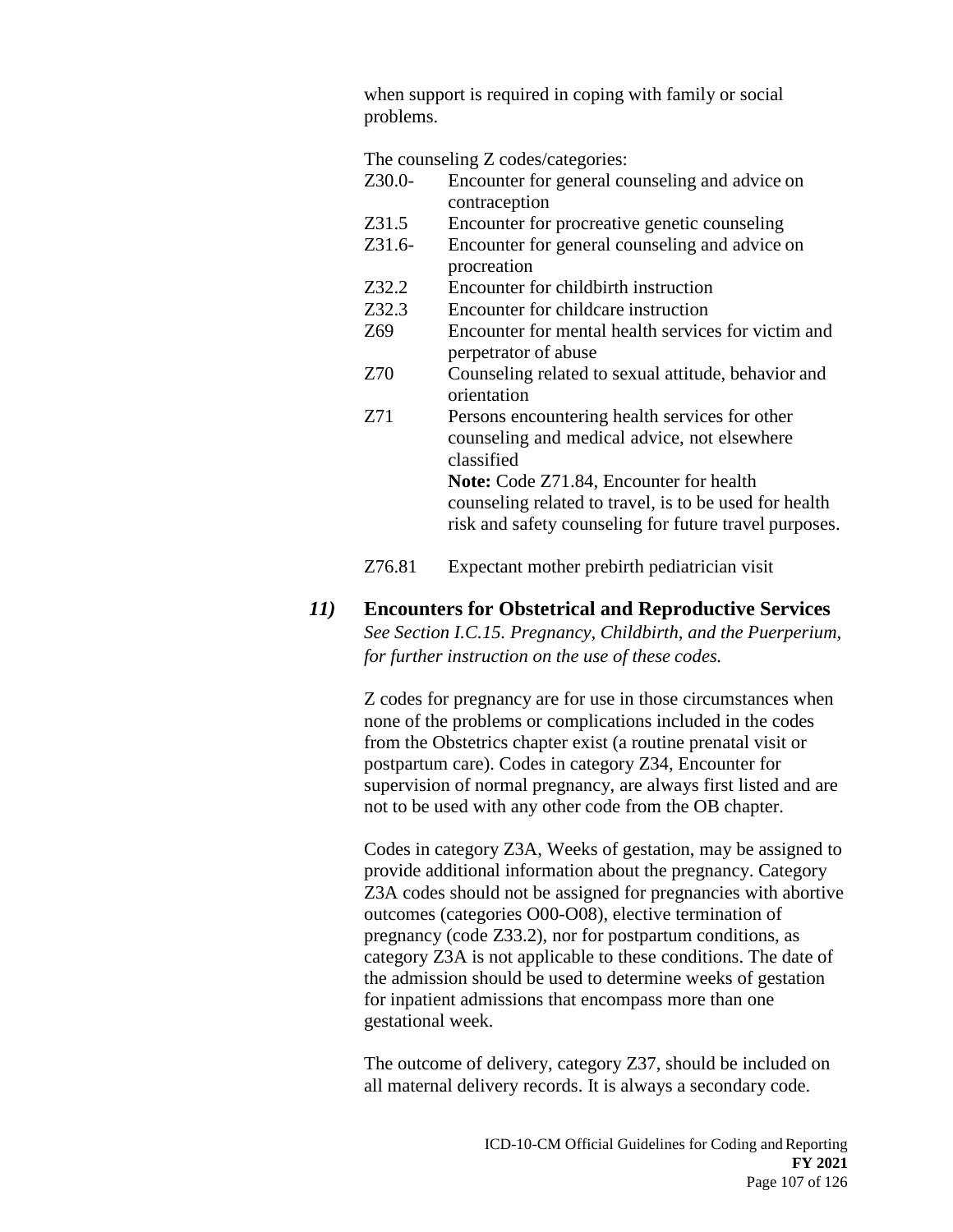Codes in category Z37 should not be used on the newborn record.

Z codes for family planning (contraceptive) or procreative management and counseling should be included on an obstetric record either during the pregnancy or the postpartum stage, if applicable.

Z codes/categories for obstetrical and reproductive services:

- Z30 Encounter for contraceptive management
- Z31 Encounter for procreative management
- Z32.2 Encounter for childbirth instruction
- Z32.3 Encounter for childcare instruction
- Z33 Pregnant state
- Z34 Encounter for supervision of normal pregnancy
- Z36 Encounter for antenatal screening of mother
- Z3A Weeks of gestation
- Z37 Outcome of delivery
- Z39 Encounter for maternal postpartum care and examination
- Z76.81 Expectant mother prebirth pediatrician visit

#### **12) Newborns and Infants**

*See Section I.C.16. Newborn (Perinatal) Guidelines, for further instruction on the use of these codes.* 

Newborn Z codes/categories:

| Z76.1 | Encounter for health supervision and care of |  |  |  |  |  |  |
|-------|----------------------------------------------|--|--|--|--|--|--|
|       | foundling                                    |  |  |  |  |  |  |
| $  -$ |                                              |  |  |  |  |  |  |

- Z00.1- Encounter for routine child health examination
- Z38 Liveborn infants according to place of birth and type of delivery

#### **13) Routine and Administrative Examinations**

The Z codes allow for the description of encounters for routine examinations, such as, a general check-up, or, examinations for administrative purposes, such as, a pre-employment physical. The codes are not to be used if the examination is for diagnosis of a suspected condition or for treatment purposes. In such cases the diagnosis code is used. During a routine exam, should a diagnosis or condition be discovered, it should be coded as an additional code. Pre-existing and chronic conditions and history codes may also be included as additional codes as long as the examination is for administrative purposes and not focused on any particular condition.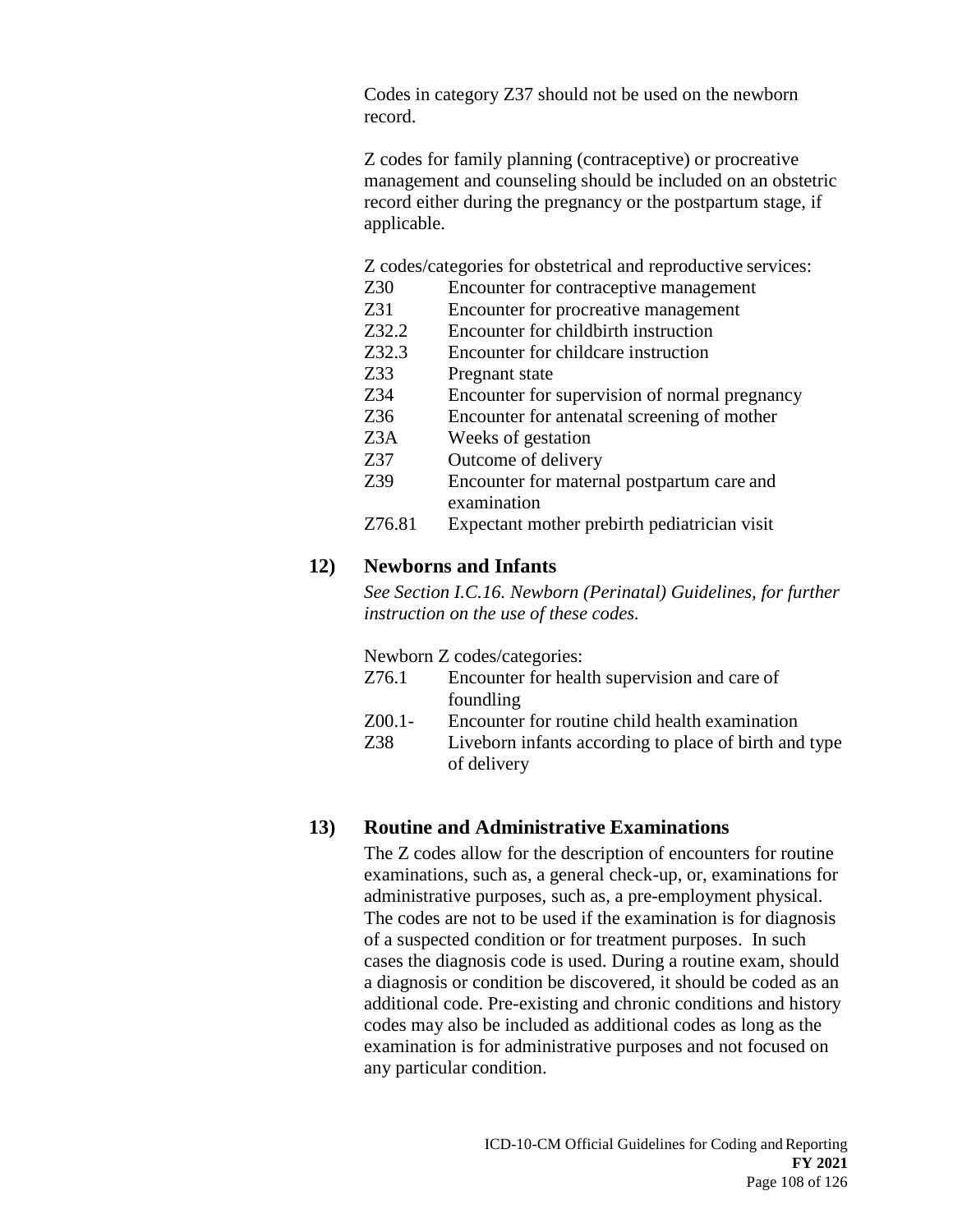Some of the codes for routine health examinations distinguish between "with" and "without" abnormal findings. Code assignment depends on the information that is known at the time the encounter is being coded. For example, if no abnormal findings were found during the examination, but the encounter is being coded before test results are back, it is acceptable to assign the code for "without abnormal findings." When assigning a code for "with abnormal findings," additional code(s) should be assigned to identify the specific abnormal  $finding(s)$ .

Pre-operative examination and pre-procedural laboratory examination Z codes are for use only in those situations when a patient is being cleared for a procedure or surgery and no treatment is given.

The Z codes/categories for routine and administrative examinations:

| <b>Z00</b> | Encounter for general examination without       |
|------------|-------------------------------------------------|
|            | complaint, suspected or reported diagnosis      |
| Z01        | Encounter for other special examination without |
|            | complaint, suspected or reported diagnosis      |
| <b>Z02</b> | Encounter for administrative examination        |
|            | Except: Z02.9, Encounter for administrative     |
|            | examinations, unspecified                       |
| $Z_{2.0}$  | Encounter for pregnancy test                    |

#### **14) Miscellaneous Z Codes**

The miscellaneous Z codes capture a number of other health care encounters that do not fall into one of the other categories. Certain of these codes identify the reason for the encounter; others are for use as additional codes that provide useful information on circumstances that may affect a patient's care and treatment.

#### **Prophylactic Organ Removal**

For encounters specifically for prophylactic removal of an organ (such as prophylactic removal of breasts due to a genetic susceptibility to cancer or a family history of cancer), the principal or first-listed code should be a code from category Z40, Encounter for prophylactic surgery, followed by the appropriate codes to identify the associated risk factor (such as genetic susceptibility or family history).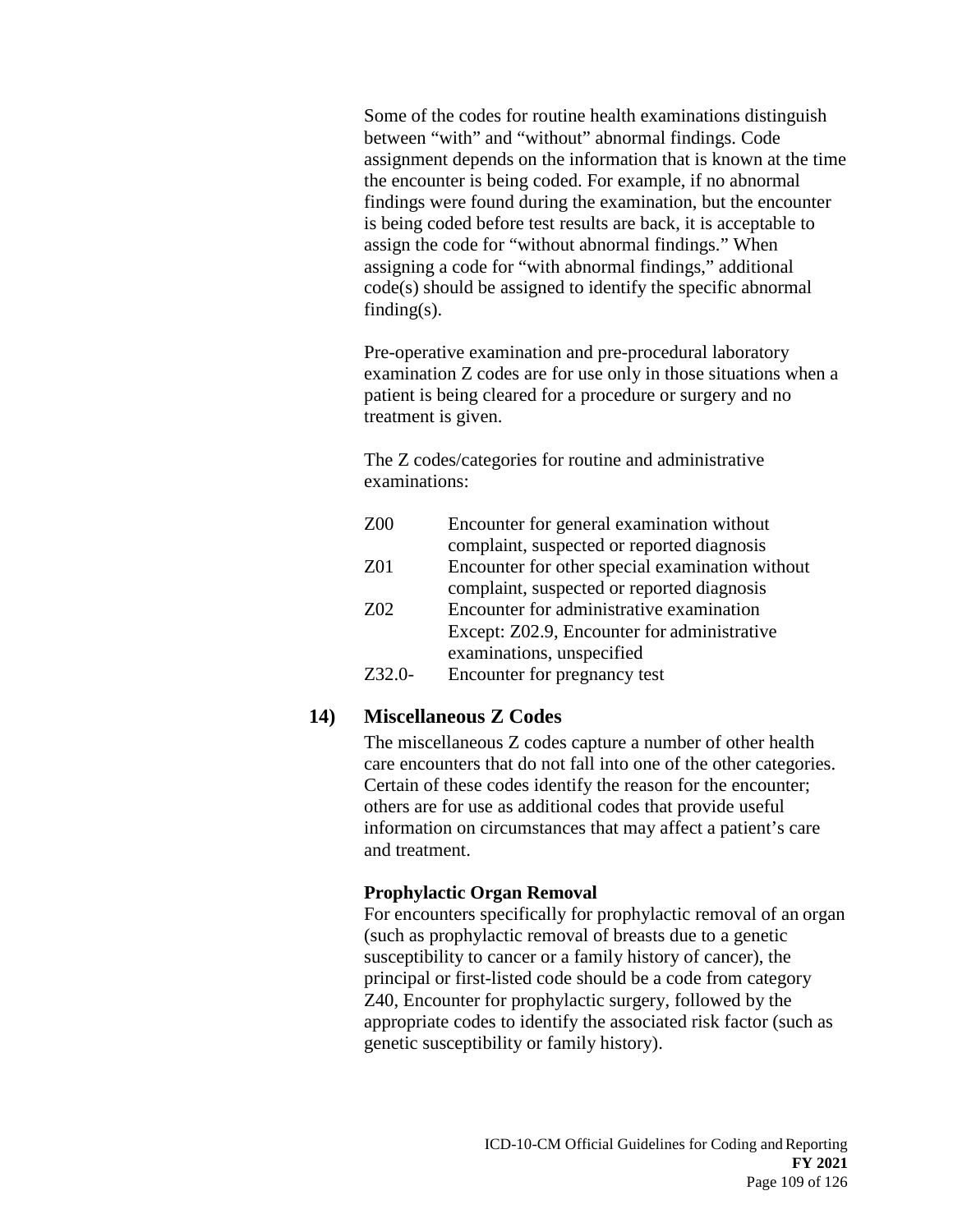If the patient has a malignancy of one site and is having prophylactic removal at another site to prevent either a new primary malignancy or metastatic disease, a code for the malignancy should also be assigned in addition to a code from subcategory Z40.0, Encounter for prophylactic surgery for risk factors related to malignant neoplasms. A Z40.0 code should not be assigned if the patient is having organ removal for treatment of a malignancy, such as the removal of the testes for the treatment of prostate cancer.

Miscellaneous Z codes/categories:

| Z28   | Immunization not carried out                        |
|-------|-----------------------------------------------------|
|       | Except: Z28.3, Underimmunization status             |
| Z29   | Encounter for other prophylactic measures           |
| Z40   | Encounter for prophylactic surgery                  |
| Z41   | Encounter for procedures for purposes other than    |
|       | remedying health state                              |
|       | Except: Z41.9, Encounter for procedure for purposes |
|       | other than remedying health state, unspecified      |
| Z53   | Persons encountering health services for specific   |
|       | procedures and treatment, not carried out           |
| Z55   | Problems related to education and literacy          |
| Z56   | Problems related to employment and unemployment     |
| Z57   | Occupational exposure to risk factors               |
| Z58   | Problems related to physical environment            |
| Z59   | Problems related to housing and economic            |
|       | circumstances                                       |
| Z60   | Problems related to social environment              |
| Z62   | Problems related to upbringing                      |
| Z63   | Other problems related to primary support group,    |
|       | including family circumstances                      |
| Z64   | Problems related to certain psychosocial            |
|       | circumstances                                       |
| Z65   | Problems related to other psychosocial              |
|       | circumstances                                       |
| Z72   | Problems related to lifestyle                       |
|       | Note: These codes should be assigned only when the  |
|       | documentation specifies that the patient has an     |
|       | associated problem                                  |
| Z73   | Problems related to life management difficulty      |
| Z74   | Problems related to care provider dependency        |
|       | Except: Z74.01, Bed confinement status              |
| Z75   | Problems related to medical facilities and other    |
|       | health care                                         |
| Z76.0 | Encounter for issue of repeat prescription          |
| Z76.3 | Healthy person accompanying sick person             |
| Z76.4 | Other boarder to healthcare facility                |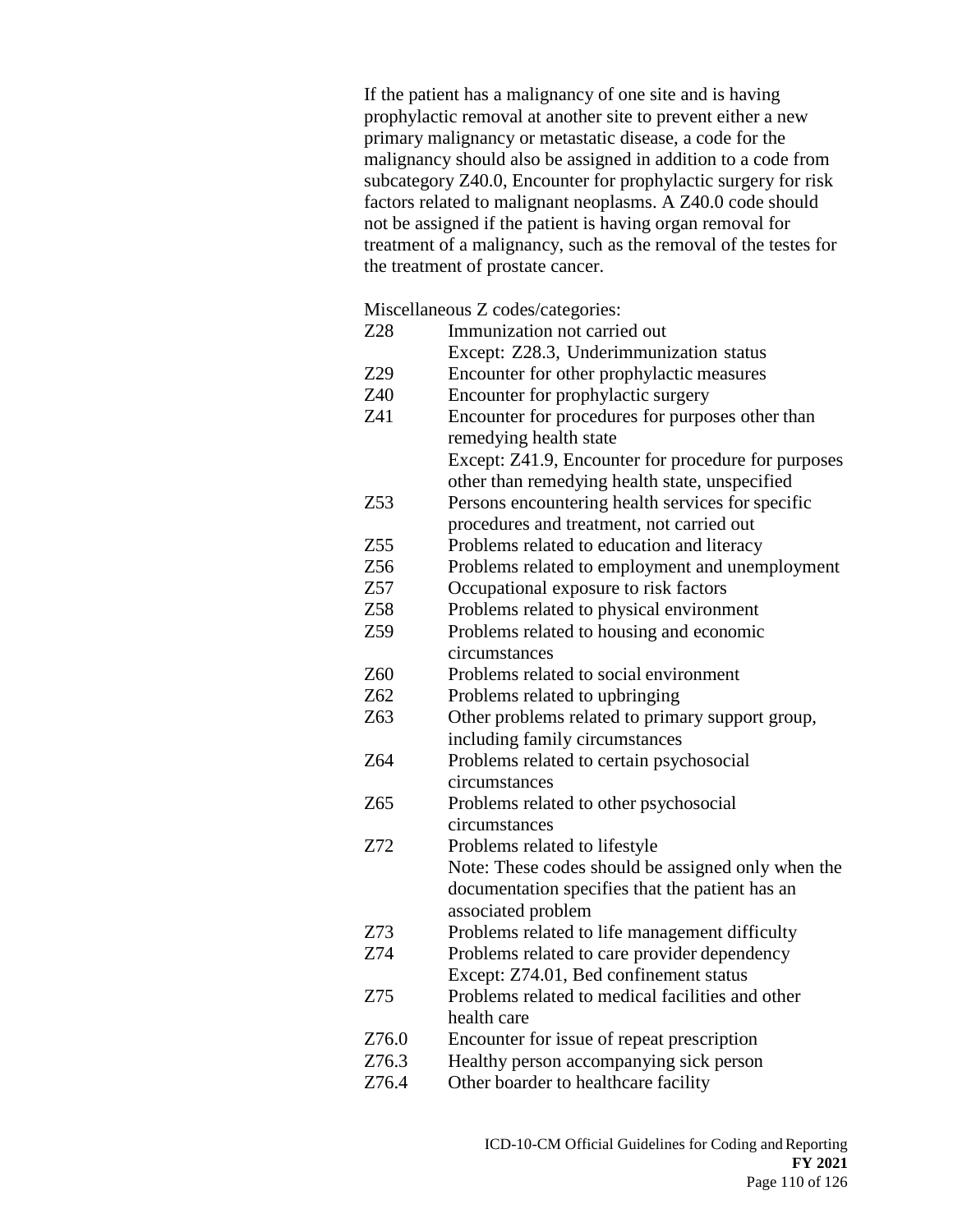- Z76.5 Malingerer [conscious simulation]
- Z91.1- Patient's noncompliance with medical treatment and regimen
- Z91.83 Wandering in diseases classified elsewhere
- Z91.84 Oral health risk factors
- Z91.89 Other specified personal risk factors, not elsewhere classified

*See Section I.B.14 for Z55-Z65 Persons with potential health hazards related to socioeconomic and psychosocial circumstances, documentation by clinicians other than the patient's provider* 

#### **15) Nonspecific Z Codes**

Certain Z codes are so non-specific, or potentially redundant with other codes in the classification, that there can be little justification for their use in the inpatient setting. Their use in the outpatient setting should be limited to those instances when there is no further documentation to permit more precise coding. Otherwise, any sign or symptom or any other reason for visit that is captured in another code should be used.

Nonspecific Z codes/categories:

| Z02.9  | Encounter for administrative examinations,                                                                |
|--------|-----------------------------------------------------------------------------------------------------------|
|        | unspecified                                                                                               |
| Z04.9  | Encounter for examination and observation for                                                             |
|        | unspecified reason                                                                                        |
| Z13.9  | Encounter for screening, unspecified                                                                      |
| Z41.9  | Encounter for procedure for purposes other than                                                           |
|        | remedying health state, unspecified                                                                       |
| Z52.9  | Donor of unspecified organ or tissue                                                                      |
| Z86.59 | Personal history of other mental and behavioral                                                           |
|        | disorders                                                                                                 |
| Z88.9  | Allergy status to unspecified drugs, medicaments                                                          |
|        | and biological substances status                                                                          |
| 7000   | $\mathbf{D}$ , we can contribute the contribution of the contribution of the contribution of $\mathbf{C}$ |

Z92.0 Personal history of contraception

#### **16) Z Codes That May Only be Principal/First-Listed Diagnosis**

The following Z codes/categories may only be reported as the principal/first-listed diagnosis, except when there are multiple encounters on the same day and the medical records for the encounters are combined:

Z00 Encounter for general examination without complaint, suspected or reported diagnosis Except: Z00.6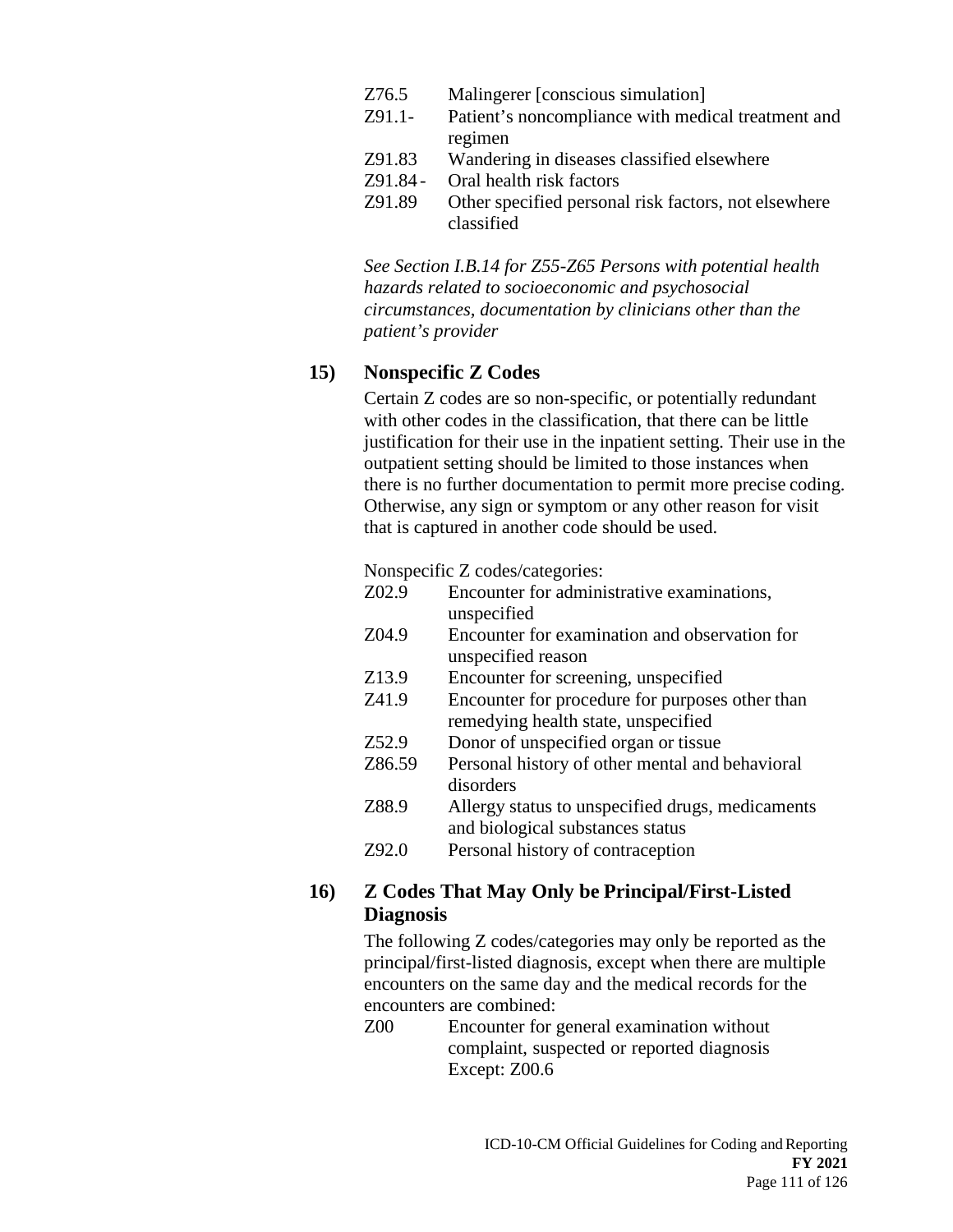| Z <sub>01</sub> | Encounter for other special examination without<br>complaint, suspected or reported diagnosis    |
|-----------------|--------------------------------------------------------------------------------------------------|
| Z <sub>02</sub> | Encounter for administrative examination                                                         |
| <b>Z04</b>      | Encounter for examination and observation for other<br>reasons                                   |
| Z33.2           | Encounter for elective termination of pregnancy                                                  |
| Z31.81          | Encounter for male factor infertility in female patient                                          |
| Z31.83          | Encounter for assisted reproductive fertility<br>procedure cycle                                 |
| Z31.84          | Encounter for fertility preservation procedure                                                   |
| Z <sub>34</sub> | Encounter for supervision of normal pregnancy                                                    |
| Z39             | Encounter for maternal postpartum care and<br>examination                                        |
| Z38             | Liveborn infants according to place of birth and type<br>of delivery                             |
| Z40             | Encounter for prophylactic surgery                                                               |
| Z42             | Encounter for plastic and reconstructive surgery<br>following medical procedure or healed injury |
| Z51.0           | Encounter for antineoplastic radiation therapy                                                   |
| $Z51.1-$        | Encounter for antineoplastic chemotherapy and<br>immunotherapy                                   |
| Z52             | Donors of organs and tissues<br>Except: Z52.9, Donor of unspecified organ or tissue              |
| Z76.1           | Encounter for health supervision and care of<br>foundling                                        |
| Z76.2           | Encounter for health supervision and care of other<br>healthy infant and child                   |
| Z99.12          | Encounter for respirator [ventilator] dependence<br>during power failure                         |

#### **22. Chapter 22: Codes for Special Purposes (U00-U85)**

| U07.0 | Vaping-related disorder (see Section I.C.10.e., Vaping-related |
|-------|----------------------------------------------------------------|
|       | disorders)                                                     |
| U07.1 | COVID-19 (see Section I.C.1.g.1., COVID-19 infection)          |

# **Section II. Selection of Principal Diagnosis**

The circumstances of inpatient admission always govern the selection of principal diagnosis. The principal diagnosis is defined in the Uniform Hospital Discharge Data Set (UHDDS) as "that condition established after study to be chiefly responsible for occasioning the admission of the patient to the hospital for care."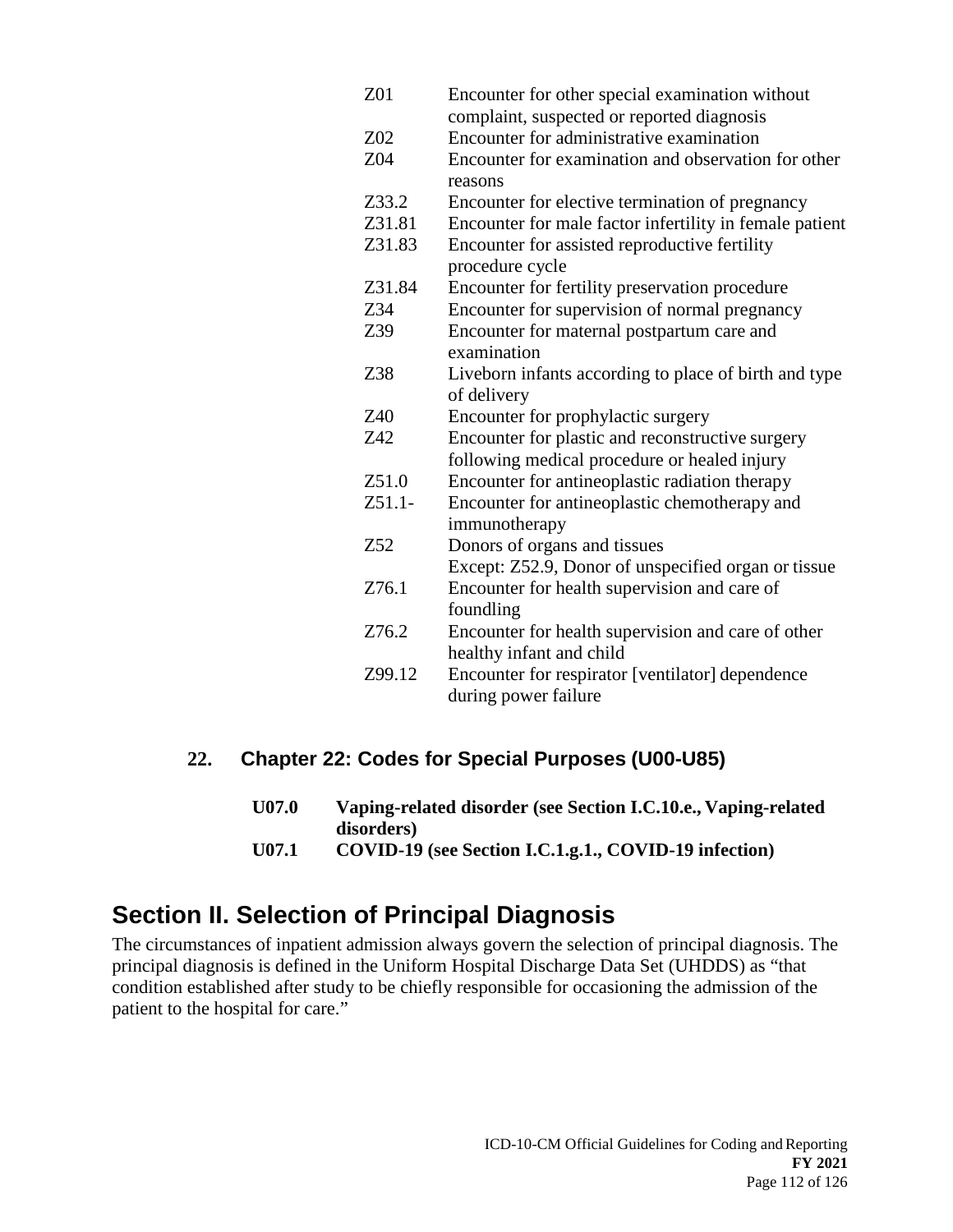The UHDDS definitions are used by hospitals to report inpatient data elements in a standardized manner. These data elements and their definitions can be found in the July 31, 1985, Federal Register (Vol. 50, No, 147), pp. 31038-40.

Since that time, the application of the UHDDS definitions has been expanded to include all nonoutpatient settings (acute care, short term, long term care and psychiatric hospitals; home health agencies; rehab facilities; nursing homes, etc.). The UHDDS definitions also apply to hospice services (all levels of care).

In determining principal diagnosis**,** coding conventions in the ICD-10-CM, the Tabular List and Alphabetic Index take precedence over these official coding guidelines. *(See Section I.A., Conventions for the ICD-10-CM)*

The importance of consistent, complete documentation in the medical record cannot be overemphasized. Without such documentation the application of all coding guidelines is a difficult, if not impossible, task.

## **A. Codes for symptoms, signs, and ill-defined conditions**

Codes for symptoms, signs, and ill-defined conditions from Chapter 18 are not to be used as principal diagnosis when a related definitive diagnosis has been established.

#### **B. Two or more interrelated conditions, each potentially meeting the definition for principal diagnosis.**

When there are two or more interrelated conditions (such as diseases in the same ICD-10-CM chapter or manifestations characteristically associated with a certain disease) potentially meeting the definition of principal diagnosis, either condition may be sequenced first, unless the circumstances of the admission, the therapy provided, the Tabular List, or the Alphabetic Index indicate otherwise.

### **C. Two or more diagnoses that equally meet the definition for principal diagnosis**

In the unusual instance when two or more diagnoses equally meet the criteria for principal diagnosis as determined by the circumstances of admission, diagnostic workup and/or therapy provided, and the Alphabetic Index, Tabular List, or another coding guidelines does not provide sequencing direction, any one of the diagnoses may be sequenced first.

### **D. Two or more comparative or contrasting conditions**

In those rare instances when two or more contrasting or comparative diagnoses are documented as "either/or" (or similar terminology), they are coded as if the diagnoses were confirmed and the diagnoses are sequenced according to the circumstances of the admission. If no further determination can be made as to which diagnosis should be principal, either diagnosis may be sequenced first.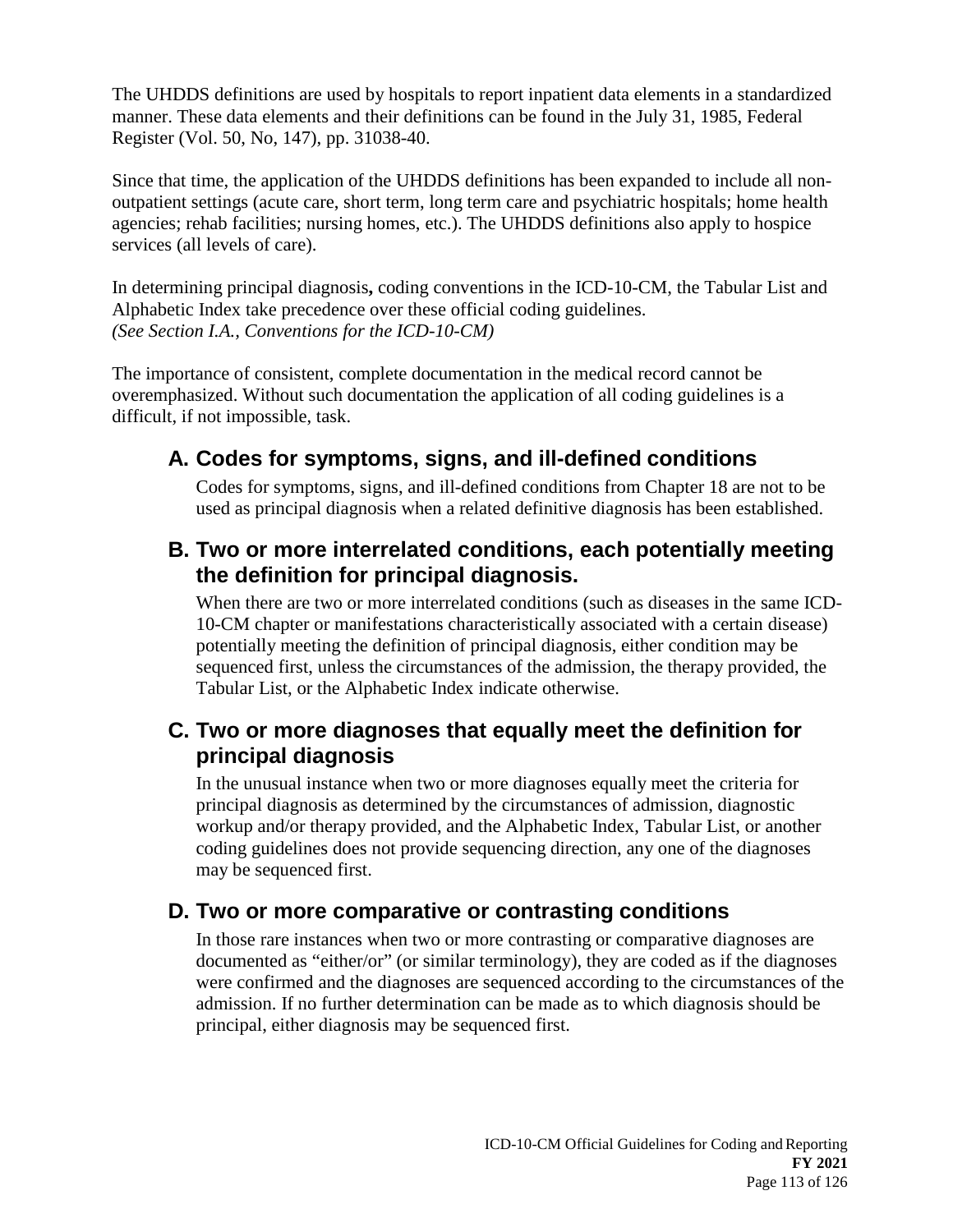# **E. A symptom(s) followed by contrasting/comparative diagnoses**

GUIDELINE HAS BEEN DELETED EFFECTIVE OCTOBER 1, 2014

#### **F. Original treatment plan not carried out**

Sequence as the principal diagnosis the condition, which after study occasioned the admission to the hospital, even though treatment may not have been carried out due to unforeseen circumstances.

### **G. Complications of surgery and other medical care**

When the admission is for treatment of a complication resulting from surgery or other medical care, the complication code is sequenced as the principal diagnosis. If the complication is classified to the T80-T88 series and the code lacks the necessary specificity in describing the complication, an additional code for the specific complication should be assigned.

## **H. Uncertain Diagnosis**

If the diagnosis documented at the time of discharge is qualified as "probable," "suspected," "likely," "questionable," "possible," or "still to be ruled out," "compatible with," "consistent with," or other similar terms indicating uncertainty, code the condition as if it existed or was established. The bases for these guidelines are the diagnostic workup, arrangements for further workup or observation, and initial therapeutic approach that correspond most closely with the established diagnosis.

**Note:** This guideline is applicable only to inpatient admissions to short-term, acute, long-term care and psychiatric hospitals.

## **I. Admission from Observation Unit**

#### **1. Admission Following Medical Observation**

When a patient is admitted to an observation unit for a medical condition, which either worsens or does not improve, and is subsequently admitted as an inpatient of the same hospital for this same medical condition, the principal diagnosis would be the medical condition which led to the hospital admission.

### **2. Admission Following Post-Operative Observation**

When a patient is admitted to an observation unit to monitor a condition (or complication) that develops following outpatient surgery, and then is subsequently admitted as an inpatient of the same hospital, hospitals should apply the Uniform Hospital Discharge Data Set (UHDDS) definition of principal diagnosis as "that condition established after study to be chiefly responsible for occasioning the admission of the patient to the hospital for care."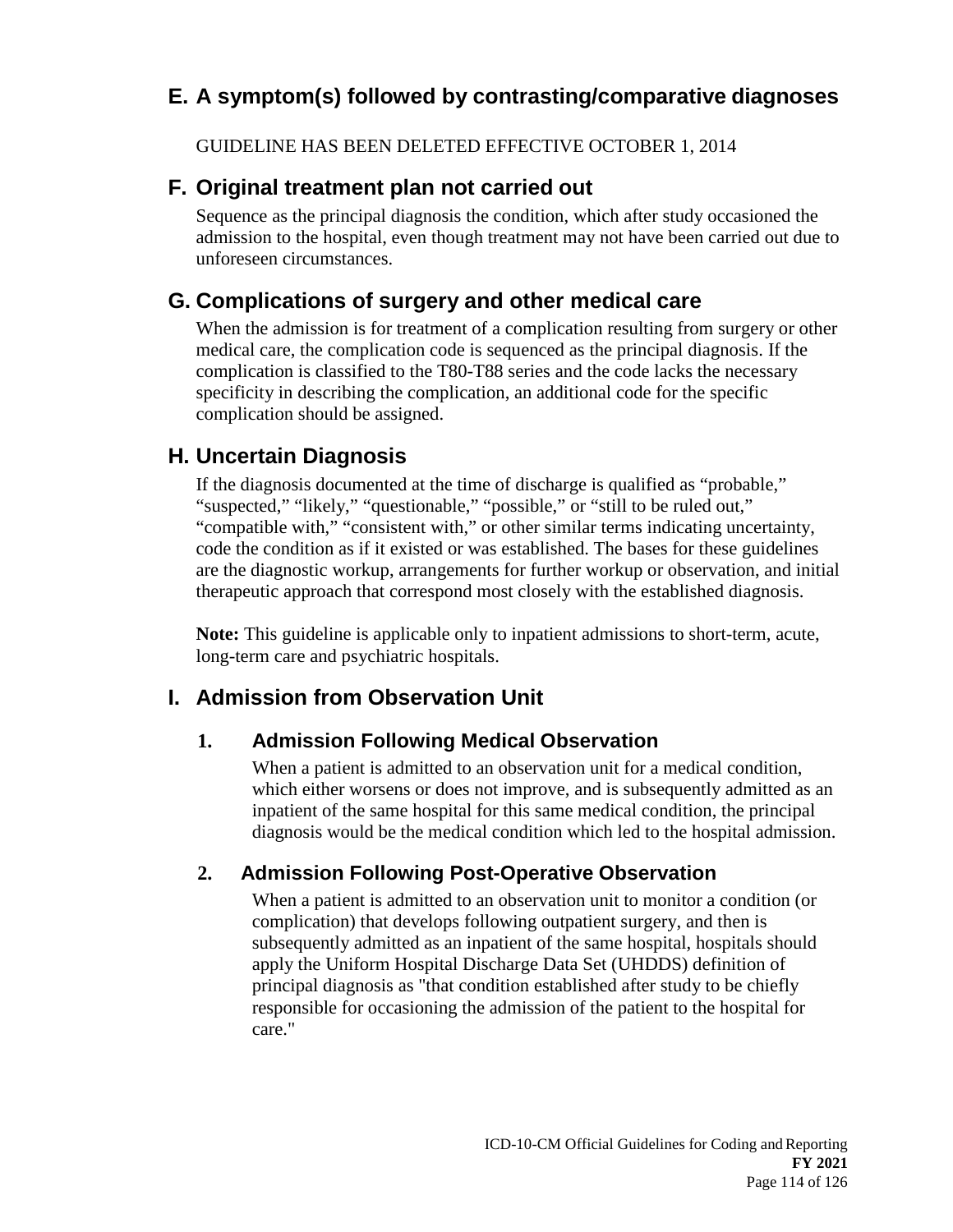# **J. Admission from Outpatient Surgery**

When a patient receives surgery in the hospital's outpatient surgery department and is subsequently admitted for continuing inpatient care at the same hospital, the following guidelines should be followed in selecting the principal diagnosis for the inpatient admission:

- If the reason for the inpatient admission is a complication, assign the complication as the principal diagnosis.
- If no complication, or other condition, is documented as the reason for the inpatient admission, assign the reason for the outpatient surgery as the principal diagnosis.
- If the reason for the inpatient admission is another condition unrelated to the surgery, assign the unrelated condition as the principal diagnosis.

# **K. Admissions/Encounters for Rehabilitation**

When the purpose for the admission/encounter is rehabilitation, sequence first the code for the condition for which the service is being performed. For example, for an admission/encounter for rehabilitation for right-sided dominant hemiplegia following a cerebrovascular infarction, report code I69.351, Hemiplegia and hemiparesis following cerebral infarction affecting right dominant side, as the first-listed or principal diagnosis.

If the condition for which the rehabilitation service is being provided is no longer present, report the appropriate aftercare code as the first-listed or principal diagnosis, unless the rehabilitation service is being provided following an injury. For rehabilitation services following active treatment of an injury, assign the injury code with the appropriate seventh character for subsequent encounter as the first-listed or principal diagnosis. For example, if a patient with severe degenerative osteoarthritis of the hip, underwent hip replacement and the current encounter/admission is for rehabilitation, report code Z47.1, Aftercare following joint replacement surgery, as the first-listed or principal diagnosis. If the patient requires rehabilitation post hip replacement for right intertrochanteric femur fracture, report code S72.141D, Displaced intertrochanteric fracture of right femur, subsequent encounter for closed fracture with routine healing, as the first-listed or principal diagnosis.

*See Section I.C.21.c.7, Factors influencing health states and contact with health services, Aftercare.*

*See Section I.C.19.a, for additional information about the use of 7th characters for injury codes.* 

# **Section III. Reporting Additional Diagnoses**

GENERAL RULES FOR OTHER (ADDITIONAL) DIAGNOSES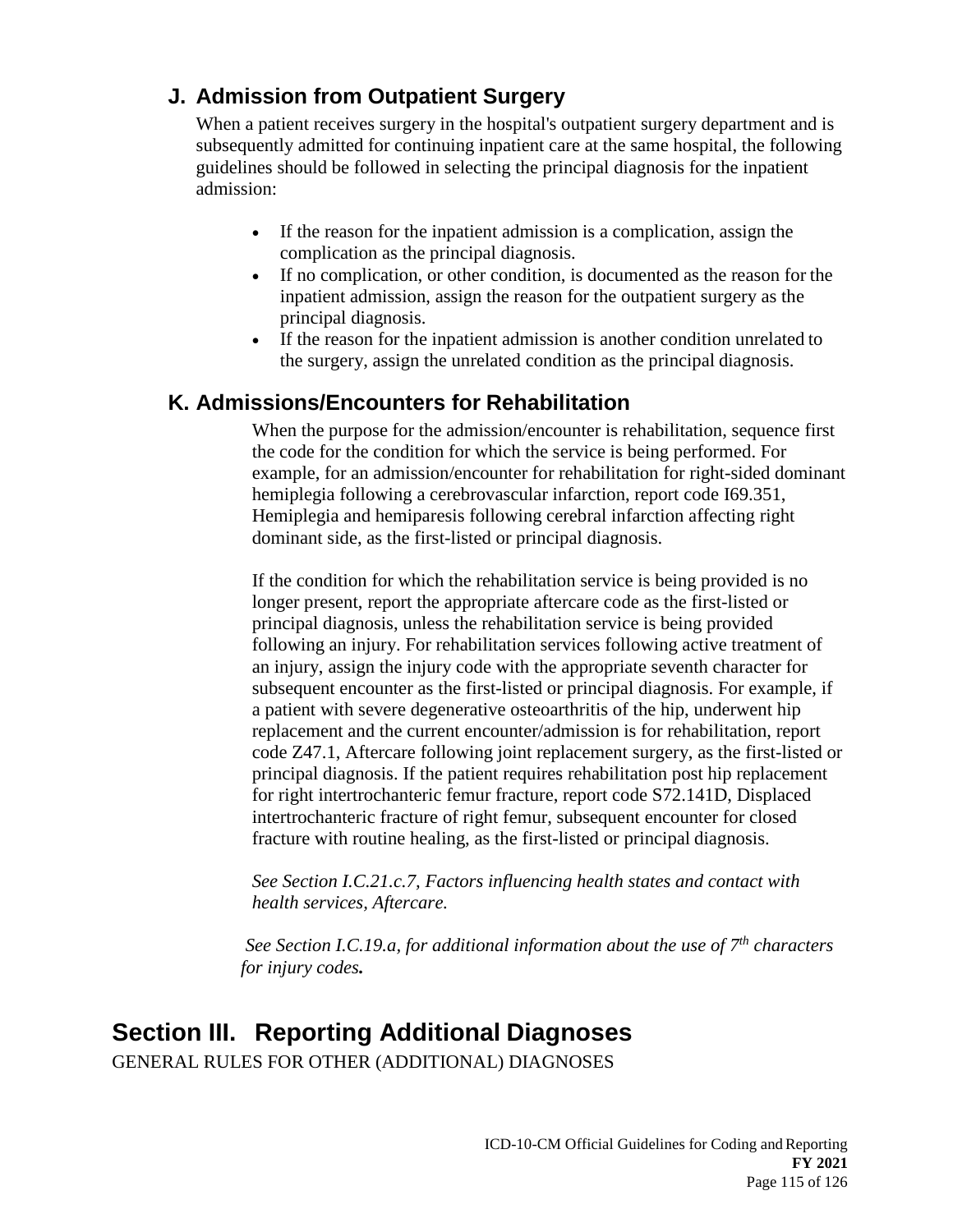For reporting purposes, the definition for "other diagnoses" is interpreted as additional conditions that affect patient care in terms of requiring:

clinical evaluation; or therapeutic treatment; or diagnostic procedures; or extended length of hospital stay; or increased nursing care and/or monitoring.

The UHDDS item #11-b defines Other Diagnoses as "all conditions that coexist at the time of admission, that develop subsequently, or that affect the treatment received and/or the length of stay. Diagnoses that relate to an earlier episode which have no bearing on the current hospital stay are to be excluded." UHDDS definitions apply to inpatients in acute care, short-term, long term care and psychiatric hospital setting. The UHDDS definitions are used by acute care shortterm hospitals to report inpatient data elements in a standardized manner. These data elements and their definitions can be found in the July 31, 1985, Federal Register (Vol. 50, No, 147), pp. 31038-40.

Since that time, the application of the UHDDS definitions has been expanded to include all nonoutpatient settings (acute care, short term, long term care and psychiatric hospitals; home health agencies; rehab facilities; nursing homes, etc.). The UHDDS definitions also apply to hospice services (all levels of care).

The following guidelines are to be applied in designating "other diagnoses" when neither the Alphabetic Index nor the Tabular List in ICD-10-CM provide direction. The listing of the diagnoses in the patient record is the responsibility of the attending provider.

## **A. Previous conditions**

If the provider has included a diagnosis in the final diagnostic statement, such as the discharge summary or the face sheet, it should ordinarily be coded. Some providers include in the diagnostic statement resolved conditions or diagnoses and status-post procedures from previous admissions that have no bearing on the current stay. Such conditions are not to be reported and are coded only if required by hospital policy.

However, history codes (categories Z80-Z87) may be used as secondary codes if the historical condition or family history has an impact on current care or influences treatment.

### **B. Abnormal findings**

Abnormal findings (laboratory, x-ray, pathologic, and other diagnostic results) are not coded and reported unless the provider indicates their clinical significance. If the findings are outside the normal range and the attending provider has ordered other tests to evaluate the condition or prescribed treatment, it is appropriate to ask the provider whether the abnormal finding should be added.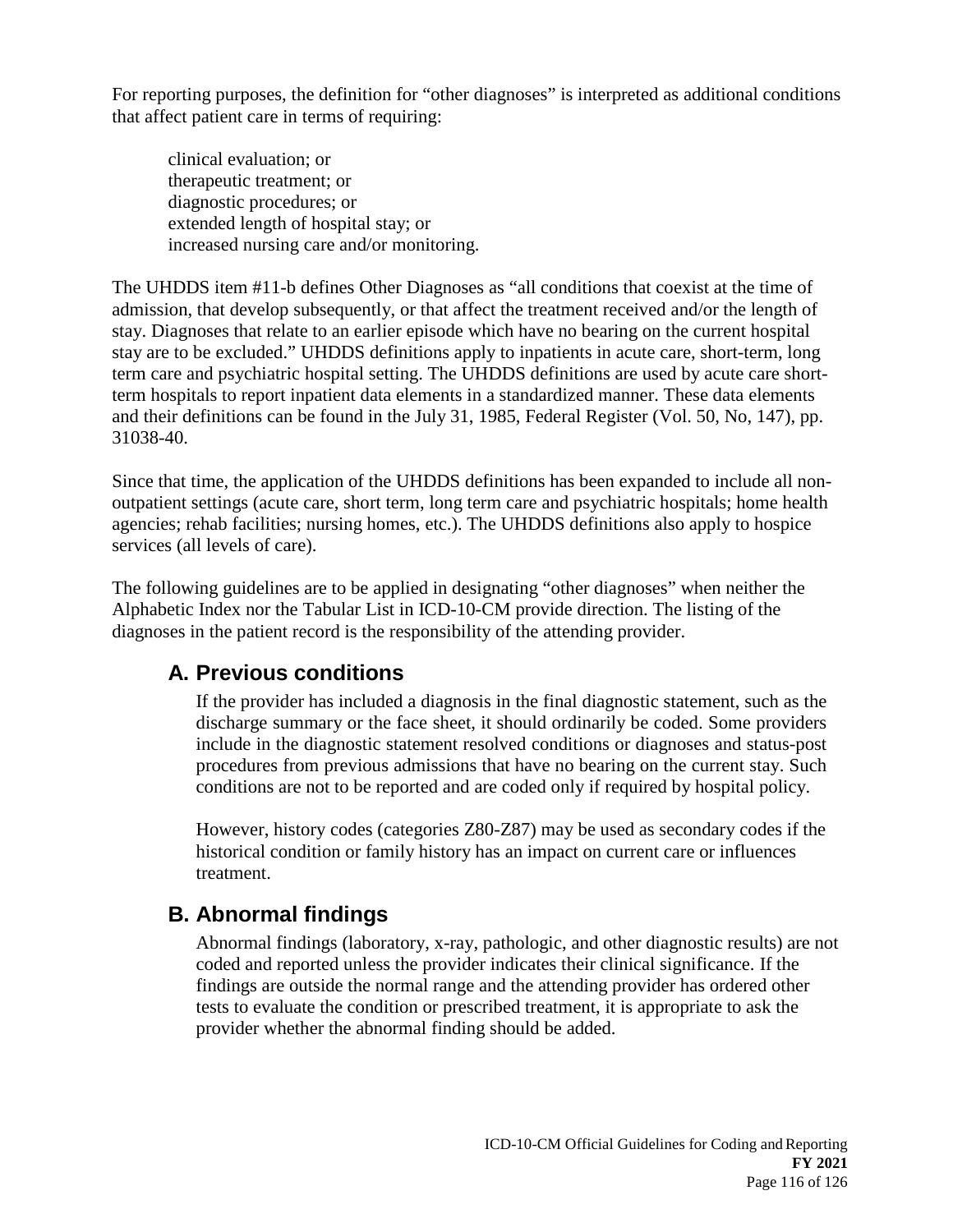**Please note:** This differs from the coding practices in the outpatient setting for coding encounters for diagnostic tests that have been interpreted by a provider.

#### **C. Uncertain Diagnosis**

If the diagnosis documented at the time of discharge is qualified as "probable," "suspected," "likely," "questionable," "possible," or "still to be ruled out," "compatible with," "consistent with," or other similar terms indicating uncertainty, code the condition as if it existed or was established. The bases for these guidelines are the diagnostic workup, arrangements for further workup or observation, and initial therapeutic approach that correspond most closely with the established diagnosis.

**Note:** This guideline is applicable only to inpatient admissions to short-term, acute, long-term care and psychiatric hospitals.

# **Section IV.Diagnostic Coding and Reporting Guidelines for Outpatient Services**

These coding guidelines for outpatient diagnoses have been approved for use by hospitals/ providers in coding and reporting hospital-based outpatient services and provider-based office visits. Guidelines in Section I, Conventions, general coding guidelines and chapter-specific guidelines, should also be applied for outpatient services and office visits.

Information about the use of certain abbreviations, punctuation, symbols, and other conventions used in the ICD-10-CM Tabular List (code numbers and titles), can be found in Section IA of these guidelines, under "Conventions Used in the Tabular List." Section I.B. contains general guidelines that apply to the entire classification. Section I.C. contains chapter-specific guidelines that correspond to the chapters as they are arranged in the classification. Information about the correct sequence to use in finding a code is also described in Section I.

The terms encounter and visit are often used interchangeably in describing outpatient service contacts and, therefore, appear together in these guidelines without distinguishing one from the other.

Though the conventions and general guidelines apply to all settings, coding guidelines for outpatient and provider reporting of diagnoses will vary in a number of instances from those for inpatient diagnoses, recognizing that:

The Uniform Hospital Discharge Data Set (UHDDS) definition of principal diagnosis does not apply to hospital-based outpatient services and provider-based office visits.

Coding guidelines for inconclusive diagnoses (probable, suspected, rule out, etc.) were developed for inpatient reporting and do not apply to outpatients.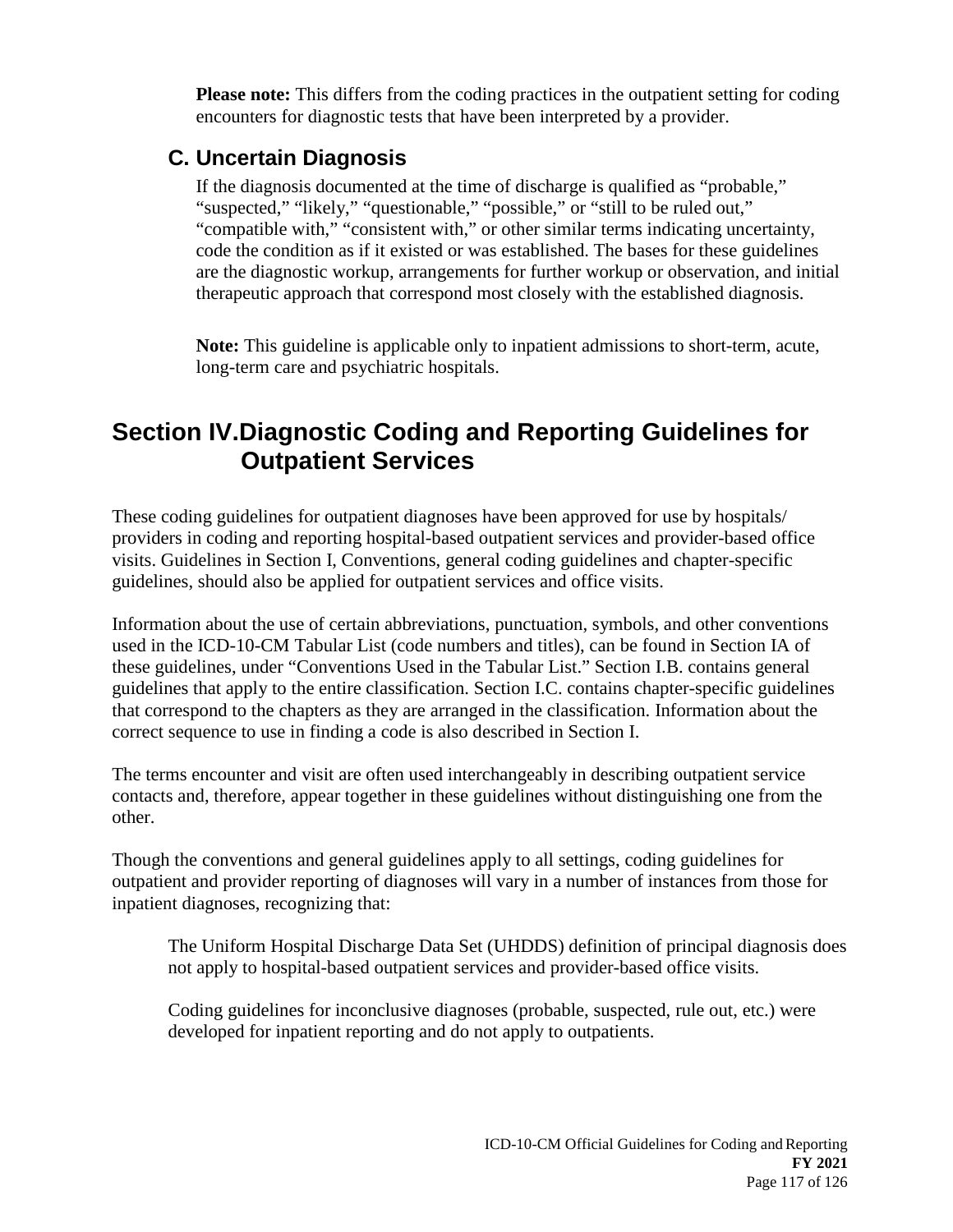## **A. Selection of first-listed condition**

In the outpatient setting, the term first-listed diagnosis is used in lieu of principal diagnosis.

In determining the first-listed diagnosis the coding conventions of ICD-10-CM, as well as the general and disease specific guidelines take precedence over the outpatient guidelines.

Diagnoses often are not established at the time of the initial encounter/visit. It may take two or more visits before the diagnosis is confirmed.

The most critical rule involves beginning the search for the correct code assignment through the Alphabetic Index. Never begin searching initially in the Tabular List as this will lead to coding errors.

#### **1. Outpatient Surgery**

When a patient presents for outpatient surgery (same day surgery), code the reason for the surgery as the first-listed diagnosis (reason for the encounter), even if the surgery is not performed due to a contraindication.

#### **2. Observation Stay**

When a patient is admitted for observation for a medical condition, assign a code for the medical condition as the first-listed diagnosis.

When a patient presents for outpatient surgery and develops complications requiring admission to observation, code the reason for the surgery as the first reported diagnosis (reason for the encounter), followed by codes for the complications as secondary diagnoses.

### **B. Codes from A00.0 through T88.9, Z00-Z99**

The appropriate code(s) from A00.0 through T88.9, Z00-Z99 must be used to identify diagnoses, symptoms, conditions, problems, complaints, or other reason(s) for the encounter/visit.

### **C. Accurate reporting of ICD-10-CM diagnosis codes**

For accurate reporting of ICD-10-CM diagnosis codes, the documentation should describe the patient's condition, using terminology which includes specific diagnoses as well as symptoms, problems, or reasons for the encounter. There are ICD-10-CM codes to describe all of these.

### **D. Codes that describe symptoms and signs**

Codes that describe symptoms and signs, as opposed to diagnoses, are acceptable for reporting purposes when a diagnosis has not been established (confirmed) by the provider. Chapter 18 of ICD-10-CM, Symptoms, Signs, and Abnormal Clinical and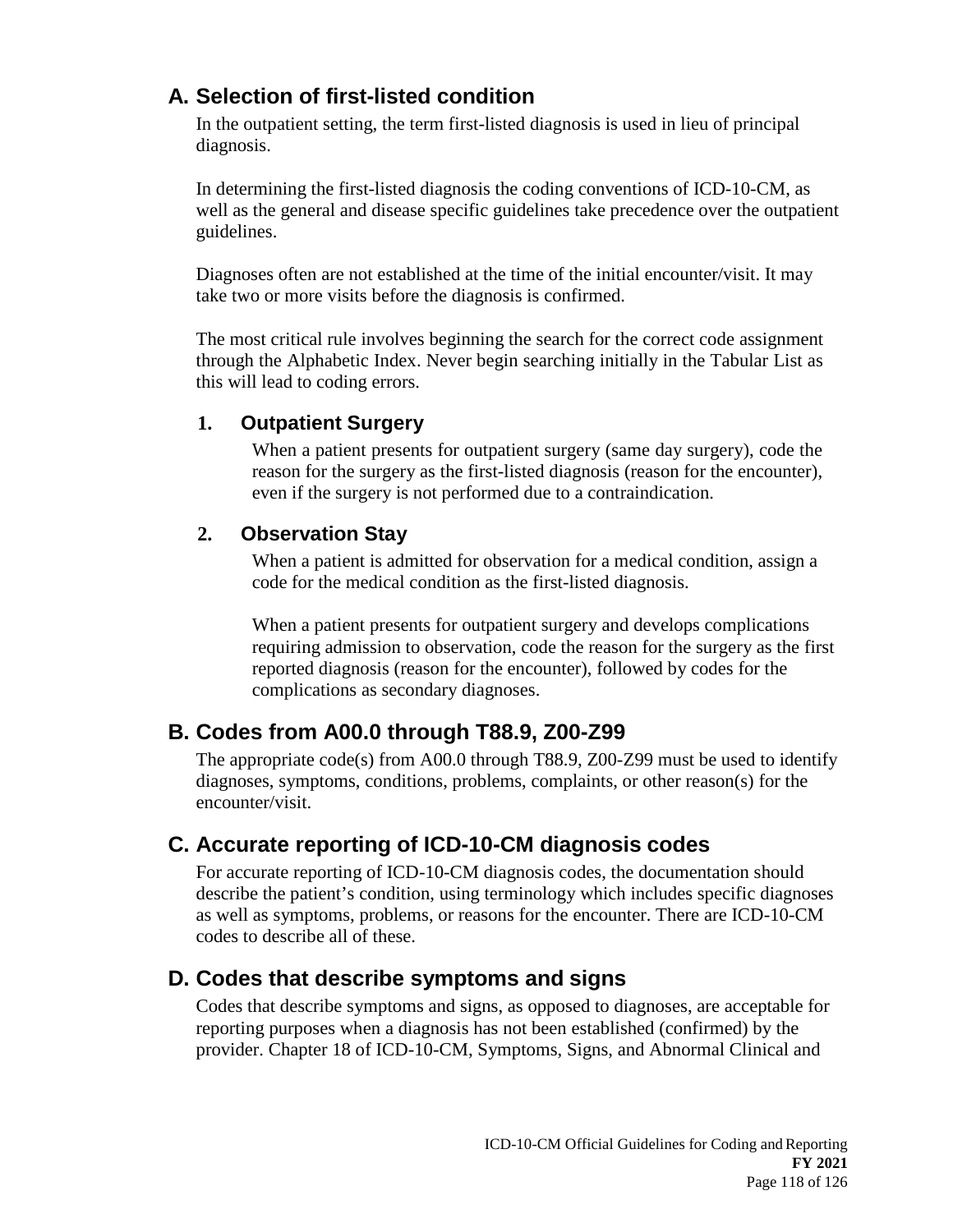Laboratory Findings Not Elsewhere Classified (codes R00-R99) contain many, but not all codes for symptoms.

### **E. Encounters for circumstances other than a disease or injury**

ICD-10-CM provides codes to deal with encounters for circumstances other than a disease or injury. The Factors Influencing Health Status and Contact with Health Services codes (Z00-Z99) are provided to deal with occasions when circumstances other than a disease or injury are recorded as diagnosis or problems*. See Section I.C.21. Factors influencing health status and contact with health services.*

# **F. Level of Detail in Coding**

### **1. ICD-10-CM codes with 3, 4, 5, 6 or 7 characters**

ICD-10-CM is composed of codes with 3, 4, 5, 6 or 7 characters. Codes with three characters are included in ICD-10-CM as the heading of a category of codes that may be further subdivided by the use of fourth**,** fifth, sixth or seventh characters to provide greater specificity.

### **2. Use of full number of character***s* **required for a code**

A three-character code is to be used only if it is not further subdivided. A code is invalid if it has not been coded to the full number of characters required for that code, including the  $7<sup>th</sup>$  character, if applicable.

### **G. ICD-10-CM code for the diagnosis, condition, problem, or other reason for encounter/visit**

List first the ICD-10-CM code for the diagnosis, condition, problem, or other reason for encounter/visit shown in the medical record to be chiefly responsible for the services provided. List additional codes that describe any coexisting conditions. In some cases, the first-listed diagnosis may be a symptom when a diagnosis has not been established (confirmed) by the **provider**.

## **H. Uncertain diagnosis**

Do not code diagnoses documented as "probable", "suspected," "questionable," "rule out," "compatible with," "consistent with," or "working diagnosis" or other similar terms indicating uncertainty. Rather, code the condition(s) to the highest degree of certainty for that encounter/visit, such as symptoms, signs, abnormal test results, or other reason for the visit.

**Please note:** This differs from the coding practices used by short-term, acute care, long-term care and psychiatric hospitals.

### **I. Chronic diseases**

Chronic diseases treated on an ongoing basis may be coded and reported as many times as the patient receives treatment and care for the condition(s)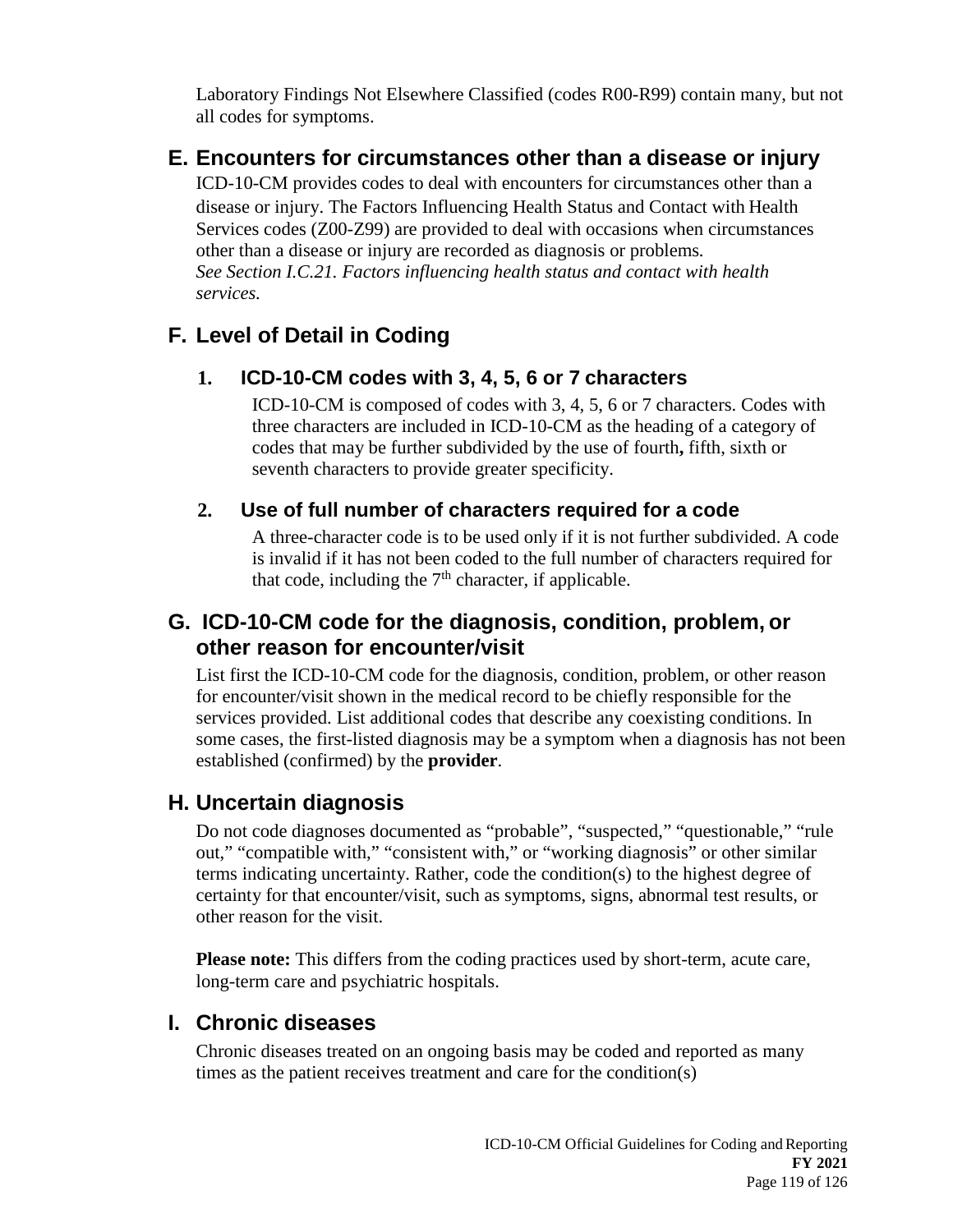### **J. Code all documented conditions that coexist**

Code all documented conditions that coexist at the time of the encounter/visit, and require or affect patient care treatment or management. Do not code conditions that were previously treated and no longer exist. However, history codes (categories Z80- Z87) may be used as secondary codes if the historical condition or family history has an impact on current care or influences treatment.

### **K. Patients receiving diagnostic services only**

For patients receiving diagnostic services only during an encounter/visit, sequence first the diagnosis, condition, problem, or other reason for encounter/visit shown in the medical record to be chiefly responsible for the outpatient services provided during the encounter/visit. Codes for other diagnoses (e.g., chronic conditions) may be sequenced as additional diagnoses.

For encounters for routine laboratory/radiology testing in the absence of any signs, symptoms, or associated diagnosis, assign Z01.89, Encounter for other specified special examinations. If routine testing is performed during the same encounter as a test to evaluate a sign, symptom, or diagnosis, it is appropriate to assign both the Z code and the code describing the reason for the non-routine test.

For outpatient encounters for diagnostic tests that have been interpreted by a physician, and the final report is available at the time of coding, code any confirmed or definitive diagnosis(es) documented in the interpretation. Do not code related signs and symptoms as additional diagnoses.

**Please note:** This differs from the coding practice in the hospital inpatient setting regarding abnormal findings on test results.

## **L. Patients receiving therapeutic services only**

For patients receiving therapeutic services only during an encounter/visit, sequence first the diagnosis, condition, problem, or other reason for encounter/visit shown in the medical record to be chiefly responsible for the outpatient services provided during the encounter/visit. Codes for other diagnoses (e.g., chronic conditions) may be sequenced as additional diagnoses.

The only exception to this rule is that when the primary reason for the admission/encounter is chemotherapy or radiation therapy, the appropriate Z code for the service is listed first, and the diagnosis or problem for which the service is being performed listed second.

### **M. Patients receiving preoperative evaluations only**

For patients receiving preoperative evaluations only, sequence first a code from subcategory Z01.81, Encounter for pre-procedural examinations, to describe the pre-op consultations. Assign a code for the condition to describe the reason for the surgery as an additional diagnosis. Code also any findings related to the pre-op evaluation.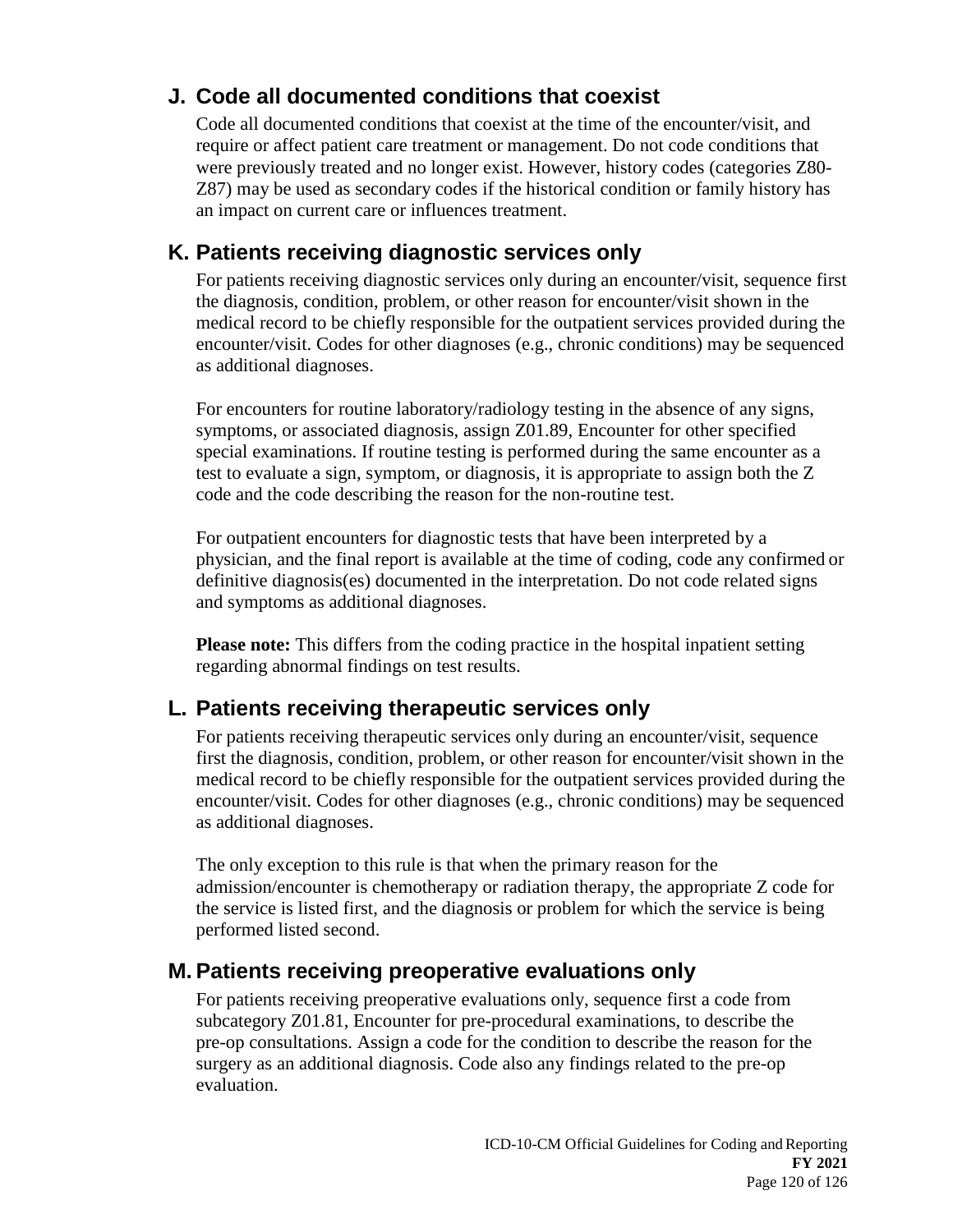### **N. Ambulatory surgery**

For ambulatory surgery, code the diagnosis for which the surgery was performed. If the postoperative diagnosis is known to be different from the preoperative diagnosis at the time the diagnosis is confirmed, select the postoperative diagnosis for coding, since it is the most definitive.

#### **O. Routine outpatient prenatal visits**

*See Section I.C.15. Routine outpatient prenatal visits.*

### **P. Encounters for general medical examinations with abnormal findings**

The subcategories for encounters for general medical examinations, Z00.0- and encounter for routine child health examination, Z00.12-**,** provide codes for with and without abnormal findings. Should a general medical examination result in an abnormal finding, the code for general medical examination with abnormal finding should be assigned as the first-listed diagnosis. An examination with abnormal findings refers to a condition/diagnosis that is newly identified or a change in severity of a chronic condition (such as uncontrolled hypertension, or an acute exacerbation of chronic obstructive pulmonary disease) during a routine physical examination. A secondary code for the abnormal finding should also be coded.

### **Q. Encounters for routine health screenings**

*See Section I.C.21. Factors influencing health status and contact with health services, Screening*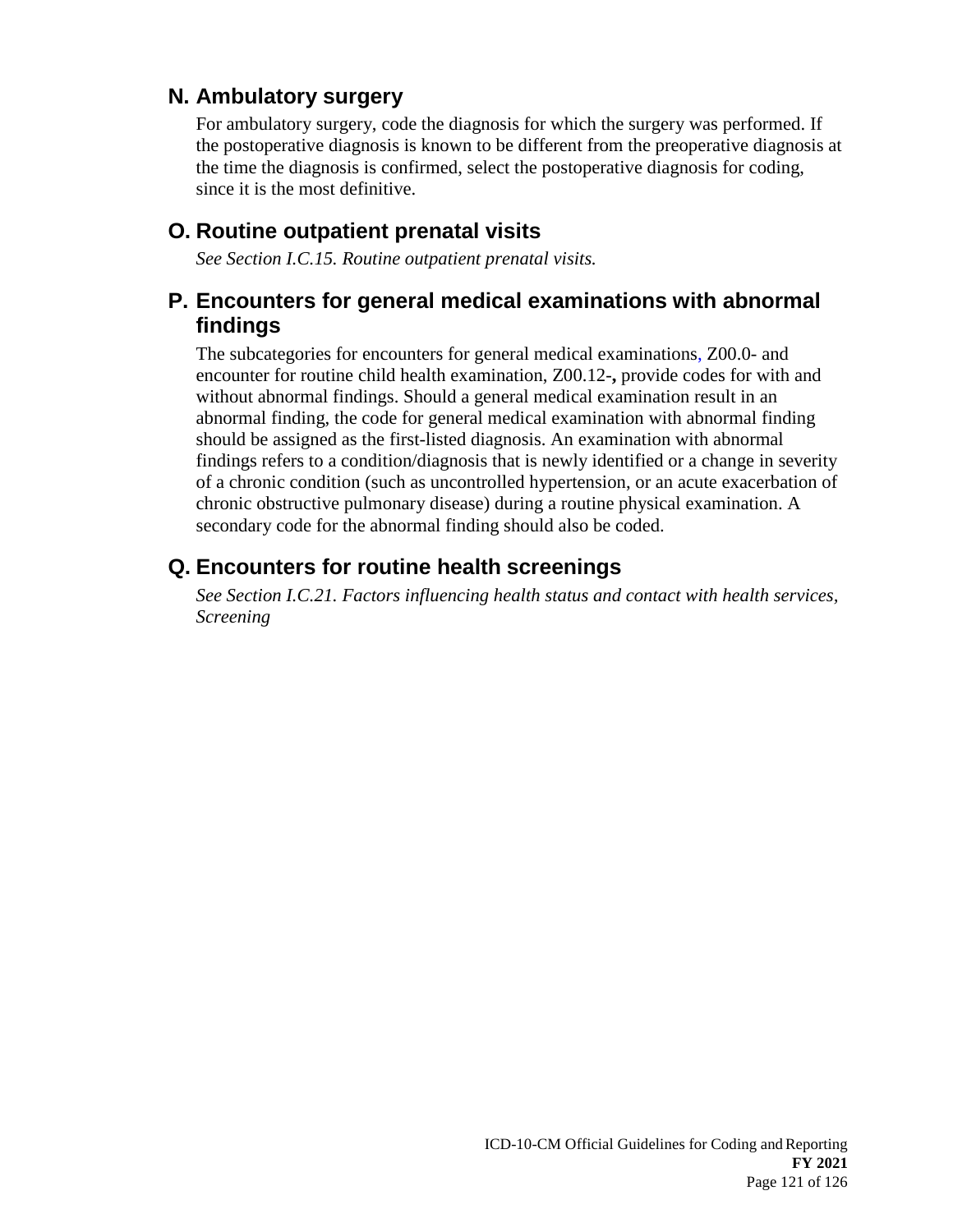# **Appendix I** Present on Admission Reporting Guidelines

#### Introduction

These guidelines are to be used as a supplement to the *ICD-10-CM Official Guidelines for Coding and Reporting* to facilitate the assignment of the Present on Admission (POA) indicator for each diagnosis and external cause of injury code reported on claim forms (UB-04 and 837 Institutional).

These guidelines are not intended to replace any guidelines in the main body of the *ICD-10-CM Official Guidelines for Coding and Reporting*. The POA guidelines are not intended to provide guidance on when a condition should be coded, but rather, how to apply the POA indicator to the final set of diagnosis codes that have been assigned in accordance with Sections I, II, and III of the official coding guidelines. Subsequent to the assignment of the ICD-10-CM codes, the POA indicator should then be assigned to those conditions that have been coded.

As stated in the Introduction to the ICD-10-CM Official Guidelines for Coding and Reporting, a joint effort between the healthcare provider and the coder is essential to achieve complete and accurate documentation, code assignment, and reporting of diagnoses and procedures. The importance of consistent, complete documentation in the medical record cannot be overemphasized. Medical record documentation from any provider involved in the care and treatment of the patient may be used to support the determination of whether a condition was present on admission or not. In the context of the official coding guidelines, the term "provider" means a physician or any qualified healthcare practitioner who is legally accountable for establishing the patient's diagnosis.

These guidelines are not a substitute for the provider's clinical judgment as to the determination of whether a condition was/was not present on admission. The provider should be queried regarding issues related to the linking of signs/symptoms, timing of test results, and the timing of findings.

Please see the CDC website for the detailed list of ICD-10-CM codes that do not require the use of a POA indicator [\(https://www.cdc.gov/nchs/icd/icd10cm.htm\)](https://www.cdc.gov/nchs/icd/icd10cm.htm). The codes and categories on this exempt list are for circumstances regarding the healthcare encounter or factors influencing health status that do not represent a current disease or injury or that describe conditions that are always present on admission.

#### General Reporting Requirements

All claims involving inpatient admissions to general acute care hospitals or other facilities that are subject to a law or regulation mandating collection of present on admission information.

Present on admission is defined as present at the time the order for inpatient admission occurs -- conditions that develop during an outpatient encounter, including emergency department, observation, or outpatient surgery, are considered as present on admission.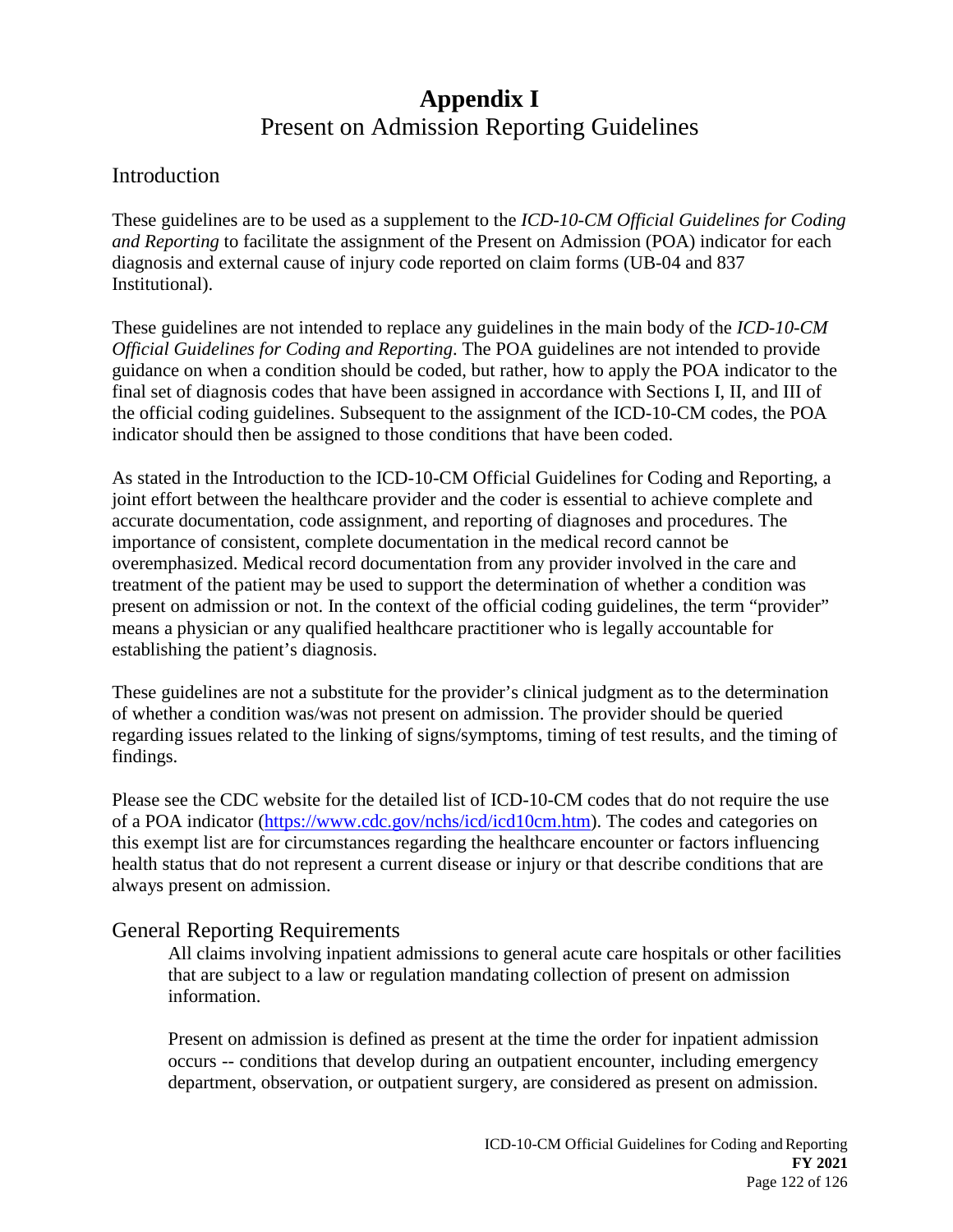POA indicator is assigned to principal and secondary diagnoses (as defined in Section II of the Official Guidelines for Coding and Reporting) and the external cause of injury codes.

Issues related to inconsistent, missing, conflicting or unclear documentation must still be resolved by the provider.

If a condition would not be coded and reported based on UHDDS definitions and current official coding guidelines, then the POA indicator would not be reported.

#### Reporting Options

Y - Yes  $N - No$ U - Unknown W – Clinically undetermined Unreported/Not used – (Exempt from POA reporting)

#### Reporting Definitions

 $Y =$  present at the time of inpatient admission

 $N =$  not present at the time of inpatient admission

 $U =$  documentation is insufficient to determine if condition is present on admission  $W =$  provider is unable to clinically determine whether condition was present on admission or not

#### Timeframe for POA Identification and Documentation

There is no required timeframe as to when a provider (per the definition of "provider" used in these guidelines) must identify or document a condition to be present on admission. In some clinical situations, it may not be possible for a provider to make a definitive diagnosis (or a condition may not be recognized or reported by the patient) for a period of time after admission. In some cases, it may be several days before the provider arrives at a definitive diagnosis. This does not mean that the condition was not present on admission. Determination of whether the condition was present on admission or not will be based on the applicable POA guideline as identified in this document, or on the provider's best clinical judgment.

If at the time of code assignment the documentation is unclear as to whether a condition was present on admission or not, it is appropriate to query the provider for clarification.

#### Assigning the POA Indicator

Condition is on the "Exempt from Reporting" list

Leave the "present on admission" field blank if the condition is on the list of ICD-10-CM codes for which this field is not applicable. This is the only circumstance in which the field may be left blank.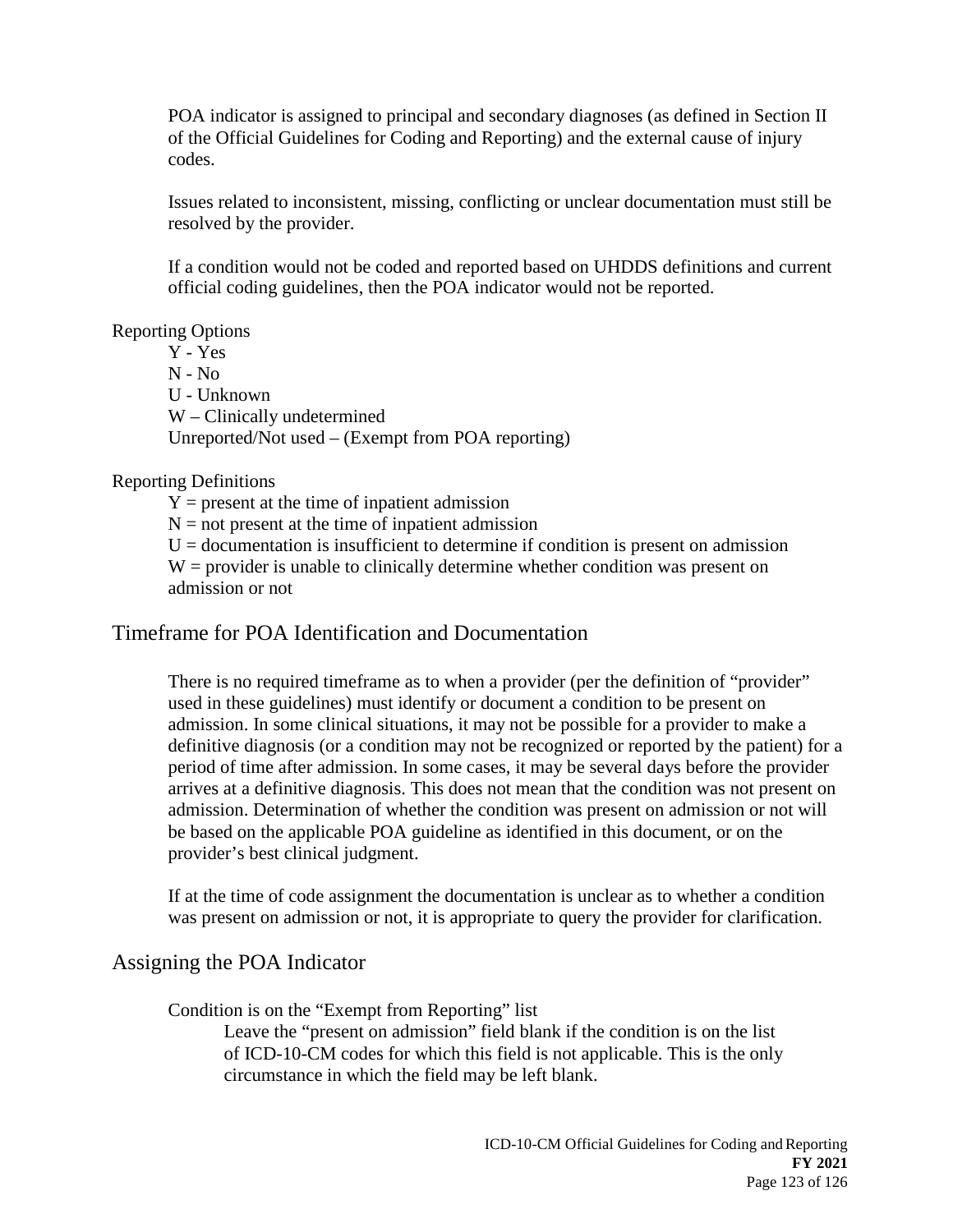POA Explicitly Documented

Assign Y for any condition the provider explicitly documents as being present on admission.

Assign N for any condition the provider explicitly documents as not present at the time of admission.

Conditions diagnosed prior to inpatient admission

Assign "Y" for conditions that were diagnosed prior to admission (example: hypertension, diabetes mellitus, asthma)

Conditions diagnosed during the admission but clearly present before admission Assign "Y" for conditions diagnosed during the admission that were clearly present but not diagnosed until after admission occurred.

Diagnoses subsequently confirmed after admission are considered present on admission if at the time of admission they are documented as suspected, possible, rule out, differential diagnosis, or constitute an underlying cause of a symptom that is present at the time of admission.

- Condition develops during outpatient encounter prior to inpatient admission Assign Y for any condition that develops during an outpatient encounter prior to a written order for inpatient admission.
- Documentation does not indicate whether condition was present on admission Assign "U" when the medical record documentation is unclear as to whether the condition was present on admission. "U" should not be routinely assigned and used only in very limited circumstances. Coders are encouraged to query the providers when the documentation is unclear.

Documentation states that it cannot be determined whether the condition was or was not present on admission

Assign "W" when the medical record documentation indicates that it cannot be clinically determined whether or not the condition was present on admission.

Chronic condition with acute exacerbation during the admission

If a single code identifies both the chronic condition and the acute exacerbation, see POA guidelines pertaining to codes that contain multiple clinical concepts.

If a single code only identifies the chronic condition and not the acute exacerbation (e.g., acute exacerbation of chronic leukemia), assign "Y."

Conditions documented as possible, probable, suspected, or rule out at the time of discharge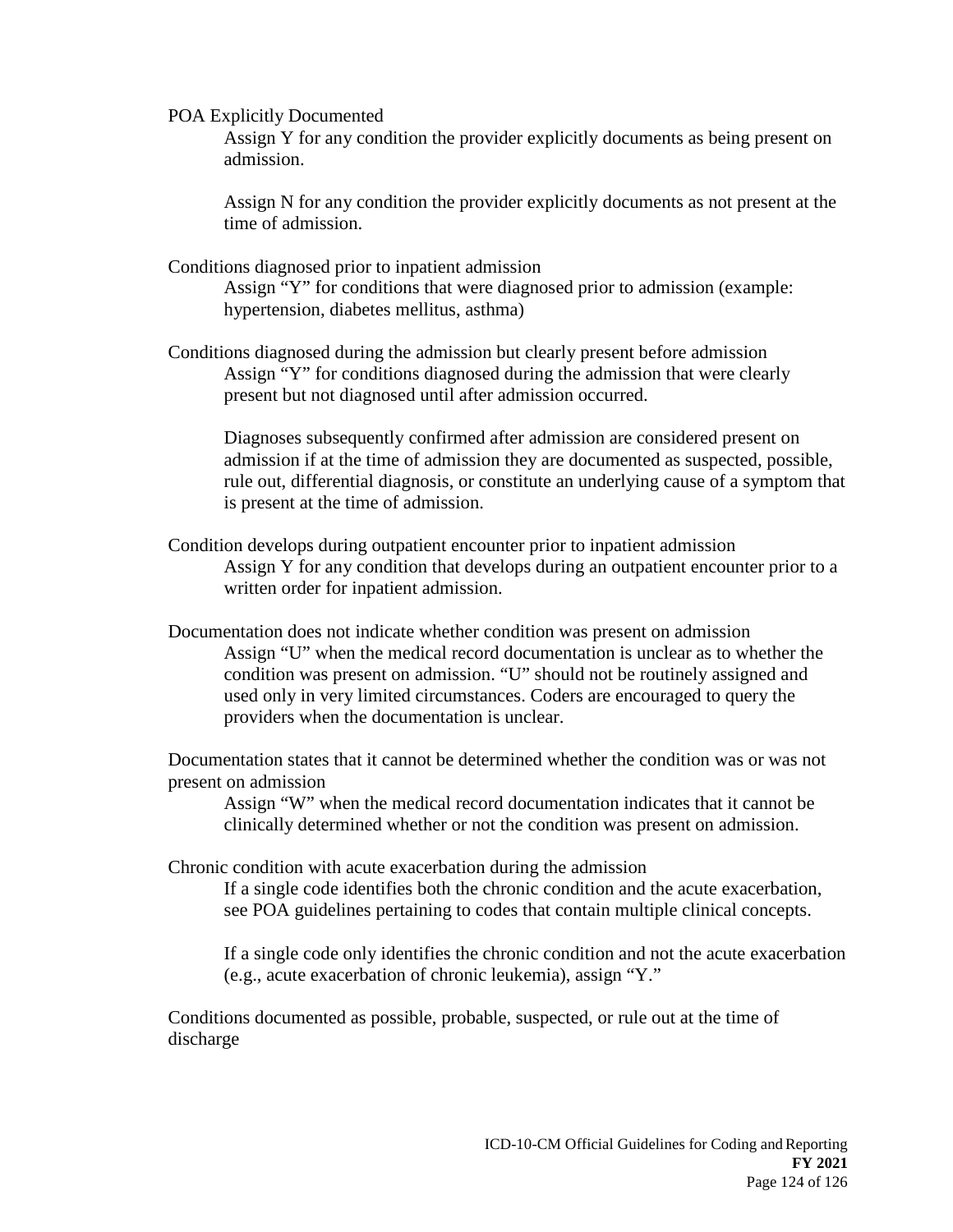If the final diagnosis contains a possible, probable, suspected, or rule out diagnosis, and this diagnosis was based on signs, symptoms or clinical findings suspected at the time of inpatient admission, assign "Y."

If the final diagnosis contains a possible, probable, suspected, or rule out diagnosis, and this diagnosis was based on signs, symptoms or clinical findings that were not present on admission, assign "N".

Conditions documented as impending or threatened at the time of discharge If the final diagnosis contains an impending or threatened diagnosis, and this diagnosis is based on symptoms or clinical findings that were present on admission, assign "Y".

If the final diagnosis contains an impending or threatened diagnosis, and this diagnosis is based on symptoms or clinical findings that were not present on admission, assign "N".

Acute and Chronic Conditions

Assign "Y" for acute conditions that are present at time of admission and N for acute conditions that are not present at time of admission.

Assign "Y" for chronic conditions, even though the condition may not be diagnosed until after admission.

If a single code identifies both an acute and chronic condition, see the POA guidelines for codes that contain multiple clinical concepts.

#### Codes That Contain Multiple Clinical Concepts

Assign "N" if at least one of the clinical concepts included in the code was not present on admission (e.g., COPD with acute exacerbation and the exacerbation was not present on admission; gastric ulcer that does not start bleeding until after admission; asthma patient develops status asthmaticus after admission).

Assign "Y" if all of the clinical concepts included in the code were present on admission (e.g., duodenal ulcer that perforates prior to admission).

For infection codes that include the causal organism, assign "Y" if the infection (or signs of the infection) were present on admission, even though the culture results may not be known until after admission (e.g., patient is admitted with pneumonia and the provider documents Pseudomonas as the causal organism a few days later).

Same Diagnosis Code for Two or More Conditions

When the same ICD-10-CM diagnosis code applies to two or more conditions during the same encounter (e.g. two separate conditions classified to the same ICD-10-CM diagnosis code):

Assign "Y" if all conditions represented by the single ICD-10-CM code were present on admission (e.g. bilateral unspecified age-related cataracts).